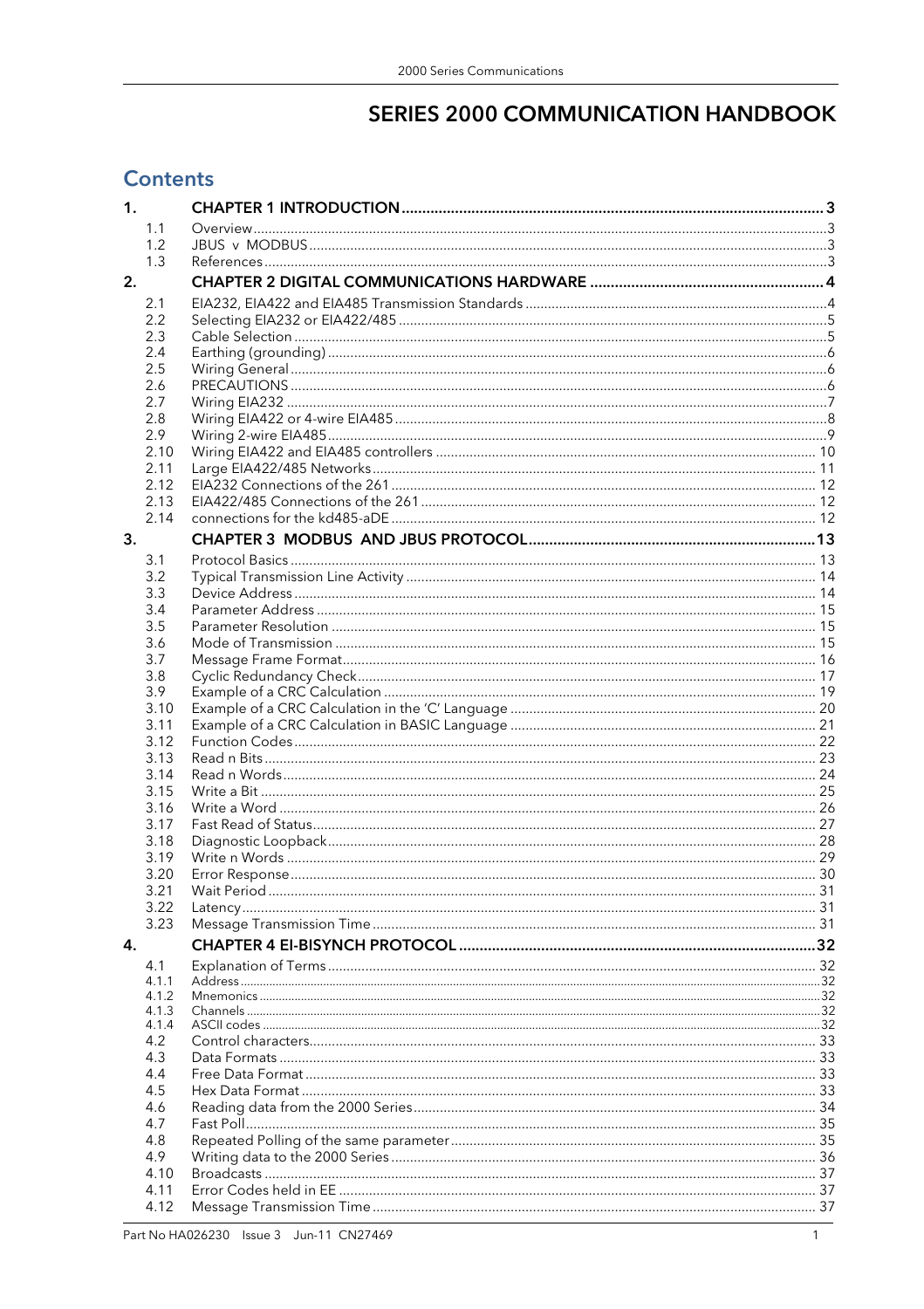| 5.    |             |  |
|-------|-------------|--|
| 5.1   |             |  |
| 5.2   |             |  |
| 5.3   |             |  |
| 5.4   |             |  |
| 5.5   |             |  |
| 5.6   |             |  |
| 5.7   |             |  |
| 5.8   |             |  |
| 5.9   |             |  |
| 5.9.1 |             |  |
| 5.9.2 |             |  |
| 5.9.3 |             |  |
| 5.10  |             |  |
| 6.    |             |  |
| 6.1   |             |  |
| 6.2   |             |  |
| 6.3   |             |  |
| 6.4   |             |  |
| 6.5   |             |  |
| 6.6   |             |  |
| 6.7   |             |  |
| 6.8   |             |  |
| 6.8.1 |             |  |
| 6.8.2 |             |  |
| 7.    |             |  |
| 8.    | APPENDIX B. |  |

#### Issue Status of this manual

Issue 3 adds the warning as follows:

∧ Warning. The 2200 and 3200 series makes use of EEPROM memory technology to retain variables and settings when the unit is powered down. This memory has a specified upper limit of, typically, 100,000 change cycles, and if this limit is exceeded, permanent damage will result to the memory and the instrument will display an error code and cease to operate.

In the 2200 series retained parameters are written to EEPROM whenever they are changed using digital communications. It is important, therefore, that parameters which do not require updating on a regular basis (for example, setpoints, alarm trip levels, hysteresis, etc) are only written to when a change in the parameter value occurs.

It is also important when using digital communications or digital inputs to avoid writing constantly changing values to the instruments to ensure that fewer than 100,000 changes are not likely to any variable during the intended lifetime of the product.

In 3200 series parameters are only written to EEPROM when a change in its value occurs. However, it is still important to avoid writing constantly changing values.

If in doubt contact Eurotherm technical support for advice.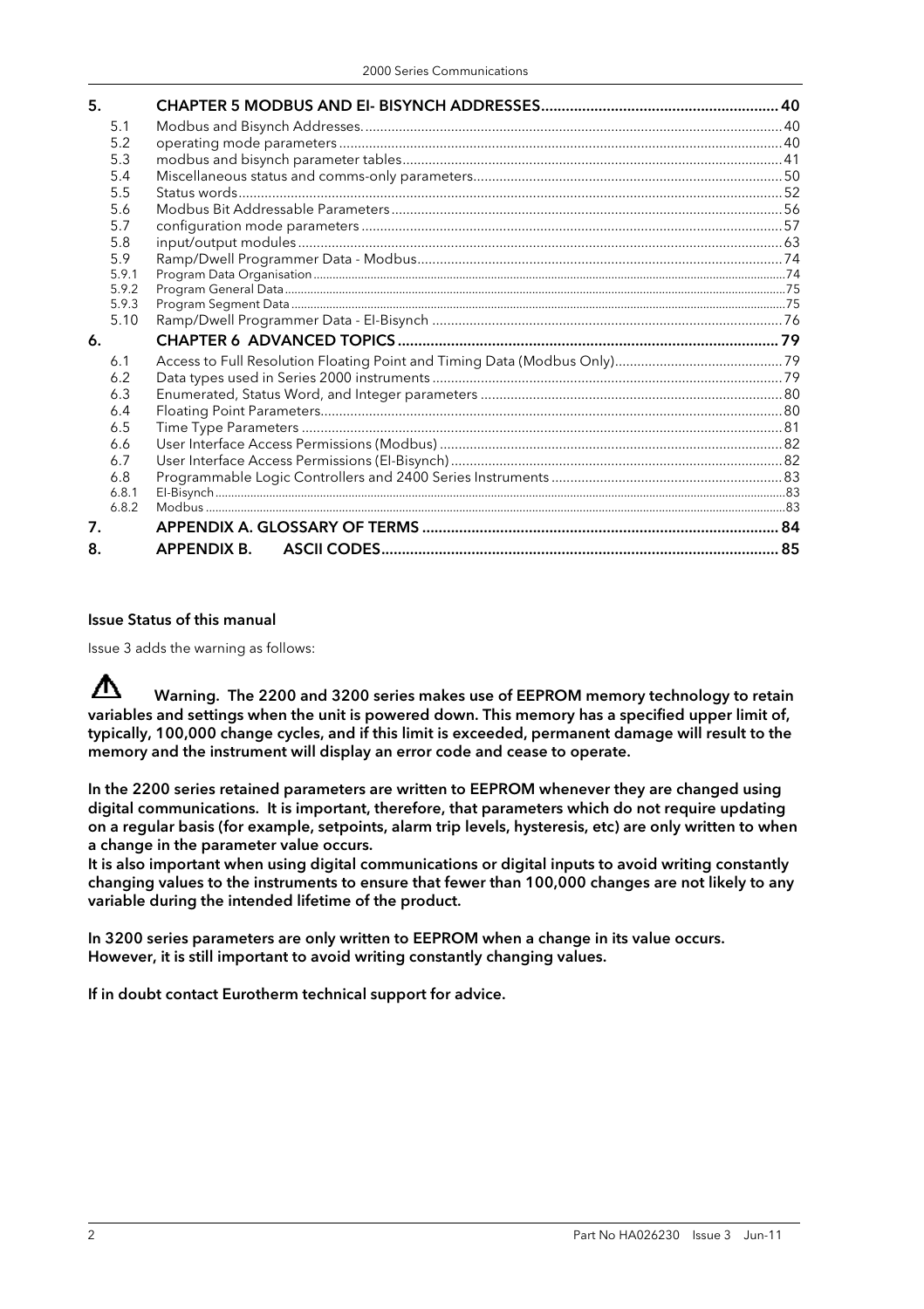# 1. CHAPTER 1 INTRODUCTION

This chapter describes the scope of this handbook and how to use it.

#### 1.1 OVERVIEW

This handbook is written for the people who need to use a digital communications link and MODBUS, JBUS, or EI-BISYNCH communication protocols to supervise Eurotherm Controls Series 2000 instruments, including the 2200 and 2400 instrument models.

It has been assumed that the reader has some experience of communication protocols and is familiar with Series 2000 instruments. The relevant instrument handbook gives a full description of how to use the instruments, configuration options and definition of parameters.

Chapter 2 of this document is a guide to cabling and the basic physical environment of digital communications.

Chapter 3 is a general description of the MODBUS and JBUS protocols.

Chapter 4 is a general description of the EI-BISYNCH protocol.

Chapter 5 lists Series 2000 parameter addresses and mnemonics.

Chapter 6 covers advanced topics such as access to full resolution floating point data and user interface permissions.

Appendix A is a Glossary of Terms.

Appendix B lists ASCII codes.

Eurotherm Controls accepts no responsibility for any loss or damage caused by application of the information contained in this document.

JBUS ® is a registered trademark of APRIL.

MODBUS ® is a registered trademark of Gould Inc.

#### 1.2 JBUS V MODBUS

- MODBUS is a serial communications protocol defined by Gould Inc.
- April developed JBUS as a special case of MODBUS.
- The two protocols use the same message frame format.
- The function codes used by Series 2000 instruments are a subset of JBUS and MODBUS function codes.
- NB. Series 2000 JBUS addresses are exactly the same as MODBUS addresses. This differs from previous implementations of the protocol in Eurotherm equipment.
- In this document reference will be made to MODBUS, however all information applies equally to JBUS.

#### 1.3 REFERENCES

Refer to the documents below for further information;

| Gould                 | MODBUS Protocol Reference Guide, PI-MBUS-300                                                                    |
|-----------------------|-----------------------------------------------------------------------------------------------------------------|
| April                 | <b>JBUS Specification</b>                                                                                       |
| EIA Standard RS-232-C | Interface Between Terminal Equipment and Data Communication Equipment<br>Employing Serial Binary Interchange    |
| EIA Standard RS-422   | Electrical Characteristics of Balanced Voltage Digital Interface Circuits                                       |
| EIA Standard RS-485   | Electrical Characteristics of Generators and Receivers for use in Balanced Digital<br><b>Multipoint Systems</b> |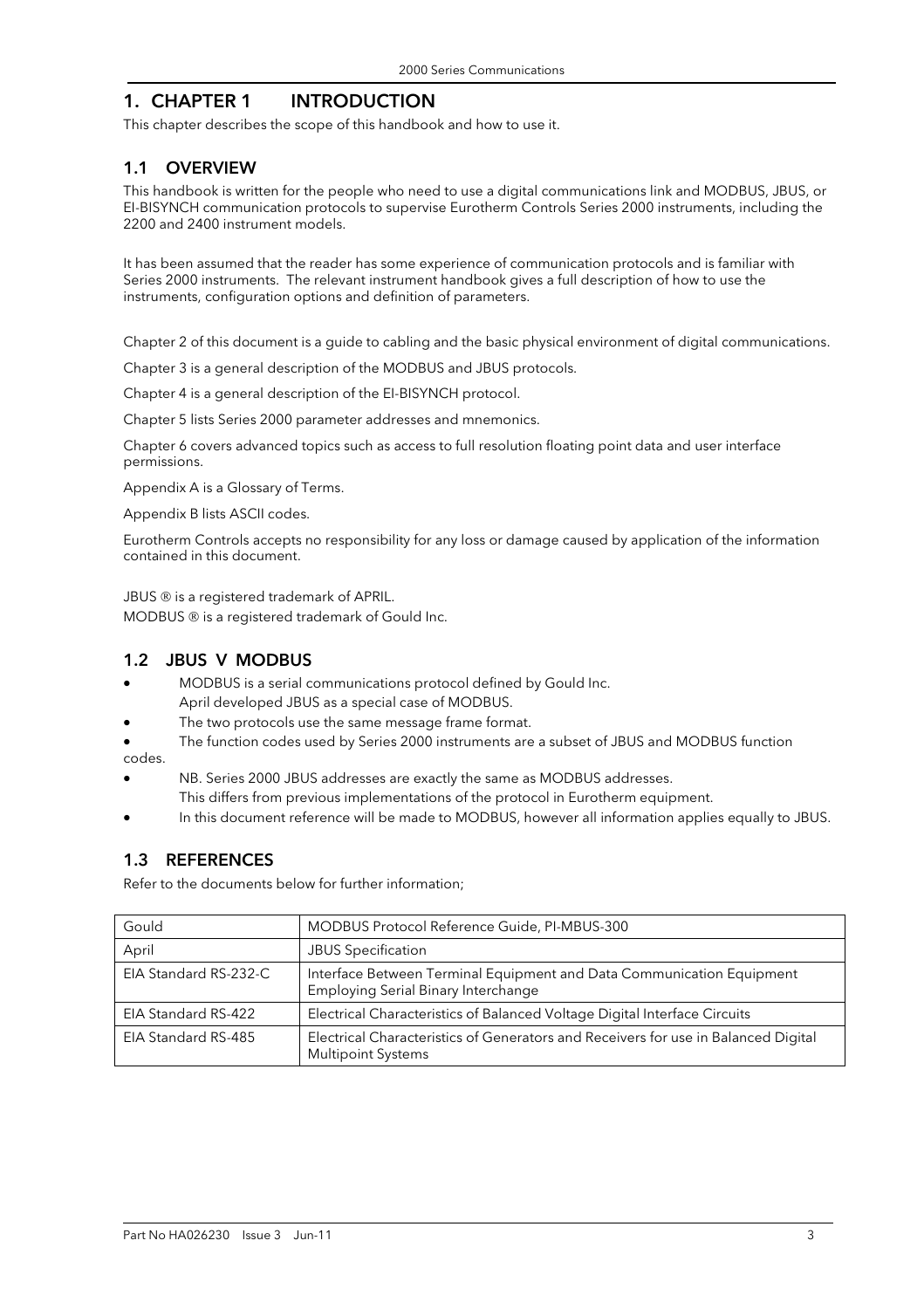# 2. CHAPTER 2 DIGITAL COMMUNICATIONS HARDWARE

This chapter defines the differences between the EIA232, EIA422 and EIA485 digital communications standards. EIAxxx is also known as RSxxx.

Details of configuration, cabling and termination will help to establish basic communications.

# 2.1 EIA232, EIA422 AND EIA485 TRANSMISSION STANDARDS

The Electrical Industries Association, (EIA) introduced the Recommended Standards, EIA232, EIA422 and EIA485. These standards define the electrical performance of a communications network. The table below is a summary of the different physical link offered by the three standards.

| <b>EIA Standard</b>                      | <b>EIA232C</b>      | EIA422                    | EIA485                      |  |
|------------------------------------------|---------------------|---------------------------|-----------------------------|--|
| <b>Transmission mode</b>                 | Single ended        | Differential              | Differential                |  |
| <b>Electrical connections</b>            | 3 wire              | 5 wire                    | 3 wire                      |  |
| No. of drivers and receivers<br>per line | driver,<br>receiver | 1 driver,<br>10 receivers | 32 drivers,<br>32 receivers |  |
| Maximum data rate                        | 20k bits/s          | 10M bits/s                | 10M bits/s                  |  |
| Maximum cable length                     | 50ft, (15M)         | 4000ft, (1200M)           | 4000ft,<br>(1200M)          |  |

Note: EIA232C has been abbreviated to EIA232. The EIA232 standard allows a single instrument to be connected to a PC, a Programmable Logic Controller, or similar devices using a cable length of less than 15M.

The EIA485 standard allows **one or more** instruments to be connected (multi-dropped) using a two wire connection, with cable length of less than 1200M. 31 Instruments and one 'master' may be connected in this way. The balanced differential signal transmission is less prone to interference and should be used in preference to EIA232 in noisy environments. EIA422/ EIA485 is recommended for plant installation. Although EIA485 is commonly referred to as a 'two wire' connection, a ground return/shield connection is provided as a 'common' connection for Series 2000 Instruments, and in general this should be used in installations to provide additional protection against noise.

Strictly speaking, EIA422 is a standard permitting 'point to point' connection of two pieces of equipment using a full duplex, differential signal on two pairs of wires. In principle, therefore, an EIA422 link only allows a single instrument to be connected to a PC. However, Series 2000 instruments provide an enhanced version of EIA422 that also meets the full electrical requirements of EIA485 described above. This allows up to 31 instruments to be connected on the same network, but only with a 5 wire electrical connection. The transmission and reception of data use two pairs of twisted cable, with a separate cable provided for common. The optional screen will provide additional noise immunity.

The 2 wire EIA485 should be used where possible for new installations where multi-drop capability is required. EIA422 is provided for compatibility with existing Eurotherm instruments.

Some earlier Eurotherm Controls instruments use a terminal marking that is different from that used in the EIA422/ EIA485 standards. The table below compares this marking.

| EIA422/ EIA485 | Eurotherm |
|----------------|-----------|
| А'             | $RX+$     |
| B'             | RX-       |
| д              | $TX+$     |
| В              | TX-       |
| C & C'         | Common    |

Using EIA232 or EIA422/485, the Series 2000 instruments operate in a half duplex mode that does not allow the simultaneous transmission and reception of data. Data is passed by an alternating exchange.

Most PC's provide an EIA232 port for digital communications. The Eurotherm Controls KD485 Comms Interface unit is recommended for interfacing to EIA422/485. This unit is also used to buffer an EIA422/485 network when it is required to communicate with more than 32 instruments on the same bus, and may also be used to bridge 2 wire EIA485 to 4 wire EIA422 network segments. Wiring information for this unit is given at the end of this chapter, or refer to KD485 Installation and Operation Manual, available on request from Eurotherm, for a full description.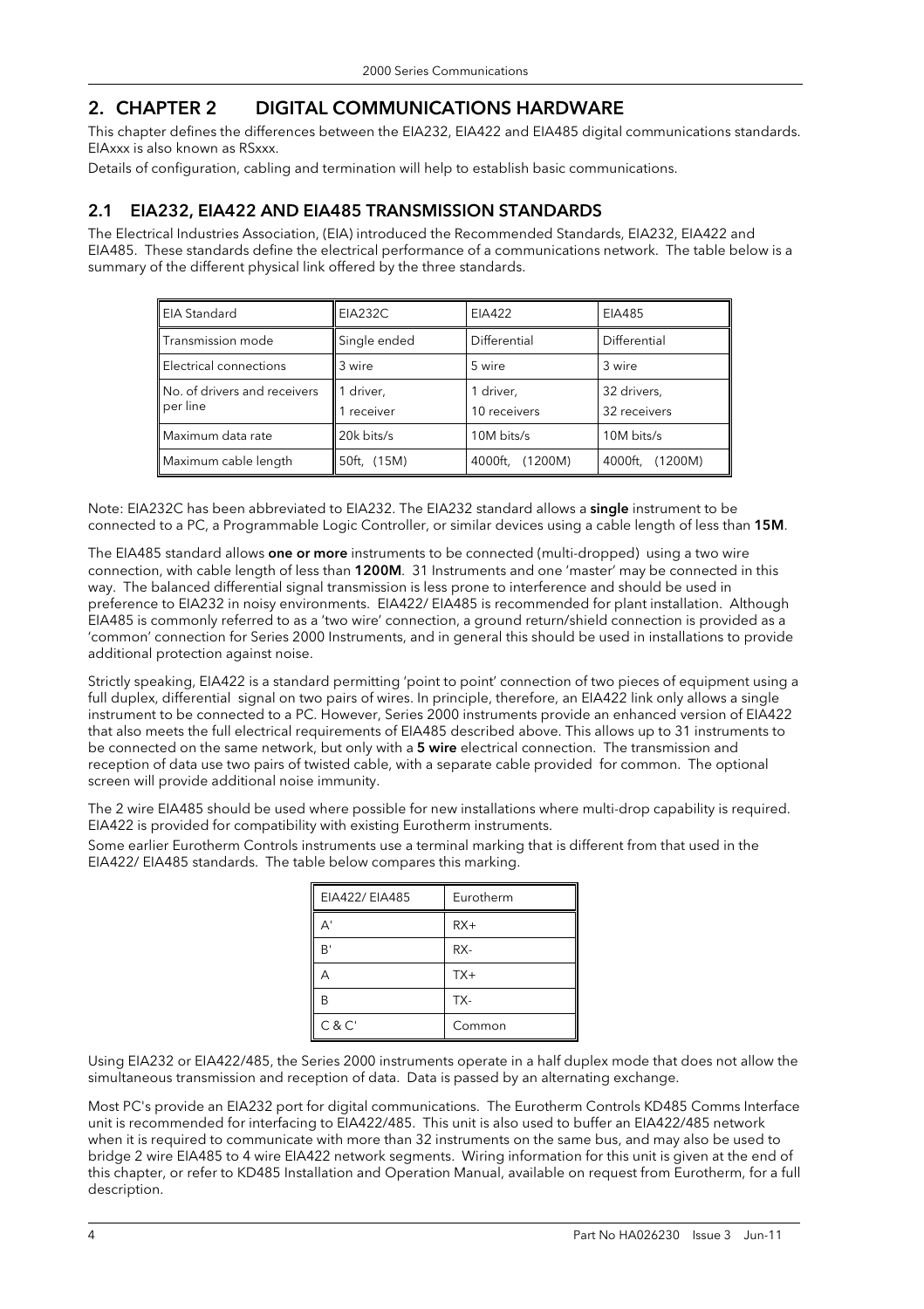#### 2.2 SELECTING EIA232 OR EIA422/485

Changing between EIA232, EIA422, and EIA485 is possible for 2400 Series instruments by replacing the plug-in 'H' Module with a communications module of the required type.

2200 Series communications hardware is a fixed build and must be specified when the instrument is being ordered.

# 2.3 CABLE SELECTION

The cable selected for the digital communications network should have the following electrical characteristics:

- Less than 100 ohm / km nominal dc resistance. Typically 24 AWG or thicker.
- Nominal characteristic impedance at 100 kHz of 100 ohms.
- Less than 60 pF / m mutual pair capacitance, (the capacitance between two wires in a pair).
- Less than 120 pF / m stray capacitance, (the capacitance between one wire and all others connected to earth).
- For EIA422/485 applications, use twisted pair cables.

The selection of a cable is a trade off between cost and quality factors such as attenuation and the effectiveness of screening. For applications in an environment where high levels of electrical noise are likely, use a cable with a copper braid shield, (connect the shield to a noise free earth). For applications communicating over longer distances, choose a cable that also has low attenuation characteristics.

In low noise applications and over short distances it may be possible to use the earthed screen as the common connection. Connect the common to the earthed screen via a 100 ohm, 1/4W carbon composition resistor at the PC and all instruments.

For EIA422/485 it is possible to operate the system with unscreened twisted data pairs, earth is used as the common connection. Connect the common to earth via a 100 ohm, 1/4W carbon composition resistor at the PC and all instruments. This system is not recommended.

The following list is a selection of cables suitable for EIA422/485 communication systems, listed in order of decreasing quality.

Cables marked '\*' are suitable for use with the wiring descriptions that follow.

|                                                                                        | Part number                                                                     |  |  |  |  |  |
|----------------------------------------------------------------------------------------|---------------------------------------------------------------------------------|--|--|--|--|--|
| Belden                                                                                 | Description                                                                     |  |  |  |  |  |
| 9842                                                                                   | 2 twisted pairs with aluminium foil screen plus a 90% coverage copper screen ** |  |  |  |  |  |
| 9843                                                                                   | 3 twisted pairs with aluminium foil screen plus a 90% coverage copper screen ** |  |  |  |  |  |
| 9829                                                                                   | 2 twisted pairs with aluminium foil screen plus a 90% coverage copper screen    |  |  |  |  |  |
| 9830                                                                                   | 3 twisted pairs with aluminium foil screen plus a 90% coverage copper screen *  |  |  |  |  |  |
| 8102                                                                                   | 2 twisted pairs with aluminium foil screen plus a 65% coverage copper screen    |  |  |  |  |  |
| 8103<br>3 twisted pairs with aluminium foil screen plus a 65% coverage copper screen * |                                                                                 |  |  |  |  |  |
| 9729                                                                                   | 2 twisted pairs with aluminium foil screen                                      |  |  |  |  |  |
| 9730                                                                                   | 3 twisted pairs with aluminium foil screen *                                    |  |  |  |  |  |

Cables marked '\*\*' use a different colour coding from that used in the wiring descriptions.

The following are a selection of cables suitable for EIA232 communication systems listed in order of decreasing quality;

| Part number |        |                                                                                 |  |  |  |  |
|-------------|--------|---------------------------------------------------------------------------------|--|--|--|--|
| Alpha       | Belden | Description                                                                     |  |  |  |  |
|             | 8102   | 2 twisted pairs with aluminium foil screen plus a 65% coverage copper screen ** |  |  |  |  |
| 5472        | 9502   | 2 twisted pairs with aluminium foil screen *                                    |  |  |  |  |
| 2403        | 8771   | 3 separate wires with aluminium foil screen **                                  |  |  |  |  |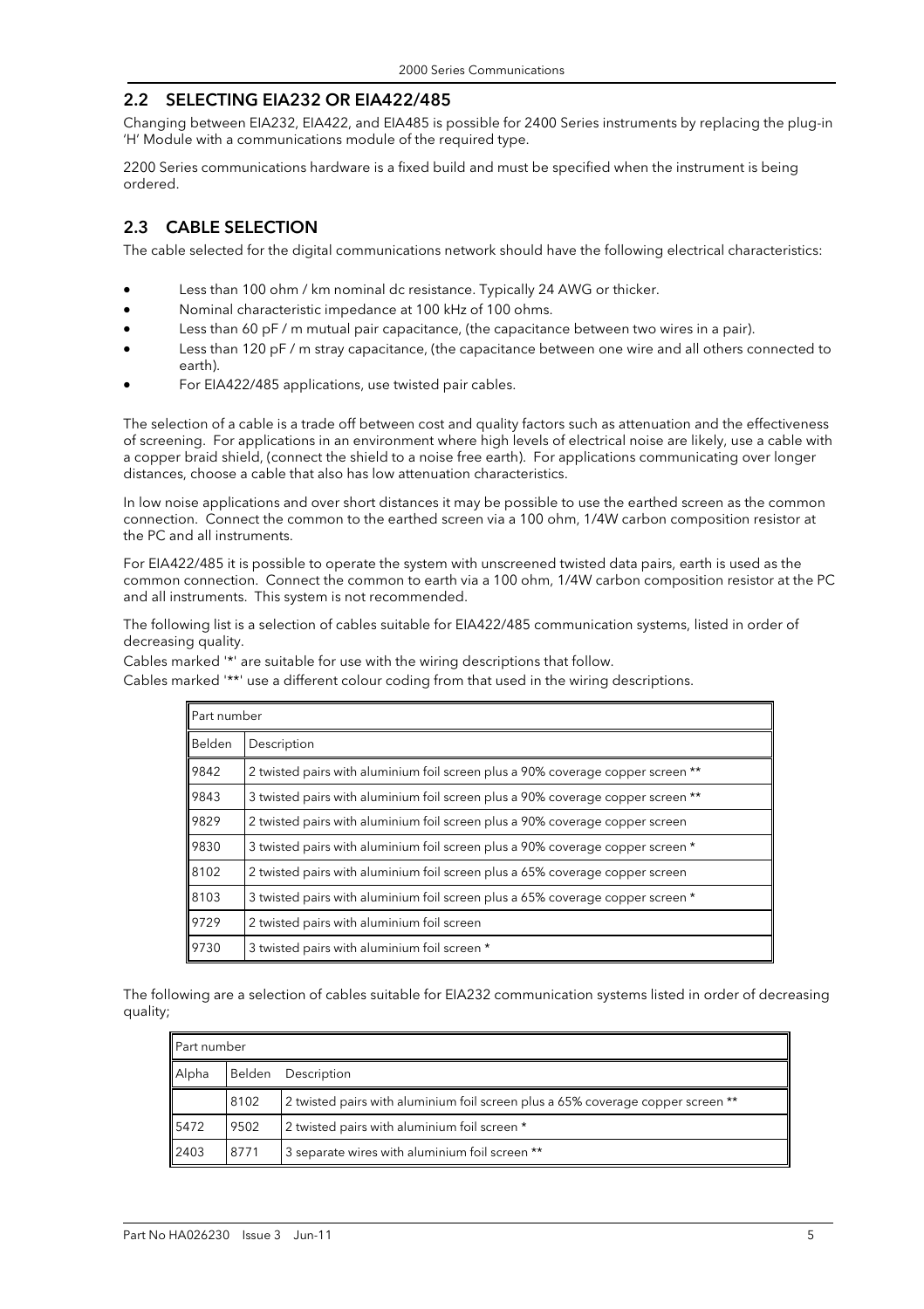# 2.4 EARTHING (GROUNDING)

Ensure all earth (ground) points are noise free.

To reduce interference from external electrical signals, earth the cable screen at a single earth point. There must not be multiple ground paths in a single cable run. When using a Eurotherm Controls KD485 Communications Adapter unit, do not connect the screen from one side of the interface to the other. Rather, ground each of the cables separately at a local ground point.

The digital communication outputs of all Series 2000 instruments are isolated. To avoid common mode noise problems, connect the common line to ground at one point through a 100 ohm, 1/4W, carbon composition resistor. The resistor will limit the ground current.

#### 2.5 WIRING GENERAL

Route communications cables in separate trunking to power cables. Power cables are those connecting power to instruments, relay or triac ac supplies and wiring associated with external switching devices such as contactors, relays or motor speed drives.

Communication cables may be routed with control signal cables if these signal cables are not exposed to an interference source. Control signals are the analogue or logic inputs and analogue or logic outputs of any control instrument.

Do not use redundant wires in the communications cable for other signals.

Ensure cable runs have sufficient slack to ensure that movement does not cause abrasion of the insulating sheath. Do not over tighten cable clamps to avoid accidental multiple grounding of the screen conductors.

Ensure that the cable is 'daisy chained' between instruments, i.e. the cable runs from one instrument to the next to the final instrument in the chain.

# 2.6 PRECAUTIONS

2000 series discrete instruments have fully isolated communications circuitry. In most PCs the comms ports are also fully isolated. In conditions where excessive static build up may be experienced there is a danger that damage could occur to PC or controllers. In these circumstances it may be an advantage to add a high value resistor (1MΩ for example) between the common connection and ground. Under normal circumstances this resistor is not necessary.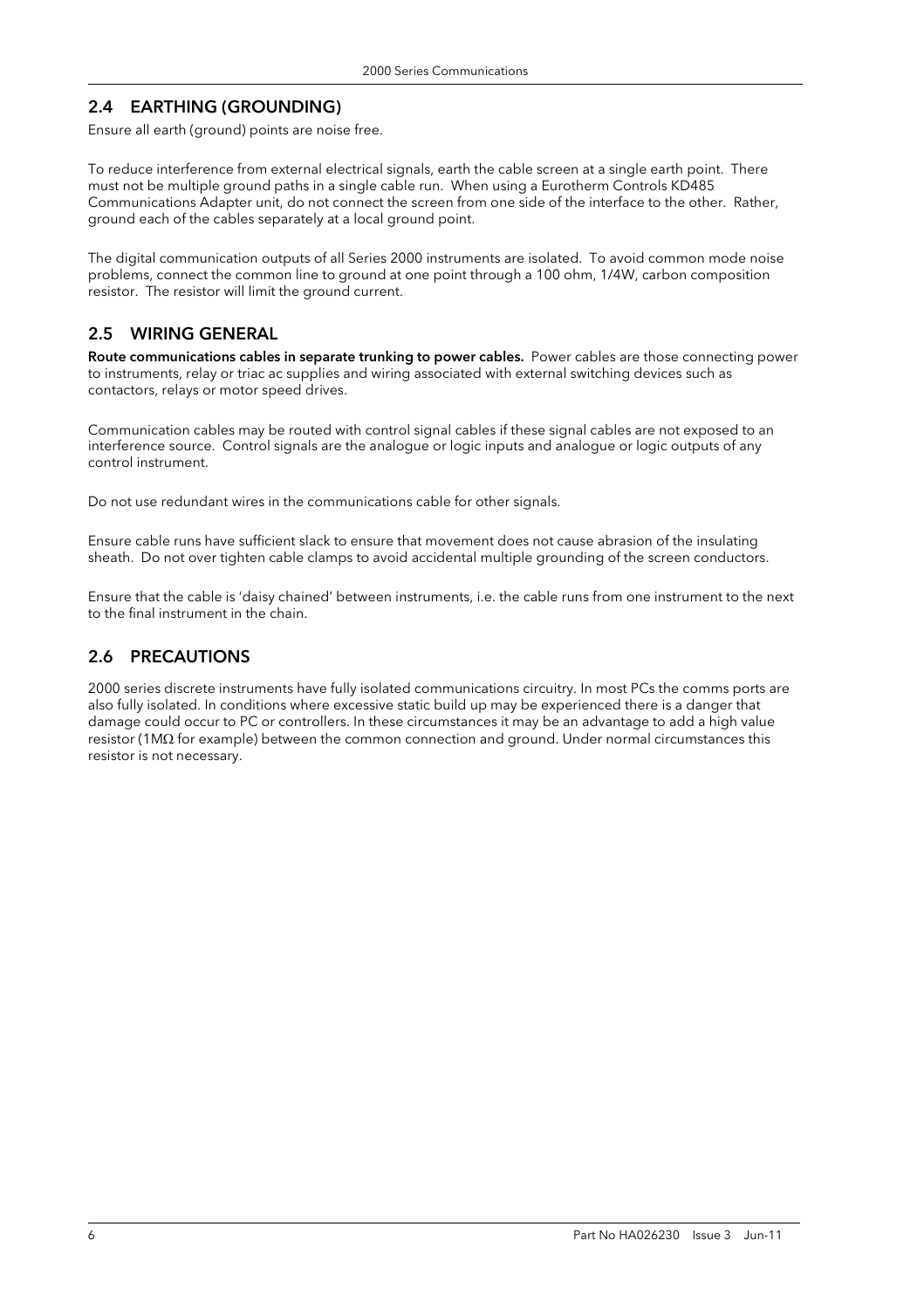#### 2.7 WIRING EIA232

To use EIA232 the PC will be equipped with an EIA232 port, usually referred to as COM 1.

To construct a cable for EIA232 operation use a three core screened cable.

The terminals used for EIA232 digital communications are listed in the table below. Some PC's use a 25 way connector although the 9 way is more common.

| <b>Standard Cable</b> | PC socket pin no. |              | <b>PC</b> Function *                                            | Instrument Terminal | Instrument    |  |
|-----------------------|-------------------|--------------|-----------------------------------------------------------------|---------------------|---------------|--|
| Colour                | 9 way             | 25 way       |                                                                 |                     | Function      |  |
| White                 | 2                 | 3            | Receive (RX)                                                    | <b>HF</b>           | Transmit (TX) |  |
| <b>Black</b>          | 3                 | 2            | Transmit (TX)                                                   | <b>HE</b>           | Receive (RX)  |  |
| Red                   | 5                 |              | Common                                                          | HD                  | Common        |  |
| Link together         | 4<br>Ô            | 6<br>8<br>11 | Rec'd line sig. detect<br>Data terminal ready<br>Data set ready |                     |               |  |
| Link together         | 8                 | 4<br>5       | Request to send<br>Clear to send                                |                     |               |  |
| Screen                |                   |              | Ground                                                          |                     |               |  |

• These are the functions normally assigned to socket pins. Please check your PC manual to confirm.



Figure 2-1: EIA232 Connections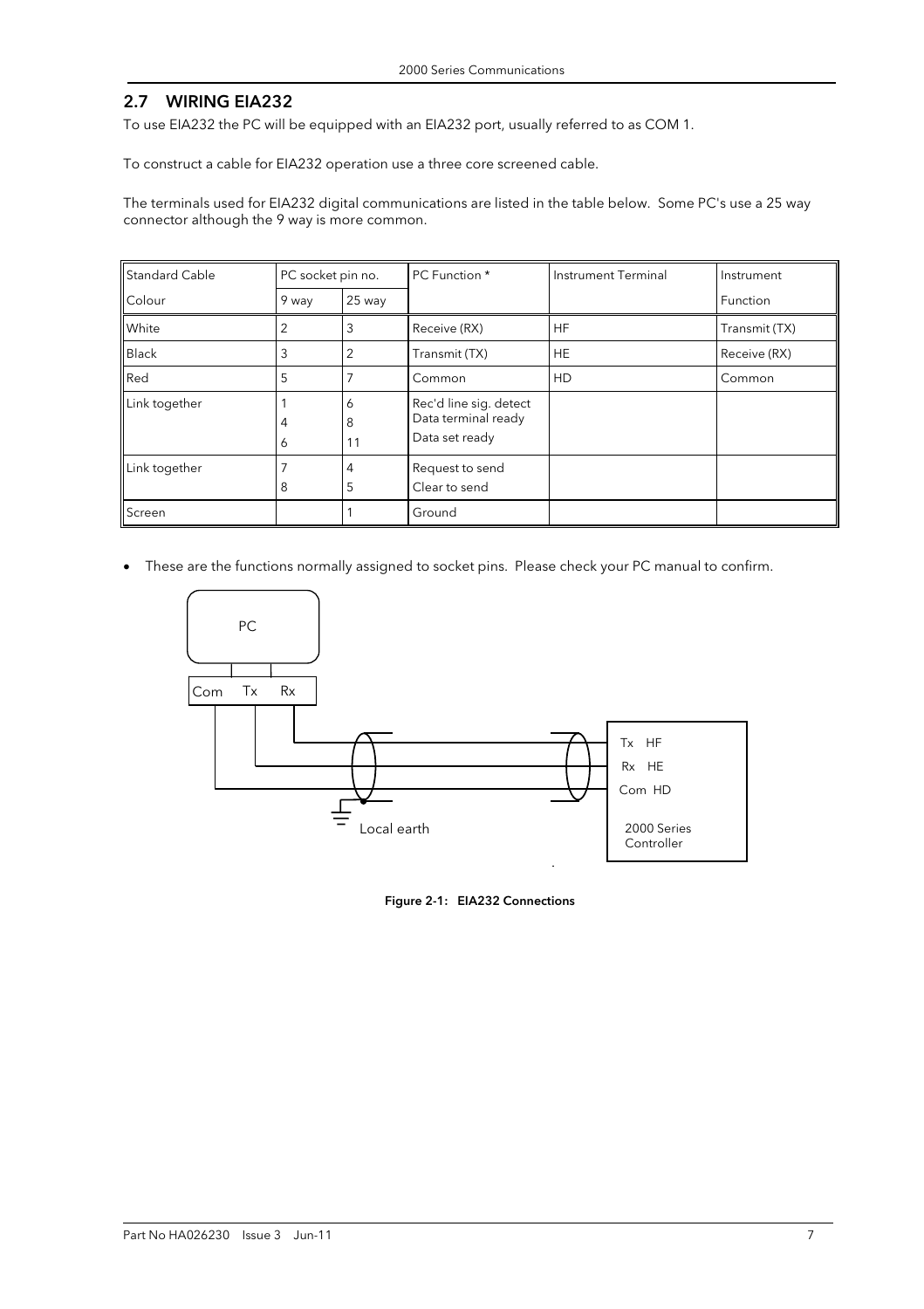#### 2.8 WIRING EIA422 OR 4-WIRE EIA485

To use EIA422, buffer the EIA232 port of the PC with a suitable EIA232/ EIA422 converter. The Eurotherm Controls KD485 or 261 Communications Converter unit is recommended for this purpose. Figure 2-5 shows connections for this unit. Instruments on a EIA422 communication network should be chain connected and not star connected.

To construct a cable for EIA422 operation use a screened cable with two twisted pairs plus a separate core for common. Although common or screen connections are not necessary, their use will significantly improve noise immunity.

The terminals used for EIA422 digital communications are listed in the table below.

| <b>Standard Cable</b> | PC socket pin no. | PC Function *  | Instrument Terminal |           | Instrument      |
|-----------------------|-------------------|----------------|---------------------|-----------|-----------------|
| Colour                | 25 way            |                | $902 - 4$           | 2400      | <b>Function</b> |
| White                 |                   | Receive (RX+)  | F <sub>1</sub>      | <b>HE</b> | Transmit (TX+)  |
| <b>Black</b>          | 16                | Receive (RX-)  | F <sub>2</sub>      | <b>HF</b> | Transmit (TX-)  |
| Red                   | 12                | Transmit (TX+) | F <sub>3</sub>      | <b>HB</b> | Receive (RX+)   |
| <b>Black</b>          | 13                | Transmit (TX-) | F <sub>4</sub>      | HC        | Receive (RX-)   |
| Green                 |                   | Common         | F <sub>5</sub>      | HD        | Common          |
| Screen                |                   | Ground         |                     |           |                 |

• These are the functions normally assigned to socket pins. Please check your PC manual to confirm.



Figure 2-2: EIA485 Connections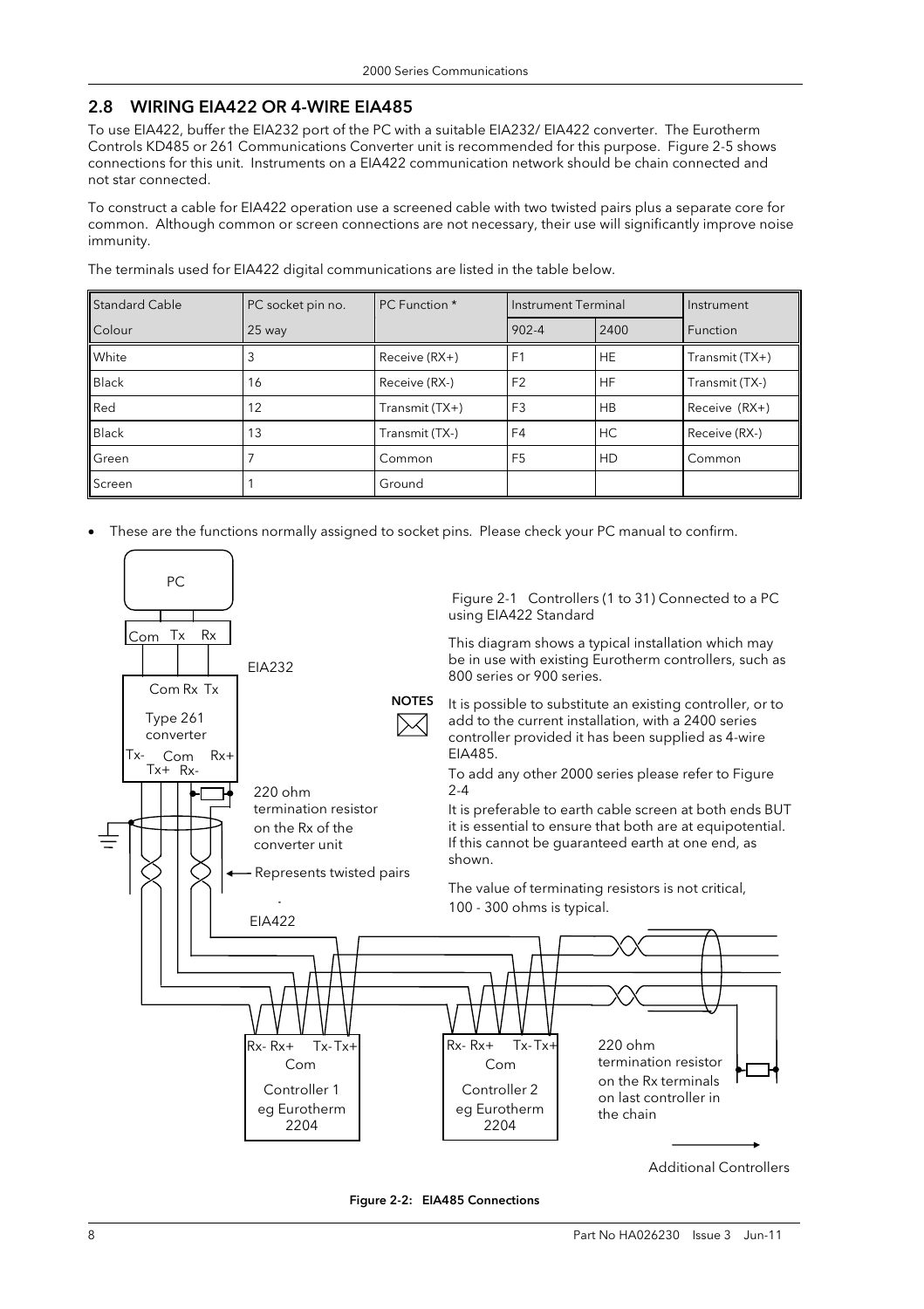#### 2.9 WIRING 2-WIRE EIA485

To use EIA485, buffer the EIA232 port of the PC with a suitable EIA232/ EIA485 converter. The Eurotherm Controls KD485 Communications Adapter unit is recommended for this purpose. Eurotherm does not recommend the use of an EIA485 board built into the computer since this board is unlikely to be isolated, which may cause noise problems, and the Rx terminals are unlikely to be biased correctly for this application.

To construct a cable for EIA485 operation use a screened cable with one (EIA485) twisted pair plus a separate core for common. Although common or screen connections are not necessary, their use will significantly improve noise immunity.

The terminals used for EIA485 digital communications are listed in the table below.

| Standard Cable Colour | PC socket pin no. 25 way PC Function * |                | Instrument Terminal Instrument Function |               |
|-----------------------|----------------------------------------|----------------|-----------------------------------------|---------------|
| <b>White</b>          |                                        | Receive (RX+)  | $HF(b)$ or $(B+)$                       | Transmit (TX) |
| <b>Black</b>          | 16                                     | Receive (RX-)  |                                         |               |
| Red                   | 12                                     | Transmit (TX+) | $HE(A)$ or $(A+)$                       | Receive (RX)  |
| <b>Black</b>          | 13                                     | Transmit (TX-) |                                         |               |
| Green                 |                                        | Common         | HD                                      | Common        |
| Screen                |                                        | Earth          |                                         |               |

\* These are the functions normally assigned to socket pins. Please check your PC manual to confirm .



Figure 2-3: 2000 series controllers (1 to 31) connected to a PC using 2-wire EIA485 standard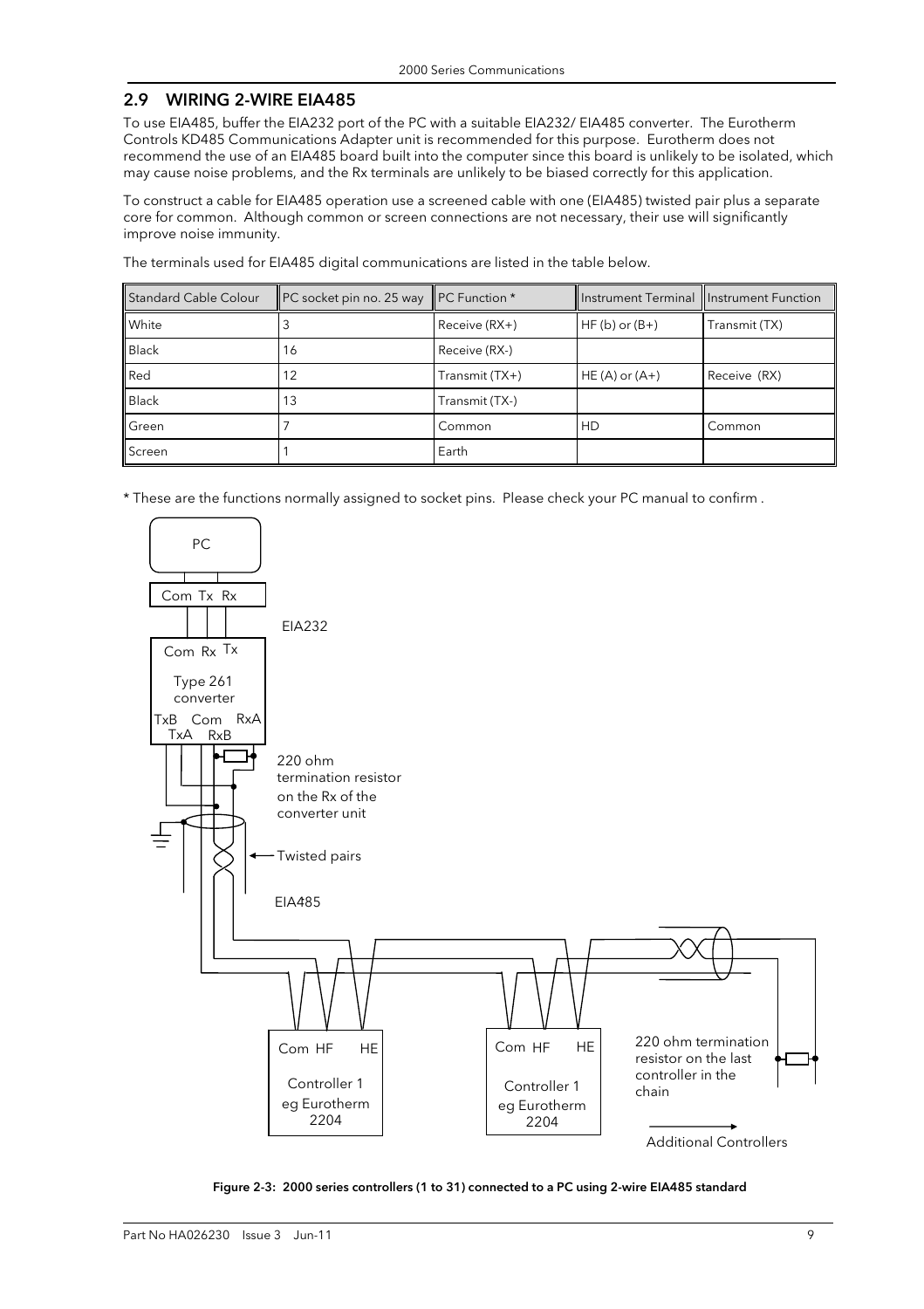#### 2.10 WIRING EIA422 AND EIA485 CONTROLLERS

It is generally not possible to mix controllers using a 2-wire and 4-wire standards. However, in some cases it may be required to add new controllers (such as 2000 series on 2-wire comms) to an existing installation with controllers on 4-wire comms.

In these cases the existing communications link may be modified by adding a special version of the KD485 converter unit, supplied as KD485-ADE 422-422. Figure 2-4 shows a large system of controllers using a mixture of both standards.

The standard KD485 unit converts from 232 to 4-wire 485 and this link is used to communicate to the first 32 existing controllers. The second KD485 is the special version which converts from 4-wire to 4-wire communications to communicate with a further bank of 32 controllers on 4-wire communications. The third KD485 is the same special version which is connected to convert from 4-wire to 2-wire communications. It's input side behaves to the 4-wire link as another controller would on an existing system, whilst at the same time the communications messages from the computer are passed onto the output side of this unit.

This is connected to the 2-wire communications link, that will contain the series 2000 controllers. Any responses from controllers on this link will cause data to be placed on to the 4-wire link and thence will be passed back to the computer.



Figure 2-4: Controllers (1 to 31) connected to a PC using a mixed standard of EIA422 (or EIA485 4-wire) and EIA485 2-wire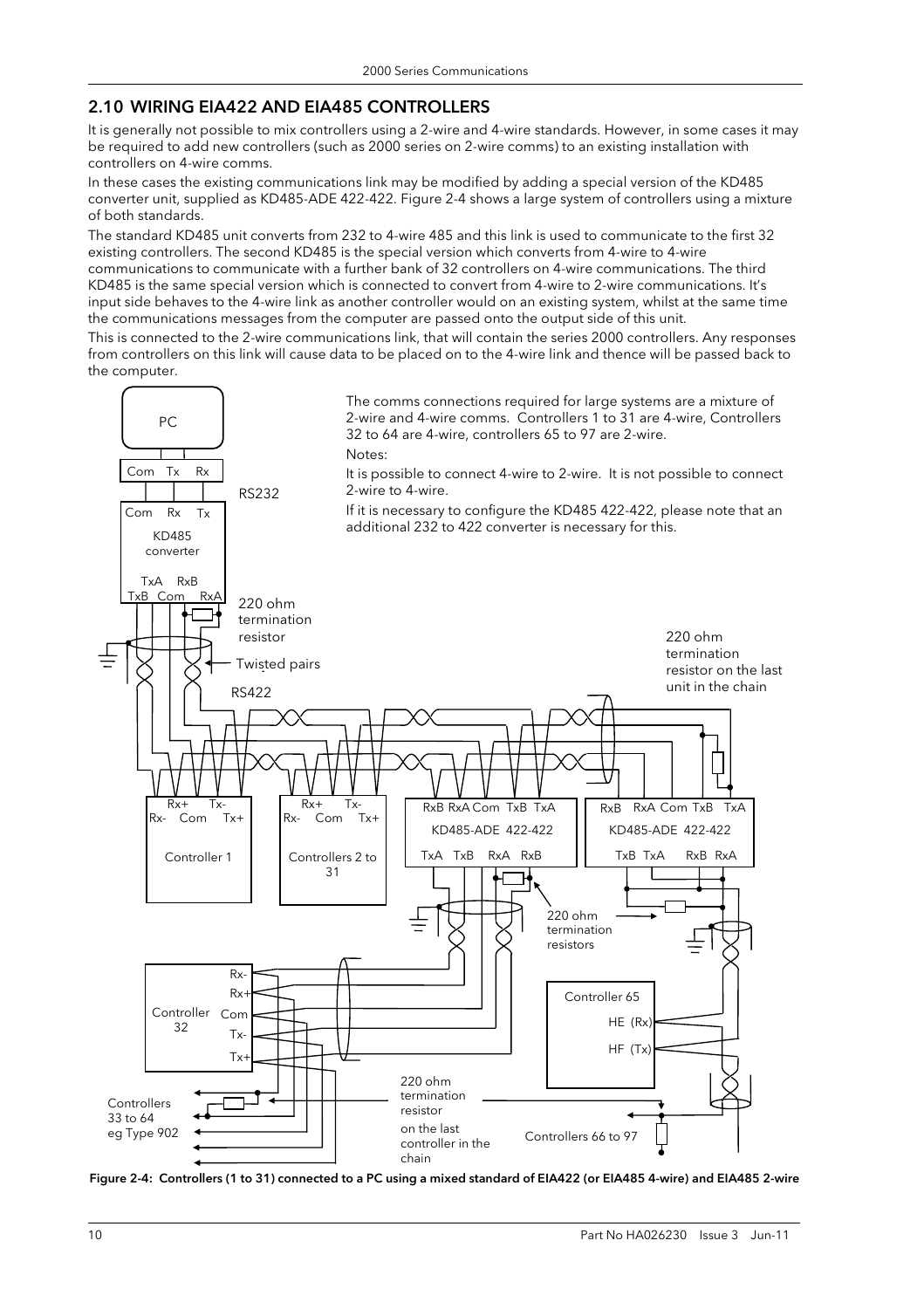#### 2.11 LARGE EIA422/485 NETWORKS

Networks with more than 32 instruments will require buffering of the communication lines. The Eurotherm KD485-ADE 422-422, Universal Serial Interface unit is recommended for this purpose.

The KD485 in this format sets the Transmit line's to non tristate.

NOTE Large networks using EIA422 4-wire controllers could use the Eurotherm 261 Universal Serial Interface Unit. To set the transmit lines to non tristate in 261, change links 4 and 5 from position B to A. Contact Eurotherm for further information when specifying large networks.

Instruments on a EIA422/485 communication network should be chain connected and not star connected.

The diagram below illustrates the wiring of a network for communicating with a large number of 2000 Series controllers.



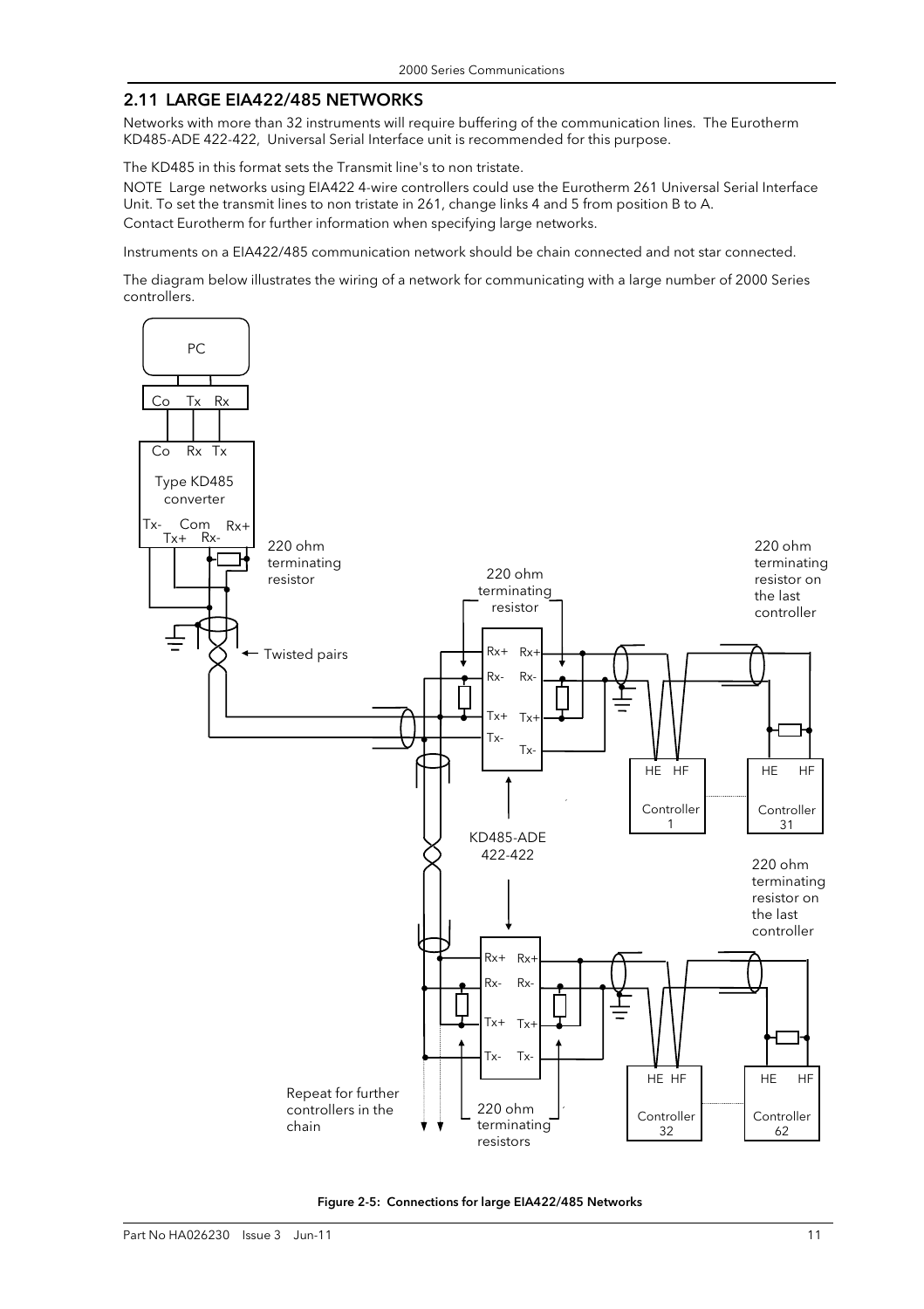# 2.12 EIA232 CONNECTIONS OF THE 261

l.

| <b>Standard Cable</b> | PC socket pin no. |          | <b>PC</b> Function * | 261      |               |
|-----------------------|-------------------|----------|----------------------|----------|---------------|
| Colour                | 9 way             | $25$ way |                      | Terminal | Function      |
| White                 |                   | J        | Receive (RX)         |          | Transmit (TX) |
| <b>Black</b>          |                   |          | Transmit (TX)        | 3        | Receive (RX)  |
| Red                   |                   |          | Common               |          | Common        |
| Screen                |                   |          | Earth                |          |               |

\* These are the functions normally assigned to socket pins. Please check your PC manual to confirm.

# 2.13 EIA422/485 CONNECTIONS OF THE 261

| <b>Standard Cable</b> | PC socket pin no. | <b>PC Function *</b> | 261      |                  |
|-----------------------|-------------------|----------------------|----------|------------------|
| Colour                | $25$ way          |                      | Terminal | Function         |
| White                 |                   | $Receive (RX+)$      | 12       | Transmit $(TX+)$ |
| <b>Black</b>          | 16                | Receive (RX-)        | 13       | Transmit (TX-)   |
| Red                   | 12                | Transmit (TX+)       |          | Receive (RX+)    |
| <b>Black</b>          | 13                | Transmit (TX-)       | 16       | Receive (RX-)    |
| Green                 |                   | Common               |          | Common           |
| Screen                |                   | Earth                |          |                  |

\* These are the functions normally assigned to socket pins. Please check your PC manual to confirm.

# 2.14 CONNECTIONS FOR THE KD485-ADE



Figure 2-6: KD485 Connections

Further details are available in KD485 Installation and Operation Handbook.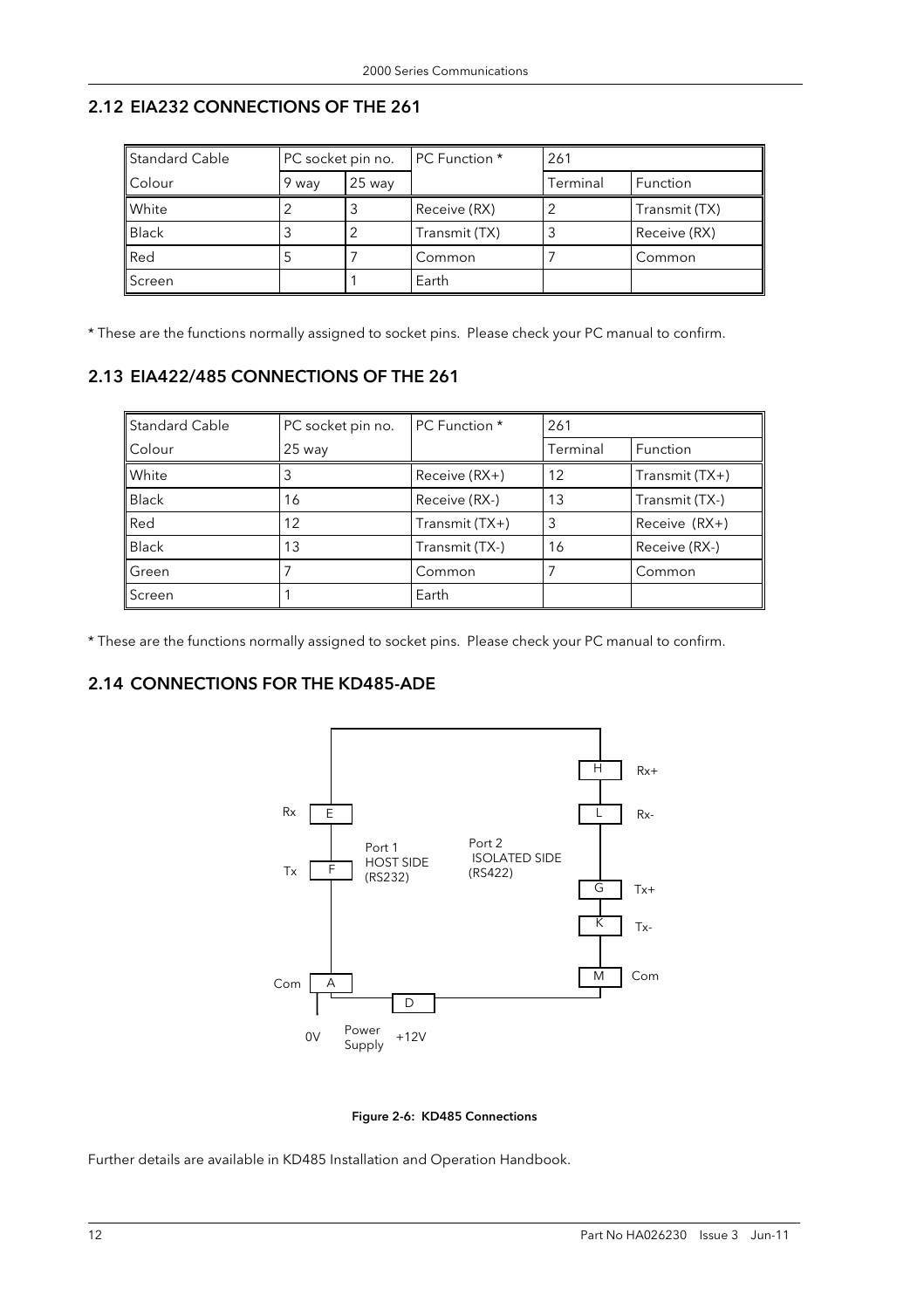# 3. CHAPTER 3 MODBUS AND JBUS PROTOCOL

Single Serial Link Multi Drop Serial Link

This chapter introduces the principles of the MODBUS and JBUS communication protocols. Note that in the Series 2000, these two protocols are identical, and both will be referred to as MODBUS for the descriptions that follow.

### 3.1 PROTOCOL BASICS

A data communication protocol defines the rules and structure of messages used by all devices on a network for data exchange. This protocol also defines the orderly exchange of messages, and the detection of errors.

MODBUS defines a digital communication network to have only one MASTER and one or more SLAVE devices. Either a single or multi-drop network is possible. The two types of communications networks are illustrated in the diagram below;

#### JBUS Slave 1  $RX$  TX JBUS Slave N RX TX JBUS Master  $TX$  RX EIA485 EIA232 JBUS Master  $TX$  RX JBUS Slave 1 RX TX

A typical transaction will consist of a request sent from the master followed by a response from the slave.

The message in either direction will consist of the following information;

Device Address Function Code Data Error Check Data End of Transmission

- Each slave has a unique 'device address'
- The device address 0 is a special case and is used for messages broadcast to all slaves. This is restricted to parameter write operations.
- Series 2000 supports a subset of Modbus function codes.
- The data will include instrument parameters referenced by a 'parameter address'
- Sending a communication with a unique device address will cause only the device with that address to respond. That device will check for errors, perform the requested task and then reply with its own address, data and a check sum.
- Sending a communication with the device address '0' is a broadcast communication that will send information to all devices on the network. Each will perform the required action but will not transmit a reply.

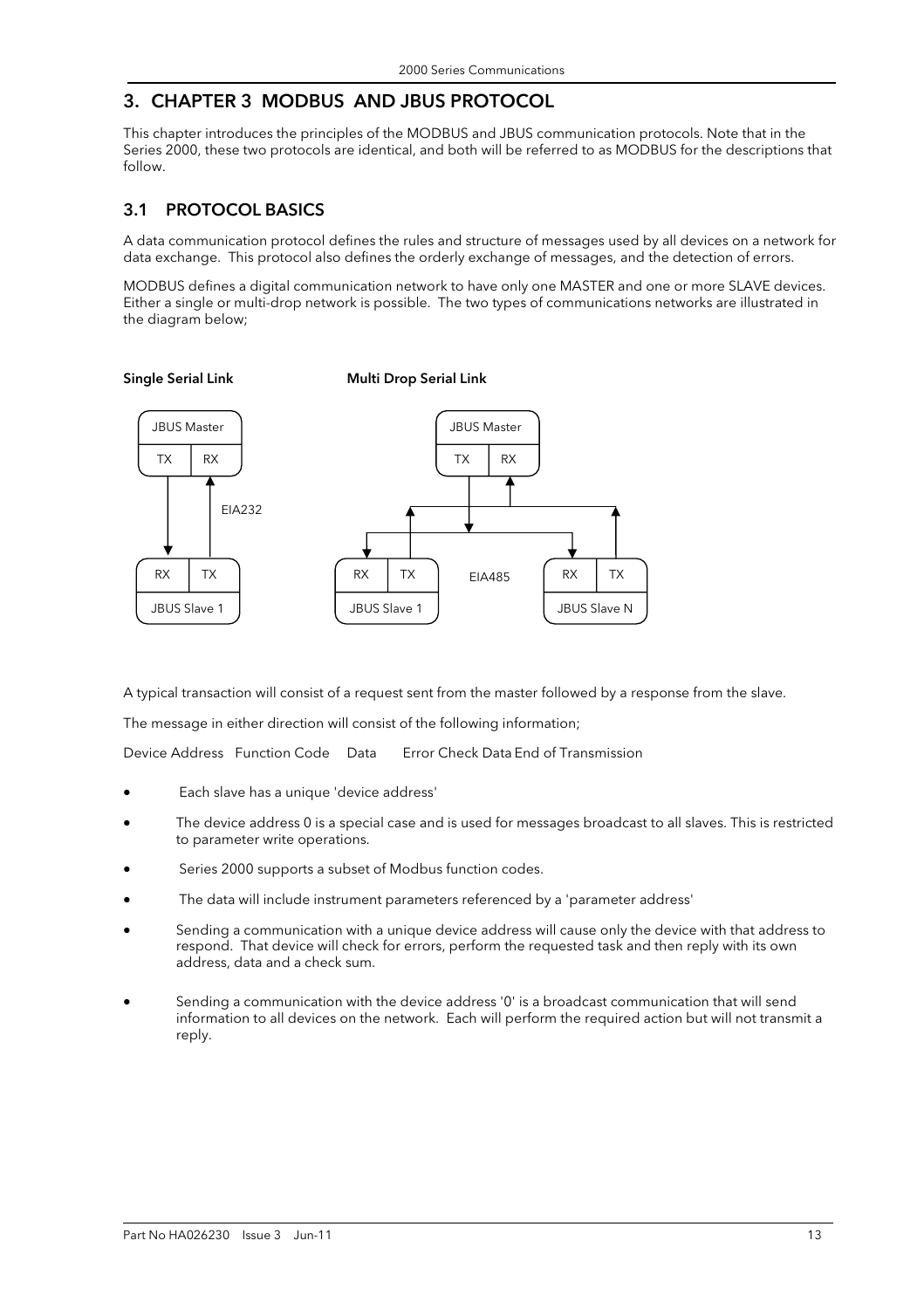#### 3.2 TYPICAL TRANSMISSION LINE ACTIVITY

This diagram is to illustrate typical sequence of events on a Modbus transmission line.



Period 'a' The processing time, (latency), required by the slave to complete the command and construct a reply.

Period 'b' The processing time required by the master to analyse the slave response and formulate the next command.

Period 'c' The wait time calculated by the master for the slaves to perform the operation. None of the slaves will reply to a broadcast message.

For a definition of the time periods required by the network, refer to 'Wait Period' in section 3.20 'Error Response'.

#### 3.3 DEVICE ADDRESS

Each slave has a unique 8 bit device address. The Gould MODBUS Protocol defines the address range limits as 1 to 247. Series 2000 instruments will support an address range of 1 to 254. The device address used by the instrument is set using the  $Hddr$  parameter in the  $\textsf{Lm5 L}$ , which is available in operator mode. Note that this list may only be accessible when using the FuLL user interface: refer to the manual supplied with the instrument for more details on how to set this parameter.

Device address 0 is a special case that will broadcast a message to all slave devices simultaneously.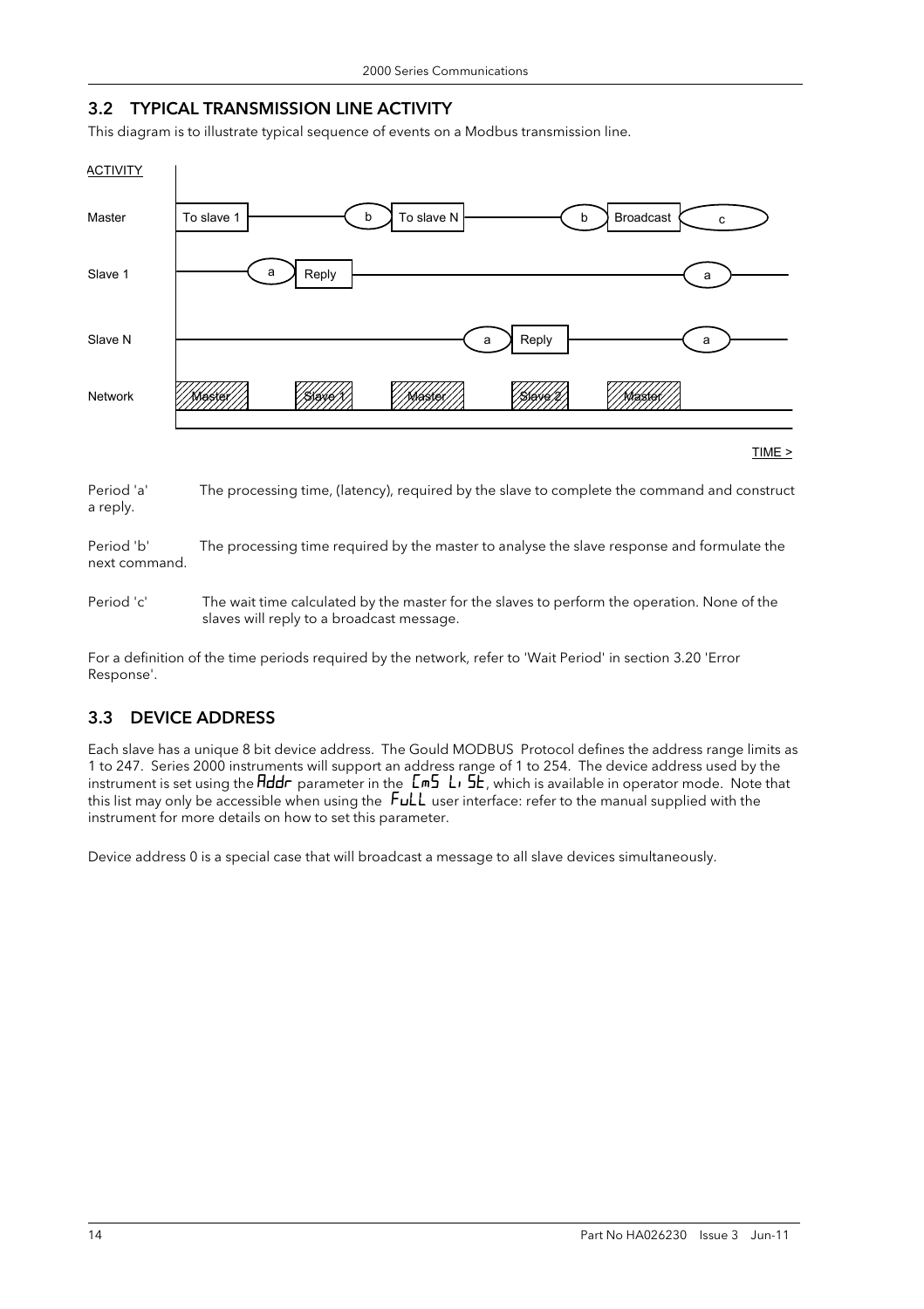#### 3.4 PARAMETER ADDRESS

Data bits or data words exchange information between master and slave devices. This data consists of parameters. All parameters communicated between master and slaves have a 16 bit parameter address.

The MODBUS parameter address range is 0001 to FFFF.

Parameter definitions for Series 2000 instruments are in Chapter 5.

#### 3.5 PARAMETER RESOLUTION

JBUS and MODBUS protocol limit data to 16 bits per parameter. This reduces the active range of parameters to 65536 counts. In Series 2000 instruments this is implemented as -32767 (8001h) to +32767 (7FFFh).

The protocol is also limited to integer communication only. Series 2000 instruments allow the user to configure either integer or full resolution. In integer mode all parameters will be rounded to the nearest integer value, whereas in full resolution mode the decimal point position will be implied so that 100.01 would be transmitted as 10001. From this, and the 16 bit resolution limitation, the maximum value communicable with 2 decimal place resolution is 327.67. The parameter resolution will be taken from the slave user interface, and the conversion factor must be known to both master and slave when the network is initiated.

The Series 2000 instruments provide a special sub-protocol for accessing full resolution floating point data. This is described in Chapter 6 of this manual.

#### 3.6 MODE OF TRANSMISSION

The mode of transmission describes the structure of information within a message and the number coding system used to exchange a single character of data.

The JBUS and MODBUS Protocols define a mode of transmission for both ASCII and RTU modes of transmission. Series 2000 instruments only support the RTU mode of transmission.

The RTU definition of the mode of transmission for a single character is;

A start bit, eight data bits, a parity bit and one or two stop bits

All Series 2000 instruments use 1 stop bit.

Parity may be configured to be NONE, ODD or EVEN.

If parity is configured to be NONE, no parity bit is transmitted.

The RTU mode of transmission for a single character is represented as follows:

Start d7 d6 d5 d4 d3 d2 d1 d0 Parity Stop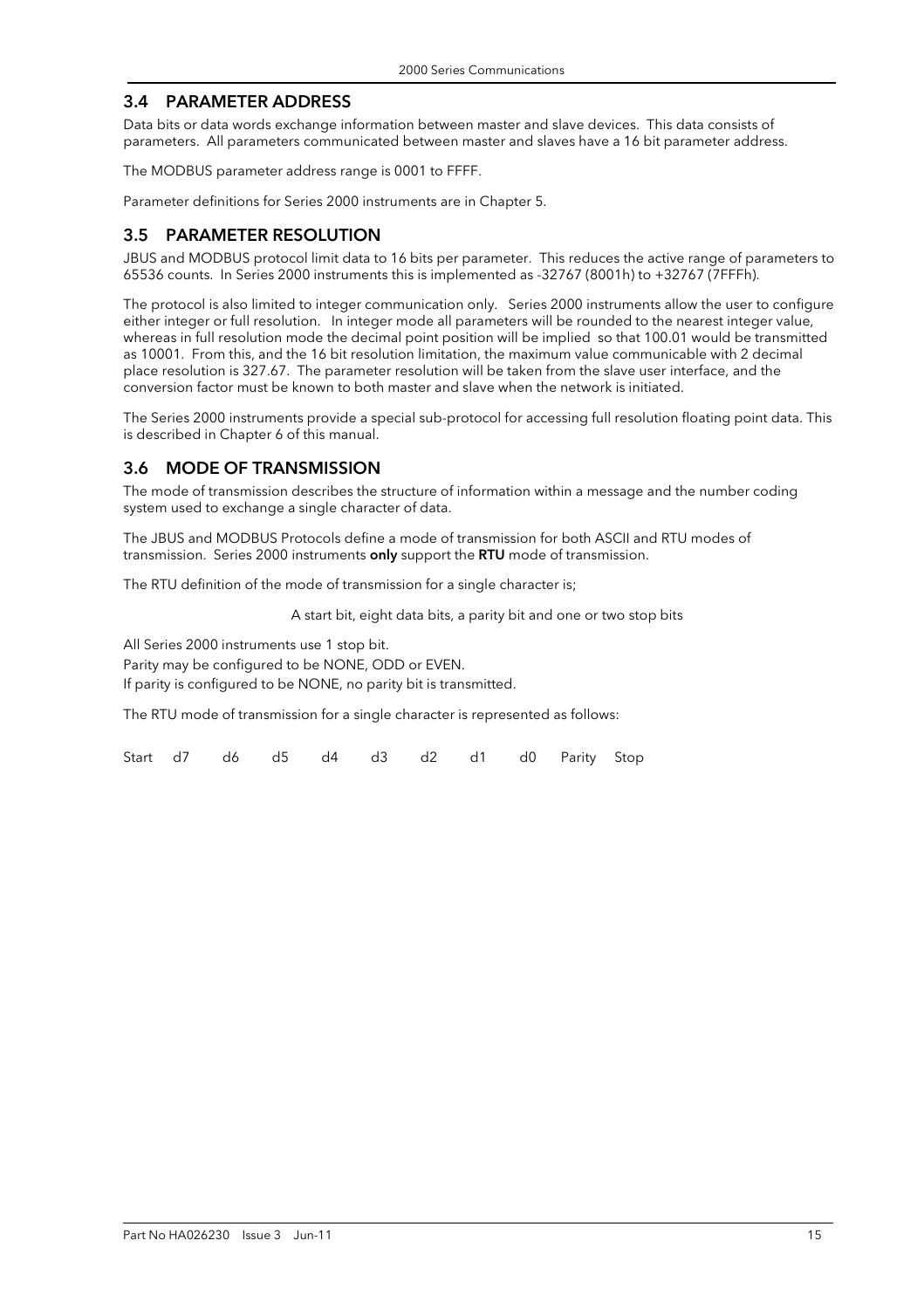# 3.7 MESSAGE FRAME FORMAT

A message consists of a number of characters sequenced so that the receiving device can understand. This structure is known as the message frame format.

The following diagram shows the sequence defining the message frame format used by JBUS and MODBUS:

| Frame start | Device address Function code Data |        |  | CRC | EOT                    |
|-------------|-----------------------------------|--------|--|-----|------------------------|
| 3 bytes     | 1 byte                            | 1 byte |  |     | n bytes 2 byte 3 bytes |

The frame start is a period of inactivity at least 3.5 times the single character transmission time. For example, at 9600 baud a character with 1 start, 1 stop and 8 data bits will require a 3.5ms frame start. This period is the implied EOT of a previous transmission.

The device address is a single byte (8-bits) unique to each device on the network.

Function codes are a single byte instruction to the slave describing the action to perform.

The data segment of a message will depend on the function code and the number of bytes will vary accordingly.

Typically the data segment will contain a parameter address and the number of parameters to read or write.

The Cyclic Redundancy Check, (CRC) is an error check code and is two bytes, (16 bits) long.

The End of Transmission segment, (EOT) is a period of inactivity 3.5 times the single character transmission time. The EOT segment at the end of a message indicates to the listening device that the next transmission will be a new message and therefore a device address character.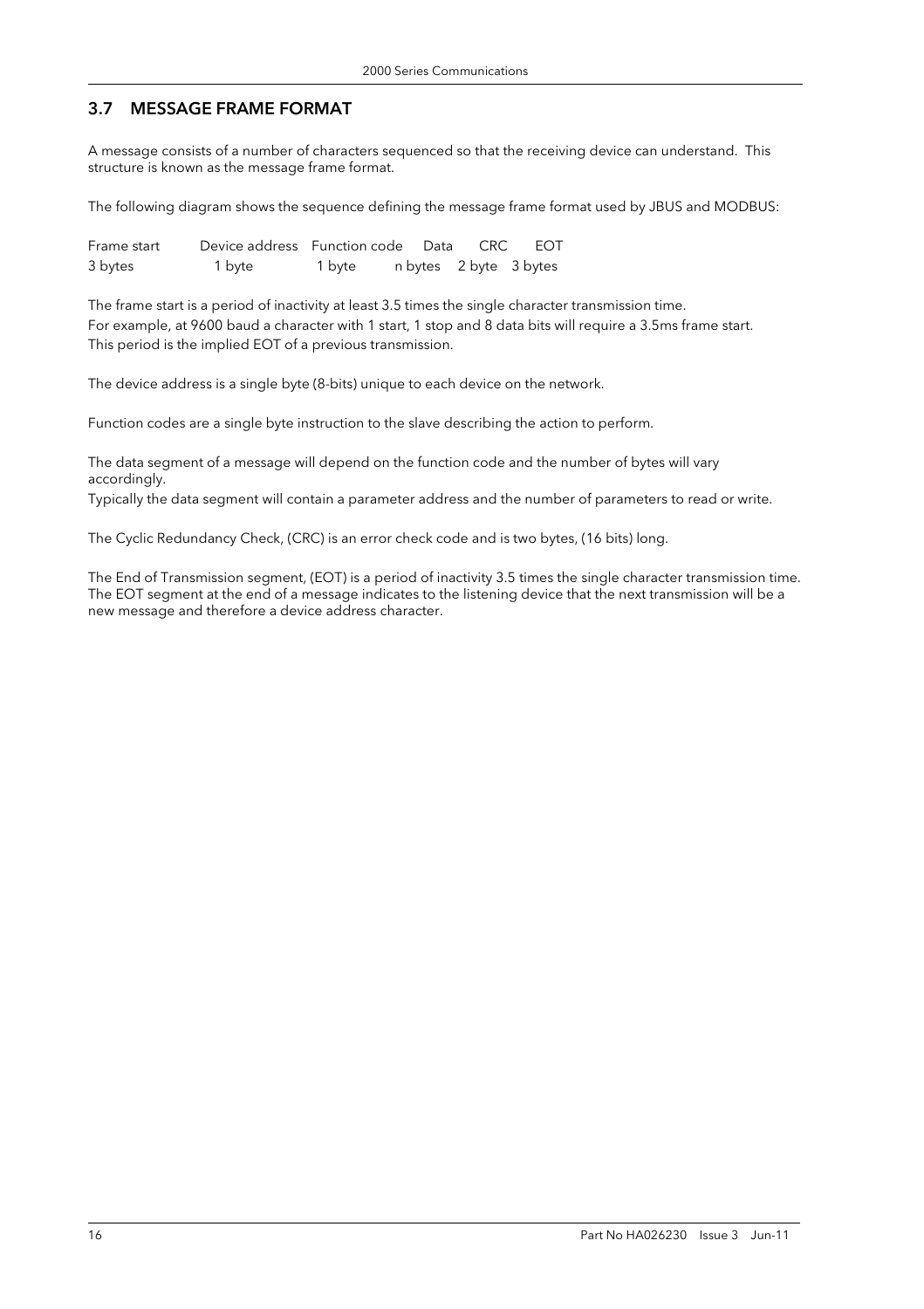### 3.8 CYCLIC REDUNDANCY CHECK

The Cyclic Redundancy Check, (CRC) is an error check code and is two bytes, (16 bits) long. After constructing a message, (data only, no start, stop or parity bits), the transmitting device calculates a CRC code and appends this to the end of the message. A receiving device will calculate a CRC code from the message it has received. If this CRC code is not the same as the transmitted CRC there has been a communication error. Series 2000 instruments do not reply if they detect a CRC error in messages sent to them.

The CRC code is formed by the following steps:

1 Load a 16 bit CRC register with FFFFh.

2 Exclusive OR (⊕) the first 8 bit byte of the message with the with the high order byte of the CRC register.

Return the result to the CRC register.

- 3 Shift the CRC register one bit to the right.
- 4 If the over flow bit, (or flag), is 1, exclusive OR the CRC register with A001 hex and return the result to the CRC register.
- 4a If the overflow flag is 0, repeat step 3.
- 5 Repeat steps 3 and 4 until there have been 8 shifts.
- 6 Exclusive OR the next 8 bit byte of the message with the high order byte of the CRC register.
- 7 Repeat step 3 through to 6 until all bytes of the message have been exclusive OR with the CRC register and shifted 8 times.
- 8 The contents of the CRC register are the 2 byte CRC error code and are added to the message with the most significant bits first.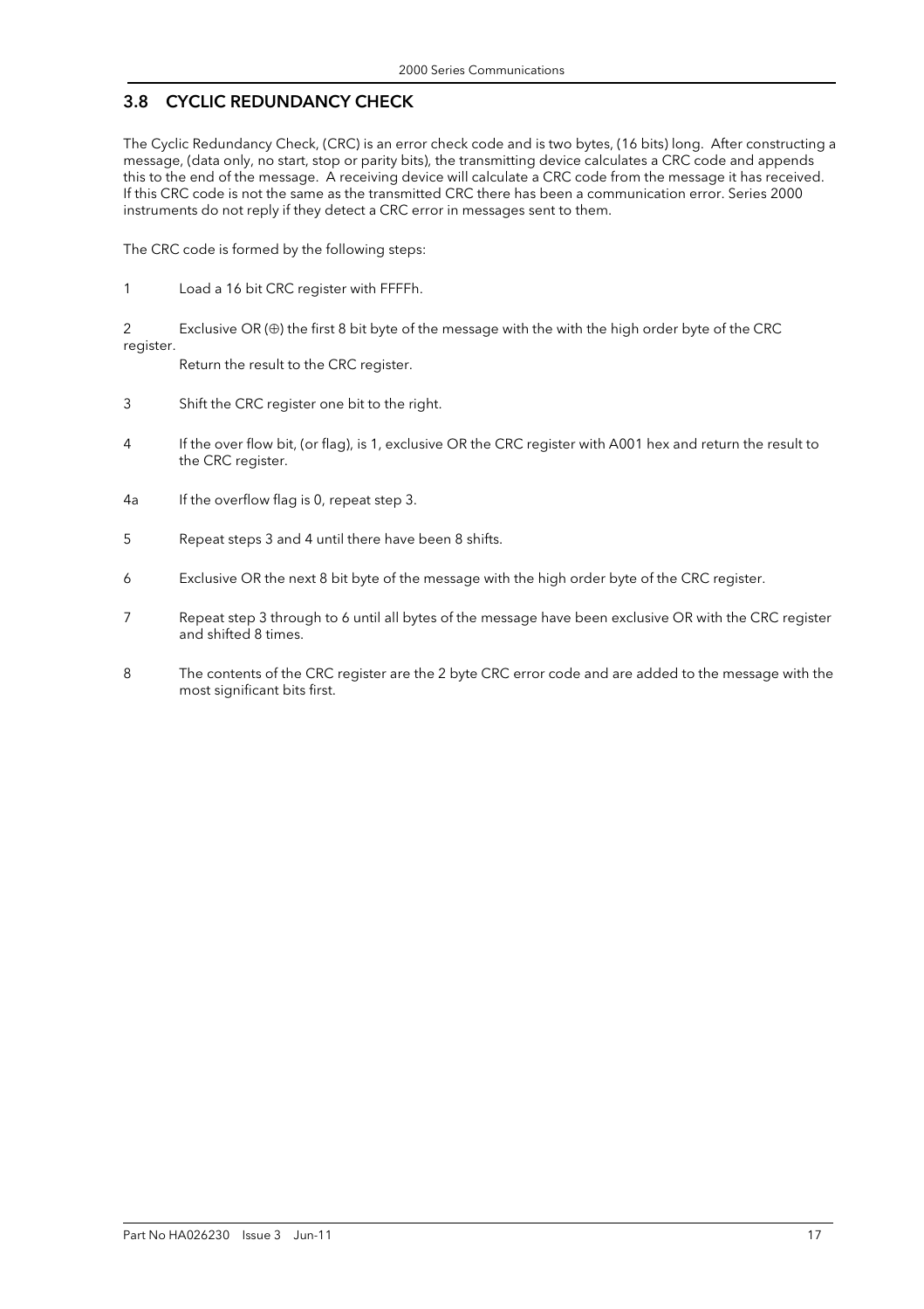The flow chart below illustrates this CRC error check algorithm.

The '⊕' symbol indicates an 'exclusive OR' operation. 'n' is the number of data bits.

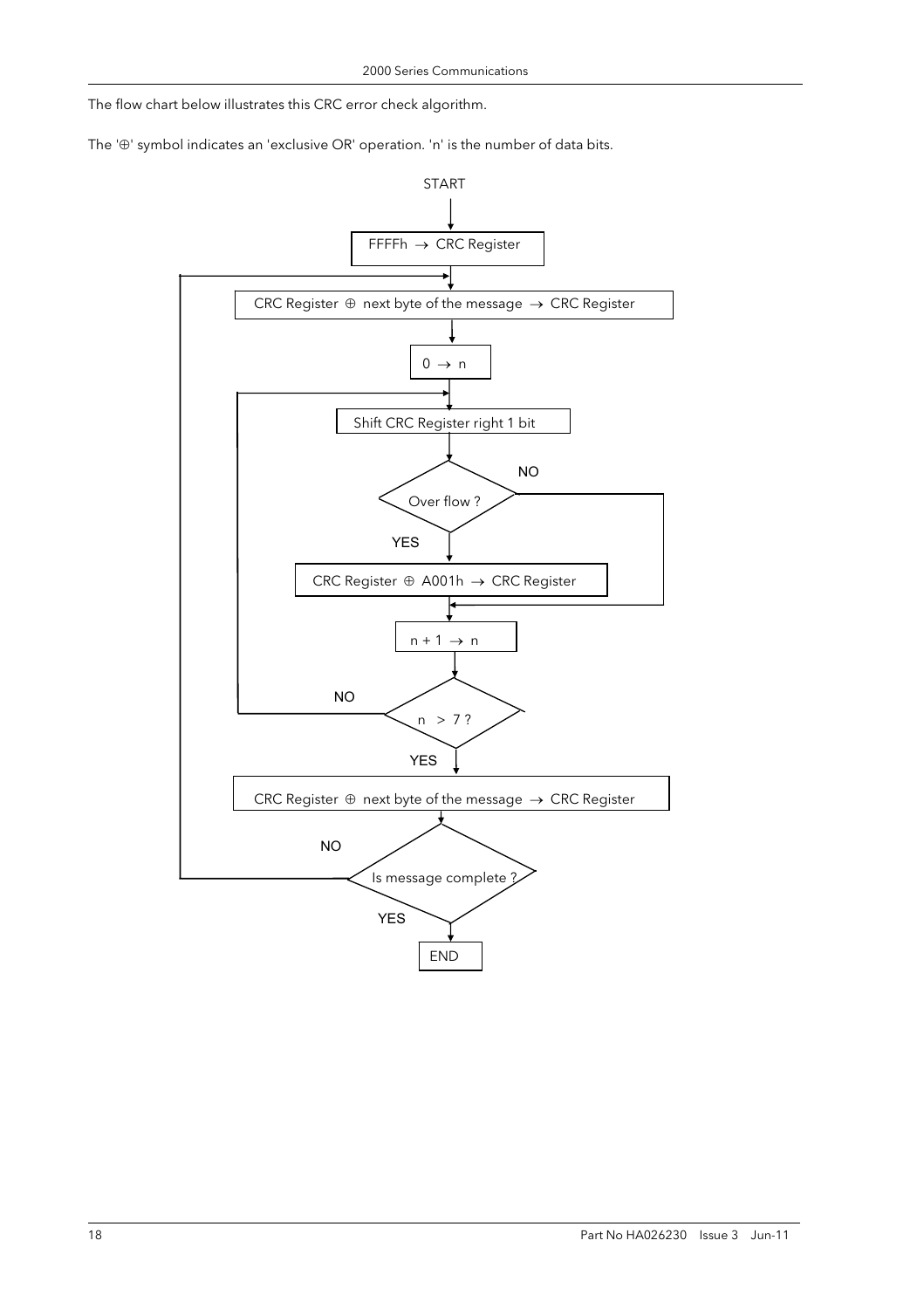### 3.9 EXAMPLE OF A CRC CALCULATION

This example is a request to read from the slave unit at address 02, the fast read of the status (07).

| Function                       |            | 16 Bit Register |                 |      | Carry |
|--------------------------------|------------|-----------------|-----------------|------|-------|
|                                |            | <b>LSB</b>      | <b>MSB</b>      |      | flag  |
| Load register with FFFF hex    | 1111       | 1111            | 1111            | 1111 | 0     |
| First byte of the message (02) |            |                 | 0000            | 0010 |       |
| <b>Exclusive OR</b>            | 1111       | 1111            | 1111            | 1101 |       |
| 1st shift right                | 0111       | 1111            | 1111            | 1110 | 1     |
| A001                           | 1010       | 0000            | 0000            | 0001 |       |
| Exclusive OR (carry = 1)       | 1101       | 1111            | 1111            | 1111 |       |
| 2nd shift right                | 0110       | 1111            | 1111            | 1111 | 1     |
| A001                           | 1010       | 0000            | 0000            | 0001 |       |
| Exclusive OR (carry = 1)       | 1100       | 1111            | 1111            | 1110 |       |
| 3rd shift right                | 0110       | 0111            | 1111            | 1111 | 0     |
| 4th shift right (carry = 0)    | 0011       | 0011            | 1111            | 1111 | 1     |
| A001                           | 1010       | 0000            | 0000            | 0001 |       |
| Exclusive OR (carry = 1)       | 1001       | 0011            | 1111            | 1110 |       |
| 5th shift right                | 0100       | 1001            | 1111            | 1111 | 0     |
| 6th shift right (carry $= 0$ ) | 0010       | 0100            | 1111            | 1111 | 1     |
| A001                           | 1010       | 0000            | 0000            | 0001 |       |
| Exclusive OR (carry = $1$ )    | 1000       | 0100            | 1111            | 1110 |       |
| 7th shift right                | 0100       | 0010            | 0111            | 1111 | 0     |
| 8th shift right (carry $= 0$ ) | 0010       | 0001            | 0011            | 1111 | 1     |
| A001                           | 1010       | 0000            | 0000            | 0001 |       |
| Exclusive OR (carry = $1$ )    | 1000       | 0001            | 0011            | 1110 |       |
| Next byte of the message (07)  |            |                 | 0000            | 0111 |       |
| Exclusive OR (shift = $8$ )    | 1000       | 0001            | 0011            | 1001 |       |
| 1st shift right                | 0100       | 0000            | 1001            | 1100 | 1     |
| A001                           | 1010       | 0000            | 0000            | 0001 |       |
| Exclusive OR (carry = $1$ )    | 1110       | 0000            | 1001            | 1101 |       |
| 2nd shift right                | 0111       | 0000            | 0100            | 1110 | 1     |
| A001                           | 1010       | 0000            | 0000            | 0001 |       |
| Exclusive OR (carry = $1$ )    | 1101       | 0000            | 0100            | 1111 |       |
| 3rd shift right                | 0110       | 1000            | 0010            | 0111 | 1     |
| A001                           | 1010       | 0000            | 0000            | 0001 |       |
| Exclusive OR (carry = 1)       | 1100       | 1000            | 0010            | 0110 |       |
| Function                       |            | 16 Bit Register |                 |      | Carry |
|                                | <b>LSB</b> |                 | <b>MSB</b>      |      | flaq  |
| 4th shift right                | 0110       | 0100            | 0001            | 0011 | 0     |
| 5th shift right (carry = $0$ ) | 0011       | 0010            | 0000            | 1001 | 1     |
| A001                           | 1010       | 0000            | 0000            | 0001 |       |
| Exclusive OR (carry = $1$ )    | 1001       | 0010            | 0000            | 1000 |       |
| 6th shift right                | 0100       | 1001            | 0000            | 0100 | 0     |
| 7th shift right (carry $= 0$ ) | 0010       | 0100            | 1000            | 0010 | 0     |
| 8th shift right (carry $= 0$ ) | 0001       | 0010            | 0100            | 0001 | 0     |
| CRC error check code           |            | 12h             | 41 <sub>h</sub> |      |       |

The final message transmitted, including the CRC code, is as follows;

| Device address  |  |      | Function code |                    | <b>CRC LSB</b><br>CRC MSB |                     |      |
|-----------------|--|------|---------------|--------------------|---------------------------|---------------------|------|
| 02 <sub>h</sub> |  | 07h  |               |                    | 41 <sub>h</sub>           |                     |      |
| 0000<br>0010    |  | 0000 | 0111          |                    | 0001                      | 0001                | 0010 |
| ↑ First bit     |  |      |               | Transmission order |                           | Last bit $\uparrow$ |      |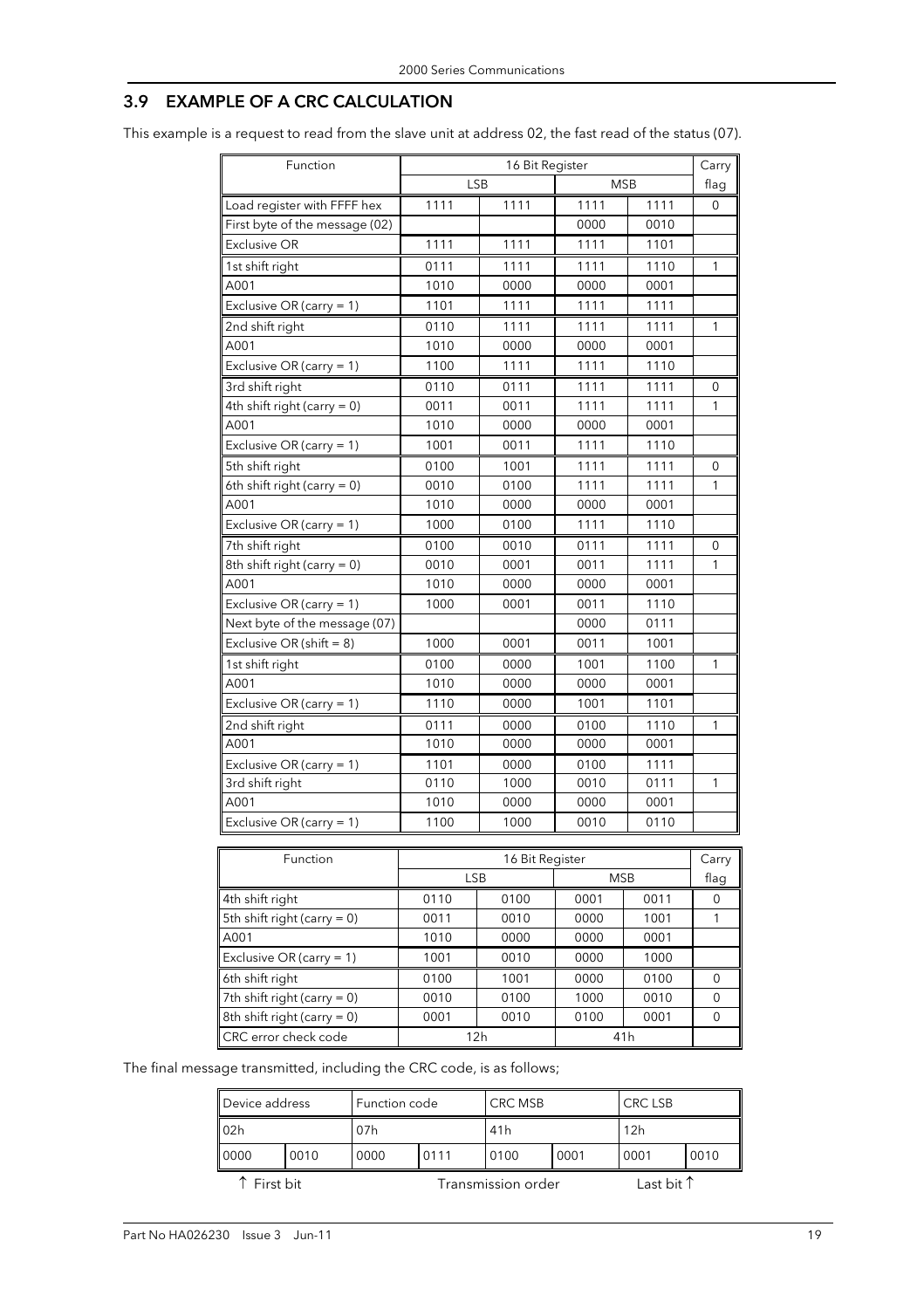# 3.10 EXAMPLE OF A CRC CALCULATION IN THE 'C' LANGUAGE

This routine assumes that the data types 'uint16' and 'uint8' exists. These are unsigned 16 bit integer (usually an 'unsigned short int' for most compiler types) and unsigned 8 bit integer (unsigned char). 'z\_p' is a pointer to a Modbus message, and z\_message\_length is its length, excluding the CRC. Note that the Modbus message will probably contain 'NULL' characters and so normal C string handling techniques will not work.

```
uint16 calculate crc(byte *z p, uint16 z message length)
/* CRC runs cyclic Redundancy Check Algorithm on input z_p */ 
/* Returns value of 16 bit CRC after completion and *//* always adds 2 crc bytes to message *//* returns 0 if incoming message has correct CRC * /{ 
   uint16 CRC= 0xffff; 
   uint16 next; 
   uint16 carry; 
   uint16 n; 
   uint8 crch, crcl; 
  while (z message length--) {
     next = (uint16)*z p;
     CRC ^{\wedge}= next;
      for (n = 0; n < 8; n++) {
         carry = CRC \& 1;CRC >>= 1;
           if (carry) { 
             CRC ^{\wedge} = 0xA001;
 } 
       } 
      z_p++; } 
   crch = CRC / 256;crcl = CRC % 256 z_p[z_message_length++] = crcl; 
   z p[z message length] = crch;
    return CRC; 
}
```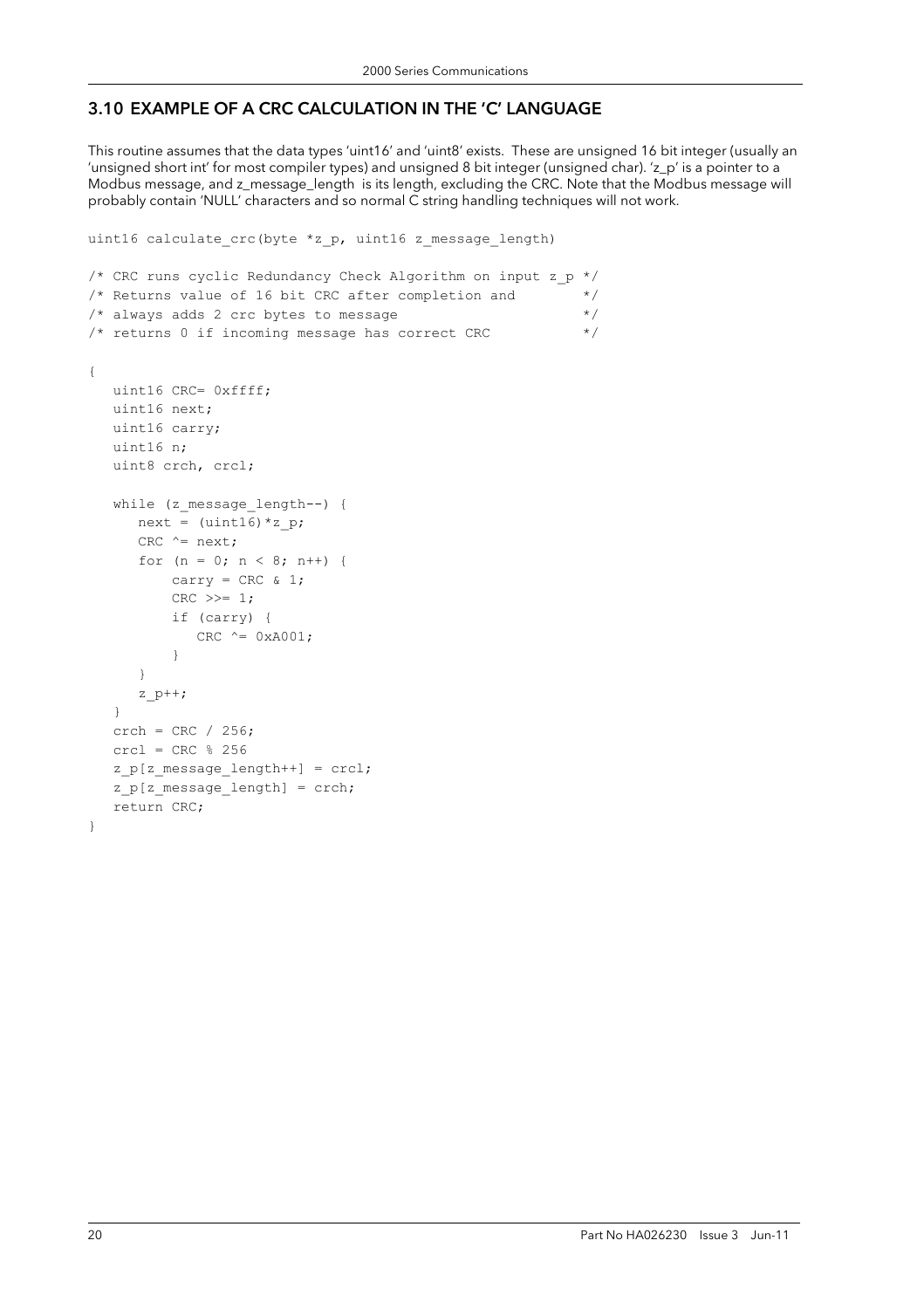#### 3.11 EXAMPLE OF A CRC CALCULATION IN BASIC LANGUAGE

```
Function CRC(message$) as long 
'' CRC runs cyclic Redundancy Check Algorithm on input message$ 
'' Returns value of 16 bit CRC after completion and 
'' always adds 2 crc bytes to message 
'' returns 0 if incoming message has correct CRC 
   '' Must use double word for CRC and decimal constants 
  crc16& = 65535FOR c^{\circ} = 1 to LEN (message$)
    crc16& = crc16& XOR ASC(MID$(message$, c$, 1))FOR bit% = 1 to 8 IF crc16& MOD 2 THEN 
        crc16& = (crc16& \setminus 2) XOR 40961
       ELSE 
        crc16\& = crc16\& \ 2
       END IF 
     NEXT BIT% 
   NEXT c% 
  crch<sup>8</sup> = CRC16& \ 256: crcl<sup>8</sup> = CRC16& MOD 256
  message$ = message$ + CHR$(crcl$) + CHR$(crcl$)CRC = CRC16&END FUNCTION CRC
```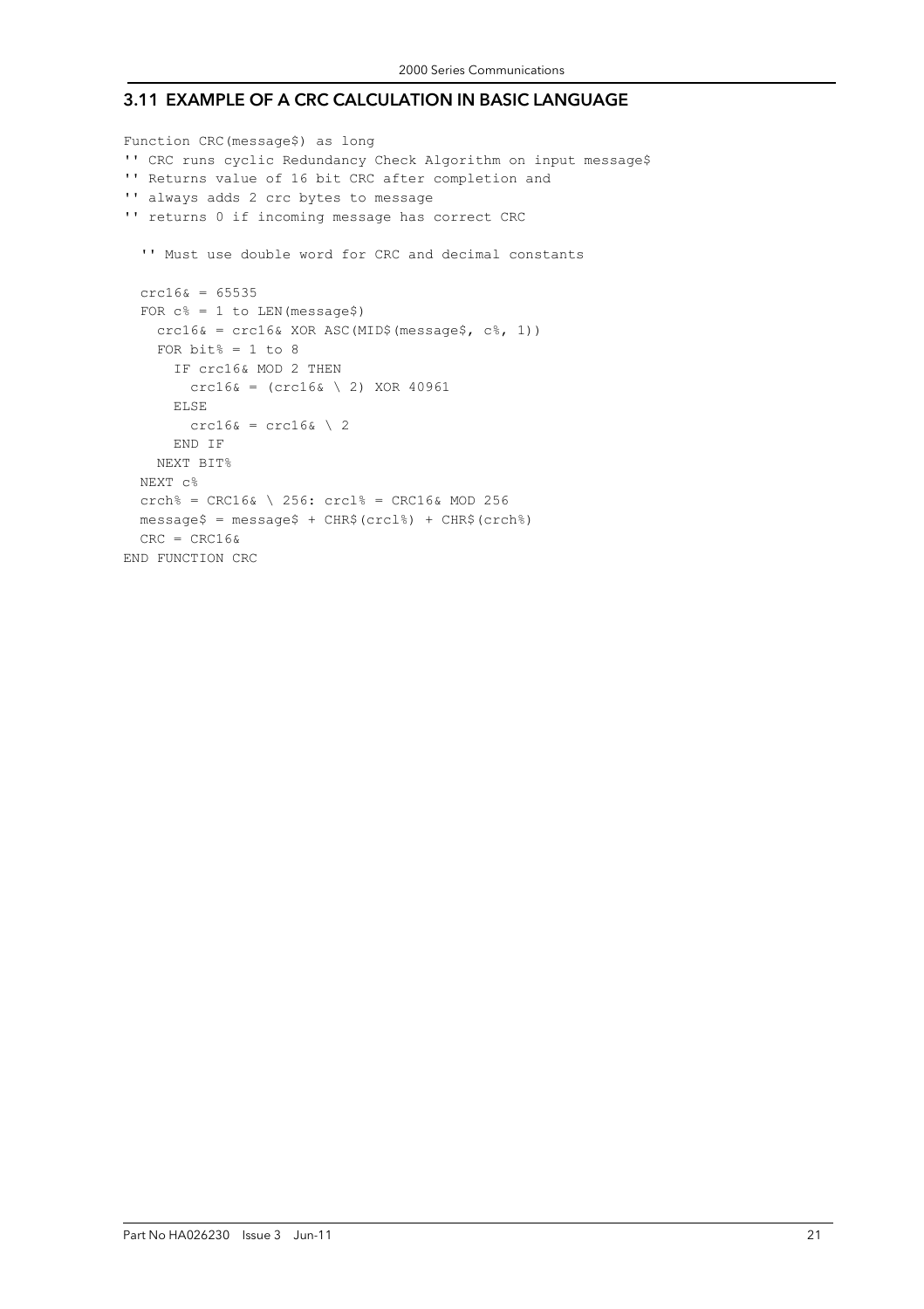### 3.12 FUNCTION CODES

Function codes are a single byte instruction to the slave describing the action to perform.

The following communication functions are supported by Series 2000 instruments:

| Function code | Function                   |
|---------------|----------------------------|
| $01$ or $02$  | Read n bits                |
| 03 or 04      | Read n words               |
| 05            | Write a bit                |
| 06            | Write a word               |
| 07            | <b>Fast Read of Status</b> |
| 08            | Loopback                   |
| 16            | Write n words              |

It is recommended that function code 3 is used for reads and function code 16 is used for writes. This includes Boolean data. Other codes are supplied for purposes of compatibility.

Only the write function codes 05, 06 and 16 will work with a 'broadcast mode' address. 2000 Series instruments will not reply if they receive a request including a unsupported function code.

Data bits or data words exchange information between master and slave devices. This data consists of parameters.

Parameter definitions for the Series 2000 instruments are provided later in this document.

The sections that follow explain the message frame format for each function code.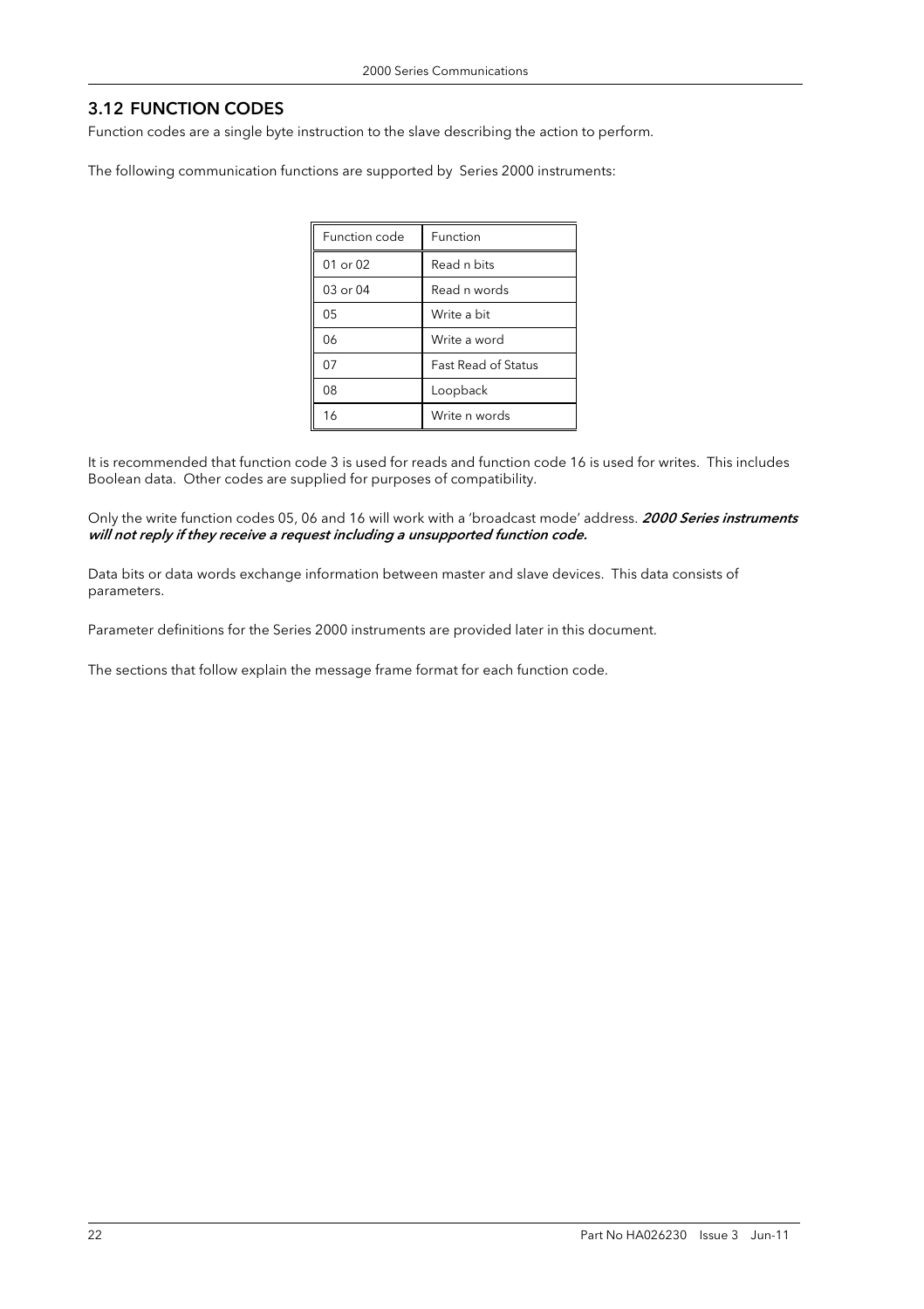#### 3.13 READ N BITS

Function code: 01 or 02, (01h or 02h)

Command:

| Device<br>address | Function<br>code<br>01 or 02 | Address of<br>first bit |     |            | Number of<br>bits to read |            | <b>CRC</b> |
|-------------------|------------------------------|-------------------------|-----|------------|---------------------------|------------|------------|
| 1 byte            | 1 byte                       | <b>MSB</b>              | LSB | <b>MSB</b> | <b>LSB</b>                | <b>MSB</b> | <b>LSB</b> |

Reply:

| Device<br>address | Function<br>code<br>01 or 02 | Number<br>of bytes<br>read | First byte<br>of data | <br>Last byte<br>of data |            | <b>CRC</b> |
|-------------------|------------------------------|----------------------------|-----------------------|--------------------------|------------|------------|
| 1 byte            | 1 byte                       | 1 byte                     | 1 byte                | <br>1 byte               | <b>MSB</b> | <b>LSB</b> |

The first data byte contains the status of the first 8 bits, with the least significant bit being the first bit. The second data byte contains the status of the next 8 bits, etc. Unused bits are set to zero.

Example: From the instrument at device address 19, read 14 bits, beginning at parameter address 2.

Command:

| Device<br>address | Function code | Address of<br>first bit |  | Number of<br>bits to read |    |     | CRC |
|-------------------|---------------|-------------------------|--|---------------------------|----|-----|-----|
|                   |               | 00                      |  | 00                        | 0E | 1 F |     |

Reply:

| Device<br>address | Function<br>code | Number of<br>bytes read | First byte<br>of data | Second<br>byte<br>of data | <b>CRC</b> |
|-------------------|------------------|-------------------------|-----------------------|---------------------------|------------|
| 13                |                  | 02                      | 01                    |                           | AF         |

An expansion of the data bytes illustrates the relationship between data and the parameter addresses. The reply indicates that the instrument is in sensor break and manual mode.

| Data byte         | 1st byte (40h) |  |  |  | 2nd byte (02h) |  |                |  |    |    |    |    |  |  |
|-------------------|----------------|--|--|--|----------------|--|----------------|--|----|----|----|----|--|--|
| Param. address    |                |  |  |  |                |  | $\overline{a}$ |  | 15 | 14 | 13 | 12 |  |  |
| <b>Bit values</b> |                |  |  |  |                |  |                |  |    |    |    |    |  |  |

Parameter addresses 16 and 17 are set to zero.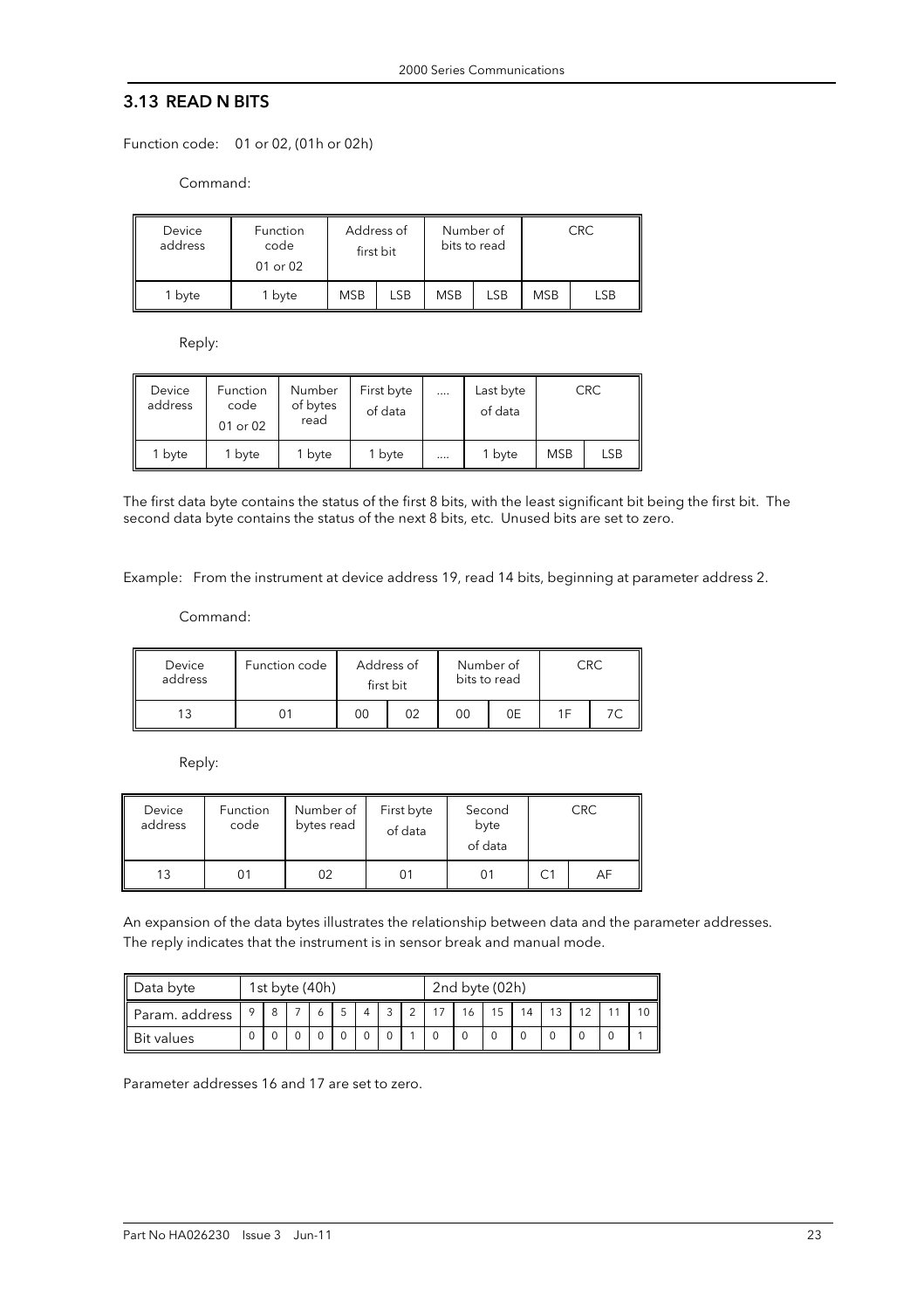### 3.14 READ N WORDS

Function code: 03 or 04, (03h or 04h)

Command:

| Device address | Function code<br>03 or 04 |                   | Address of<br>first word |            | Number of words<br>to read |            | CRC |
|----------------|---------------------------|-------------------|--------------------------|------------|----------------------------|------------|-----|
| 1 bvte         | <sup>1</sup> byte         | <b>MSB</b><br>LSB |                          | <b>MSB</b> | LSB                        | <b>MSB</b> |     |

The maximum number of words that may be read is 125 for 2400 Series instruments and 32 for the 2200

Reply:

| Device<br>address | Function<br>code<br>03 or 04 | bytes read | Number of Value of the first I<br>word |            |                | Value of the<br>last word | CRC        |     |
|-------------------|------------------------------|------------|----------------------------------------|------------|----------------|---------------------------|------------|-----|
| 1 byte            | 1 bvte                       | 1 byte     | <b>MSB</b>                             | <b>LSB</b> | <br><b>MSB</b> | LSB                       | <b>MSB</b> | LSB |

Example: From 2000 Series slave at device address 2, read 2 words from parameter address 1 (Process Variable and Target Setpoint).

#### Command:

| Device address | Function code | Address of<br>first word |  | to read | Number of words |    | CRC            |
|----------------|---------------|--------------------------|--|---------|-----------------|----|----------------|
|                |               | 00                       |  |         | 02              | 95 | F <sub>8</sub> |

Reply: (If the instrument is configured with integer resolution and PV = 18.3, SP = 21.6)

| Device<br>address | [Function code] Number of   Value of the first   Value of the last<br>03 or 04 | bytes read | word |    | word |    | CRC            |  |
|-------------------|--------------------------------------------------------------------------------|------------|------|----|------|----|----------------|--|
|                   | 03                                                                             | 04         | 00   | 12 | 00   | 16 | F <sub>8</sub> |  |

Reply: (If the instrument is configured with full resolution and PV = 18.3,  $SP = 21.6$ )

| Device<br>address | Function code Number of Value of the first Value of the last<br>$03$ or $04$ | bytes read |    | word           |    | word |    | CRC |
|-------------------|------------------------------------------------------------------------------|------------|----|----------------|----|------|----|-----|
| 02                |                                                                              | 04         | 00 | B <sub>2</sub> | 00 | D8   | 69 | 4E  |

As the decimal point is not transmitted, the master must scale the response; 183=5.0, 216=10.0.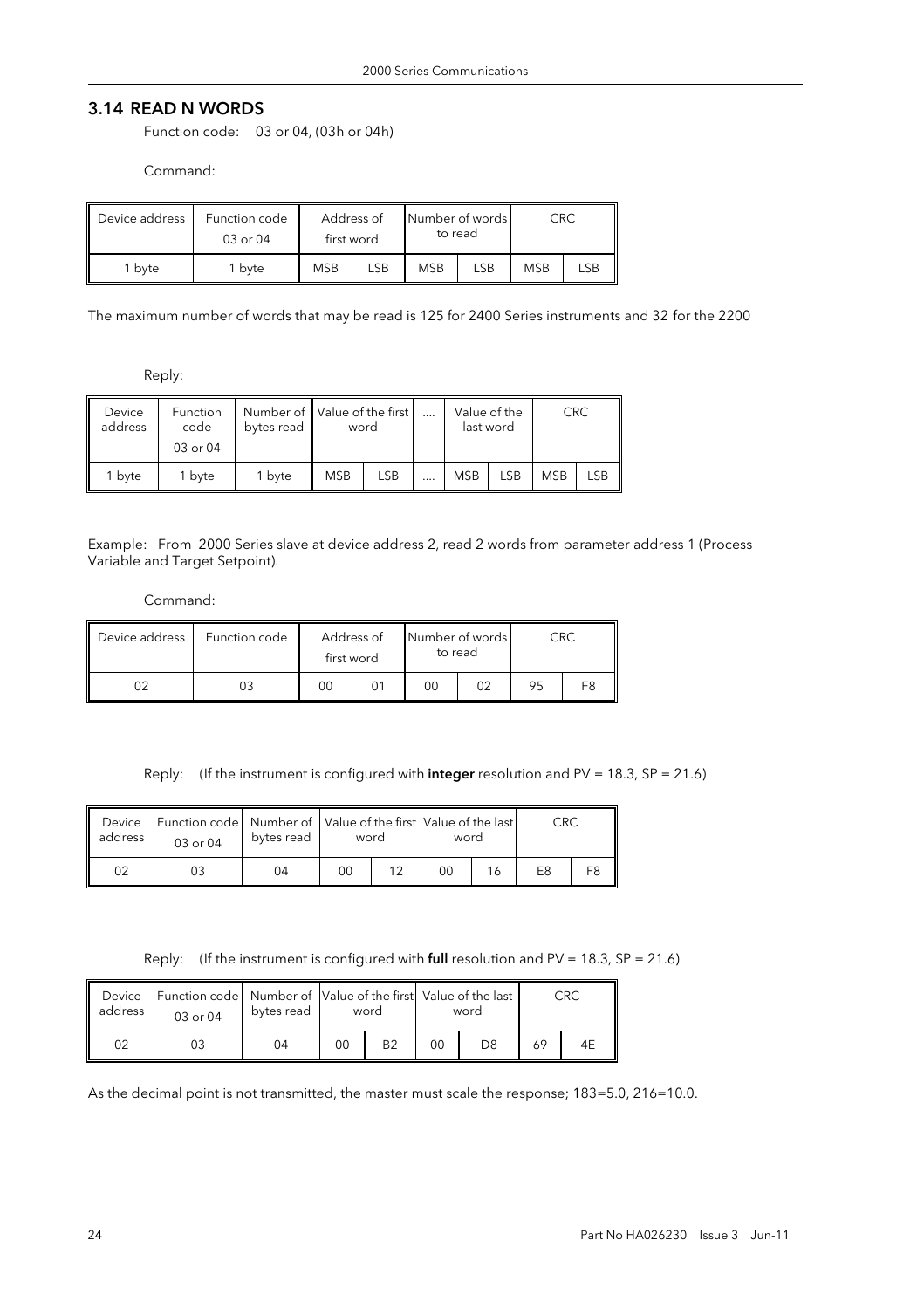#### 3.15 WRITE A BIT

Function code: 05, (05h)

Command:

| Device address | Function code<br>05 | Address of bit |     |            | Value of bit |            | CRC |  |
|----------------|---------------------|----------------|-----|------------|--------------|------------|-----|--|
| 1 byte         | <sup>1</sup> byte   | <b>MSB</b>     | LSB | <b>MSB</b> | LSB          | <b>MSB</b> | LSB |  |

The LSB of 'Value of bit' is always set to 00. The MSB is used to write the value of the addressed bit. To set a bit value of 1, either transmit 01h or FFh. To set a bit value of 0 transmit 00h.

A device address 00 will broadcast the data to all devices on the network.

Reply: (There will be no reply to a command broadcast to the device address 00.)

| Device address | Function code<br>05 | Address of bit |     |            | Value of bit |            | CRC |  |
|----------------|---------------------|----------------|-----|------------|--------------|------------|-----|--|
| 1 byte         | 1 byte              | <b>MSB</b>     | LSB | <b>MSB</b> | <b>LSB</b>   | <b>MSB</b> | ∟SB |  |

The reply to function 05 is the same as the command. See the section on 'Error Response' below for details of the reply if the operation fails.

Example: Write to the Series 2000 instrument at device address 2 and set the instrument to manual. (The bit at parameter address 2 is set).

Command:

| Device address | Function code | Address of bit |  | Value of bit |    | $\subset$ RC |  |
|----------------|---------------|----------------|--|--------------|----|--------------|--|
|                |               | υu             |  |              | 00 | 6D           |  |

Reply:

| Device address | Function code | Address of bit | Value of bit |    | ∩R∩ |  |
|----------------|---------------|----------------|--------------|----|-----|--|
|                |               | OΟ             |              | 0C | 6L  |  |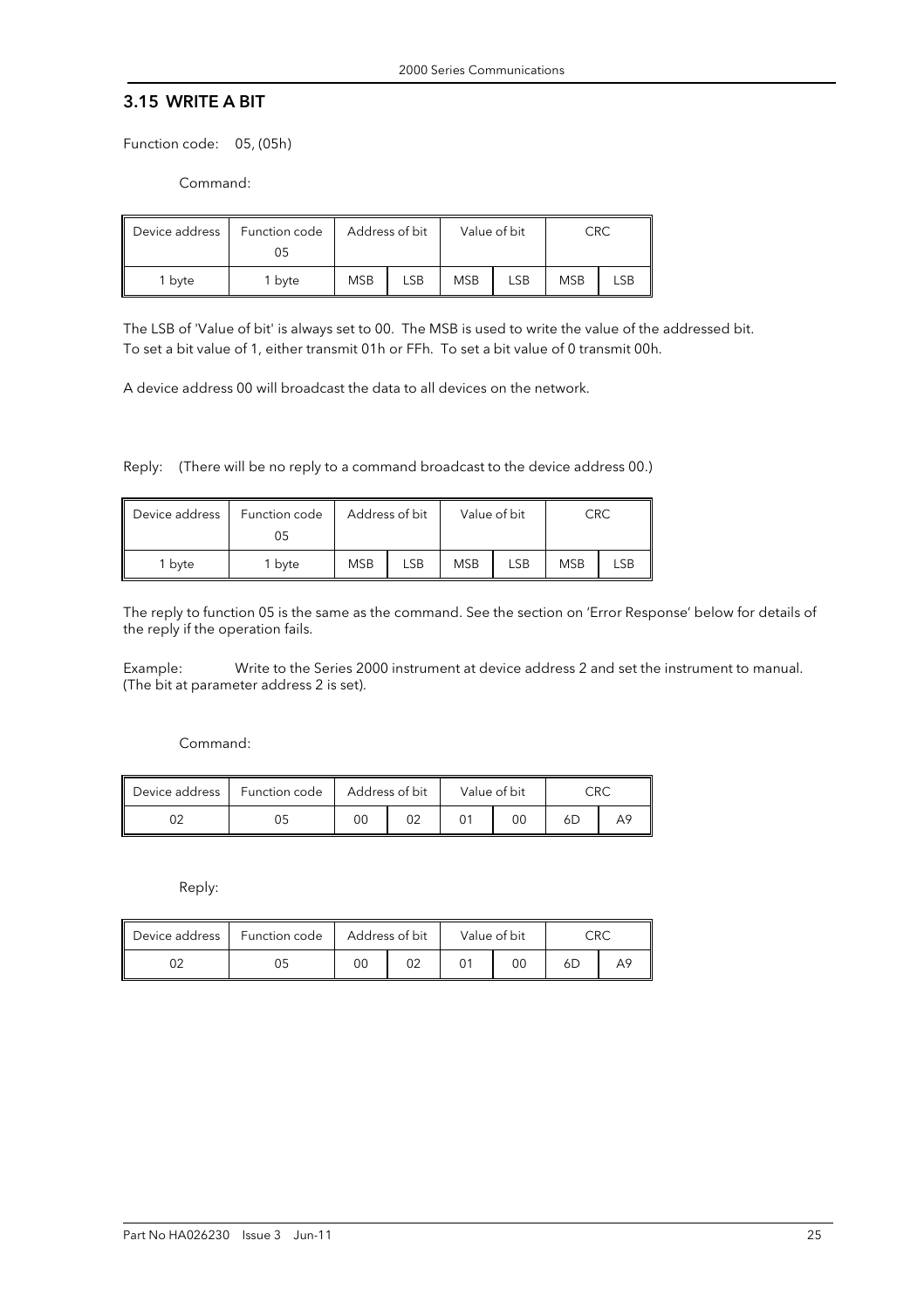# 3.16 WRITE A WORD

Function code: 06, (06h)

Command:

| Ш<br>Device address | Function code<br>06 | Address of word   Value of word |     |            |     |            | CRC |  |
|---------------------|---------------------|---------------------------------|-----|------------|-----|------------|-----|--|
| 1 bvte              | 1 byte              | <b>MSB</b>                      | LSB | <b>MSB</b> | LSB | <b>MSB</b> | LSB |  |

A device address 00 will broadcast the data to all devices on the network.

Reply: (There will be no reply to a command broadcast to the device address 00.)

| Device address | Function code<br>06 | Address of word |     |            | Value of word |            | CRC |  |
|----------------|---------------------|-----------------|-----|------------|---------------|------------|-----|--|
| 1 bvte         | 1 byte              | <b>MSB</b>      | LSB | <b>MSB</b> | LSB           | <b>MSB</b> | LSB |  |

The reply to function 06 is the same as the command. See the section on 'Error Response' below for details of the reply if the operation fails.

Example: Write to the Series 2000 slave at device address 2 and change the setpoint to 25.0°C (address 2). The instrument is configured with full resolution, therefore the required value is 250.

Command:

|  | Device address   Function code   Address of word |  | Value of word |  |  |
|--|--------------------------------------------------|--|---------------|--|--|
|  |                                                  |  | DС            |  |  |

Reply:

|  | Device address   Function code   Address of word |  | Value of word |  |  |
|--|--------------------------------------------------|--|---------------|--|--|
|  |                                                  |  | ЭC            |  |  |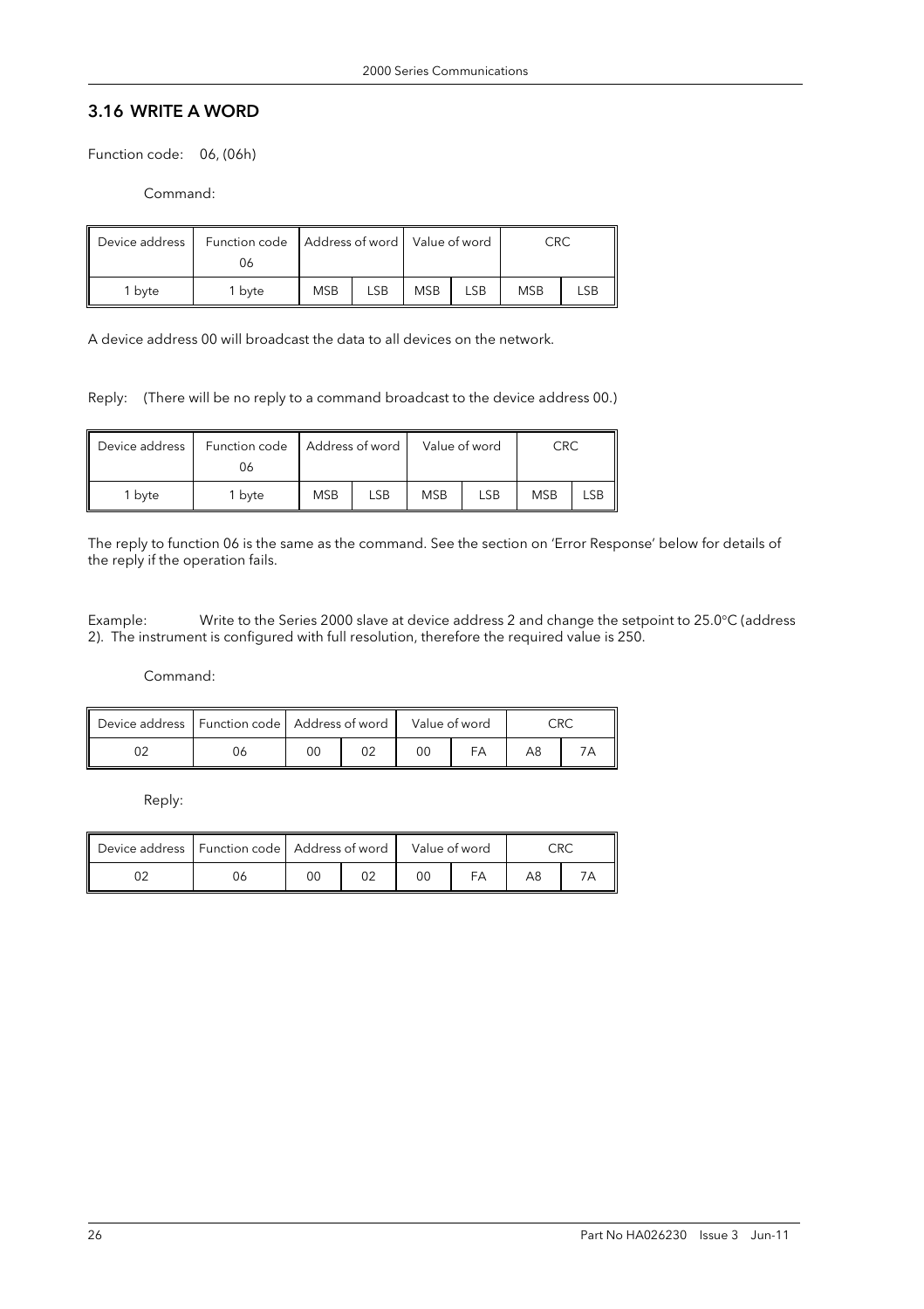### 3.17 FAST READ OF STATUS

Function code: 07, (07h)

The fast read of status command is short to allow a rapid transaction to obtain one byte of frequently needed status information.

Command

| Device address | Function code 07 |     |  |  |
|----------------|------------------|-----|--|--|
| byte           | ' byte           | MSB |  |  |

Reply:

| Device address Function code |      | Fast read         |            |  |
|------------------------------|------|-------------------|------------|--|
|                              |      | status byte       |            |  |
| byte                         | byte | <sup>1</sup> byte | <b>MSB</b> |  |

The table below defines the status byte information used by Series 2000 instruments.

| Parameter      |                                                                                        | <b>Modbus</b><br>2400                                   | <b>Bisynch</b><br>2400 | <b>Modbus</b><br>2200                                             | <b>Bisynch</b><br>2200                               | <b>Display</b>                                                 |  |  |
|----------------|----------------------------------------------------------------------------------------|---------------------------------------------------------|------------------------|-------------------------------------------------------------------|------------------------------------------------------|----------------------------------------------------------------|--|--|
| Status Word    | <b>Summary Output</b>                                                                  | 75                                                      | SO                     | 75                                                                | SO                                                   | ÷.                                                             |  |  |
| <b>BIT</b>     |                                                                                        |                                                         |                        | <b>DESCRIPTION</b>                                                |                                                      |                                                                |  |  |
| $\Omega$       |                                                                                        | Alarm 1 State ( $0 =$ Safe, $1 =$ Alarm )               |                        |                                                                   | Alarm 1 State ( $0 =$ Safe, $1 =$ Alarm )            |                                                                |  |  |
| 1              |                                                                                        | Alarm 2 State ( $0 =$ Safe, $1 =$ Alarm )               |                        |                                                                   | Alarm 2 State ( $0 =$ Safe, $1 =$ Alarm )            |                                                                |  |  |
| 2              |                                                                                        | Alarm 3 State ( $0 =$ Safe, $1 =$ Alarm )               |                        |                                                                   | Alarm 3 State ( $0 =$ Safe, $1 =$ Alarm )            |                                                                |  |  |
| 3              | Alarm 4 State ( $0 =$ Safe, $1 =$ Alarm )<br>Alarm 4 State ( $0 =$ Safe, $1 =$ Alarm ) |                                                         |                        |                                                                   |                                                      |                                                                |  |  |
| $\overline{4}$ |                                                                                        | Manual Mode (0 = Auto, 1 = Manual)                      |                        | Manual Mode (0 = Auto, 1 = Manual)                                |                                                      |                                                                |  |  |
| 5              |                                                                                        | Sensor Break (0 = Good PV, 1 = Sensor Broken)           |                        |                                                                   | Sensor Break (0 = Good PV, 1 = Sensor Broken)        |                                                                |  |  |
| 6              | Loop)                                                                                  | Loop Break $(0 = Good closed loop, 1 = Open$            |                        | Loop Break (0 = Good Closed Loop, 1 = Open Loop)                  |                                                      |                                                                |  |  |
| $\overline{7}$ | Heater Fail<br>detected)                                                               | $(0 = No$ Fault, $1 = Load$ fault                       |                        | <b>Heater Fail</b><br>$(0 = No$ Fault, $1 = Load$ Fault Detected) |                                                      |                                                                |  |  |
| 8              | Tune active)                                                                           | Tune Active $(0 =$ Auto Tune disabled, $1 =$ Auto       |                        | $(0 = No$ Fault, $1 = Load$ Fault Detected)<br>Load Fail          |                                                      |                                                                |  |  |
| 9              | $1 =$ Complete)                                                                        | $Ramp/Program Complete (0 = Running/Reset,$             |                        | Ramp/Program Complete (0 = Running/Reset, 1 =<br>Complete)        |                                                      |                                                                |  |  |
| 10             | out of table range)                                                                    | PV out of range ( $0 = PV$ within table range, $1 = PV$ |                        | table range)                                                      |                                                      | PV out of range ( $0 = PV$ within table range, $1 = PV$ out of |  |  |
| 11             |                                                                                        | DC control module fault (0= Good,. 1= BAD)              |                        | <b>SSR Fail</b>                                                   | $(0 = No$ fault, $1 = Load$ fault detected)          |                                                                |  |  |
| 12             | $1 =$ Running)                                                                         | Programmer Segment Synchronise (0 = Waiting,            |                        | New Alarm                                                         |                                                      |                                                                |  |  |
| 13             |                                                                                        | Remote input sensor break ( $0 = Good$ , 1 = Bad)       |                        |                                                                   | Remote input sensor break ( $0 = Good$ , $1 = Bad$ ) |                                                                |  |  |

Example: Fast read the status byte from a Series 2000 instrument at device address 02.

Command:

| Device address Function code |  |  |  |
|------------------------------|--|--|--|
|                              |  |  |  |

Reply:

|  | Device address Function code   Fast readstatus byte |  |
|--|-----------------------------------------------------|--|
|  |                                                     |  |

In this example the value of status byte (30h) has the following information; PV is in sensor break Instrument is in Manual mode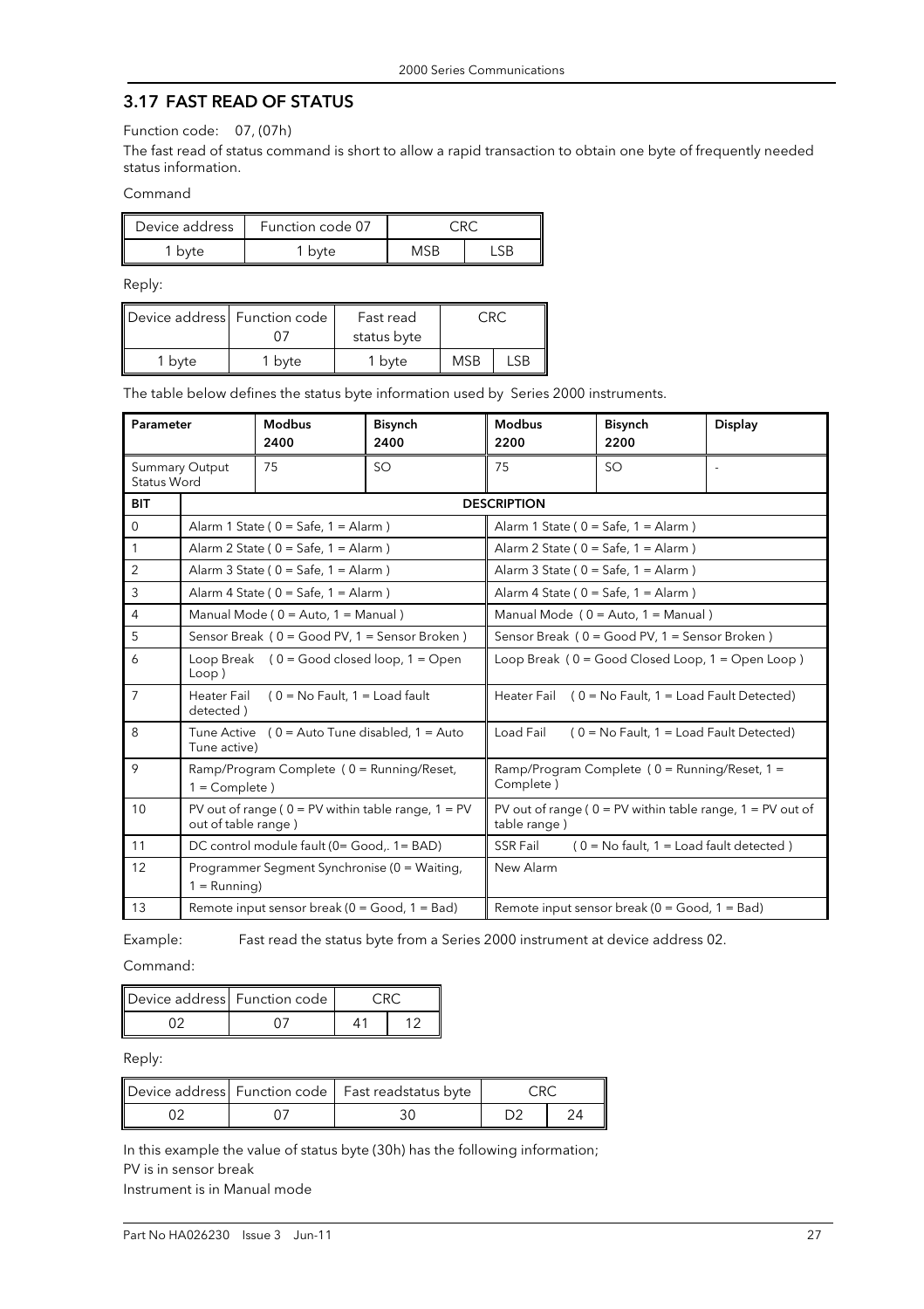# 3.18 DIAGNOSTIC LOOPBACK

Function code: 08, (08h)

This function provides a means of testing the communications link by means of a 'loopback' operation. The data sent to the instrument is returned unchanged. Only diagnostic code 0 from the Gould Modicon Specification is supported

Command:

| Device address |        | Function Code   Diagnostic Code   Loopback Data |     |            |     | CRC        |            |
|----------------|--------|-------------------------------------------------|-----|------------|-----|------------|------------|
|                | 08     | 0000                                            |     |            |     |            |            |
| 1 byte         | 1 bvte | <b>MSB</b>                                      | LSB | <b>MSB</b> | LSB | <b>MSB</b> | <b>LSB</b> |

Reply:

The reply to function 08 is the same as the command T

Example: Perform a loopback from the Series 2000 instrument at address 2, using a data value of 1234h.

Command:

| Device address |    | Function Code   Diagnostic Code   Loopback Data |    |    |    | CRC |  |
|----------------|----|-------------------------------------------------|----|----|----|-----|--|
|                | 08 | 0000                                            |    |    |    |     |  |
|                | 08 | 00                                              | 00 | 1つ | 34 | FD  |  |

Reply:

| Device address | 08 | Function Code   Diagnostic Code   Loopback Data<br>0000 |    |  |    | CRC |    |
|----------------|----|---------------------------------------------------------|----|--|----|-----|----|
|                | 08 | 00                                                      | 00 |  | 34 |     | 4F |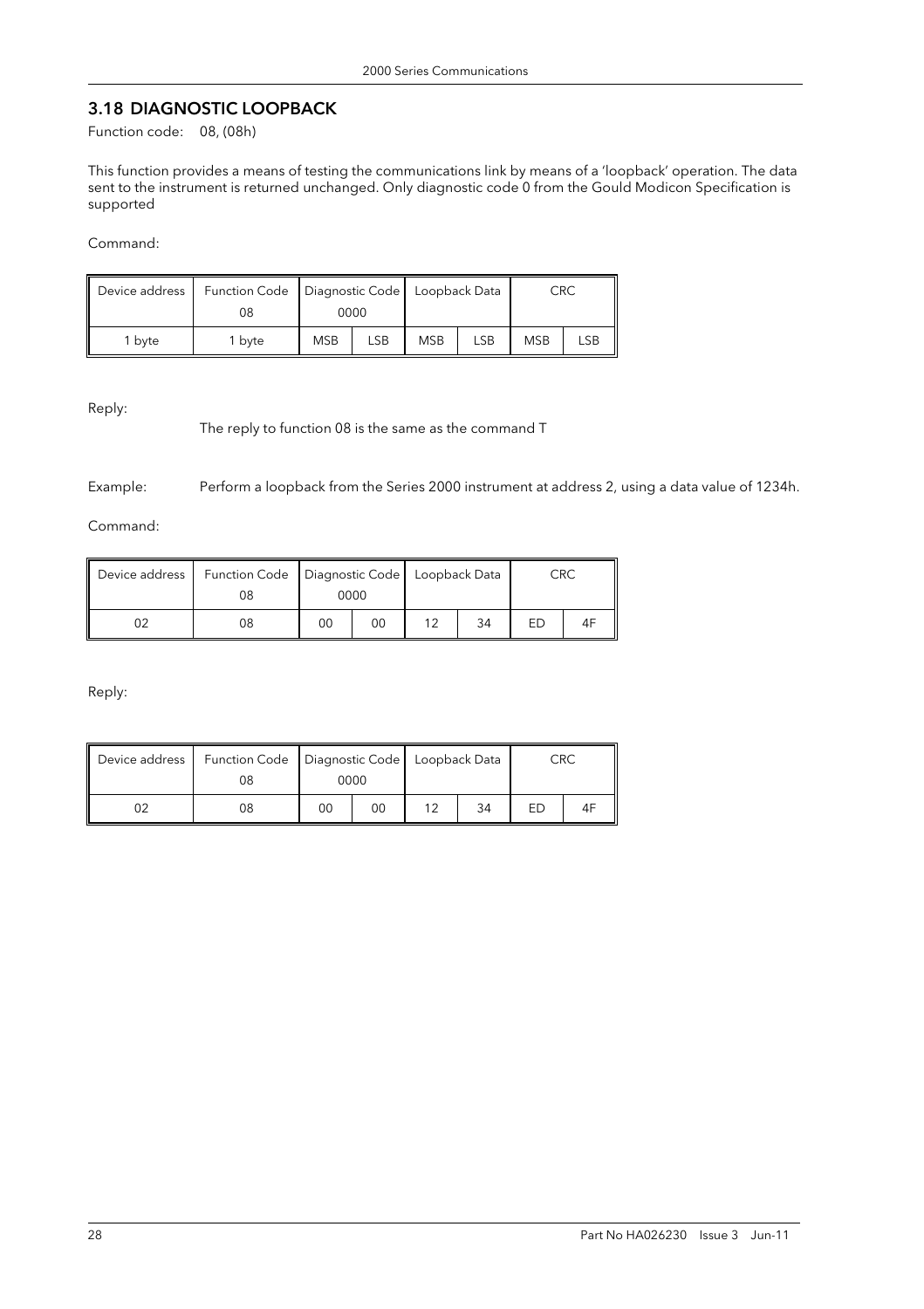#### 3.19 WRITE N WORDS

Function code: 16, (10h)

#### Command:

| Device<br>address | Function<br>code10 |            | Address of<br>first word |     | Number of words<br>to write | Number of data bytes (n) | Data    | <b>CRC</b> |  |
|-------------------|--------------------|------------|--------------------------|-----|-----------------------------|--------------------------|---------|------------|--|
| byte              | bvte               | <b>MSB</b> | ∟SB.                     | MSB | LSB                         | bvte                     | n bytes | MSB LSB    |  |

The maximum number of words that can be transmitted is

 Series 2200: 32 Series 2400: 125 words, which corresponds to 250 bytes of data

The first two bytes are data with the required value of the first parameter, MSB first. Following pairs of bytes are data for the consecutive parameter addresses.

A device address 00 will broadcast the data to all devices on the network.

NB: Blocks of data written using Modbus function 16 containing values in positions corresponding to the addresses of unconfigured parameters are not generally rejected, although the values of any unconfigured parameters are discarded. This allows relatively large blocks of parameter data to be written in a single operation, even if the block contains a little 'empty' space. This is particularly useful for operations such as downloading ramp/dwell programs, recipes, or instrument cloning. However this also leads to a potential pitfall: if the block of data contains only a single parameter, and the destination address refers to an unconfigured or unused Modbus address, the write operation will appear to be successful, although the instrument will have discarded the value. See also Chapter 6 - 'ignoring Modbus errors'.

Attempts to write to read only parameters over Modbus, even when they are embedded within a block of data, will be rejected with a Modbus 'data error'. Any subsequent values in the block will also be discarded.

Reply: There will be no reply to a command broadcast to the device address 00. See the section on 'Error Response' below for details of the reply if the operation fails.

| Device address    | Function code | Address of<br>first word |     | Number of words<br>written |     | CRC        |     |
|-------------------|---------------|--------------------------|-----|----------------------------|-----|------------|-----|
| <sup>1</sup> byte | ' byte        | <b>MSB</b>               | _SB | <b>MSB</b>                 | LSB | <b>MSB</b> | LSB |

Example: Write to the Series 2000 slave at device address 2 which is configured with full resolution.

| Setpoint 3 | $=$ | 12.3 (123) parameter address 164 |
|------------|-----|----------------------------------|
| Setpoint 4 | $=$ | 15.0 (150) parameter address 165 |
| Setpoint 5 | $=$ | 25.0 (250) parameter address 166 |

Command:

| Device<br>address | <b>Function</b><br>code |    | Address of first<br>word | Number of words to write |    | Number of data bytes | Data      | <b>CRC</b> |  |
|-------------------|-------------------------|----|--------------------------|--------------------------|----|----------------------|-----------|------------|--|
| 02                | 10                      | 00 | A4                       | 00                       | 03 | 06                   | See below | 20         |  |

| Data (123) for address 164 | Data (150) for address 165 | Data (250) for address 166 |  |  |
|----------------------------|----------------------------|----------------------------|--|--|
|                            |                            | 00                         |  |  |

Reply:

| Device address | Function code | Address of first word |    | Number of words written | CRC |  |  |
|----------------|---------------|-----------------------|----|-------------------------|-----|--|--|
|                |               | ОC                    | Д4 | OC                      |     |  |  |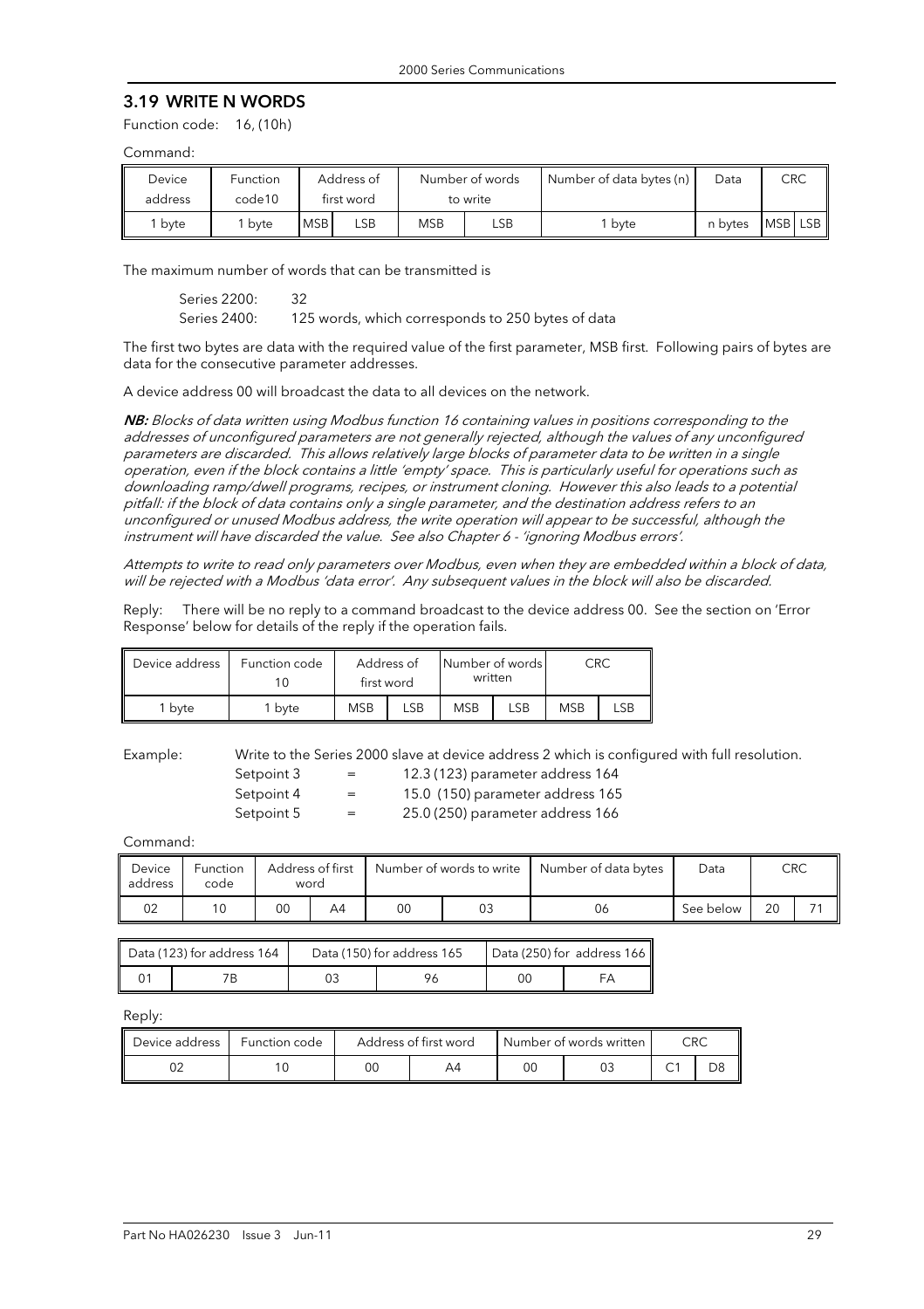# 3.20 ERROR RESPONSE

The JBUS and MODBUS protocol define the response to a number of error conditions. A slave device is able to detect a corrupted command or, one that contains an incorrect instruction, and will respond with an error code.

With some errors the slave devices on the network are unable to make a response. After a wait period the master will interpret the failure to reply as a communication error. The master should then re-transmit the command.

#### Error Response Codes

A slave device that has detected a corrupted command or a command that contains an incorrect instruction, will respond with an error message. The error message has the following syntax.

| Device address | Function code | Error response<br>code | ≘R∩        |     |
|----------------|---------------|------------------------|------------|-----|
| bvte           | 1 byte        | 1 byte                 | <b>MSB</b> | LSB |

The Function code byte contains the transmitted function code but with the most significant bit set to 1. (This is the result of adding 128 to the function code.)

The error response code indicates the type of error detected. Series 2000 instruments support the following error response codes:

| Code | Error                | Description                                                                                |
|------|----------------------|--------------------------------------------------------------------------------------------|
| 02   | Illegal Data Address | The address referenced in the data field is not an<br>allowable address for the slave      |
| 03   | Illegal Data Value   | The value referenced in the data field is not<br>allowable in the addressed slave location |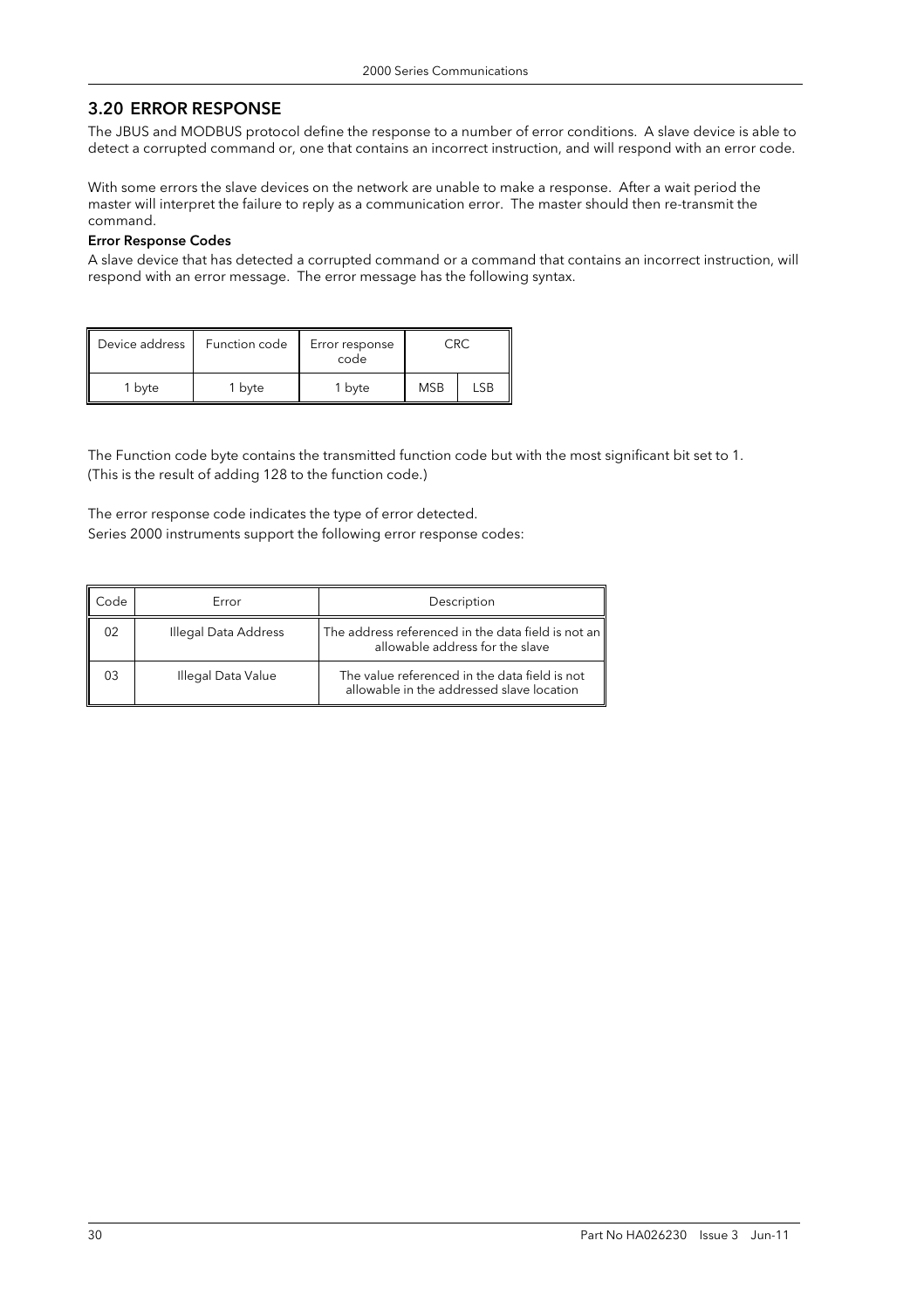#### 3.21 WAIT PERIOD

There are several errors for which the slave devices on the network are unable to make a response:

- If the master attempts to use an invalid address then no slave device will receive the message.
- For a message corrupted by interference, the transmitted CRC will not be the same as the internally calculated CRC. The slave device will reject the command and will not reply to the master.

After a wait period, the master will re-transmit the command.

A wait period is also required after a broadcast communication to device address 0. Caution: Failure to observe the wait period after a broadcast will negate the broadcast message.

The wait period should exceed the instrument latency plus the message transmission time. Typical wait periods, for a single parameter read, are 20ms for 2400 and 50 to 100ms for 2200.

#### 3.22 LATENCY

The time taken for the Series 2000 instrument to process a message and start the transmission of a reply is called the latency. This does not include the time taken to transmit the request or reply.

The parameter functions read 1 word (function 03h), write 1 word (function 06h), write 1 bit (function 05h), fast read of status (function 07h), and loopback (function 08h) are processed within a latency of between 2 and 10ms.

For the parameter functions, read n bits (function 01h), read n words (function 03h), and write n words (function 10h) the latency is indeterminate. The latency will depend on the instrument activity and the number of parameters being transferred and will take from 2 to 500ms, for 2400, and 50 to 500ms, for 2200.

It is possible to artificially increase the latency by setting the 'Comms Delay' parameter in the Mod HA configuration list. This is sometimes required to allow a guaranteed gap between requests and responses, needed by some RS485 adaptors to switch from transmit to receive states.

#### 3.23 MESSAGE TRANSMISSION TIME

The time required to transmit a message will depend on the length of the message and the baud rate.

Message transmission time =

(Number of bytes in the message  $+ 3.5$ )  $*$  Number of bits per character Baud rate

To find the number of bytes, refer to the relevant function code. The three extra bytes are for the End of Transmission, (EOT), characters.

The number of bits per character will be ten, or eleven if a parity bit is used. (1 start bit, 8 data bits, an optional parity bit and 1 stop bit. See Mode of Transmission).

For example reading a single word with the function code 03 at 19200 baud, (no parity bit);

Command transmission time  $= (8 + 3.5) * 10 = 6$  ms 19200

Reply transmission time =  $(9 + 3.5) * 10 = 6.5$  ms 19200

The wait period for this transaction will exceed 22.5 ms,  $(6 + 6.5 + 10.0)$ .

For a broadcast command, (device address 0), the master would not expect a reply. In this case the wait period will exceed 16 ms, (6 +10.0).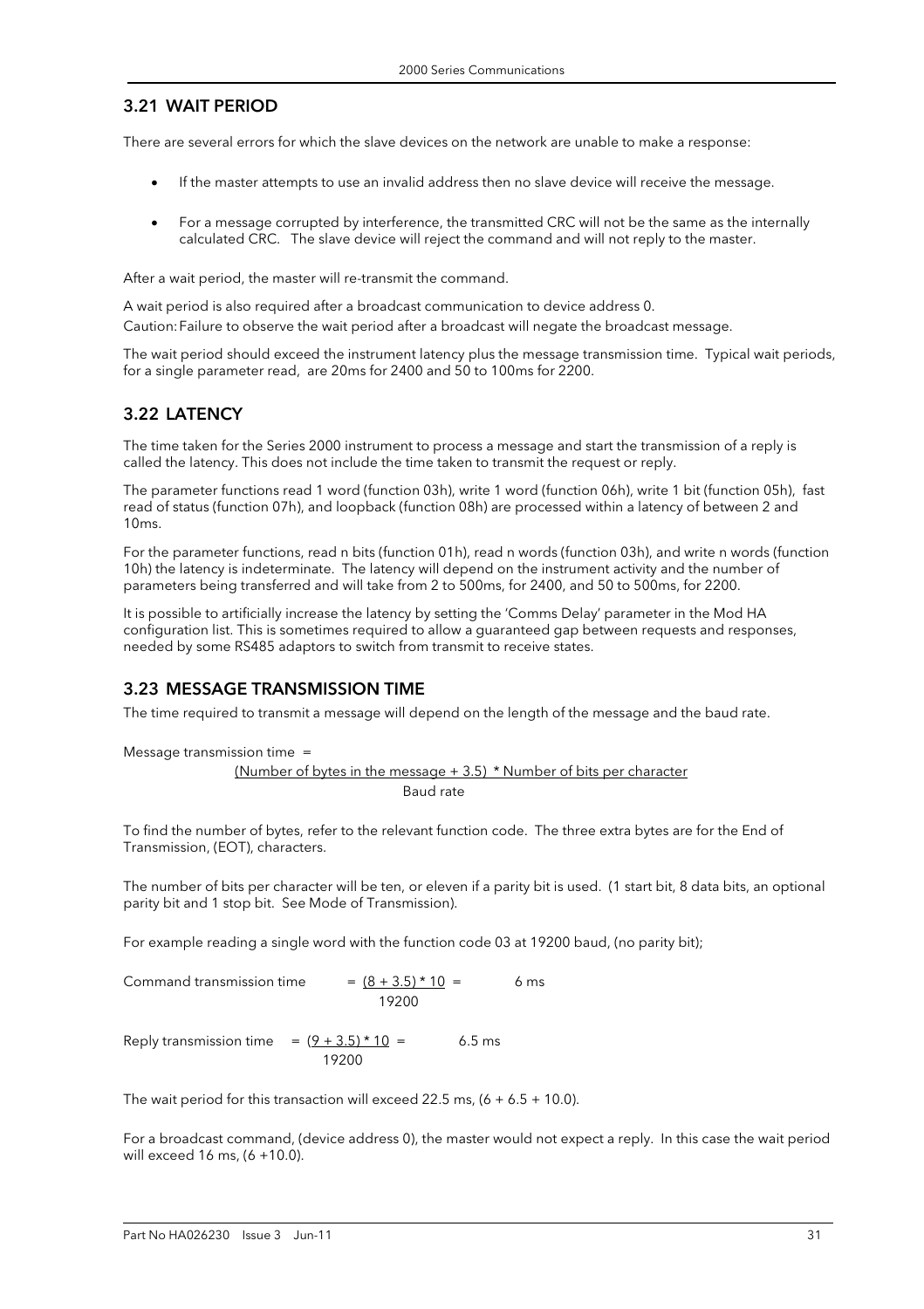# 4. CHAPTER 4 EI-BISYNCH PROTOCOL

This chapter introduces the principles of the EI-Bisynch communication protocol. EI-Bisynch is a proprietary Eurotherm protocol based on the ANSI X3.28-2.5 A4 standard for message framing. Despite its name, it is an ASCII based asynchronous protocol. Data is transferred using 7 data bits, even parity, 1 stop bit.

### 4.1 EXPLANATION OF TERMS

#### 4.1.1 Address

Each instrument has a configurable address consisting of two digits, the fist being a 'group' number 0 to 9, and the second a 'unit number 0 to 9. There are, in principle, therefore 100 different addresses that may be used, 00 to 99, although in Series 2000 instruments, address 00 is reserved for use in configuration mode, leaving addresses 01 to 99 available.

The address is set on the  $\textsf{Ln}_2$  L<sub>i</sub>  $\textsf{5L}$ , using the Addr parameter. It may be necessary to use FuLL user interface via the  $HLES$  L<sub>i</sub> S<sub>k</sub> to view and change the value of this parameter; see the instrument manual for more information.

#### 4.1.2 Mnemonics

EI-Bisynch identifies parameters within an instrument using what are known as 'mnemonics'. These are usually two letter abbreiviations for a given parameter, for example PV for Process Variable, OP for Output, SP for Setpoint, and so on. Tables giving the mnemonics for parameters used in the 2000 Series is provided in Chapter 5.

#### 4.1.3 Channels

EI-Bisynch provides for 'channel' data. This would be used, for example, when a single physical unit contains several independent control loops, each having their own Process Variable, Setpoint, and Output Power. In this case, the values for each loop are obtained by specifying different channel numbers: '1', '2', etc.

The 2000 series supports an optional channel number of '1', since it is a single loop controller. Other channel numbers will be rejected as invalid, with the exception of channel '9' which has a specialised function described elsewhere in this manual.

The channel number, if used, is encoded as a single ASCII character preceding the mnemonic, for example 1PV.

#### 4.1.4 ASCII codes



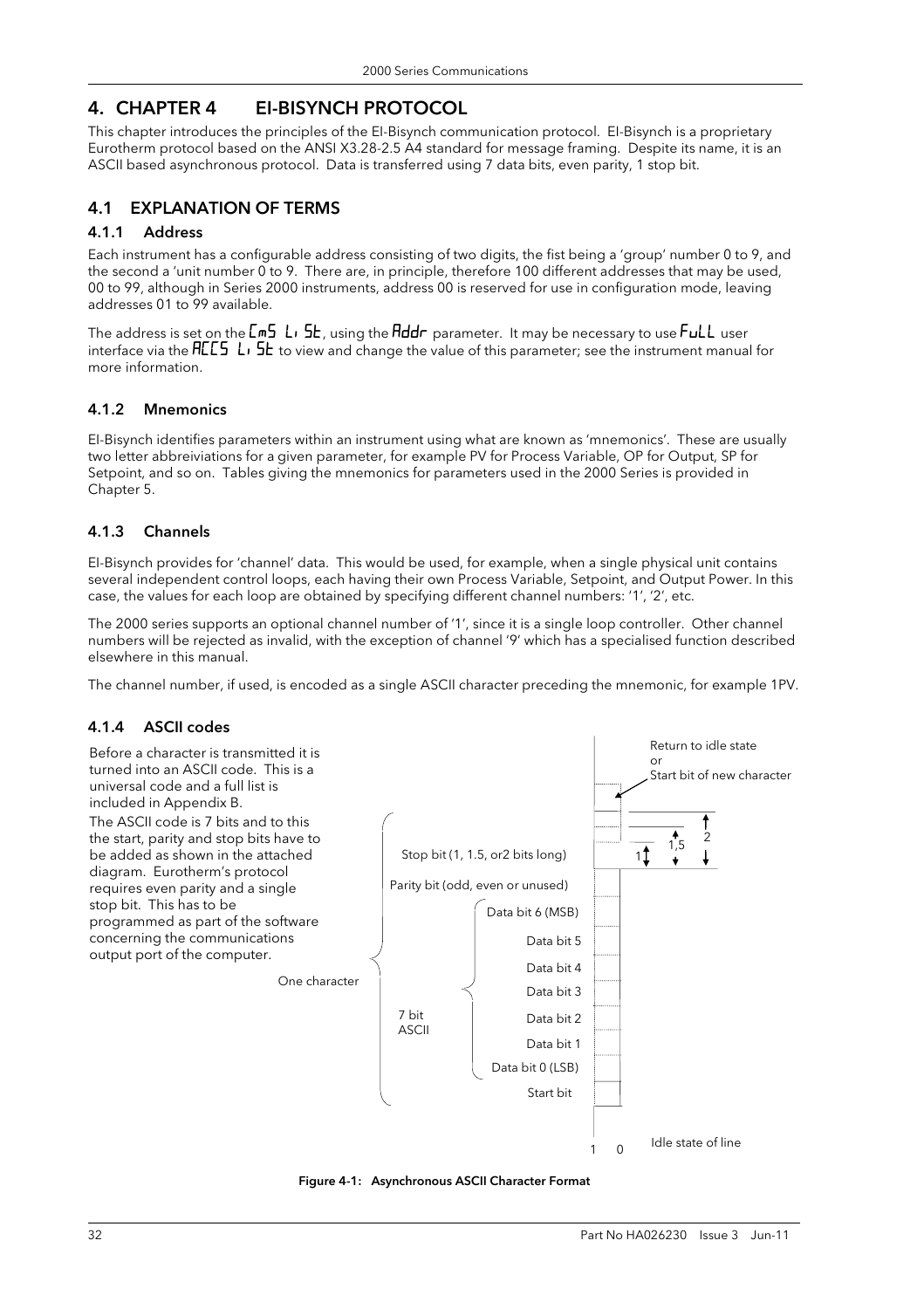### 4.2 CONTROL CHARACTERS

Several ASCII control characters are used in the framing of EI-Bisynch messages. These are:

| Hex<br>Value | Name       | Usage                        |
|--------------|------------|------------------------------|
| 02           | <b>STX</b> | Start of data in a message   |
| 03           | <b>ETX</b> | End of message               |
| 04           | EOT        | End of transmission sequence |
| 05           | <b>ENQ</b> | Enquiry for a value          |
| 06           | <b>ACK</b> | Positive Acknowledge         |
| 15           | <b>NAK</b> | Negative Acknowledge         |

#### 4.3 DATA FORMATS

Data in Bisynch messages is sent as a sequence of ASCII printable characters. Two principal data formats are used in Series 2000 instruments, Free format, and hex format. See also Chapter 6.

### 4.4 FREE DATA FORMAT

Parameter values returned from the instrument in 'free format' are of variable length. The instrument returns the value as it would be displayed on its front panel, with no leading or trailing spaces, e.g:

-99.9 123.4 123 (integer value)

Note that trailing decimal point characters are suppressed. Any 'sign' must precede the number itself.

Values written to the instrument may contain leading and trailing spaces, leading or trailing zeros, or sign indications.

This format is used for almost all parameters available over EI-Bisync in the 2000 series, with the exception of a few status words and prime set parameters which use 'hex format'.

NB: Because the returned value is of variable length, it is necessary to use the terminating ETX character to delimit the data value. It is not usually possible to make assumptions regarding the number of characters used to represent a value unless you are operating in a very restricted numeric range, 10.0 to 99.9 for example, where all possible values will take 4 characters to transmit.

#### 4.5 HEX DATA FORMAT

This format is used for a few status words and prime set parameters. The value is preceded by a '>' (hex 3E) character, and normally consists of 4 hexadecimal characters, although it is acceptable to suppress leading zeroes when parameters are written. These characters represent the value of a 16 bit unsigned integer in hexadecimal (base 16) notation. Upper or lower case representations of 'A' to 'F' are acceptable, although the instrument will always return upper case. For example

| >2040 | equivalent to 8256 decimal  |
|-------|-----------------------------|
| >ABCD | equivalent to 43981 decimal |

This format is also used in conjunction with the channel 9 specifier to set up instrument scroll lists. More information on this operation is given later in this manual.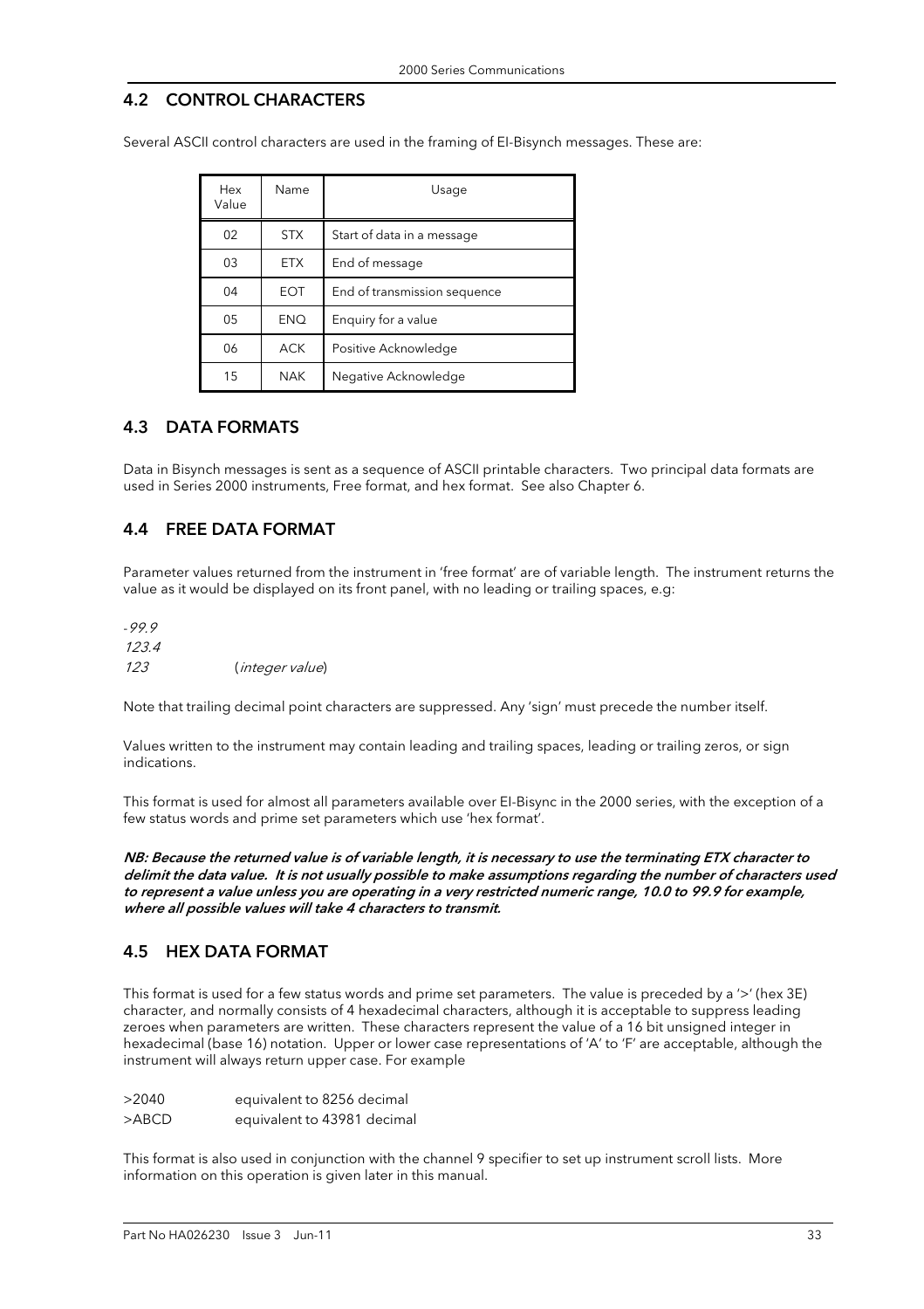#### 4.6 READING DATA FROM THE 2000 SERIES

To read data, a 'poll' message is issued to the instrument. This message takes the following format:

**[EOT]**(GID)(GID)(UID)(UID)(CHAN)(C1)(C2)**[ENQ]** 

Each item in the above description represents a single ASCII character. The items in bold type and square brackets are control characters used to 'frame' the message, whose values may be determined by reference to the table on P4.2. The bracketed items in normal type have the following significance:

- GID The group id, or the first digit of the instrument address. E.G. '1' (31 hex) for instrument address 12, '0' (30 hex) for instrument address 1 (which is equivalent to address 01). The GID is sent twice, as a validation mechanism,
- UID The unit id, or the second digit of the instrument address. E.G. '2' (32 hex) for instrument address 12, '1' (31 hex) for instrument address 1. The UID is sent twice, as a validation mechanism.
- CHAN The channel number, which is optional. If used, send a value of '1' for Series 2000 single loop controllers.
- C1 The first character of the mnemonic for the parameter being accessed, e.g. 'P' for Process Variable.
- C2 The second character of the mnemonic for the parameter being accessed, e.g. 'V' for Process Variable.

If the instrument receives the message correctly and the mnemonic is valid, it will reply with

**[STX]**(CHAN)(C1)(C2)<DATA>**[ETX]**(BCC)

- CHAN Echo of the channel number from the poll message, if used. Otherwise not returned
- C1, C2 Echo of the mnemonic from the poll message.
- DATA The value of the parameter in a given display format. E.G 99.9, 1.2, -999, >1234 etc.
- BCC This is a block checksum that is generated for data validation. It is computed by XORing (exclusive or) all the characters after and excluding the STX, and including the ETX. Note that it may take the value of 'EOT' and care must be taken when writing a protocol driver to ensure that this is not seen as an 'End of Transmission' sequence.

If a request is made for a non existent mnemonic, or a mnemonic representing a parameter that is not configured, the instrument will reply with a single 'EOT' character. If there is no reply at all, one of the following errors is possible:

- Incorrect wiring or faulty hardware (Cable, PC, RS422/485 adaptor, Instrument Comms Module)
- Instrument Address set wrong (PC, Instrument)
- Wrong Line set-up, should be 7 data bits, even parity, 1 stop (PC)
- Baud rate set wrongly (PC, Instrument)
- Parity error detected by instrument (Suspect line noise)
- Incorrect message format (PC)

To determine the cause of any communications problems, work systematically through the possible causes.

Example of a Parameter Read

For example, when reading PV from instrument address 1, the following sequence of characters will be sent and received:

#### Master: **[EOT]**0011PV**[ENQ]**

#### **Instrument: [STX]**  $PV16.4$  **[ETX]**  ${BCC}$

Note that the BCC is a single character, that in this case has a value of 18 hex.

In hexadecimal, the transaction is as follows:

| <i>Master:</i>   | 04 30 30 31 31 50 56 05 |  |  |  |  |
|------------------|-------------------------|--|--|--|--|
| La adversa a adv |                         |  |  |  |  |

34 Part No HA026230 Issue 3 Jun-11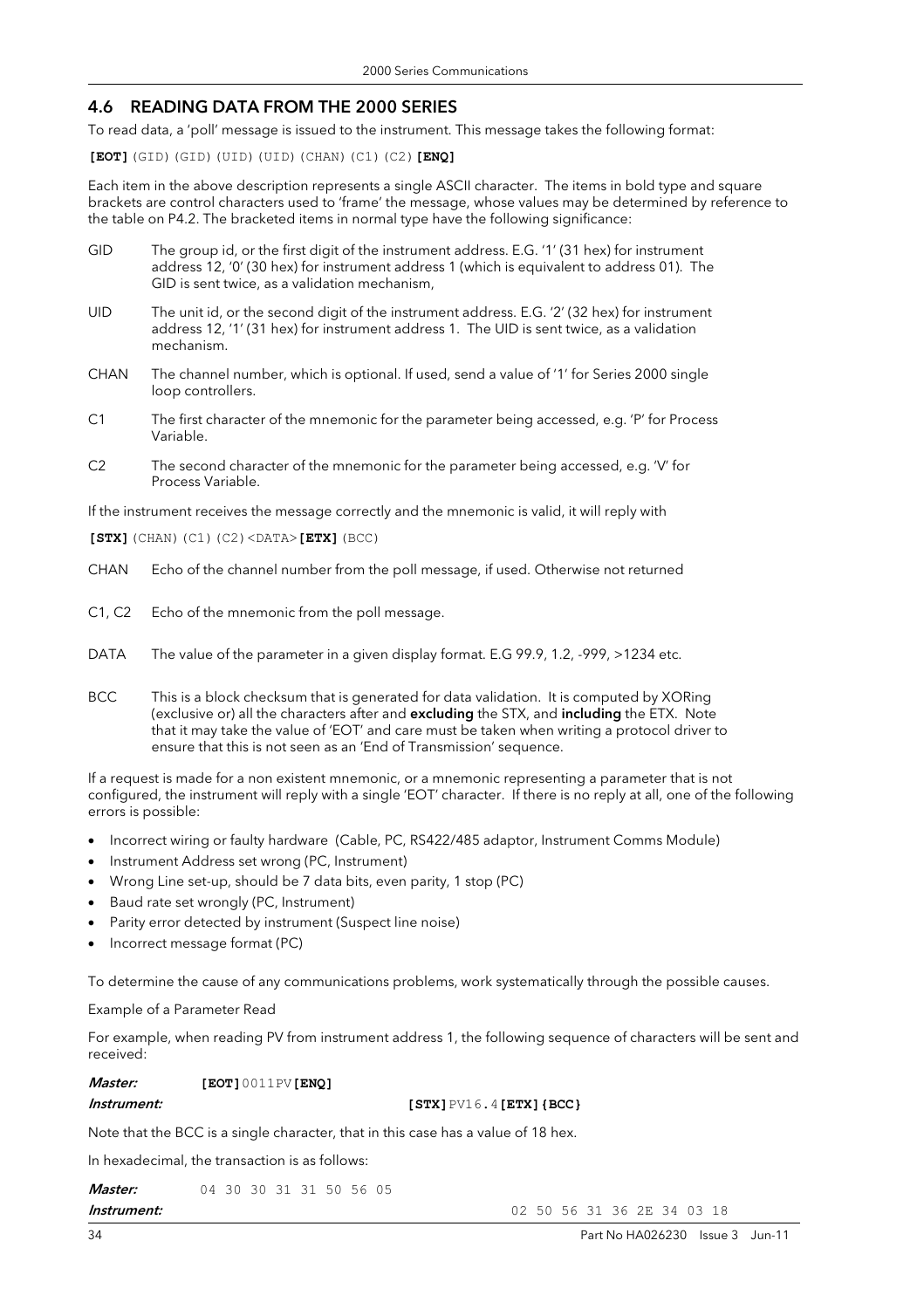# 4.7 FAST POLL

Fast polling provides a means of rapidly obtaining a set of parameter values, following an initial successful parameter read carried out as specified above. To read the next parameter in the 'fast poll' list, the master must send an 'ACK' control character following receipt of a valid poll response message, whereupon a reply message in the same format as the poll response will be received.

Parameters are only returned if they are configured, and the order in which parameters are returned sorted alphabetically by mnemonic, excluding program segment data. The only real use of this facility is to build an image of the parameter database in an instrument, and its use in other scenarios is not recommended.

### 4.8 REPEATED POLLING OF THE SAME PARAMETER

This facility provides a means of repeatedly obtaining a particular parameter value, following an initial successful parameter read carried out as specified above. To repeat the last poll operation, the master should transmit a 'NAK' control character following receipt of a valid poll response message, whereupon a reply message in the same format as the poll response will be received.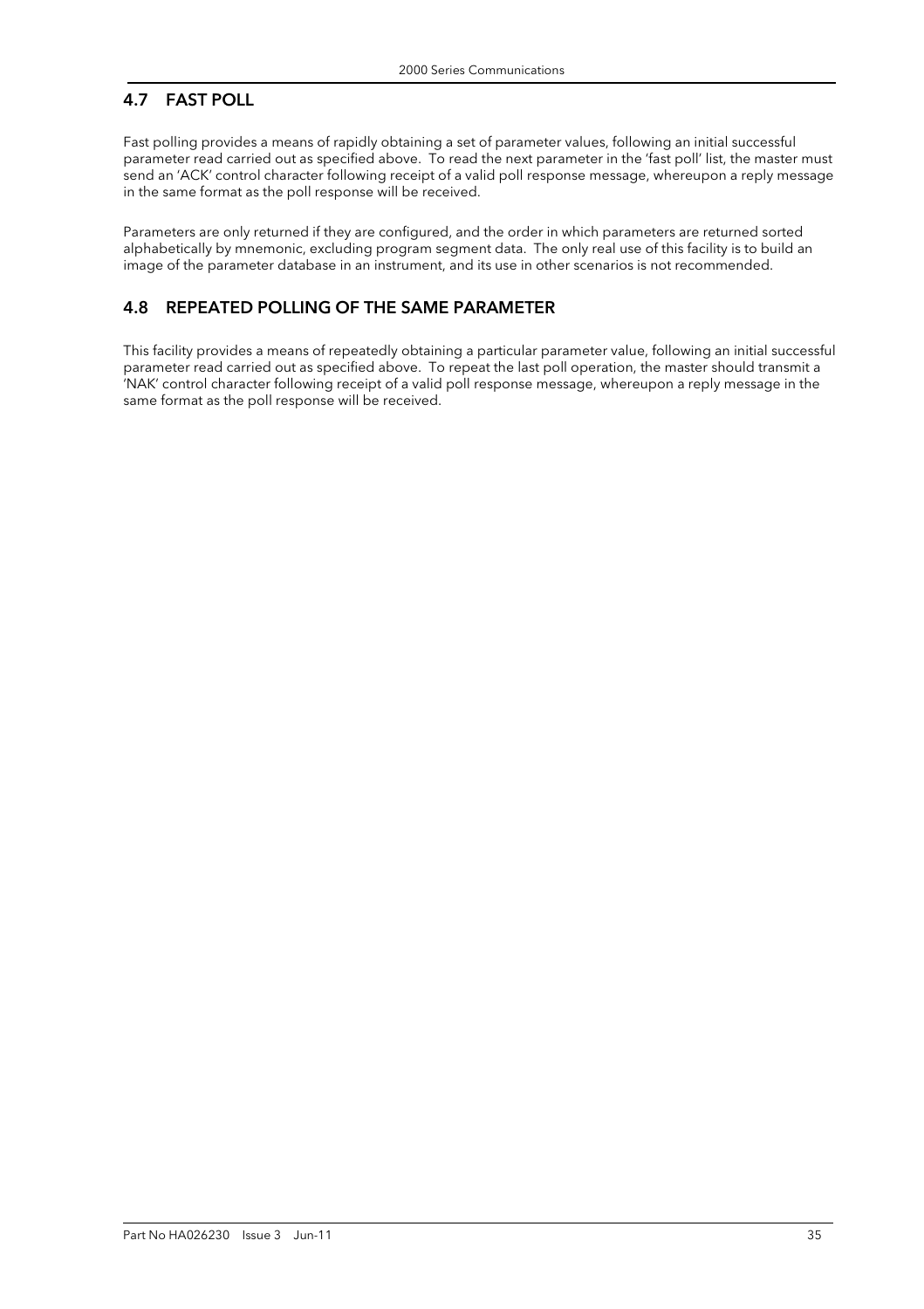#### 4.9 WRITING DATA TO THE 2000 SERIES

To write data, a 'select' message is issued to the instrument. This message takes the following format:

**[EOT]**(GID)(GID)(UID)(UID)**[STX]**(CHAN)(C1)(C2)<DATA>**[ETX]**(BCC)

Each item in the above description represents a single ASCII character. The items in bold type and square brackets are control characters used to 'frame' the message, whose values may be determined by reference to the table on P 4.2. The bracketed items in normal type have the following significance:

- GID The group id, or the first digit of the instrument address. E.G. '1' (31 hex) for instrument address 12, '0' (30 hex) for instrument address 1 (which is equivalent to address 01). The GID is sent twice, as a validation mechanism,
- UID The unit id, or the second digit of the instrument address. E.G. '2' (32 hex) for instrument address 12, '1' (31 hex) for instrument address 1. The UID is sent twice, as a validation mechanism.
- CHAN The channel number, which is optional. If used, send a value of '1' for Series 2000 single loop controllers.
- C1 The first character of the mnemonic for the parameter being accessed, e.g. 'P' for Process Variable.
- C2 The second character of the mnemonic for the parameter being accessed, e.g. 'V' for Process Variable.
- DATA The value of the parameter in a given display format. E.G 99.9, 1.2, -999, >1234 etc.
- BCC This is a block checksum that is generated for data validation. It is computed by XORing (exclusive or) all the characters after and excluding the STX, and including the ETX.

If a parity or address format error is detected, the instrument will not reply. Otherwise, the instrument will reply with either:

- [NAK] Failed to write: BCC is incorrect, or Parameter not available or not configured, or Parameter is read only, or attempt has been made to read a parameter that is outside limits. A read of the EE mnemonic will give more information. OR
- [ACK] Parameter write was successful.

If there is no reply at all to a write request, one of the following errors is possible:

- Incorrect wiring or faulty hardware (Cable, PC, RS422/485 adaptor, Instrument Comms Module)
- Instrument Address set wrong (PC, Instrument)
- Wrong Line setup, should be 7 data bits, even parity, 1 stop (PC)
- Baud rate set wrongly (PC, Instrument)
- Parity error detected by instrument (Suspect line noise)
- Incorrect message format (PC)

To determine the cause of any communications problems, work systematically through the possible causes.

#### Example of a Parameter Write

For example, when writing a value of 22.0 to the setpoint to an instrument at address 1, the following sequence of characters will be sent and received:

| <i>Master:</i> | $[ECT 1 0 0 1 1 [ STX] SL22.0 [ETX] { BCC} ]$ |       |
|----------------|-----------------------------------------------|-------|
| Instrument:    |                                               | [ACK] |

Note that the BCC is a single character, that in this case has a value of 32 hex.

In hexadecimal, the transaction is as follows:

**Master:** 04 30 30 31 31 02 53 4C 32 32 2E 30 03 02 **Instrument:** 06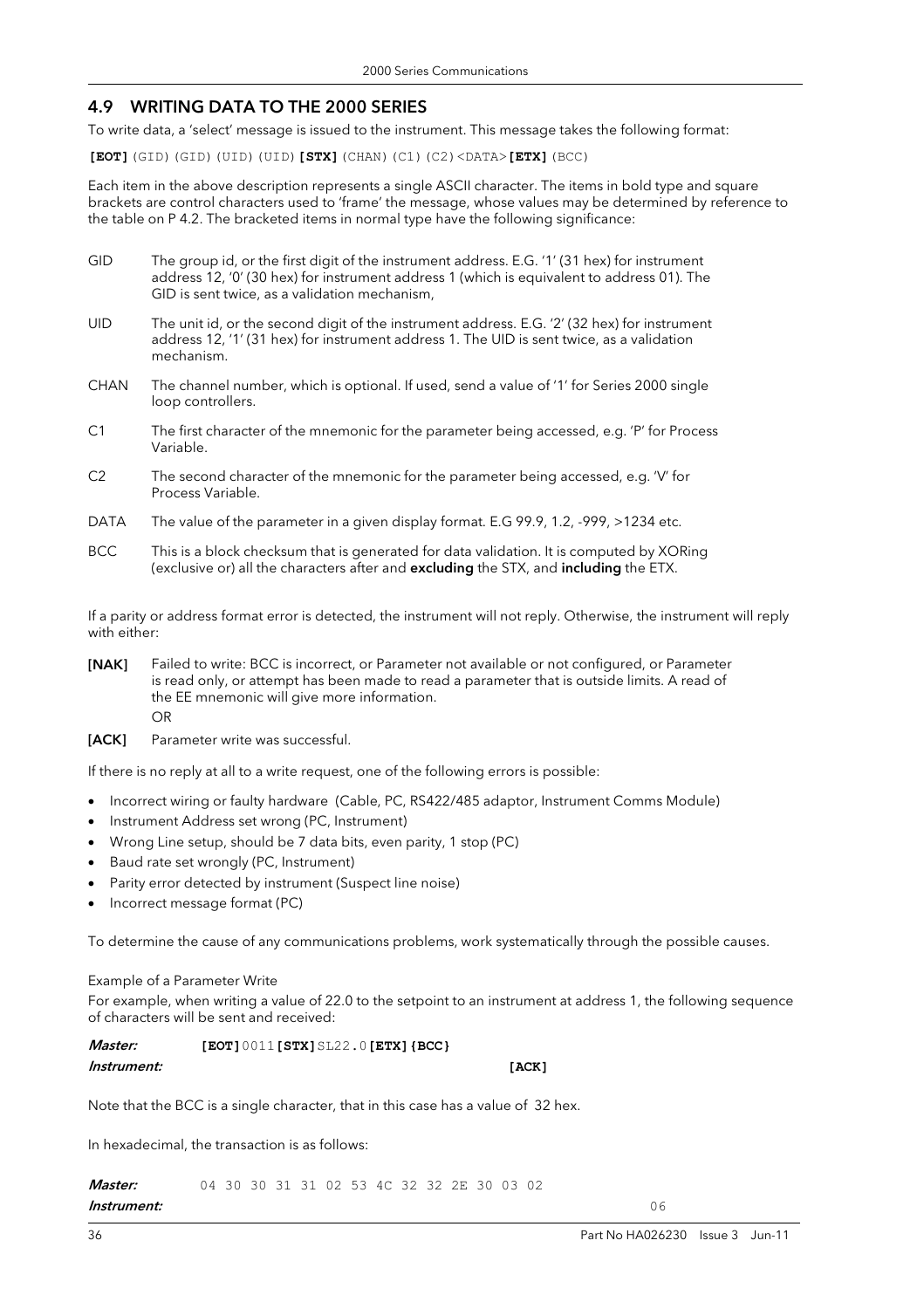## 4.10 BROADCASTS

A particular GID (group identifier) and UID (unit identifier) address is reserved for use in broadcast messages; the tilde character '~', hex 7E, can be used as a wild card in the GID and/or UID to selectively broadcast to all or to specific groups of instruments. In this case, no reply to the write request will be sent by any instrument. The only foolproof method of determining whether the write has succeeded is therefore to read back the parameter from each instrument and verify that it is set correctly. **Broadcast is only recommended for systems where** failure to communicate a value due to physical failure of wiring or other equipment will not cause damage to equipment.

## 4.11 ERROR CODES HELD IN EE

The special 'EE' mnemonic may be used to give the status of the last communications transaction. It is a hex format parameter, and the values it may contain are as follows:

- 0: No Error
- 1: Invalid Mnemonic
- 2: Parameter is read only
- 7: Incorrect message
- 8: Limit error

#### **BISYNCH MESSAGE LATENCY**

The time taken for the Series 2000 instrument to process a message and start the transmission of a reply is called the latency. This does not include the time taken to transmit the request or reply.

Parameter read functions for 2000 Series EI-Bisynch take place with a latency of between 2 and 10ms.

Parameter write functions for 2000 Series EI-Bisynch take place with a latency of between 5 and 50ms.

It is possible to artificially increase the latency by setting the 'Comms Delay' parameter in the Mod HA configuration list. This is sometimes required to allow a guaranteed gap between requests and responses, needed by some RS485 adaptors to switch from transmit to receive states.

## 4.12 MESSAGE TRANSMISSION TIME

The time required to transmit a message will depend on the length of the message and the baud rate.

Message transmission time = Number of bytes in the message\* Number of bits per character Baud rate

The number of bytes in a message can be determined by reference to the information given above.

The number of bits per character will be ten. (1 start bit, 7 data bits, an even parity bit and 1 stop bit).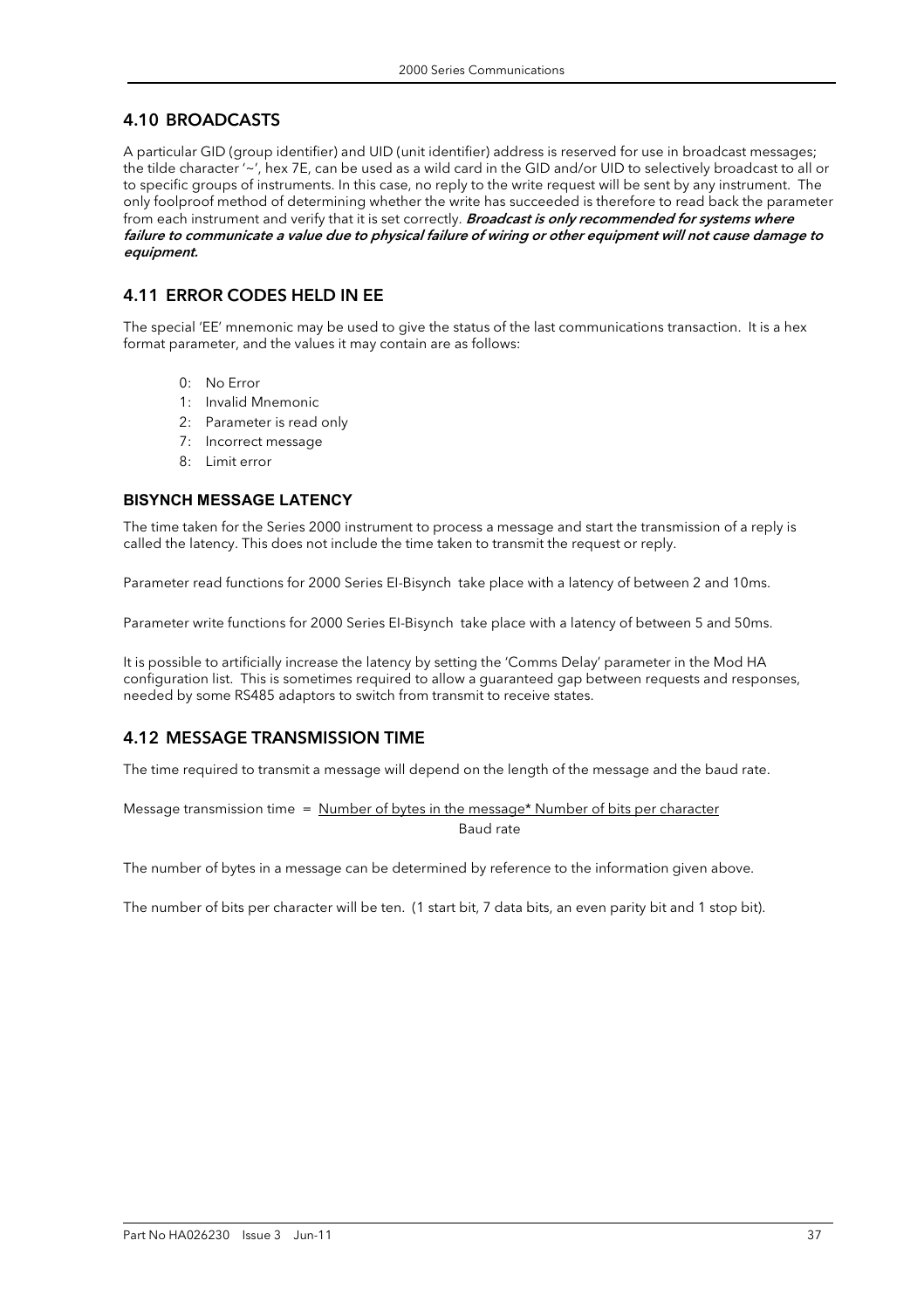## 5. CHAPTER 5 MODBUS AND EI- BISYNCH ADDRESSES

This section of the manual provides a list of all parameters in Series 2000 controllers that are available over the communications link. As far as possible, it follows the same organisation as the controller user interface itself. Definitions of parameters and status information not available via the controller display are also provided.

2000 Series controllers may be configured for a wide variety of functions and some parameters will only be available if the related function is configured. Modbus addresses that are not supported have no parameter assigned. In normal operating mode all configuration parameters are read only. To be able to write to these parameters, the controller must be in configuration mode.

If the Modbus protocol is used to read a parameter that is not configured, an undefined value will be returned. The EI-Bisynch protocol will return an EOT character to signal that the parameter is not available.

Modbus function 6 single parameter write operations to unconfigured or read only parameters will be rejected with a Modbus 'data error' return code. The EI-Bisynch protocol rejects such requests with the NAK character.

NB: Blocks of data written using Modbus function 16 containing values in positions corresponding to the addresses of unconfigured parameters are not generally rejected, although the values of any unconfigured parameters are discarded. This allows relatively large blocks of parameter data to be written in a single operation, even if the block contains a little 'empty' space. This is particularly useful for operations such as ramp/dwell program downloading, recipes, or instrument cloning. However this also leads to a potential pitfall: if the block of data contains only a single parameter, and the destination address refers to an unconfigured or unused Modbus address, the write operation will appear to be successful, although the controller will have discarded the value.

Attempts to write to read only parameters over Modbus, even when they are embedded within a block of data, will be rejected with a Modbus 'data error'. Any subsequent values in the block will also be discarded.

Rules for read and write operation in the Modbus IEEE area are dealt with in Chapter 3.

## 5.1 MODBUS AND BISYNCH ADDRESSES.

This section of the manual provides a list of all parameters in Series 2000 controllers that are available over the communications link. As far as possible, it follows the same organisation as the instrument user interface itself. Definitions of parameters and status information not available via the instrument display are also provided.

## 5.2 OPERATING MODE PARAMETERS

It is often only necessary to access a limited number of the most common parameters, where, for example, it is required to emulate the front panel of a controller in a mimic diagram. The following table shows a summary of common parameters:



| Example 1 PID Controller |                                      |                                    |  |  |
|--------------------------|--------------------------------------|------------------------------------|--|--|
| Parameter                | <b>Modbus Address</b>                | <b>Bisynch Address</b>             |  |  |
| Read Process value       |                                      | <b>PV</b>                          |  |  |
| Change Setpoint          | 2 - (enter new value)                | SL - (enter new value)             |  |  |
| Raise Setpoint           | 2 - (new value in repeated<br>steps) | SL - (new value in repeated steps) |  |  |
| Select Manual Mode       | 273 - (enumerator 1)                 | mA - (enumerator 1)                |  |  |
| Change Output<br>Power   | 3 - (new value)                      | OP - (new value)                   |  |  |
| Raise Output Power       | 3 - (new value in repeated<br>steps) | OP - (new value in repeated steps) |  |  |
| Read Output Power        |                                      | OP                                 |  |  |
|                          |                                      |                                    |  |  |

| Example 2 Valve Positioner |                      |                        |  |  |  |  |  |  |
|----------------------------|----------------------|------------------------|--|--|--|--|--|--|
| Parameter                  | Modbus address       | <b>Bisynch Address</b> |  |  |  |  |  |  |
| To Select Manual           | 273 - (enumerator 1) | mA - (enumerator 1)    |  |  |  |  |  |  |
| To Change Output Position  | 60 - (new value)     | VM - (new value)       |  |  |  |  |  |  |
| To Read Output Position    | 53                   | <b>VP</b>              |  |  |  |  |  |  |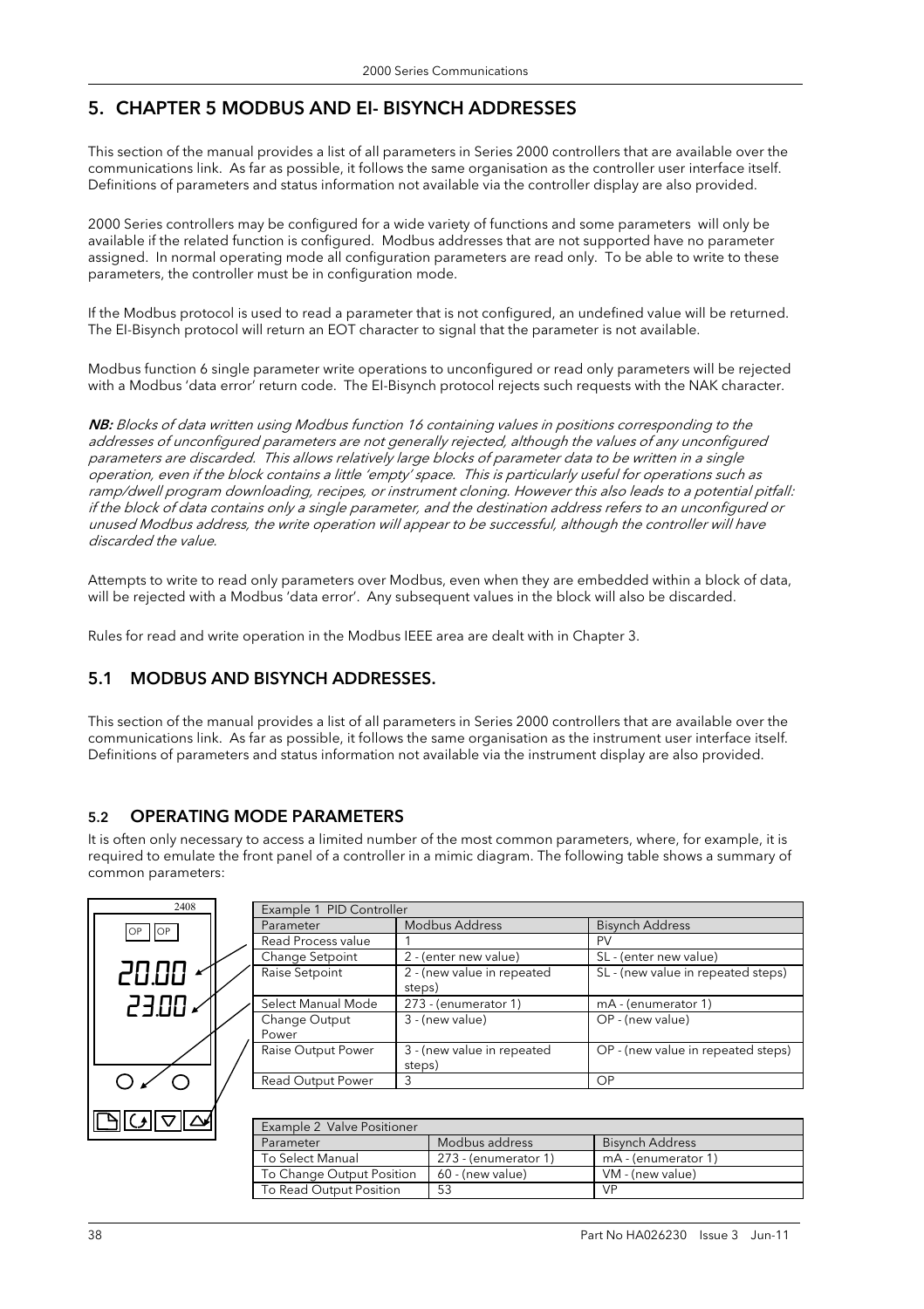## 5.3 MODBUS AND BISYNCH PARAMETER TABLES

Notes: The following notes apply throughout this section

- 1. Issued software versions to date are 2400: 1.03, 2.04, 3.04 and 3.05 and 2200: 1.00, 1.20, 1.30 and 2.10.
- 2. Bi-synch only available in 2200 software versions 2 onwards
- 3. Greyed out cells indicate parameter not available
- 4. In Bisynch Lists, the numerals "zero" and "one" are shown in italics as  $0$  and 1. This is to distinguish between I (as in In), I (as in low) and O (as in Out)

|                              | <b>Home list</b>                                                                                                                          |                | 2400 Version 3 |                     |                | 2200 Version 2 |              |
|------------------------------|-------------------------------------------------------------------------------------------------------------------------------------------|----------------|----------------|---------------------|----------------|----------------|--------------|
|                              |                                                                                                                                           | Modbus         | Bisynch        | <b>Notes</b>        | Modbu<br>S     | Bisynch        | <b>Notes</b> |
|                              | Process Variable                                                                                                                          | 1              | PV             |                     | 1              | PV             |              |
| OP                           | % Output level                                                                                                                            | 3              | OP             |                     | 3              | OP             |              |
| uP <sub>0</sub> 5            | Valve position                                                                                                                            |                |                |                     | 53             | <b>VP</b>      |              |
| <b>SP</b>                    | Target setpoint (if in Manual mode)                                                                                                       | $\overline{2}$ | <b>SL</b>      |                     | $\overline{2}$ | <b>SL</b>      |              |
| m-A                          | Auto-man select<br>0: Auto<br>Manual<br>1:                                                                                                | 273            | mA             |                     | 273            | mA             |              |
| RmPS                         | Heater current (With PDSIO mode 2)                                                                                                        | 80             | LI             |                     | 80             | LI             |              |
| L, d                         | Customer defined identification number                                                                                                    | 629            | ID             |                     | 629            | ID             |              |
| <b>w.SP</b>                  | Working set point. Read only: use Target<br>set point or currently selected set point<br>(1 to 16) to change the value                    | 5              | <b>SP</b>      |                     | 5              | <b>SP</b>      |              |
| OP<br>See<br>Note 1<br>below | Control output (on/off controller). Not<br>writable unless the controller is in<br>'manual' mode.<br>$-100%$<br>0:<br>0%<br>1:<br>2: 100% | 85             | <b>OO</b>      | See Note<br>1 below |                |                |              |
| $\qquad \qquad \blacksquare$ | VP Manual Output (alterable in Man<br>only)                                                                                               | 60             | <b>VM</b>      |                     |                |                |              |
|                              | Valve Posn (computed by VP algorithm)                                                                                                     | 53             | <b>VP</b>      |                     |                |                |              |
| d <sub>1</sub> SP            | Display<br>Standard<br>0:<br>Load current<br>1:<br>2:<br>Output power<br>3:<br>Program state<br>Blank<br>5:<br>Valve position<br>6:       |                |                |                     | 106            | <b>WC</b>      |              |

Note 1:- In 2400 controllers S/W versions 3.00 onwards this parameter has been replaced by % output level.

| Control output (on/off) controller<br>The power levels must be written as<br>follows: | Modbus | <b>Bisynch</b> |
|---------------------------------------------------------------------------------------|--------|----------------|
| Cool -100%<br>OFF 0%                                                                  |        |                |
| Heat 100%                                                                             |        |                |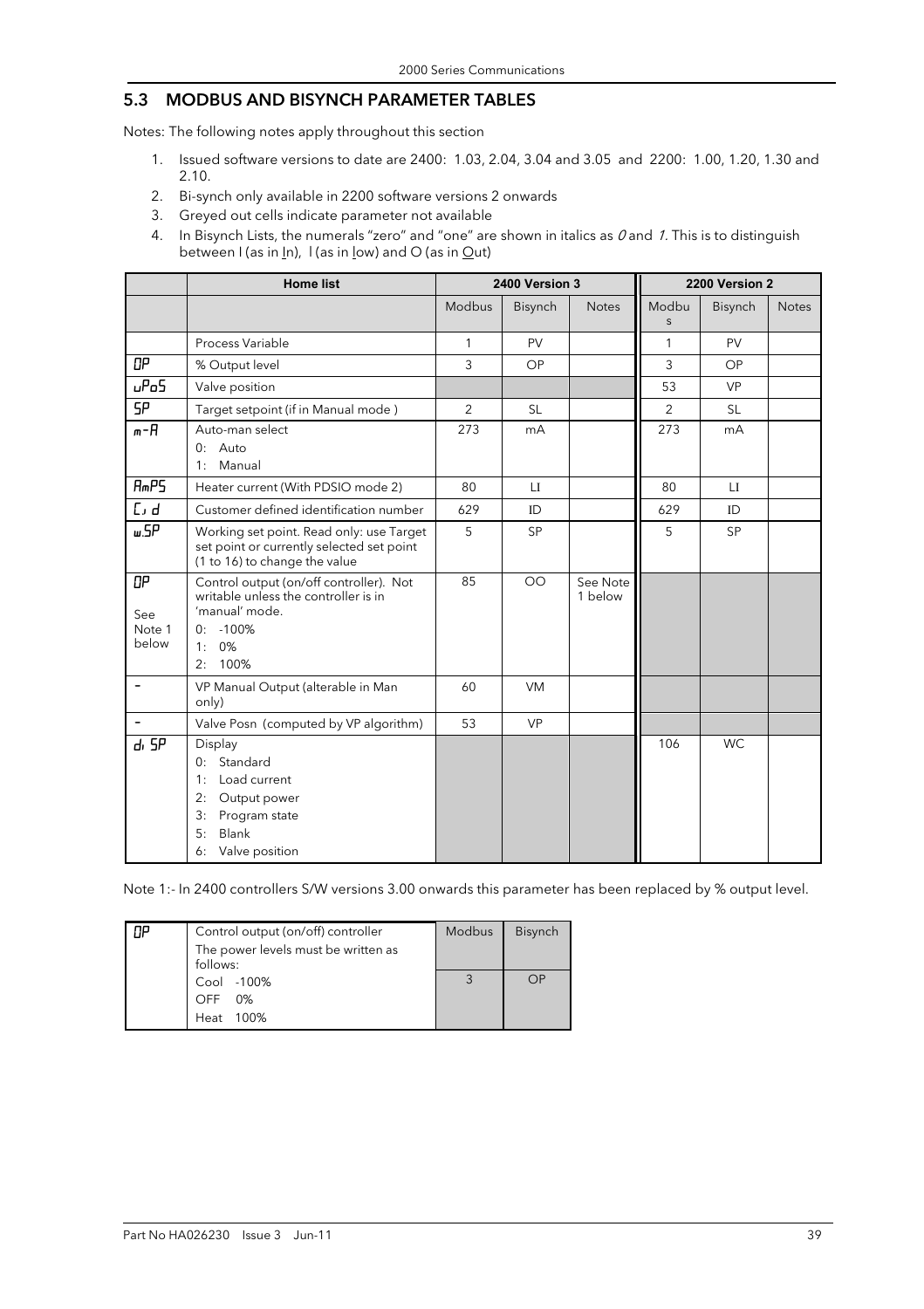| run                          | <b>Run List</b>                               |                            |        | 2400 version 3 |                               |        | 2200 version 2 |              |  |
|------------------------------|-----------------------------------------------|----------------------------|--------|----------------|-------------------------------|--------|----------------|--------------|--|
|                              |                                               |                            | Modbus | Bisynch        | <b>Notes</b>                  | Modbus | Bisynch        | <b>Notes</b> |  |
| Pr <sub>G</sub>              | Current program running (active<br>prog no.)  |                            | 22     | PN             |                               |        |                |              |  |
| <b>SEAL</b>                  | Program Status                                |                            | 23     | PC             |                               |        |                |              |  |
|                              | 1: Reset<br>2:<br>Run                         |                            |        |                |                               |        |                |              |  |
|                              | 4: Hold                                       |                            |        |                |                               |        |                |              |  |
|                              | 8: Holdback                                   |                            |        |                |                               |        |                |              |  |
|                              | 16: Complete                                  |                            |        |                |                               |        |                |              |  |
| <b>PSP</b>                   | Programmer setpoint                           |                            | 163    | PS             |                               |        |                |              |  |
| <b>LAC</b>                   | Program cycles remaining                      |                            | 59     | <b>CL</b>      |                               |        |                |              |  |
| <b>SEG</b>                   | Current segment number                        |                            | 56     | SN             |                               |        |                |              |  |
| <b>SEYP</b>                  | Current segment type                          |                            | 29     | <b>CS</b>      |                               |        |                |              |  |
|                              | $0:$ End                                      |                            |        |                |                               |        |                |              |  |
|                              | Ramp (Rate)<br>1:<br>2: Ramp (Time to target) |                            |        |                |                               |        |                |              |  |
|                              | 3: Dwell                                      |                            |        |                |                               |        |                |              |  |
|                              | Step<br>4:                                    |                            |        |                |                               |        |                |              |  |
|                              | 5: Call                                       |                            |        |                |                               |        |                |              |  |
| <b>SEGE</b>                  | Segment time remaining                        |                            | 36     | <b>TS</b>      |                               |        |                |              |  |
| <b>EGE</b>                   | Target setpoint (current segment)             |                            | 160    | <b>CT</b>      |                               |        |                |              |  |
| $r$ REE                      | Ramp rate                                     |                            | 161    | CR             |                               |        |                |              |  |
| $Pr$ <sub>D</sub>            | Program time remaining                        |                            | 58     | <b>TP</b>      |                               |        |                |              |  |
| <b>FR5E</b>                  | Fast run<br>$0:$ No                           | 1: Yes                     | 57     | <b>FR</b>      |                               |        |                |              |  |
| out.1                        | Logic 1 output<br>(current program)           | (applies to<br>all 8 logic | 464    | z <sub>1</sub> |                               |        |                |              |  |
|                              | 0: Off 1: On                                  | outputs)                   |        |                |                               |        |                |              |  |
| out2                         | Logic 2 output (current program)              |                            | 465    | z2             |                               |        |                |              |  |
| out.3                        | Logic 3 output (current program)              |                            | 466    | z3             |                               |        |                |              |  |
| $\mathsf{out}.\mathsf{H}$    | Logic 4 output (current program)              |                            | 467    | z4             |                               |        |                |              |  |
| out.5                        | Logic 5 output (current program)              |                            | 468    | z5             |                               |        |                |              |  |
| $o$ ut $b$                   | Logic 6 output (current program)              |                            | 469    | z6             |                               |        |                |              |  |
| $\omega$ <sub>c</sub> $\sim$ | Logic 7 output (current program)              |                            | 470    | z7             |                               |        |                |              |  |
| $o$ ut $B$                   | Logic 8 output (current program)              |                            | 471    | z8             |                               |        |                |              |  |
| 5Ync                         | Segment synchronisation                       |                            | 488    | ut             |                               |        |                |              |  |
|                              | $0:$ No<br>1: Yes                             |                            |        |                |                               |        |                |              |  |
| SEG.d                        | Flash active segment in lower<br>display      |                            | 284    | fs             | not in v1 &<br>v <sub>2</sub> |        |                |              |  |

| <b>RL</b>  | <b>Alarm List</b>           | 2400 version 3 |                |              | 2200 version 2 |                |              |
|------------|-----------------------------|----------------|----------------|--------------|----------------|----------------|--------------|
|            |                             | <b>Modbus</b>  | Bisynch        | <b>Notes</b> | <b>Modbus</b>  | Bisynch        | <b>Notes</b> |
| !---       | Alarm 1setpoint value       | 13             | A <sub>1</sub> |              | 13             | A <sub>1</sub> |              |
| - - - ح    | Alarm 2setpoint value       | 14             | A2             |              | 14             | A2             |              |
| $7 - - -$  | Alarm 3setpoint value       | 81             | A <sub>3</sub> |              | 81             | A <sub>3</sub> |              |
| $4 - - -$  | Alarm 4setpoint value       | 82             | A4             |              | 82             | A4             |              |
| $H + I$    | Alarm 1 hysteresis          | 47             | n <sub>5</sub> |              | 580            | <b>HA</b>      |              |
| <b>H42</b> | Alarm 2 hysteresis          | 68             | n6             |              | 580            | <b>HA</b>      |              |
| EAH        | Alarm 3 hysteresis          | 69             | n7             |              | 580            | <b>HA</b>      |              |
| <b>HYY</b> | Alarm 4 hysteresis          | 71             | n8             |              | 580            | <b>HA</b>      |              |
| LЫE        | Loop break time<br>$0:$ Off | 83             | It             |              | 83             | It             |              |
| d, AG      | Enable diagnostic messages  | 282            | DM.            |              |                |                |              |
|            | No Diagnostics<br>0:        |                |                |              |                |                |              |
|            | 1:<br>Diagnostics           |                |                |              |                |                |              |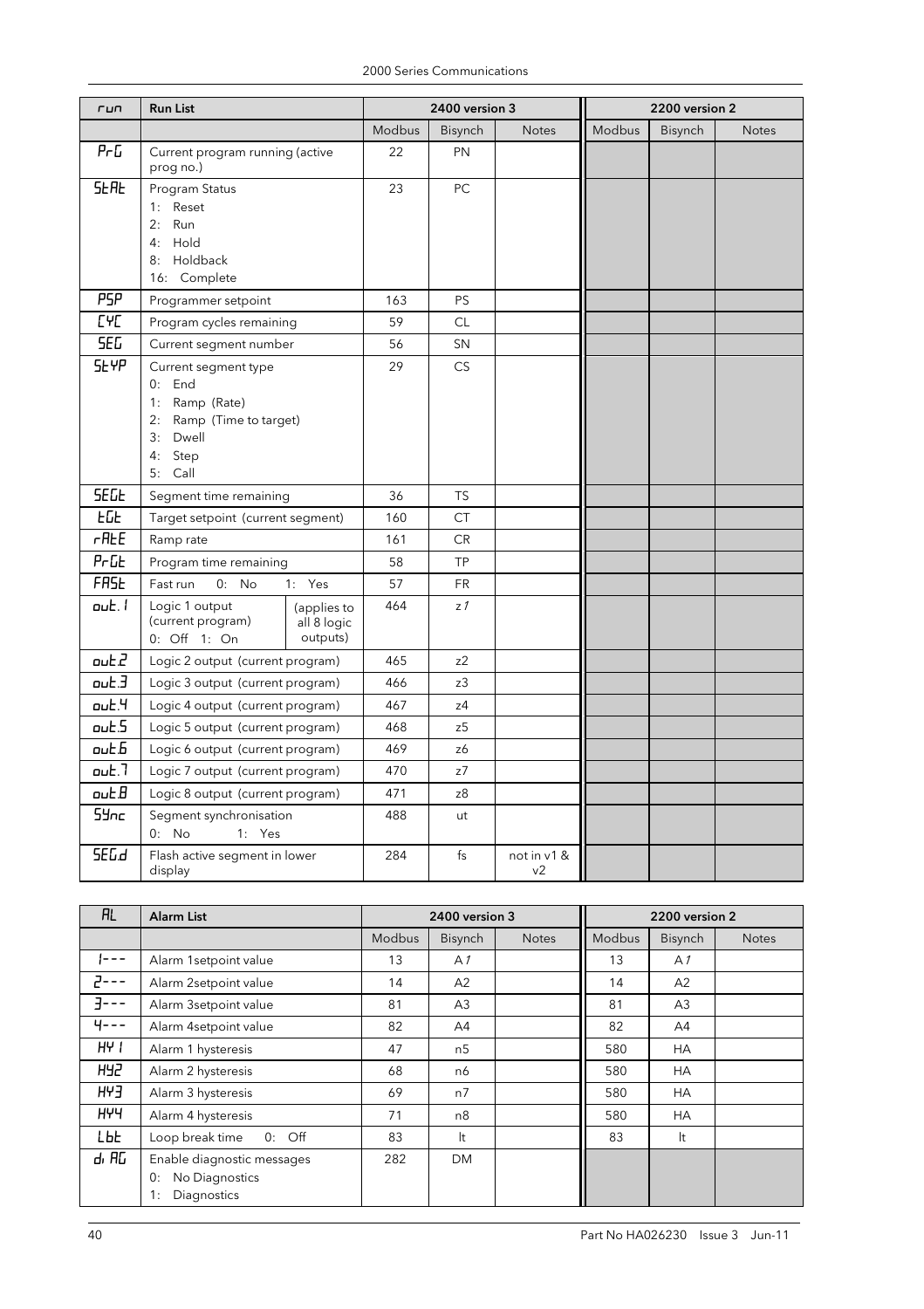2000 Series Communications

| <b>A</b> bun  | Autotune List                  |       | 2400 version 3 |              | 2200 version 2 |         |              |
|---------------|--------------------------------|-------|----------------|--------------|----------------|---------|--------------|
|               |                                | Modbu | <b>Bisynch</b> | <b>Notes</b> | Modbu          | Bisynch | <b>Notes</b> |
|               |                                | S     |                |              | S              |         |              |
| <b>EunE</b>   | Autotune enable                | 270   | AT             |              | 270            | AT      |              |
|               | No Tune<br>0:                  |       |                |              |                |         |              |
|               | 1:<br>Tune                     |       |                |              |                |         |              |
| drR           | Adaptive tune enable           | 271   | AA             |              |                |         |              |
|               | No Adaotive Tune<br>$\Omega$ : |       |                |              |                |         |              |
|               | 1: Tune                        |       |                |              |                |         |              |
| $d$ r $H$ $E$ | Adaptive tune trigger level    | 100   | <b>TR</b>      |              |                |         |              |
| Adc           | Automatic droop compensation   | 272   | DT             |              | 272            | DT      |              |
|               | (manual reset)                 |       |                |              |                |         |              |
|               | Manual reset<br>0:             |       |                |              |                |         |              |
|               | Calculated<br>1:               |       |                |              |                |         |              |

| $Pi$ $d$          | <b>PID List</b>                                                                           | 2400 version 3        |                           |              | 2200 version 2        |           |              |  |
|-------------------|-------------------------------------------------------------------------------------------|-----------------------|---------------------------|--------------|-----------------------|-----------|--------------|--|
|                   |                                                                                           | Modbu<br>$\mathsf{S}$ | Bisynch                   | <b>Notes</b> | Modbu<br>$\mathsf{s}$ | Bisynch   | <b>Notes</b> |  |
| LSP               | Gain scheduler setpoint                                                                   | 153                   | <b>GS</b>                 |              |                       |           |              |  |
| <b>SEE</b>        | Current PID set (read only if gain<br>scheduling is selected)<br>$0:$ Set 1<br>1: Set $2$ | 72                    | Gn                        |              |                       |           |              |  |
| PЬ                | Proportional band PID1                                                                    | 6                     | <b>XP</b>                 |              | 6                     | <b>XP</b> |              |  |
| Ł۱                | Integral time PID1<br>$0:$ Off                                                            | 8                     | TI                        |              | 8                     | TI        |              |  |
| Fq                | Derivative time PID1<br>$0:$ Off                                                          | 9                     | <b>TD</b>                 |              | 9                     | <b>TD</b> |              |  |
| rE5               | Manual reset PID1                                                                         | 28                    | <b>MR</b>                 |              | 28                    | <b>MR</b> |              |  |
| <b>Hcb</b>        | Cutback high PID1<br>0: Auto                                                              | 18                    | <b>HB</b>                 |              | 18                    | <b>HB</b> |              |  |
| Lcb               | Cutback low PID1<br>0: Auto                                                               | 17                    | <b>LB</b>                 |              | 17                    | LB.       |              |  |
| rELc              | Relative cool gain PID1                                                                   | 19                    | RG                        |              | 19                    | <b>RG</b> |              |  |
| РЬ2               | Proportional band PID2                                                                    | 48                    | P <sub>2</sub>            |              |                       |           |              |  |
| E, 2              | Integral time PID2<br>$0:$ Off                                                            | 49                    | I2                        |              |                       |           |              |  |
| F95               | Derivative time PID2<br>$0:$ Off                                                          | 51                    | D <sub>2</sub>            |              |                       |           |              |  |
| rE52              | Manual reset PID2                                                                         | 50                    | M <sub>2</sub>            |              |                       |           |              |  |
| Hcb2              | Cutback high PID2<br>0: Auto                                                              | 118                   | hb                        |              |                       |           |              |  |
| Lcb2              | Cutback low PID2<br>0: Auto                                                               | 117                   | $\mathsf{I}^{\mathsf{b}}$ |              |                       |           |              |  |
| rELZ              | Relative cool gain PID2                                                                   | 52                    | G <sub>2</sub>            |              |                       |           |              |  |
| $P$ <sub>bc</sub> | Cool (Brabender) proportional<br>band                                                     | 90                    | CP                        |              |                       |           |              |  |
| dbc               | Cool (Brabender) deadband                                                                 | 91                    | CD                        |              |                       |           |              |  |
| FF <sub>Pb</sub>  | Feedforward proportional band                                                             | 97                    | <b>FP</b>                 |              |                       |           |              |  |
| FFEr              | Feedforward trim                                                                          | 98                    | FO                        |              |                       |           |              |  |
| $FF$ du           | Feedforward trim limit                                                                    | 99                    | <b>FD</b>                 |              |                       |           |              |  |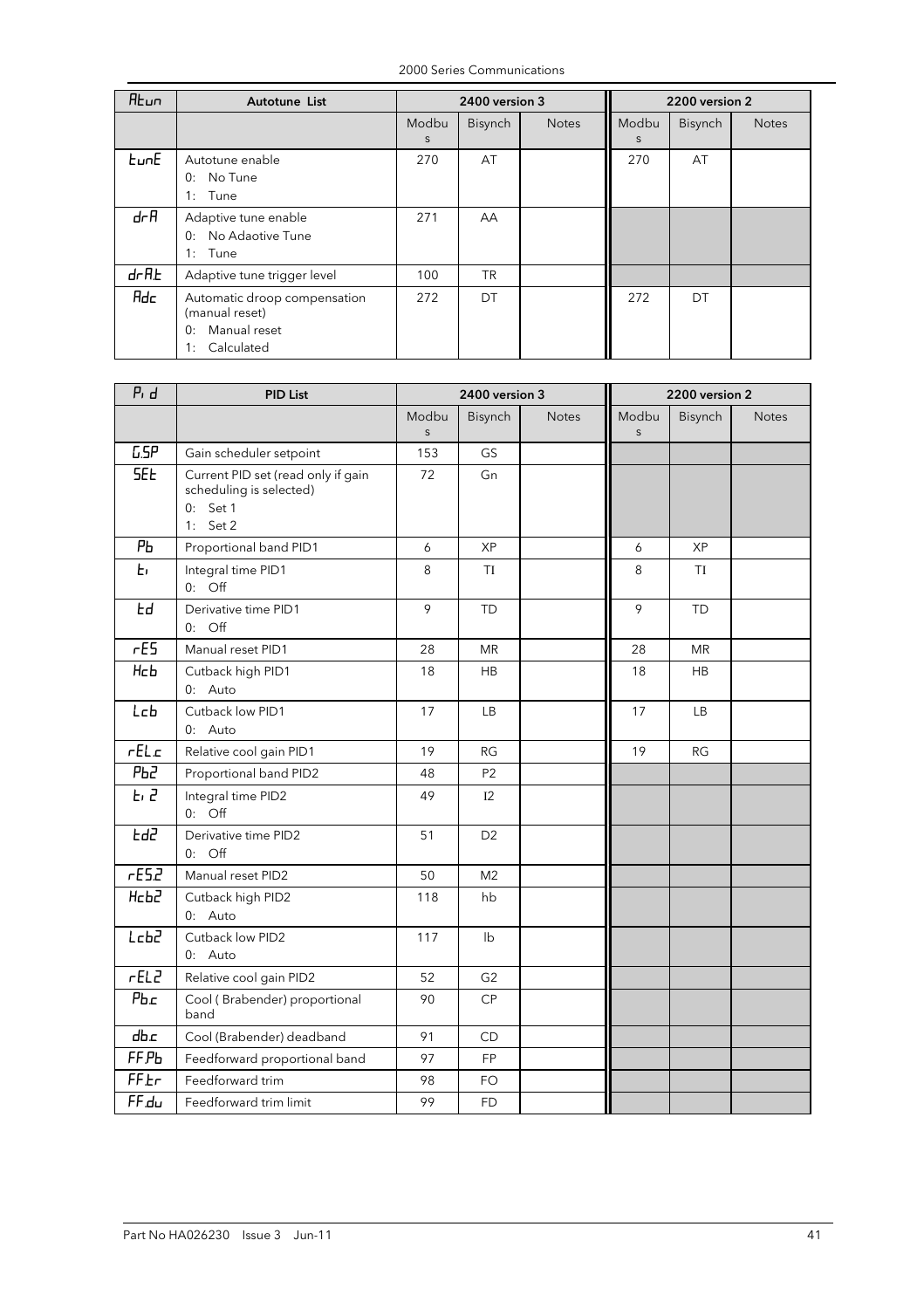| $0-0F$       | On/Off List                                                                 | 2400 version 3 |           |                                      | 2200 version 2 |                |              |
|--------------|-----------------------------------------------------------------------------|----------------|-----------|--------------------------------------|----------------|----------------|--------------|
|              |                                                                             | Modbu<br>S     | Bisynch   | <b>Notes</b>                         | Modbu<br>S     | <b>Bisynch</b> | <b>Notes</b> |
| <b>H32H</b>  | Heat hysteresis                                                             | 86             | HH.       | These                                | 86             | HH.            |              |
| <b>HYS.C</b> | Cool hysteresis                                                             | 88             | hc        | parameters                           | 88             | hc             |              |
| HC.db        | Heat/cool deadband                                                          | 16             | HC        | appear in                            | 16             | HC             |              |
| Sb.DP        | On/Off sensor break output power<br>$-100%$<br>0:<br>0%<br>1:<br>2:<br>100% | 40             | <b>BO</b> | the output<br>list in 2400<br>series |                |                |              |

| mEr            | <b>Motor List</b>             |            | 2400 version 3 |                                           | 2200 version 2 |                |              |
|----------------|-------------------------------|------------|----------------|-------------------------------------------|----------------|----------------|--------------|
|                |                               | Modbu<br>S | <b>Bisynch</b> | <b>Notes</b>                              | Modbu<br>S     | <b>Bisynch</b> | <b>Notes</b> |
| Еm             | Valve travel time             | 21         | ТT             |                                           |                |                |              |
| l n.E.         | Valve inertia time            | 123        | vI             |                                           |                |                |              |
| $b$ $Hc$ . $b$ | Valve backlash time           | 124        | Vb             |                                           |                |                |              |
| mPE            | Minimum pulse time            | 54         | VT             |                                           |                |                |              |
| u.br           | Bounded sensor break strategy | 128        | VS.            |                                           |                |                |              |
| Sb.oP          | VP Bounded sensor break       | 62         | <b>VB</b>      | VP b<br>(feedback)<br>controllers<br>only |                |                |              |

# NOTE; The following motor list is applicable to earlier (versions 1 & 2) valve position controllers only

| mEr                     | <b>Motor List</b>                                                  |                  | 2400 versions1 and 2 |              |            | 2200 version 2 |              |
|-------------------------|--------------------------------------------------------------------|------------------|----------------------|--------------|------------|----------------|--------------|
|                         |                                                                    | Modbu<br>$\sf S$ | Bisynch              | <b>Notes</b> | Modbu<br>S | Bisynch        | <b>Notes</b> |
| cyck                    | VP Cycle time                                                      | 132              | vC                   |              |            |                |              |
| i nul                   | VP Raise inertia<br>$0:$ Off                                       | 123              | vI                   |              |            |                |              |
| l nd                    | VP Lower inertia<br>$0:$ Off                                       | 130              | vi                   |              |            |                |              |
| $b$ Rc $\mu$            | VP Raise backlash<br>$0:$ Off                                      | 124              | vΒ                   |              |            |                |              |
| bAc.d                   | VP Lower backlash<br>$0:$ Off                                      | 129              | vb                   |              |            |                |              |
| <b>UEL</b>              | VP Raise velocity limit                                            | 125              | <b>VR</b>            |              |            |                |              |
| <b>UEL</b> <sub>d</sub> | VP lower velocity limit                                            | 126              | VL                   |              |            |                |              |
| PoEL                    | VP Position low limit                                              | 42               | Le                   |              |            |                |              |
| $P$ o $E$ $H$           | VP Position high limit                                             | 43               | LE.                  |              |            |                |              |
| Sb.DP                   | Boundless sensor break o/p<br>0:<br>Rest<br>1:<br>Up<br>2:<br>Down | 128              | <b>VS</b>            |              |            |                |              |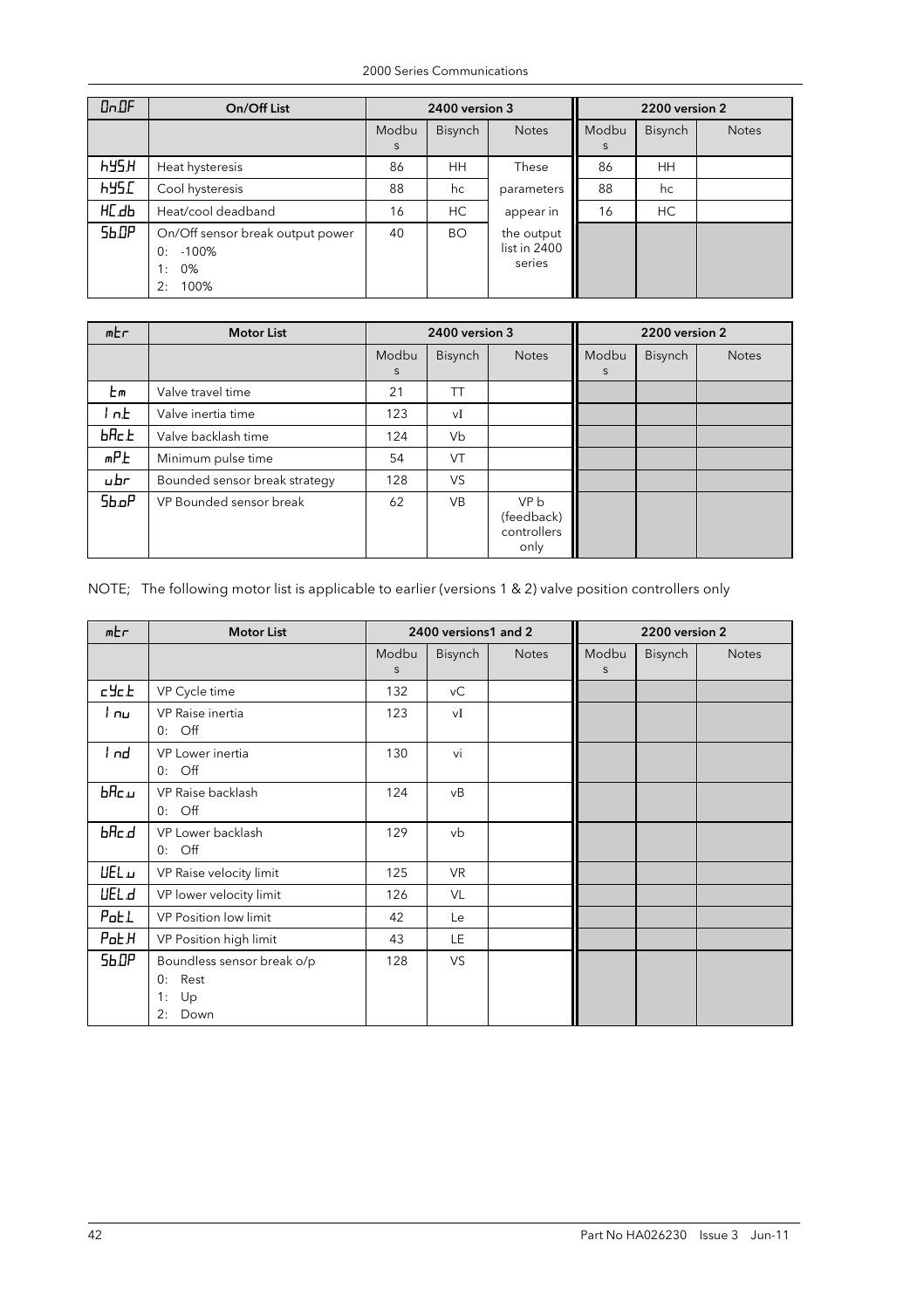2000 Series Communications

| 5Ρ                 | <b>Setpoint list</b>                                                                                                                                                                                                    | 2400 version 3 |                        |                                                                      | 2200 version 2 |                            |                                                     |
|--------------------|-------------------------------------------------------------------------------------------------------------------------------------------------------------------------------------------------------------------------|----------------|------------------------|----------------------------------------------------------------------|----------------|----------------------------|-----------------------------------------------------|
|                    |                                                                                                                                                                                                                         | Modbus         | Bisynch                | <b>Notes</b>                                                         | Modbus         | Bisynch                    | <b>Notes</b>                                        |
| <b>55EL</b>        | Select setpoint<br>$0:$ SP1<br>$1:$ SP2                                                                                                                                                                                 | 15             | SS                     | SP1 & SP2<br>available in<br>standard<br>controller                  | 15             | SS                         | SP1 & SP2<br>available in<br>standard<br>controller |
| $L - r$            | SP 3<br>2:<br>$3:$ SP4<br>SP <sub>5</sub><br>4:<br>5: SP 6<br>6: SP 7<br>7: SP 8<br>8: SP 9<br>9: SP 10<br>10: SP 11<br>11: SP 12<br>12: SP13<br>13: SP14<br>14: SP15<br>15: SP16<br>Local or remote setpoint<br>select | 276            | rE                     | SP1 to SP16<br>available to<br>order in the<br>16 setpoint<br>option | 276            | rE                         |                                                     |
|                    | 0: Local<br>1: Remote                                                                                                                                                                                                   |                |                        |                                                                      |                |                            |                                                     |
| SP<br>$\mathbf{I}$ | Setpoint 1                                                                                                                                                                                                              | 24             | S <sub>1</sub>         |                                                                      | 24             | S <sub>1</sub>             |                                                     |
| SP 2               | Setpoint 2                                                                                                                                                                                                              | 25             | S <sub>2</sub>         |                                                                      | 25             | S <sub>2</sub>             |                                                     |
| SP <sub>3</sub>    | Setpoint 3                                                                                                                                                                                                              | 164            | S <sub>3</sub>         |                                                                      |                |                            |                                                     |
| SP <sub>4</sub>    | Setpoint 4                                                                                                                                                                                                              | 165            | S4                     |                                                                      |                |                            |                                                     |
| 5P <sub>5</sub>    | Setpoint 5                                                                                                                                                                                                              | 166            | S <sub>5</sub>         |                                                                      |                |                            |                                                     |
| SP <sub>5</sub>    | Setpoint 6                                                                                                                                                                                                              | 167            | S6                     |                                                                      |                |                            |                                                     |
| <b>SP 7</b>        | Setpoint 7                                                                                                                                                                                                              | 168            | S7                     |                                                                      |                |                            |                                                     |
| SP B               | Setpoint 8                                                                                                                                                                                                              | 169            | S <sub>8</sub>         |                                                                      |                |                            |                                                     |
| SP <sub>9</sub>    | Setpoint 9                                                                                                                                                                                                              | 170            | S9                     |                                                                      |                |                            |                                                     |
| SP.<br>10          | Setpoint 10                                                                                                                                                                                                             | 171            | Sa                     |                                                                      |                |                            |                                                     |
| 5Ρ<br>$\mathbf{H}$ | Setpoint 11                                                                                                                                                                                                             | 172            | Sb                     |                                                                      |                |                            |                                                     |
| <b>SP</b><br>I2    | Setpoint 12                                                                                                                                                                                                             | 173            | Sc                     |                                                                      |                |                            |                                                     |
| 5P<br>ΙЭ           | Setpoint 13                                                                                                                                                                                                             | 174            | Sd                     |                                                                      |                |                            |                                                     |
| 5P<br>14           | Setpoint 14                                                                                                                                                                                                             | 175            | Se                     |                                                                      |                |                            |                                                     |
| 5P<br>15           | Setpoint 15                                                                                                                                                                                                             | 176            | $\mathsf{S}\mathsf{f}$ |                                                                      |                |                            |                                                     |
| SP<br>15           | Setpoint 16                                                                                                                                                                                                             | 177            | Sg                     |                                                                      |                |                            |                                                     |
| $r$ m. $5P$        | Remote setpoint                                                                                                                                                                                                         | 485            | uq                     |                                                                      | 26             | R1                         |                                                     |
| rmE                | Remote setpoint trim                                                                                                                                                                                                    | 486            | ur                     |                                                                      |                |                            |                                                     |
| $r$ RE             | Ratio setpoint                                                                                                                                                                                                          | 61             | <b>RS</b>              |                                                                      |                |                            |                                                     |
| Loc. E             | Local setpoint trim                                                                                                                                                                                                     | 27             | LT.                    |                                                                      | 27             | $\ensuremath{\mathsf{LT}}$ |                                                     |
| SP L               | Setpoint 1 low limit                                                                                                                                                                                                    | 112            | LS.                    |                                                                      | 112            | LS.                        | SP <sub>IL</sub>                                    |
| SP H               | Setpoint 1 high limit                                                                                                                                                                                                   | 111            | <b>HS</b>              |                                                                      | 111            | HS                         | $5P$ IH                                             |
| SP2L               | Setpoint 2 low limit                                                                                                                                                                                                    | 114            | L2                     |                                                                      | 114            | L2                         |                                                     |
| SP2H               | Setpoint 2 high limit                                                                                                                                                                                                   | 113            | H2                     |                                                                      | 113            | H2                         |                                                     |
| Loc.L              | Local setpoint trim low limit                                                                                                                                                                                           | 67             | TL.                    |                                                                      | 67             | <b>TL</b>                  |                                                     |
| LocH               | Local setpoint trim high limit                                                                                                                                                                                          | 66             | TH                     |                                                                      | 66             | TH                         |                                                     |
| SPrr               | Setpoint rate limit<br>$0:$ Off                                                                                                                                                                                         | 35             | <b>RR</b>              |                                                                      | 35             | <b>RR</b>                  |                                                     |
| <b>Hb.LY</b>       | Holdback type for setpoint<br>rate limit<br>$0:$ Off<br>1: Low                                                                                                                                                          | 70             | rT                     |                                                                      |                |                            |                                                     |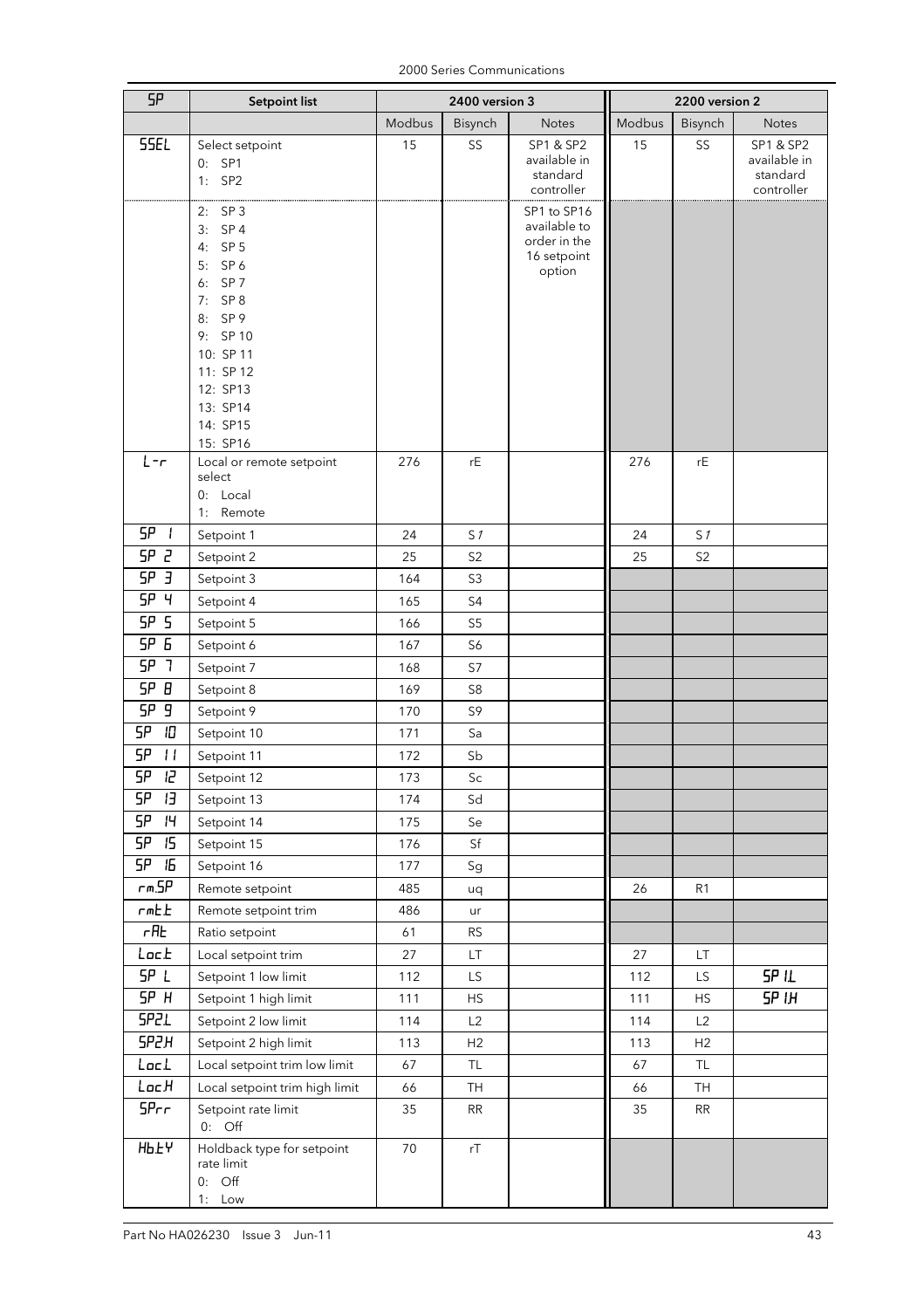| SP                 | <b>Setpoint list</b>                                                                                      |        | 2400 version 3 |              | 2200 version 2 |                |              |
|--------------------|-----------------------------------------------------------------------------------------------------------|--------|----------------|--------------|----------------|----------------|--------------|
|                    |                                                                                                           | Modbus | <b>Bisynch</b> | <b>Notes</b> | Modbus         | <b>Bisynch</b> | <b>Notes</b> |
|                    | 2:<br>High<br>Band<br>3:                                                                                  |        |                |              |                |                |              |
| HЬ                 | Holdback value for setpoint<br>rate limit                                                                 | 65     | rH             |              |                |                |              |
|                    | The following parameters are applicable to software version 2, series 2200 programmer/controllers only.   |        |                |              |                |                |              |
| dwEL               | $0:$ Off<br>Dwell segment                                                                                 |        |                |              | 62             | <b>DW</b>      |              |
| End.b              | Go to state at end of program<br>Dwell<br>0:<br>Reset<br>1:<br>Hold<br>2:<br>3:<br>Standby                |        |                |              | 517            | pt             |              |
| $P_{\Gamma}$ o $L$ | Program state write<br>1: Reset<br>Run<br>2:                                                              |        |                |              | 57             | pc             |              |
| <b>SERE</b>        | Program state read<br>$\overline{Off}$<br>1:<br>Run<br>2:<br>Hold<br>4:<br>16 End<br>32: Dwell<br>64 Ramp |        |                |              | 23             | PC             |              |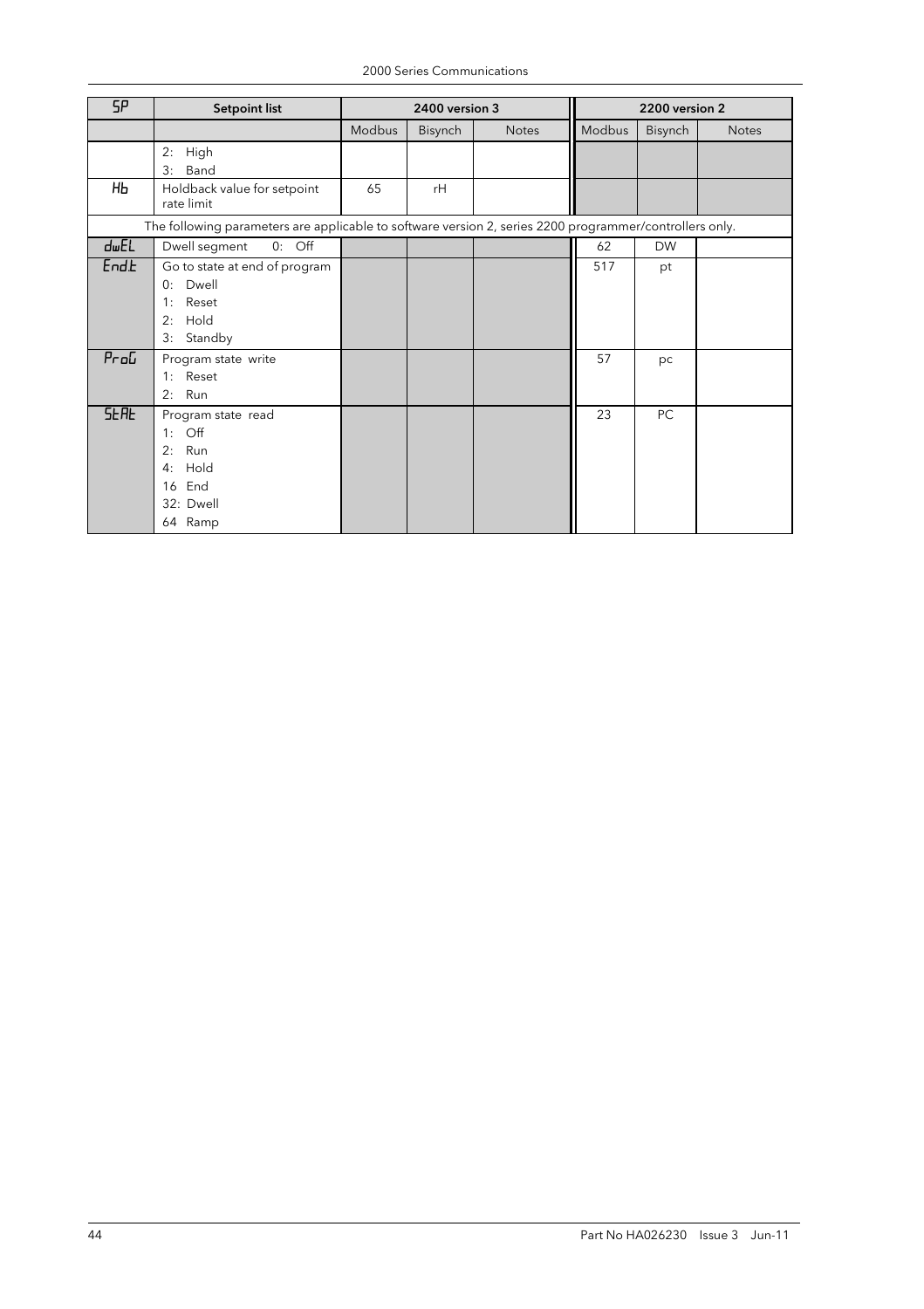| P                             | <b>Input List</b>                                                             | 2400 version 3   |                | 2200 version 2    |            |         |                          |
|-------------------------------|-------------------------------------------------------------------------------|------------------|----------------|-------------------|------------|---------|--------------------------|
|                               |                                                                               | Modbu<br>$\sf S$ | Bisynch        | <b>Notes</b>      | Modbu<br>S | Bisynch | <b>Notes</b>             |
| F <sub>1</sub> L <sub>E</sub> | Input 1 filter time constant 0:<br>Off                                        | 101              | Tc             |                   | 101        | Tc      |                          |
| F, LEZ                        | Input 2 filter time constant 0:<br>Off                                        | 103              | <b>TC</b>      |                   |            |         |                          |
| F.1                           | Derived input function factor 1                                               | 292              | F1             |                   |            |         |                          |
| F.2                           | Derived input function factor 2                                               | 293              | F <sub>2</sub> |                   |            |         |                          |
|                               | The following two parameters only appear if 'Input Switching' is configured   |                  |                |                   |            |         |                          |
| $H_1$ . $IP$                  | Switchover transition region high                                             | 286              | Ih             | Input             |            |         |                          |
| Lo. IP                        | Switchover transition region low                                              | 287              | I <sub>1</sub> | switching         |            |         |                          |
|                               | The following two parameters only appear if 'Custom Pyrometers' is configured |                  |                |                   |            |         |                          |
| Em <sub>5</sub>               | Emmisivity                                                                    | 38               | PE             | Custom            |            |         |                          |
| Emi 52                        | Emmisivity input 2                                                            | 104              | E <sub>2</sub> | pyrometers        |            |         |                          |
| PU, P                         | Select input 1 or input 2                                                     | 288              | pv             |                   |            |         |                          |
|                               | The following three parameters apply to software version 2 only               |                  |                |                   |            |         |                          |
| <b>CAL</b>                    | User calibration enable                                                       | 110              | UC             |                   | 110        | UC      |                          |
|                               | 0: Factory                                                                    |                  |                |                   |            |         |                          |
|                               | 1: User                                                                       |                  |                |                   |            |         |                          |
| LHL.5                         | Selected calibration point                                                    | 102              | Uc             |                   | 108        | AE      |                          |
|                               | 0: None<br>Input 1 low<br>1:                                                  |                  |                |                   |            |         | 0: None<br>Adj low<br>1: |
|                               | Input 1 high<br>2:                                                            |                  |                |                   |            |         | Adj hi<br>2:             |
|                               | Input 2 low<br>3:                                                             |                  |                |                   |            |         | 3:<br>N/A                |
|                               | Input 2 high<br>4:                                                            |                  |                |                   |            |         | 4: N/A                   |
| <b>CALL</b>                   | Transducer Low Cal enable                                                     | 109              | Ae             | Software          |            |         |                          |
|                               | No<br>0:                                                                      |                  |                | version 2<br>only |            |         |                          |
|                               | 1: Yes                                                                        |                  |                |                   |            |         |                          |
| <b>Rd JL</b>                  | Adjust low calibration point                                                  | 145              | L1             |                   |            |         |                          |
| <b>CALH</b>                   | Transducer High Cal enable                                                    | 108              | AE             |                   |            |         |                          |
|                               | No<br>0:<br>1: Yes                                                            |                  |                |                   |            |         |                          |
| HLbR                          | Adjust high calibration point                                                 | 144              | Lh             |                   |            |         |                          |
| RdJ                           | User calibration adjust input 1                                               |                  | $\mathsf{LC}$  |                   | 63         |         |                          |
| Rd」                           | User calibration adjust input 2                                               | 146<br>148       | Lc             |                   |            | AJ      |                          |
| DF5.1                         | Input 1 calibration offset                                                    |                  |                |                   |            |         | DF <sub>5</sub>          |
| OF 5.2                        |                                                                               | 141              | O <sub>1</sub> |                   | 127        | OF      |                          |
| m∐. I                         | Input 2 calibration offset                                                    | 142              | O2             |                   |            |         | m∐                       |
|                               | Input 1 measured value                                                        | 202              | VA             |                   | 202        | VA      |                          |
| <b>FITM</b>                   | Input 2 measured value                                                        | 208              | VD             |                   |            |         |                          |
| LJL.1                         | Input 1 cold junction temp.<br>Reading 2400                                   | 215              | t5             |                   |            |         |                          |
| L/L                           | Input 1 cold junction temp.<br>Reading 2200                                   |                  |                |                   | 215        | t5      | CJC                      |
| EJE2                          | Input 2 cold junction temp.<br>reading                                        | 216              | t6             |                   |            |         |                          |
| $L_{\rm L}$                   | Input 1 linearised value                                                      | 289              | QY             |                   |            |         |                          |
| ር፣ 5                          | Input 2 linearised value                                                      | 290              | QZ             |                   |            |         |                          |
| PU.SL                         | Currently selected setpoint                                                   | 291              | in             |                   |            |         |                          |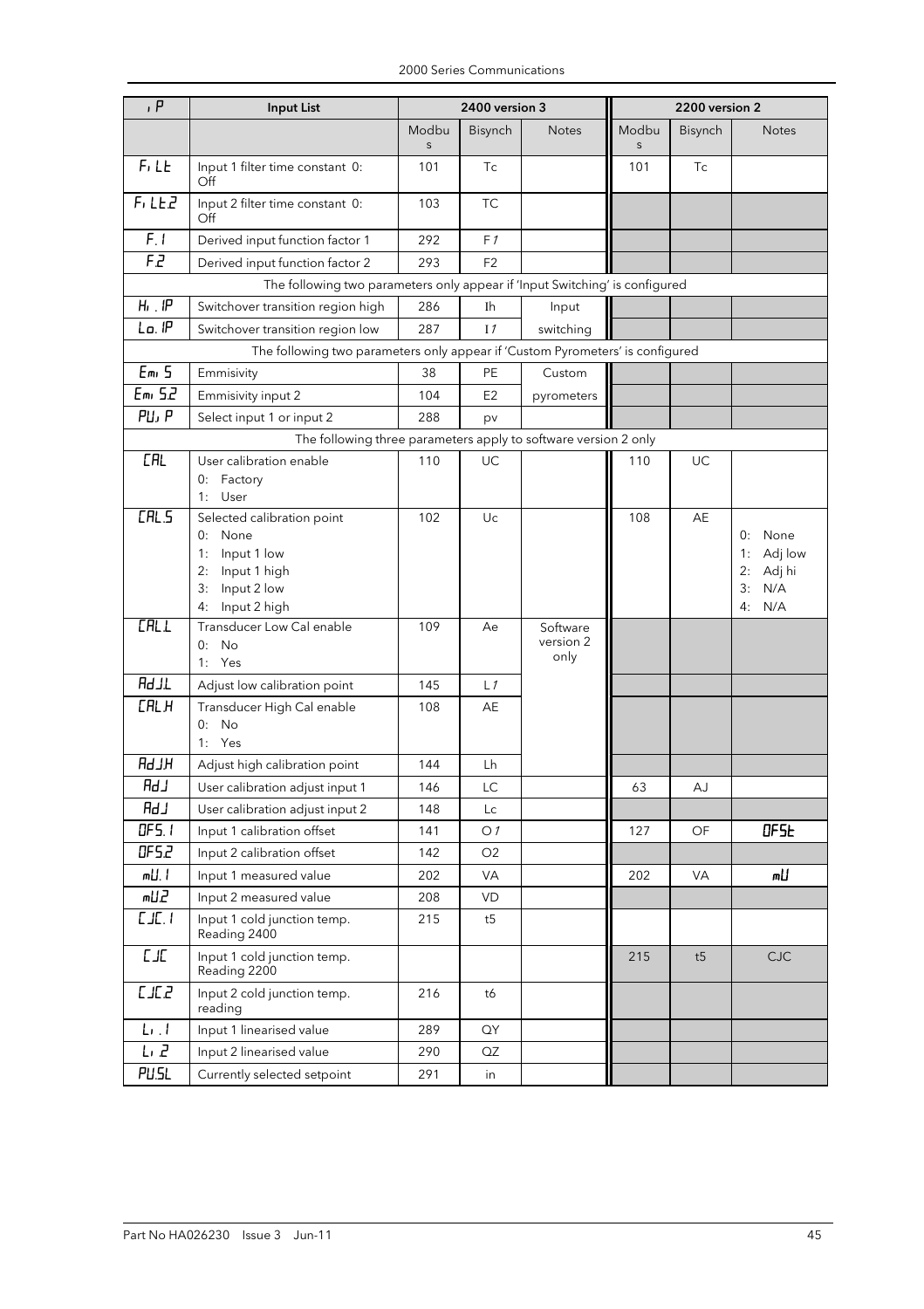|  | 2000 Series Communications |
|--|----------------------------|
|  |                            |

| oΡ           | <b>Output List</b>                       |            | 2400 version 3 |              | 2200 version 2 |           |              |
|--------------|------------------------------------------|------------|----------------|--------------|----------------|-----------|--------------|
|              |                                          | Modbu<br>S | Bisynch        | <b>Notes</b> | Modbu<br>S.    | Bisynch   | <b>Notes</b> |
| OPLo         | Low power limit                          | 31         | LO             |              | 31             | LO        |              |
| ОРН,         | High power limit                         | 30         | HO             |              | 30             | HO        |              |
| $r$ OP $L$   | Remote low power limit                   | 33         | RC             |              |                |           |              |
| r0PH         | Remote high power limit                  | 32         | <b>RH</b>      |              |                |           |              |
| DPrr         | Output rate limit<br>$0:$ Off            | 37         | <b>OR</b>      |              |                |           |              |
| FOP          | Forced output level                      | 84         | <b>FM</b>      |              |                |           |              |
| <b>ГЧЕН</b>  | Heat cycle time                          | 10         | <b>CH</b>      |              | 10             | <b>CH</b> |              |
| <b>HAZH</b>  | Heat hysteresis (on/off output)          | 86         | <b>HH</b>      |              |                |           |              |
| ont H        | Heat output minimum on time<br>$0:$ Auto | 45         | MН             |              | 45             | MH        |              |
| <b>LACT</b>  | Cool cycle time                          | 20         | C2             |              | 20             | C2        |              |
| <b>HYS.C</b> | Cool hysteresis (on/off output)          | 88         | hc             |              |                |           |              |
| ont.[        | Cool output minimum on time<br>0: Auto   | 89         | <b>MC</b>      |              | 89             | <b>MC</b> |              |
| HC.db        | Heat/cool deadband (on/off<br>output)    | 16         | HC             |              |                |           |              |
| <b>Sb.OP</b> | Sensor break output power                | 34         | <b>BP</b>      |              | 34             | <b>BP</b> |              |
|              | Motor valve position - 2200 V2 only      |            |                |              | 21             | <b>TT</b> | mbr          |

| にのコ         | Comms. List            | 2400 version 3 |                |              |       | 2200 version 2 |              |
|-------------|------------------------|----------------|----------------|--------------|-------|----------------|--------------|
|             |                        | Modbu          | <b>Bisynch</b> | <b>Notes</b> | Modbu | <b>Bisynch</b> | <b>Notes</b> |
|             |                        |                |                |              |       |                |              |
| <b>Addr</b> | Communications address | 131            | Ad             |              | 131   | Ad             |              |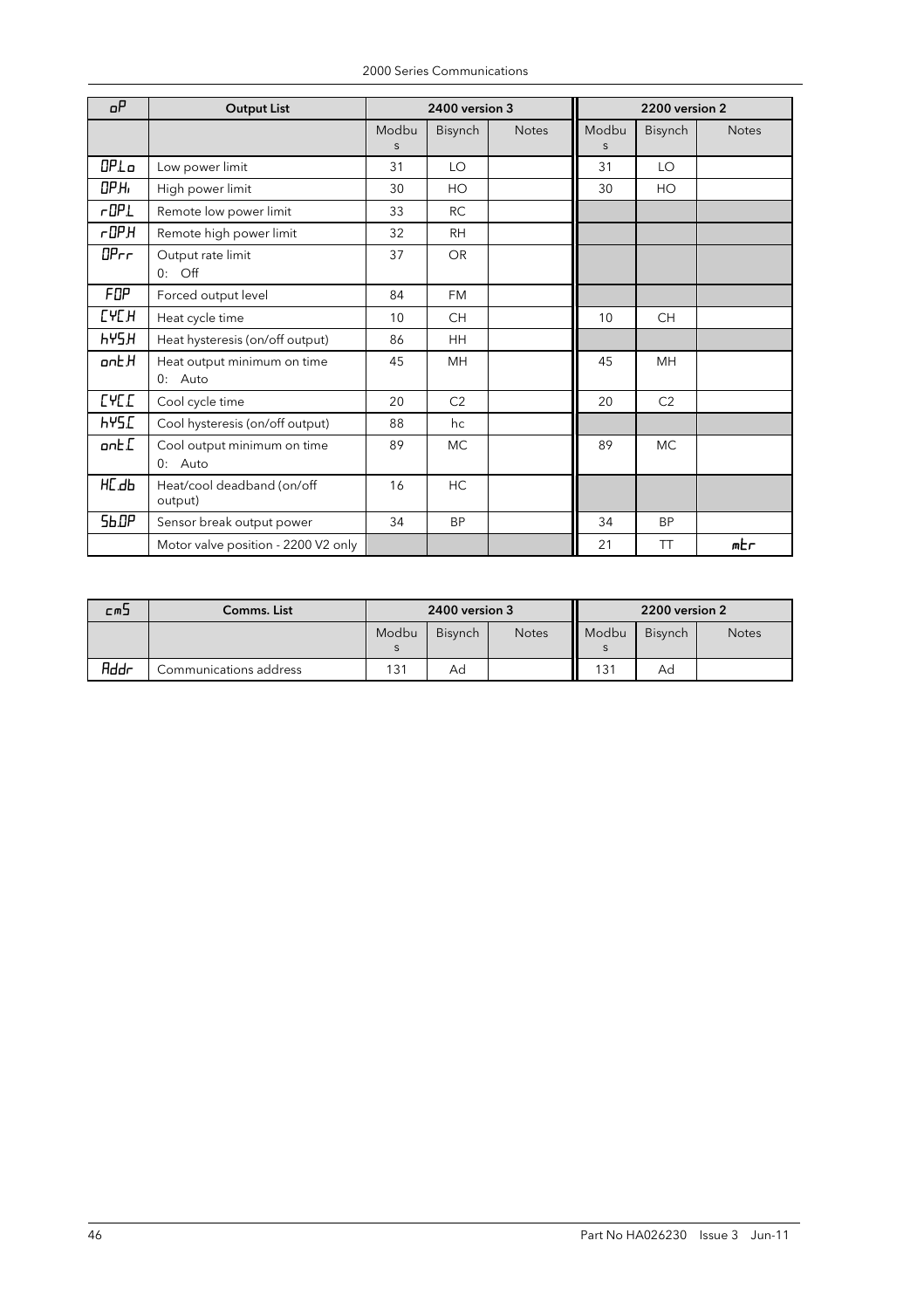|  | 2000 Series Communications |
|--|----------------------------|
|--|----------------------------|

| ه ۱ م           | <b>Information List</b>                                                                                                                                                                                                                                                                               | 2400 version 3       |           | 2200 version 2 |                       |         |              |
|-----------------|-------------------------------------------------------------------------------------------------------------------------------------------------------------------------------------------------------------------------------------------------------------------------------------------------------|----------------------|-----------|----------------|-----------------------|---------|--------------|
|                 |                                                                                                                                                                                                                                                                                                       | Modbu<br>$\mathsf S$ | Bisynch   | <b>Notes</b>   | Modbu<br>$\mathsf{s}$ | Bisynch | <b>Notes</b> |
| d, 5P           | Configuration of lower readout<br>display<br>0: Standard<br>1: Load current<br>2: Output power<br>3: Status<br>Program time<br>4:                                                                                                                                                                     | 106                  | WC        |                |                       |         |              |
|                 | 5: None<br>6: Valve position<br>7: Process value 2<br>8: Ratio setpoint<br>9: Selected program number<br>10: Remote setpoint                                                                                                                                                                          |                      |           |                |                       |         |              |
| LoGL            | PV minimum                                                                                                                                                                                                                                                                                            | 134                  | Sm        |                |                       |         |              |
| LoGH            | PV maximum                                                                                                                                                                                                                                                                                            | 133                  | <b>SM</b> |                |                       |         |              |
| LoGA            | PV mean value                                                                                                                                                                                                                                                                                         | 135                  | SA        |                |                       |         |              |
| LoGE            | Time PV above threshold level                                                                                                                                                                                                                                                                         | 139                  | St        |                |                       |         |              |
| Լօնս            | PV threshold for timer log                                                                                                                                                                                                                                                                            | 138                  | <b>ST</b> |                |                       |         |              |
| rE5L            | Logging reset<br>0: Not reset<br>1: Reset                                                                                                                                                                                                                                                             | 140                  | <b>SR</b> |                |                       |         |              |
| m <sub>th</sub> | Processor utilisation factor                                                                                                                                                                                                                                                                          | 201                  | mt        |                |                       |         |              |
| шΩР             | Working output                                                                                                                                                                                                                                                                                        | $\overline{4}$       | <b>WO</b> |                |                       |         |              |
| 55 <sub>r</sub> | PDSIO SSR status<br>0: Good<br>1: Load fail<br>2: Open<br>3: Heater fail<br>4: SSR fail<br>5: Sn fail                                                                                                                                                                                                 | 79                   | Ss        |                |                       |         |              |
| FF.DP           | Feedforward component of output                                                                                                                                                                                                                                                                       | 209                  | <b>FN</b> |                |                       |         |              |
| P OP            | Proportional component of output                                                                                                                                                                                                                                                                      | 214                  | Xp        |                |                       |         |              |
| OΡ              | Integral component of output                                                                                                                                                                                                                                                                          | 55                   | хI        |                |                       |         |              |
| d DP            | Derivative component of output                                                                                                                                                                                                                                                                        | 116                  | хD        |                |                       |         |              |
| <b>UEL</b>      | VP velocity signal                                                                                                                                                                                                                                                                                    | 219                  | Vv        |                |                       |         |              |
| P <sub>5</sub>  | VP motor calibration state<br>Start<br>0:<br>1: Waiting<br>2:<br>Open valve<br>3: BLUp/InDn<br>Ttup<br>4:<br>5: Overshoot<br>6: InUp/BLDn<br>7: TT down<br>8: Open<br>9: Low lim<br>10: Stopping<br>11: Raise<br>12: Inert up<br>13: Lower<br>14: Low lim<br>15: Stopping<br>16: Lower<br>17: InDn/BL | 210                  | νS        |                |                       |         |              |
|                 | 99: Abort                                                                                                                                                                                                                                                                                             |                      |           |                |                       |         |              |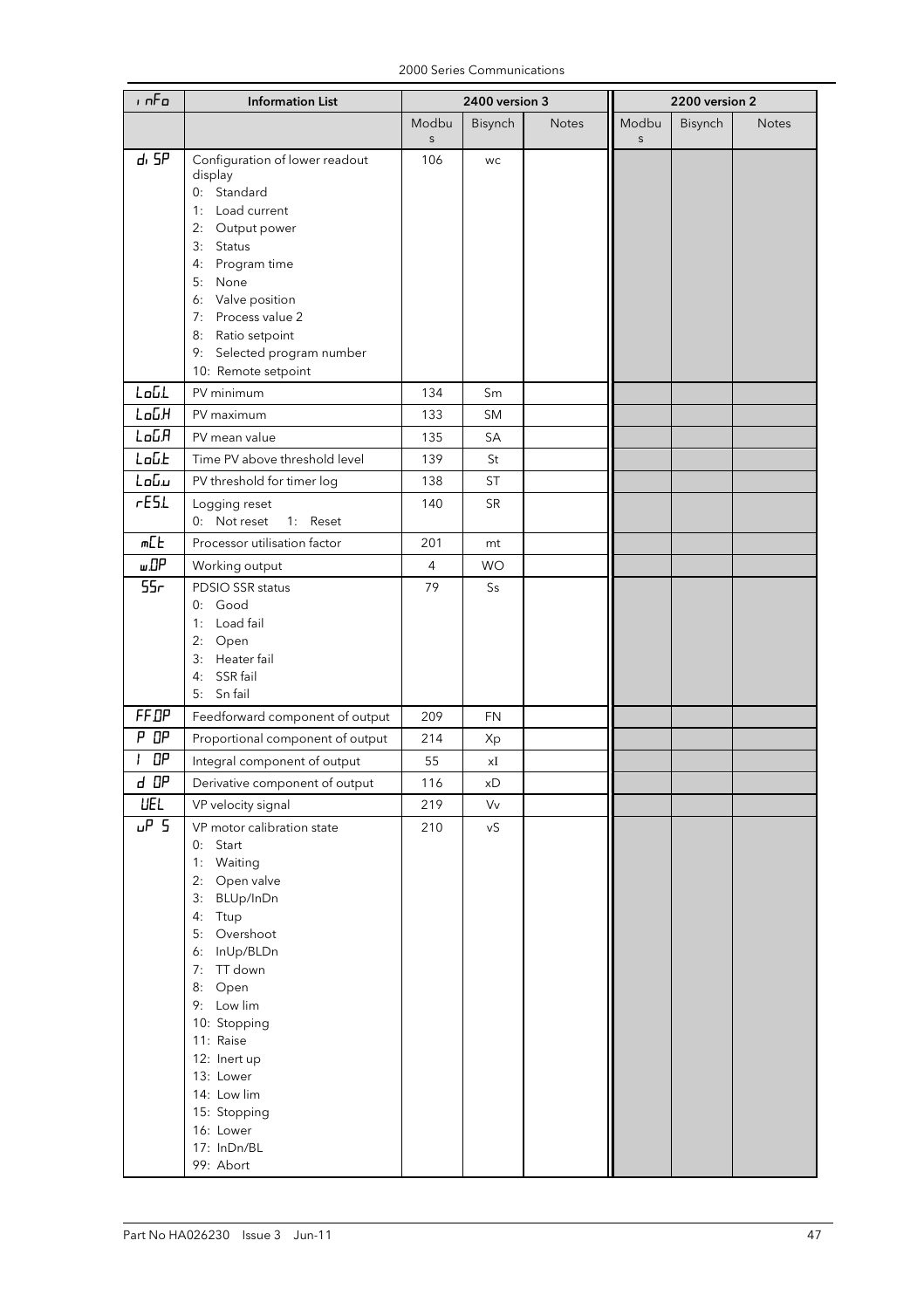## 5.4 MISCELLANEOUS STATUS AND COMMS-ONLY PARAMETERS

|                                                                                                                                                                                                                                        | 2400 version 3 |                       | 2200 version 2                                                                                                 |        |                          |              |
|----------------------------------------------------------------------------------------------------------------------------------------------------------------------------------------------------------------------------------------|----------------|-----------------------|----------------------------------------------------------------------------------------------------------------|--------|--------------------------|--------------|
|                                                                                                                                                                                                                                        | Modbus         | Bisynch               | <b>Notes</b>                                                                                                   | Modbus | Bisynch                  | <b>Notes</b> |
| Remote input comms access<br>parameter                                                                                                                                                                                                 | 26             | RI                    |                                                                                                                |        |                          |              |
| Process error                                                                                                                                                                                                                          | 39             | ER                    |                                                                                                                | 39     | ER                       |              |
| Setpoint rate limit holdback status<br>0: inactive<br>1: Active                                                                                                                                                                        | 41             | rS                    |                                                                                                                |        |                          |              |
| System error logged flag<br>0: No error<br>1: Error                                                                                                                                                                                    | 73             | El                    |                                                                                                                |        |                          |              |
| Ramp rate disable                                                                                                                                                                                                                      | 78             | <b>RD</b>             |                                                                                                                |        |                          |              |
| Slave controller target setpoint                                                                                                                                                                                                       | 92             | st                    |                                                                                                                |        |                          |              |
| Slave controller ramp rate                                                                                                                                                                                                             | 93             | sr                    |                                                                                                                |        |                          |              |
| Slave controller synch signal                                                                                                                                                                                                          | 94             | SS                    |                                                                                                                |        |                          |              |
| Remote SRL hold                                                                                                                                                                                                                        | 95             | sh                    |                                                                                                                |        |                          |              |
| <b>BCD</b> input value                                                                                                                                                                                                                 | 96             | BI                    |                                                                                                                |        |                          |              |
| Controller version number<br>Format: >XXYY (hex) where XX is<br>major version number, and YY is<br>minor version number.<br>Eg. > 0304 corresponds to V3.04                                                                            | 107            | VO<br>(HEX<br>format) |                                                                                                                | 107    | VO.<br>(HEX)             |              |
| CNOMO Manufacturers identifier                                                                                                                                                                                                         | 121            | ÷,                    |                                                                                                                | 121    | $\overline{\phantom{a}}$ |              |
| Controller identifier<br>in format >ABCD (hex),<br>$A = 2$ (series 2000)<br>$B = Range$ number<br>2: 2200<br>4:2400<br>$C = Size$<br>3: 1/32 din<br>6: 1/16 din<br>1/8 din<br>8:<br>4: 1/4 din<br>$D = Type$<br>0: PID/on-off<br>2: VP | 122            | П<br>(HEX<br>format)  |                                                                                                                | 122    | $II$ (HEX)               |              |
| Bisynch comms status<br>0: No error<br>1: Invalid mnemonic<br>2: Parameter is read only<br>7: Incorrect message<br>8:<br>Limit error                                                                                                   |                | EE<br>(Hex<br>format) |                                                                                                                |        |                          |              |
| DIN rail remote par                                                                                                                                                                                                                    | 151            | <b>RP</b>             |                                                                                                                |        |                          |              |
| VP low limit switch - open                                                                                                                                                                                                             | 120            | VC                    |                                                                                                                |        |                          |              |
| VP high limit switch- open                                                                                                                                                                                                             | 119            | VO                    |                                                                                                                |        |                          |              |
| VP motor calibrate enable<br>$0:$ Off<br>$1:$ On                                                                                                                                                                                       | 46             | νT                    |                                                                                                                |        |                          |              |
| Instrument mode<br><b>NOTE: WRITING OTHER VALUES</b><br>TO THIS PARAMETER MAY<br><b>CAUSE DAMAGE TO</b><br><b>CALIBRATION OR CONTROLLER</b><br><b>CONFIGURATION!</b><br>0: Normal<br>1: Standby                                        | 199            | ΙM                    | The<br>controller<br>address<br>changes to<br>'00' when<br>Instrument<br>mode is<br>changed to<br>configuratio | 199    | ΙM                       |              |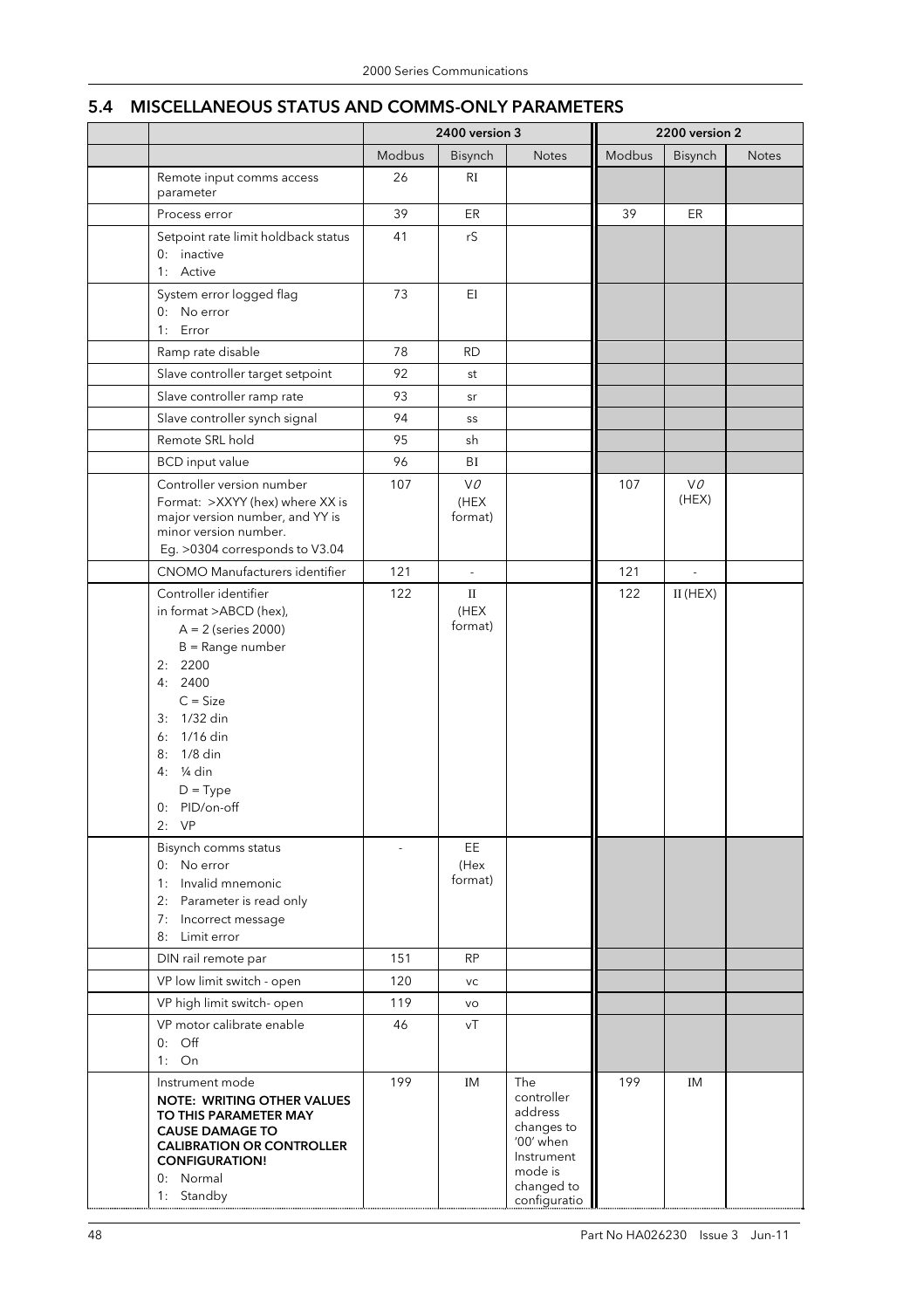|                                                                                                             | 2400 version 3 |                            |              | 2200 version 2 |           |              |
|-------------------------------------------------------------------------------------------------------------|----------------|----------------------------|--------------|----------------|-----------|--------------|
|                                                                                                             | Modbus         | Bisynch                    | <b>Notes</b> | Modbus         | Bisynch   | <b>Notes</b> |
| 2: Configuration                                                                                            |                |                            | n            |                |           |              |
| PV millivolts from comms                                                                                    | 203            | t1                         |              | 203            | t1        |              |
| Input test point enable                                                                                     | 205            | IE                         |              | 205            | ΙE        |              |
| Sensor break sourced from Test                                                                              | 206            | t3                         |              | 206            | t3        |              |
| Filter initialisation flag                                                                                  | 207            | Fi                         |              | 207            | Fi.       |              |
| Maximum number of segments (8<br>or 16): Read only                                                          | 211            | ns                         |              |                |           |              |
| Edit program                                                                                                | ÷,             | EP                         |              |                |           |              |
| Freeze control flag<br>0: Controlling<br>1: Hold                                                            | 257            | <b>FC</b>                  |              |                |           |              |
| Sensor break status flag<br>0: Good<br>1: Sensor break                                                      | 258            | sb                         |              | 258            | sb        |              |
| Power failed flag<br>0: Good<br>1: Power fail detected                                                      | 259            | PF                         |              |                |           |              |
| Loop break status flag<br>0: Good<br>1: Loop break                                                          | 263            | Lb                         |              |                |           |              |
| Integral hold status flag<br>0: Good<br>1: Integral hold                                                    | 264            | ΙH                         |              |                |           |              |
| Acknowledge all alarms<br>0: Good<br>1: Acknowledge all alarms                                              | 274            | AK                         |              | 274            | АK        |              |
| Setpoint rate limit active status<br>0: No setpoint rate limit<br>1: setpoint rate limit active             | 275            | Ra                         |              |                |           |              |
| Setpoint rate limit complete status<br>0: Setpoint rate limit incomplete<br>1: Setpoint rate limit complete | 277            | Rc                         |              |                |           |              |
| Holdback disable<br>0: Holdback enabled<br>1: Holdback disabled                                             | 278            | HD                         |              |                |           |              |
| Disable keys<br>0: Keys enabled<br>1: Keys disabled                                                         | 279            | DK                         |              | 279            | <b>DK</b> |              |
| Remote input status<br>0: Good<br>1: Fault                                                                  | 280            | <b>RF</b>                  |              |                |           |              |
| Sync/Continue flag<br>0: Continue<br>1: Awaiting sync                                                       | 281            | SC                         |              |                |           |              |
| DC input remote fault<br>0: good<br>1: Fault                                                                | 283            | $\ensuremath{\mathsf{IF}}$ |              |                |           |              |
| Maximum input value in<br>engineering units                                                                 | 548            | QL                         |              |                |           |              |
| Minimum input value in<br>engineering units                                                                 | 549            | QM                         |              |                |           |              |
| Setpoint span                                                                                               | 552            | QN                         |              |                |           |              |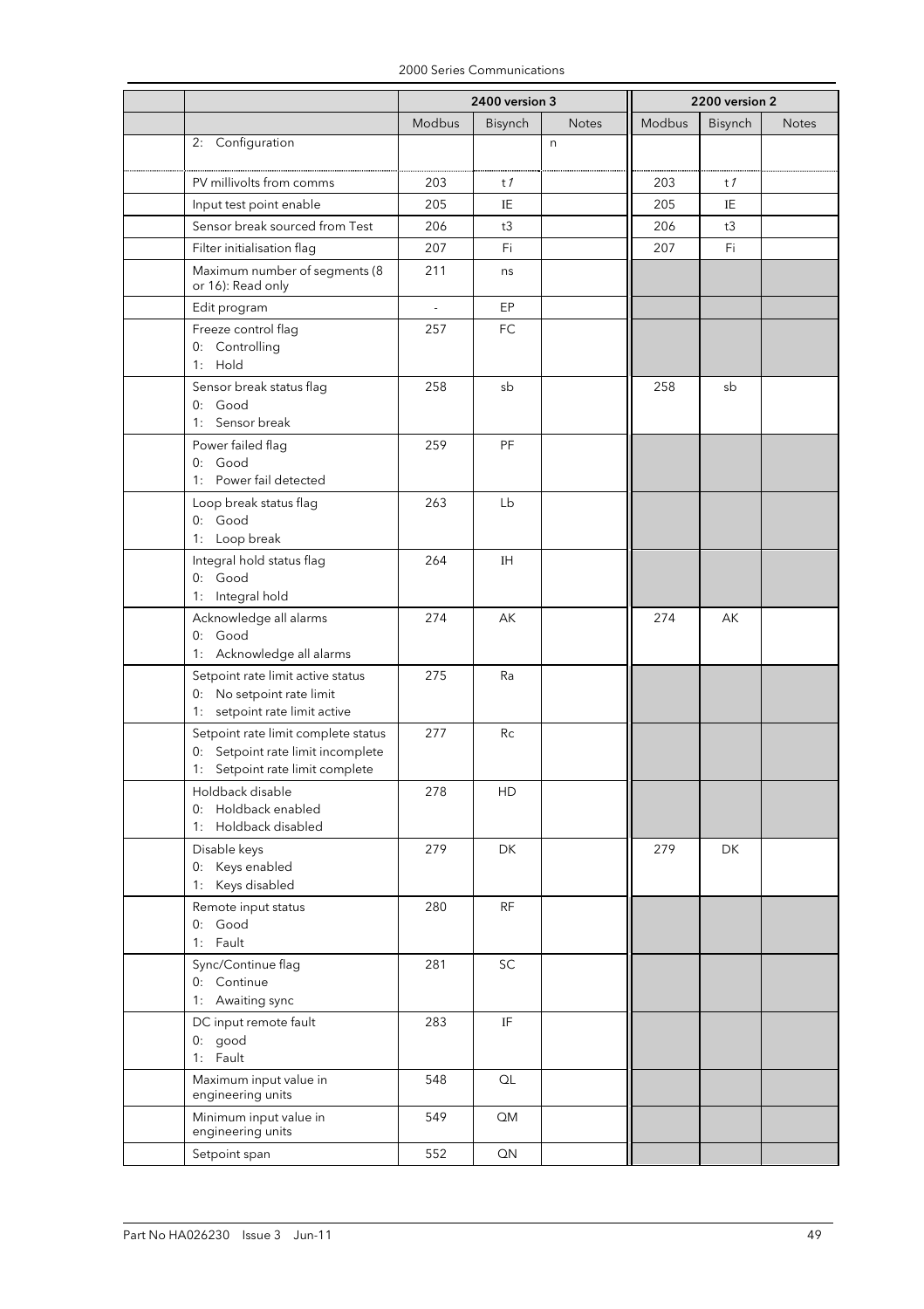## 5.5 STATUS WORDS

Status words group together commonly accessed parameters in convenient categories so that they may be read (or occasionally written to) as a single transaction. Their main use is to allow the most commonly required process conditions to be read quickly. Examples are:

Alarm states

Auto/Manual selection

Remote/Local selection

Disable front panel keys etc.

Individual parameters exist for all status indicators that may be changed over the communications link, and these should be used for 'write operations'. The exception is the digital output telemetry status word, which may be written to, to set digital outputs, provided their function is configured to 'No Func'.

The 2200 series contains two Status Words

- 1. Summary Output Status Word
- 2. Control Status Word

These are both shown in the table below.

Note, the detailed differences in the bit definitions between 2200 & 2400 in the Summary Output Status Word.

| Parameter                        |                                                   | <b>Modbus</b><br>2400                                | <b>Bisynch</b><br>2400 | Modbus<br>2200                               | <b>Bisynch</b><br>2200 | Display                                              |
|----------------------------------|---------------------------------------------------|------------------------------------------------------|------------------------|----------------------------------------------|------------------------|------------------------------------------------------|
| Fast Status byte.<br>Function 7) | Read Only (Also available via Modbus              | 74                                                   | FS.<br>(HEX<br>format) | 74                                           |                        |                                                      |
| <b>BIT</b><br><b>DESCRIPTION</b> |                                                   |                                                      |                        |                                              |                        |                                                      |
| Bit 0                            | Alarm 1 State ( $0 =$ Safe 1 = Alarm )            |                                                      |                        | Alarm 1 State ( $0 =$ Safe 1 = Alarm )       |                        |                                                      |
| Bit 1                            | Alarm 2 State ( $0 =$ Safe 1 = Alarm )            |                                                      |                        | Alarm 2 State ( $0 =$ Safe 1 = Alarm )       |                        |                                                      |
| Bit 2                            | Alarm 3 State ( $0 =$ Safe 1 = Alarm )            |                                                      |                        | Alarm 3 State ( $0 =$ Safe 1 = Alarm )       |                        |                                                      |
| Bit 3                            | Alarm 4 State ( $0 =$ Safe 1 = Alarm )            |                                                      |                        | Alarm 4 State ( $0 =$ Safe 1 = Alarm )       |                        |                                                      |
| Bit 4                            | Manual Mode (0 = Auto 1 = Manual)                 |                                                      |                        | Manual Mode (0 = Auto 1 = Manual)            |                        |                                                      |
| Bit 5                            | Sensor Break (0 = Good PV 1 = Sensor Broken)      |                                                      |                        | Sensor Break (0 = Good PV 1 = Sensor Broken) |                        |                                                      |
| Bit 6                            | Loop Break $(0 = Good closed loop 1 = Open Loop)$ |                                                      |                        |                                              |                        | Loop Break $(0 = Good closed loop 1 = Open Loop)$    |
| Bit 7                            |                                                   | Heater Fail $(0 = No$ Fault 1 = Load fault detected) |                        |                                              |                        | Heater Fail $(0 = No$ Fault 1 = Load fault detected) |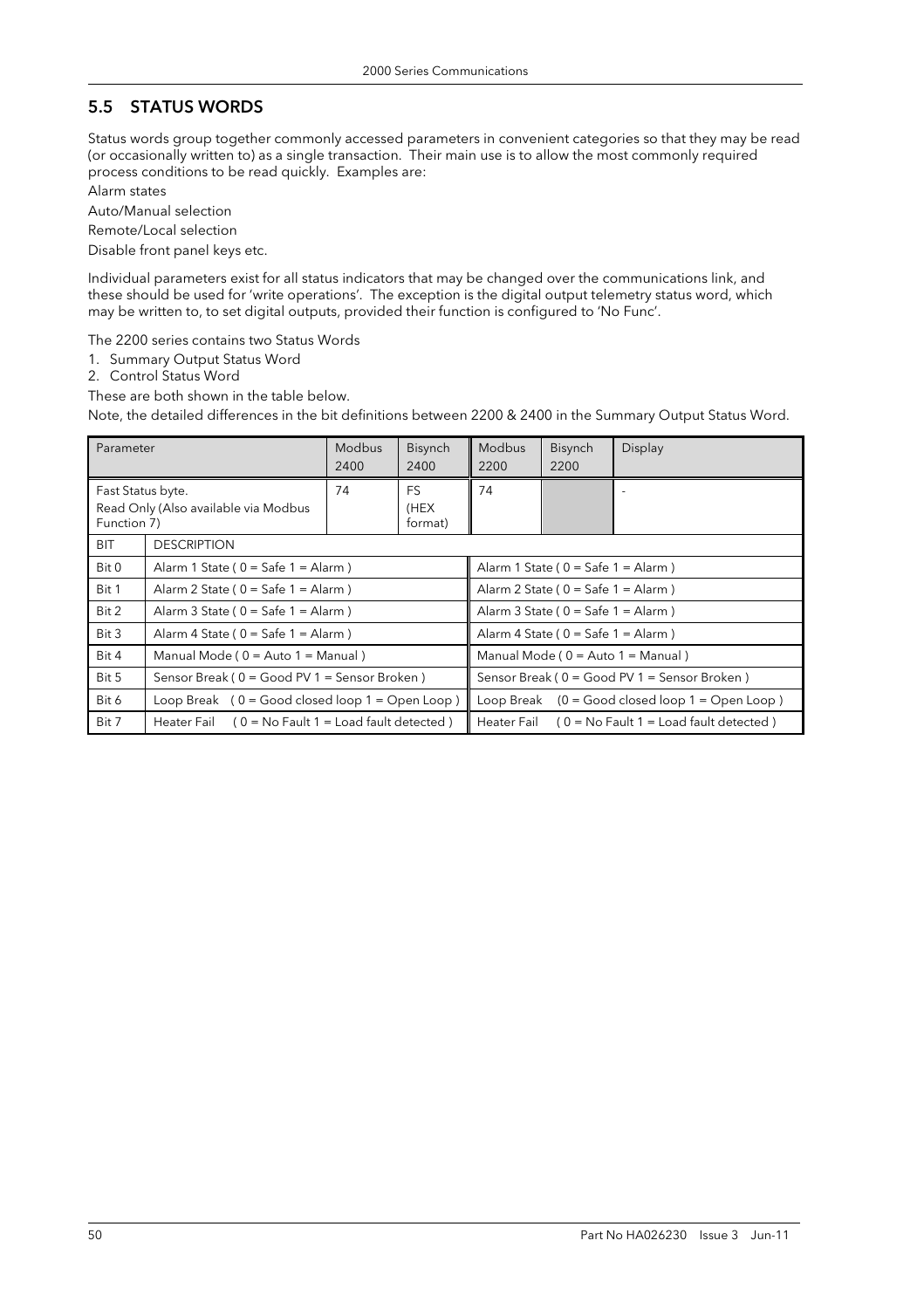|  |  | 2000 Series Communications |
|--|--|----------------------------|
|--|--|----------------------------|

| Parameter      |                                                                                | Modbus | Bisynch   | Modbus                                                            | <b>Bisynch</b>                            | Display                                                     |  |  |
|----------------|--------------------------------------------------------------------------------|--------|-----------|-------------------------------------------------------------------|-------------------------------------------|-------------------------------------------------------------|--|--|
|                |                                                                                | 2400   | 2400      | 2200                                                              | 2200                                      |                                                             |  |  |
|                | Summary Output Status Word                                                     | 75     | <b>SO</b> | 75<br><b>SO</b>                                                   |                                           |                                                             |  |  |
| <b>BIT</b>     | <b>DESCRIPTION</b>                                                             |        |           |                                                                   |                                           |                                                             |  |  |
| $\mathbf 0$    | Alarm 1 State ( $0 =$ Safe, $1 =$ Alarm )                                      |        |           |                                                                   | Alarm 1 State ( $0 =$ Safe, $1 =$ Alarm ) |                                                             |  |  |
| $\mathbf{1}$   | Alarm 2 State ( $0 =$ Safe, $1 =$ Alarm )                                      |        |           |                                                                   | Alarm 2 State ( $0 =$ Safe, $1 =$ Alarm ) |                                                             |  |  |
| 2              | Alarm 3 State ( $0 =$ Safe, $1 =$ Alarm )                                      |        |           |                                                                   | Alarm 3 State ( $0 =$ Safe, $1 =$ Alarm ) |                                                             |  |  |
| 3              | Alarm 4 State ( $0 =$ Safe, $1 =$ Alarm )                                      |        |           |                                                                   | Alarm 4 State ( $0 =$ Safe, $1 =$ Alarm ) |                                                             |  |  |
| $\overline{4}$ | Manual Mode (0 = Auto, 1 = Manual)                                             |        |           |                                                                   |                                           | Manual Mode $(0 = Auto, 1 = Manual)$                        |  |  |
| 5              | Sensor Break (0 = Good PV, 1 = Sensor Broken)                                  |        |           | Sensor Break (0 = Good PV, 1 = Sensor Broken)                     |                                           |                                                             |  |  |
| 6              | Loop Break $(0 = Good closed loop, 1 = Open Loop$                              |        |           | Loop Break $(0 = Good Closed Loop, 1 = Open Loop)$                |                                           |                                                             |  |  |
| $\overline{7}$ | Heater Fail $(0 = No \text{ Fault}, 1 = Load \text{ fault} \text{ detected})$  |        |           | <b>Heater Fail</b><br>$(0 = No$ Fault, $1 = Load$ Fault Detected) |                                           |                                                             |  |  |
| 8              | Tune Active $(0 =$ Auto Tune disabled, $1 =$ Auto Tune<br>active)              |        |           | Load Fail<br>$(0 = No$ Fault, $1 = Load$ Fault Detected)          |                                           |                                                             |  |  |
| 9              | Ramp/Program Complete (0 = Running/Reset, 1 =<br>Complete)                     |        |           | Ramp/Program Complete $(0)$ = Running/Reset, 1 =<br>Complete)     |                                           |                                                             |  |  |
| 10             | PV out of range ( $0 = PV$ within table range, $1 = PV$ out<br>of table range) |        |           | of table range)                                                   |                                           | PV out of range ( $0 = PV$ within table range, $1 = PV$ out |  |  |
| 11             | DC control module fault (0= Good,. 1= BAD)                                     |        |           | SSR Fail                                                          |                                           | $(0 = No$ fault, $1 = Load$ fault detected)                 |  |  |
| 12             | Programmer Segment Synchronize (0 = Waiting, 1 =<br>Running)                   |        |           | New Alarm                                                         |                                           |                                                             |  |  |
| 13             | Remote input sensor break ( $0 = Good$ , $1 = Bad$ )                           |        |           | Remote input sensor break ( $0 = Good$ , $1 = Bad$ )              |                                           |                                                             |  |  |
| 14             | IP1 Fault (PV Input)                                                           |        |           | Reserved                                                          |                                           |                                                             |  |  |
| 15             | Reserved                                                                       |        |           | Reserved                                                          |                                           |                                                             |  |  |

| Parameter           |                                                      | <b>Modbus</b><br>2400 | Bisynch<br>2400              | Modbus<br>2200                                       | Bisynch<br>2200               | Display |  |
|---------------------|------------------------------------------------------|-----------------------|------------------------------|------------------------------------------------------|-------------------------------|---------|--|
| Control Status Word |                                                      | 76                    | <b>CW</b><br>(HEX<br>format) | 76                                                   | CW (HEX<br>format)            |         |  |
| <b>BIT</b>          | <b>DESCRIPTION</b>                                   |                       |                              |                                                      |                               |         |  |
| $\Omega$            | Control algorithm Freeze                             |                       |                              |                                                      | Control algorithm Freeze      |         |  |
| 1                   | PV input sensor broken                               |                       |                              |                                                      | PV input sensor broken        |         |  |
| 2                   | PV out of sensor range                               |                       |                              |                                                      | PV out of sensor range        |         |  |
| 3                   | Self Tune failed                                     |                       |                              | Self Tune failed                                     |                               |         |  |
| 4                   | PID servo signal                                     |                       |                              | PID servo signal                                     |                               |         |  |
| 5                   | PID debump signal                                    |                       |                              | PID debump signal                                    |                               |         |  |
| 6                   | Fault detected in closed loop behaviour (loop break) |                       |                              | Fault detected in closed loop behaviour (loop break) |                               |         |  |
| 7                   | Freezes the integral accumulator                     |                       |                              | Freezes the integral accumulator                     |                               |         |  |
| 8                   | Indicates that a tune has completed successfully     |                       |                              | Indicates that a tune has completed successfully     |                               |         |  |
| 9                   | Direct/reverse acting control                        |                       |                              |                                                      | Direct/reverse acting control |         |  |
| 10                  | Algorithm Initialisation flag                        |                       |                              |                                                      | Algorithm Initialisation flag |         |  |
| 11                  | PID demand has been limited.                         |                       |                              |                                                      | PID demand has been limited.  |         |  |
| 12                  | Autotune enabled                                     |                       |                              |                                                      |                               |         |  |
| 13                  | Adaptive tune enabled                                |                       |                              |                                                      | Adaptive tune enabled         |         |  |
| 14                  | Automatic Droop compensation enabled                 |                       |                              | Automatic Droop compensation enabled                 |                               |         |  |
| 15                  | Manual / Auto mode switch                            |                       |                              | Manual / Auto mode switch                            |                               |         |  |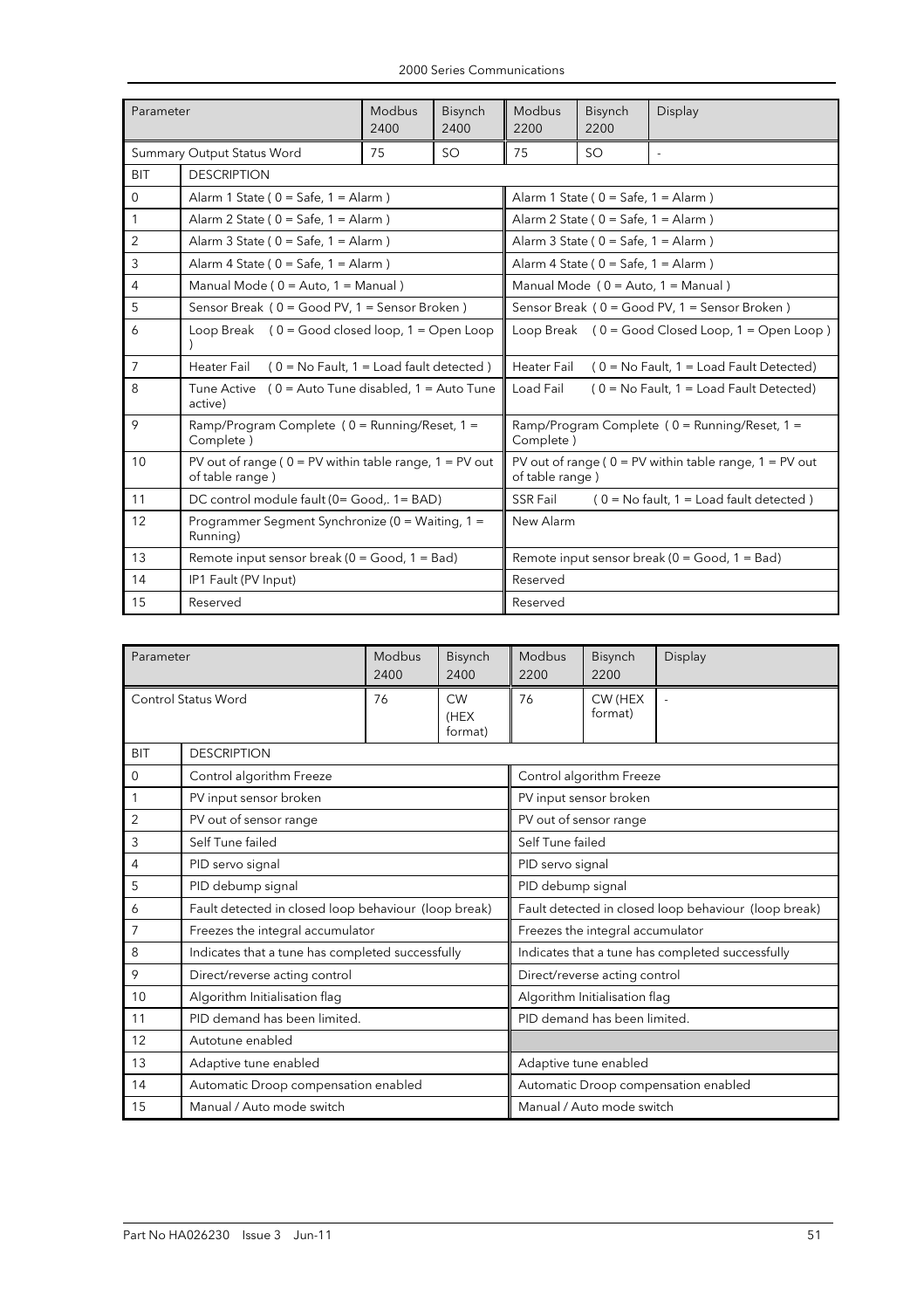| Parameter   |                               | Modbus<br>2400 | Bisynch<br>2400       | Modbus<br>2200 | Bisynch<br>2200 | Display |  |
|-------------|-------------------------------|----------------|-----------------------|----------------|-----------------|---------|--|
|             | <b>Instrument Status Word</b> | 77             | IW<br>(HEX<br>format) |                |                 |         |  |
| <b>BIT</b>  | <b>DESCRIPTION</b>            |                |                       |                |                 |         |  |
| $\mathbf 0$ | Config/Oper mode switch       |                |                       |                |                 |         |  |
| 1           | Disables limit checking       |                |                       |                |                 |         |  |
| 2           | SRL ramp running (Read Only)  |                |                       |                |                 |         |  |
| 3           | Remote setpoint active        |                |                       |                |                 |         |  |
| 4           | Alarm acknowledge switch.     |                |                       |                |                 |         |  |
| 5           | Reserved                      |                |                       |                |                 |         |  |
| 6           | Reserved                      |                |                       |                |                 |         |  |
| 7           | Reserved                      |                |                       |                |                 |         |  |
| 8           | Reserved                      |                |                       |                |                 |         |  |
| 9           | Reserved                      |                |                       |                |                 |         |  |
| 10          | Reserved                      |                |                       |                |                 |         |  |
| 11          | Reserved                      |                |                       |                |                 |         |  |
| 12          | Reserved                      |                |                       |                |                 |         |  |
| 13          | Reserved                      |                |                       |                |                 |         |  |
| 14          | Reserved                      |                |                       |                |                 |         |  |
| 15          | Reserved                      |                |                       |                |                 |         |  |

| Parameter                                                                              | Modbus<br>2400                                          |    | Bisynch<br>2400   | Modbus<br>2200 | Bisynch<br>2200 | Display |
|----------------------------------------------------------------------------------------|---------------------------------------------------------|----|-------------------|----------------|-----------------|---------|
|                                                                                        | Digital Input Status Word                               | 87 | <b>DW</b><br>(HEX |                |                 |         |
| Note that the order of LA and LB is<br>reversed relative to what might be<br>expected. |                                                         |    | format)           |                |                 |         |
| <b>BIT</b>                                                                             | <b>DESCRIPTION</b>                                      |    |                   |                |                 |         |
| $\mathbf 0$                                                                            | H Interface module ( $0 = \text{Off}, 1 = \text{On}$ )  |    |                   |                |                 |         |
| $\mathbf{1}$                                                                           | J Interface module ( $0 = \text{Off}, 1 = \text{On}$ )  |    |                   |                |                 |         |
| 2                                                                                      | 1A module ( $0 = \text{Off}, 1 = \text{On}$ )           |    |                   |                |                 |         |
| 3                                                                                      | LB logic input $(0 = \text{Off}, 1 = \text{On})$        |    |                   |                |                 |         |
| 4                                                                                      | LA logic input ( $0 = \text{Off}, 1 = \text{On}$ )      |    |                   |                |                 |         |
| 5                                                                                      | 1B module telemetry ( $0 = \text{Off}, 1 = \text{On}$ ) |    |                   |                |                 |         |
| 6                                                                                      | 1C module $(0 = \text{Off}, 1 = \text{On})$             |    |                   |                |                 |         |
| $\overline{7}$                                                                         | 2A module $(0 = \text{Off}, 1 = \text{On})$             |    |                   |                |                 |         |
| 8                                                                                      | 2B module ( $0 = \text{Off}, 1 = \text{On}$ )           |    |                   |                |                 |         |
| 9                                                                                      | 2C module ( $0 = \text{Off}, 1 = \text{On}$ )           |    |                   |                |                 |         |
| 10                                                                                     | 3A module ( $0 = \text{Off}, 1 = \text{On}$ )           |    |                   |                |                 |         |
| 11                                                                                     | 3B module $(0 = \text{Off}, 1 = \text{On})$             |    |                   |                |                 |         |
| 12                                                                                     | 3C module ( $0 = \text{Off}$ , $1 = \text{On}$ )        |    |                   |                |                 |         |
| 13                                                                                     | Reserved                                                |    |                   |                |                 |         |
| 14                                                                                     | Reserved                                                |    |                   |                |                 |         |
| 15                                                                                     | Reserved                                                |    |                   |                |                 |         |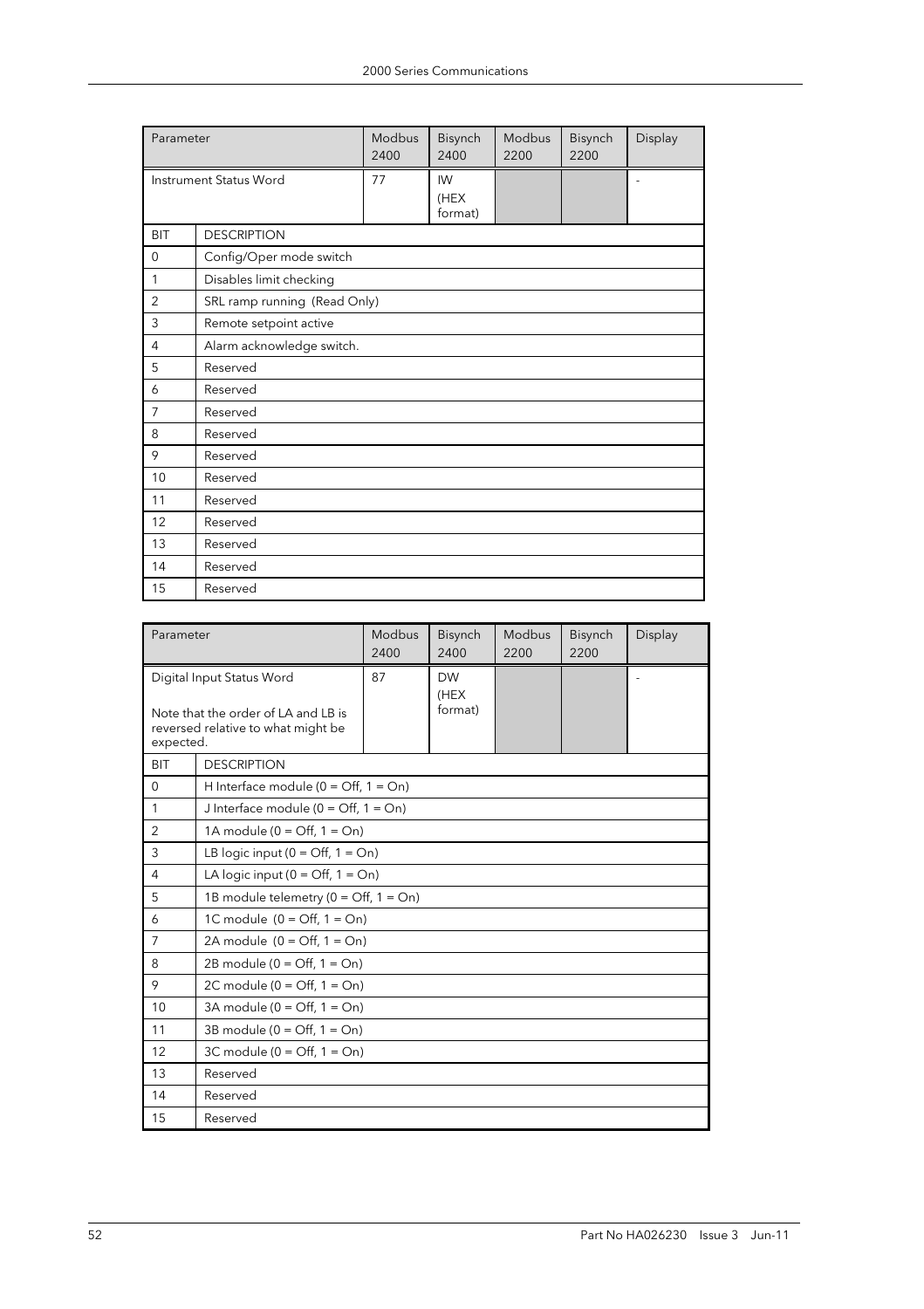|                                                                                                                              | Parameter                                                        |     | Bisynch<br>2400       | Modbus<br>2200 | Bisynch<br>2200 | Display |
|------------------------------------------------------------------------------------------------------------------------------|------------------------------------------------------------------|-----|-----------------------|----------------|-----------------|---------|
| Digital Output Telemetry Parameter<br>Note that the order of LA and LB is<br>reversed relative to what might be<br>expected. |                                                                  | 551 | dt<br>(HEX<br>format) |                |                 |         |
| <b>BIT</b>                                                                                                                   | <b>DESCRIPTION</b>                                               |     |                       |                |                 |         |
| $\mathbf{0}$                                                                                                                 | H Interface module telemetry ( $0 = \text{Off}, 1 = \text{On}$ ) |     |                       |                |                 |         |
| $\mathbf{1}$                                                                                                                 | J Interface module telemetry ( $0 = \text{Off}, 1 = \text{On}$ ) |     |                       |                |                 |         |
| $\overline{2}$                                                                                                               | 1A module telemetry ( $0 = \text{Off}, 1 = \text{On}$ )          |     |                       |                |                 |         |
| 3                                                                                                                            | LB logic telemetry ( $0 = \text{Off}, 1 = \text{On}$ )           |     |                       |                |                 |         |
| $\overline{4}$                                                                                                               | LA logic telemetry ( $0 = \text{Off}, 1 = \text{On}$ )           |     |                       |                |                 |         |
| 5                                                                                                                            | 1B module telemetry ( $0 = \text{Off}, 1 = \text{On}$ )          |     |                       |                |                 |         |
| 6                                                                                                                            | 1C module telemetry ( $0 = \text{Off}, 1 = \text{On}$ )          |     |                       |                |                 |         |
| 7                                                                                                                            | 2A module telemetry ( $0 = \text{Off}, 1 = \text{On}$ )          |     |                       |                |                 |         |
| 8                                                                                                                            | 2B module telemetry ( $0 = \text{Off}, 1 = \text{On}$ )          |     |                       |                |                 |         |
| 9                                                                                                                            | 2C module telemetry ( $0 = \text{Off}, 1 = \text{On}$ )          |     |                       |                |                 |         |
| 10                                                                                                                           | 3A module telemetry ( $0 = \text{Off}, 1 = \text{On}$ )          |     |                       |                |                 |         |
| 11                                                                                                                           | 3B module telemetry ( $0 = \text{Off}, 1 = \text{On}$ )          |     |                       |                |                 |         |
| 12                                                                                                                           | 3C module telemetry ( $0 = \text{Off}, 1 = \text{On}$ )          |     |                       |                |                 |         |
| 13                                                                                                                           | AA relay telemetry ( $0 = \text{Off}, 1 = \text{On}$ )           |     |                       |                |                 |         |
| 14                                                                                                                           | Reserved                                                         |     |                       |                |                 |         |
| 15                                                                                                                           | Reserved                                                         |     |                       |                |                 |         |

| Parameter      |                                    | Modbus<br>2400 | Bisynch<br>2400 | Modbus<br>2200 | Bisynch<br>2200 | Display |
|----------------|------------------------------------|----------------|-----------------|----------------|-----------------|---------|
|                | Program Logic Outputs              | 162            | PO              |                |                 |         |
| <b>BIT</b>     | <b>DESCRIPTION</b>                 |                |                 |                |                 |         |
| $\Omega$       | Program Output $1(0 = OFF 1 = ON)$ |                |                 |                |                 |         |
| 1              | Program Output $2(0 = OFF 1 = ON)$ |                |                 |                |                 |         |
| $\overline{2}$ | Program Output $3(0 = OFF 1 = ON)$ |                |                 |                |                 |         |
| 3              | Program Output $4(0 = OFF 1 = ON)$ |                |                 |                |                 |         |
| 4              | Program Output $5(0 = OFF 1 = ON)$ |                |                 |                |                 |         |
| 5              | Program Output $6(0 = OFF 1 = ON)$ |                |                 |                |                 |         |
| 6              | Program Output $7(0 = OFF 1 = ON)$ |                |                 |                |                 |         |
| $\overline{7}$ | Program Output $8(0 = OFF 1 = ON)$ |                |                 |                |                 |         |
| 8              | Reserved                           |                |                 |                |                 |         |
| 9              | Reserved                           |                |                 |                |                 |         |
| 10             | Reserved                           |                |                 |                |                 |         |
| 11             | Reserved                           |                |                 |                |                 |         |
| 12             | Reserved                           |                |                 |                |                 |         |
| 13             | Reserved                           |                |                 |                |                 |         |
| 14             | Reserved                           |                |                 |                |                 |         |
| 15             | Reserved                           |                |                 |                |                 |         |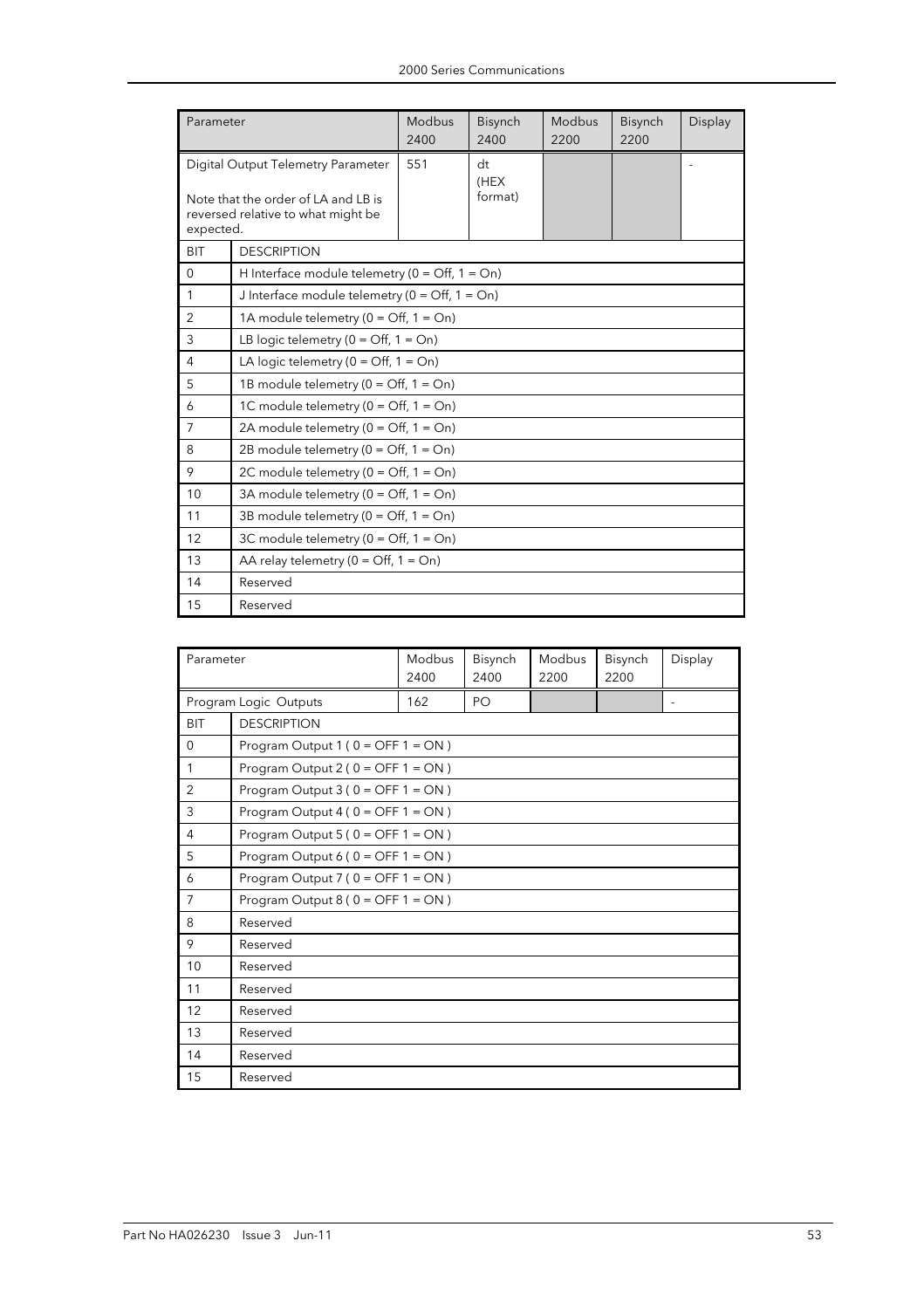## 5.6 MODBUS BIT ADDRESSABLE PARAMETERS

A few bit addressable parameters are provided to conform to the CNOMO Modbus standard, but in general status information should be obtained via the status words or single status parameters in the Modbus word address space.

| Parameter                  | Modbus Bit (Coil) Address |
|----------------------------|---------------------------|
| Auto/Manual Mode           | 2                         |
| 0: Auto<br>1: Manual       |                           |
| Alarm 1 Status             | 5                         |
| 0: No Alarm<br>1: Alarm    |                           |
| <b>Sensor Break Status</b> | 10                        |
| 0: OK<br>1: Sensor Break   |                           |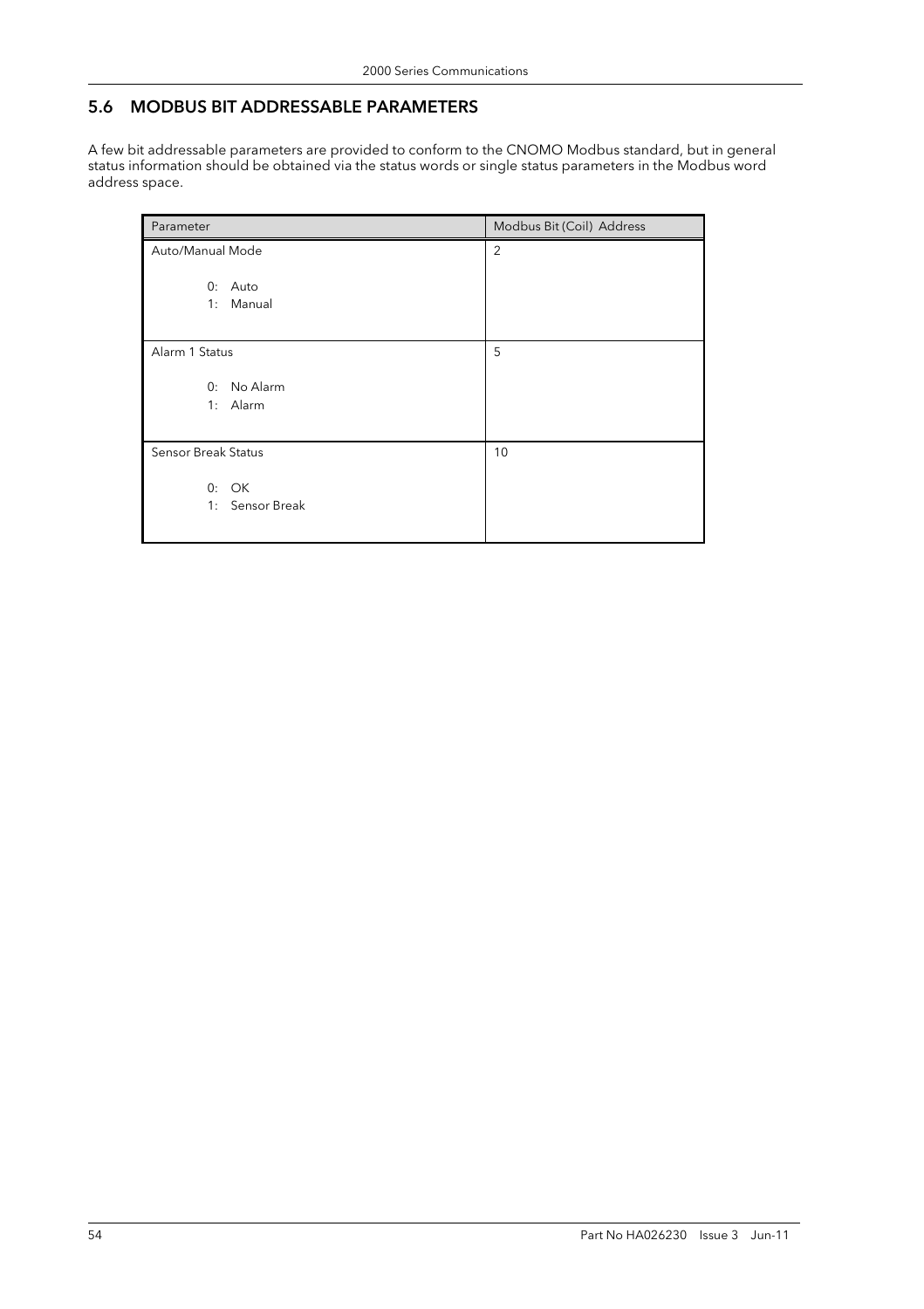## 5.7 CONFIGURATION MODE PARAMETERS

To write parameters in this group, it is first necessary to set the instrument mode parameter (Bisynch 'IM', Modbus 199) to the value 2 to set the controller into configuration mode. Note this will disable all normal control action and the controller outputs will be switched to a safe state. When using Bisynch, note also that the controller address changes to 0 while in configuration mode.

It is not necessary to set any 'password' parameters to enter configuration mode.

To exit from configuration mode, simply write 0 to instrument mode. This will reset the controller, a process that takes around 5 seconds. During this period it will not be possible to communicate with the controller.

NOTE: For 2200 series the Configuration Password is Bisynch 152, Modbus 'Pc'.

#### WARNING:

Be very careful not to write values other than 0 or2 to instrument mode, since this parameter is also used clear non-volatile memory and to perform various factory calibration procedures. Writing an incorrect value can, therefore, damage your controller.

| 1n5k                 | <b>Instrument Configuration</b>                                                                            |                       | 2400 version 3 |                                                           |                       | 2200 version 2 |                                                                                     |
|----------------------|------------------------------------------------------------------------------------------------------------|-----------------------|----------------|-----------------------------------------------------------|-----------------------|----------------|-------------------------------------------------------------------------------------|
|                      |                                                                                                            | Modbu<br>$\mathsf{s}$ | Bisynch        | Notes                                                     | Modbu<br>$\mathsf{s}$ | Bisynch        | <b>Notes</b>                                                                        |
| uni E                | Instrument unit<br>$^{\circ}C$<br>0:<br>$\mathrm{P}$<br>1:<br>$^{\circ}\mathsf{K}$<br>2:<br>3: None        |                       |                | See PV conf                                               | 516                   | Q <sub>1</sub> |                                                                                     |
| dE <sub>C</sub> P    | Decimal places in the displayed<br>value<br>$0:$ nnnn.<br>$1:$ nnn.n<br>$2:$ nn.nn                         |                       |                | See PV conf                                               | 525                   | QD             |                                                                                     |
| $E$ <sub>r</sub> $L$ | Control type<br>$0:$ PID<br>1: On/Off<br>2: Manual<br>3:VP<br>(No feedback)<br>4: VP b<br>(Feedback)       | 512                   | QO             | 'Manual'<br>does not<br>appear in<br>Control<br>Type list | 512                   | QQ             | 'Manual'<br>does not<br>appear in<br>Control<br>Type list.<br>VP b not<br>available |
| <b>Rct</b>           | Control action<br>0: Reverse<br>1: Direct                                                                  | 7                     | CA             |                                                           | 7                     | CA             |                                                                                     |
| <b>Cool</b>          | Type of cooling<br>0: Linear<br>$1:$ Oil<br>2: Water<br>3: Fan<br>Proportional to error<br>4:<br>5: On/Off | 524                   | Q <sub>9</sub> |                                                           | 524                   | Q <sub>9</sub> | 4: N/A<br>5:<br>N/A                                                                 |
| $E$ , $Ed$           | Integral and Derivative time units<br>0: Seconds<br>1:<br>Minutes<br>2:<br>Hours                           | 529                   | QH             |                                                           |                       |                |                                                                                     |
| dt YP                | Derivative action on:<br>0: PV<br>1: Error                                                                 | 550                   | Qe             |                                                           |                       |                |                                                                                     |
| m-A                  | Front panel Auto/Manual button<br>0: Enabled<br>Disabled<br>1:                                             | 530                   | mk             |                                                           |                       |                |                                                                                     |
| $r - h$              | Front panel Run/Hold button<br>0: Enabled<br>1:<br>Disabled                                                | 564                   | pk             |                                                           |                       |                |                                                                                     |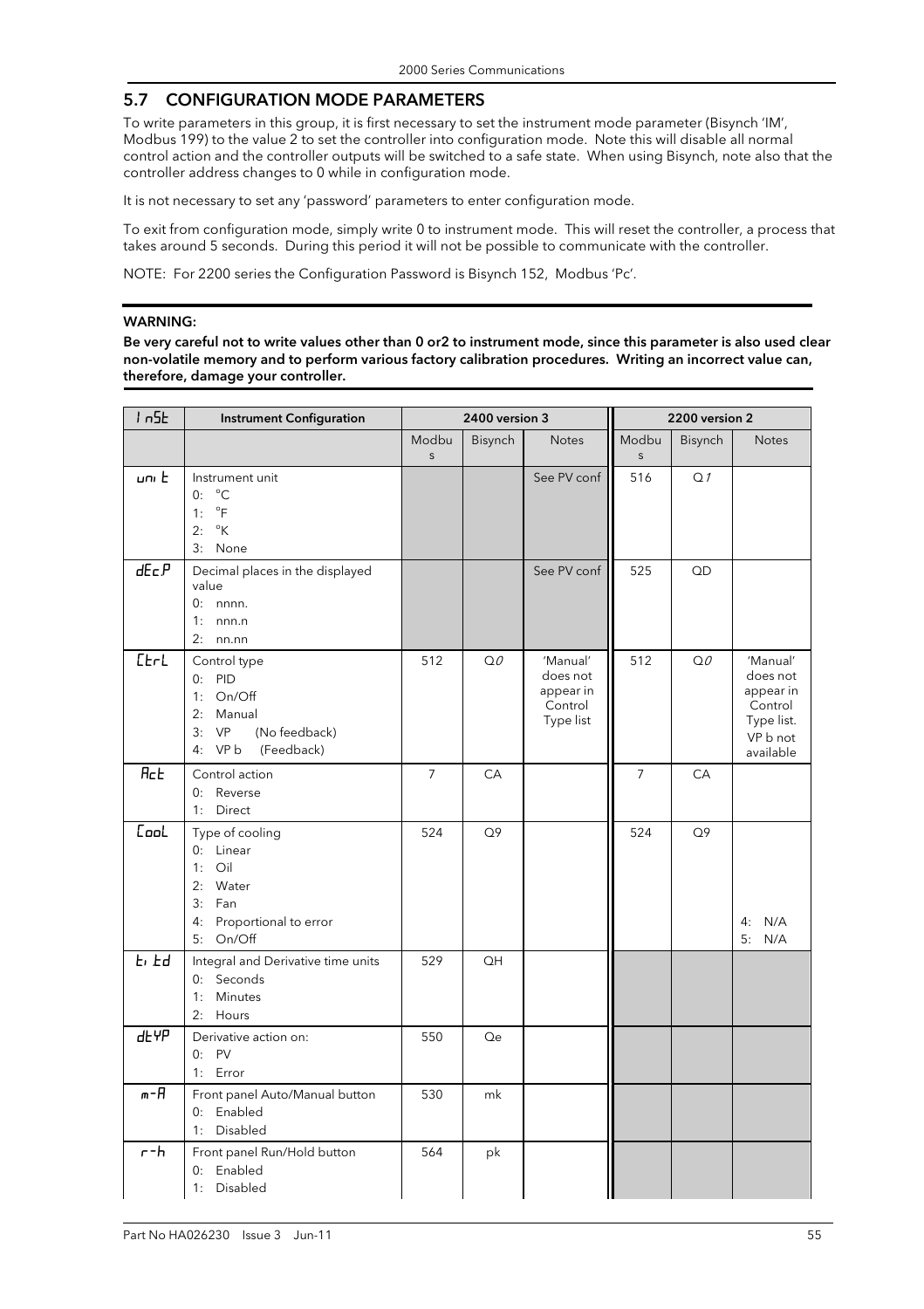| 1n5k              | <b>Instrument Configuration</b>                                                                                        |                  | 2400 version 3 |              |                  | 2200 version 2 |                           |
|-------------------|------------------------------------------------------------------------------------------------------------------------|------------------|----------------|--------------|------------------|----------------|---------------------------|
|                   |                                                                                                                        | Modbu<br>$\sf S$ | Bisynch        | <b>Notes</b> | Modbu<br>$\sf S$ | Bisynch        | <b>Notes</b>              |
| P <sub>ur</sub> F | Power feedback enable<br>Off<br>0:<br>On<br>1:                                                                         | 565              | Pe             |              | 565              | Pe             |                           |
| FwdL              | Feed forward type<br>None<br>0:<br>Power feedforward<br>1:<br>Setpoint feedforward<br>2:<br>PV feedforward<br>3:       | 532              | QO             |              |                  |                |                           |
| $P_{dE}$          | Manual/Auto transfer PD control<br><b>No</b><br>0:<br>1: Yes                                                           | 555              | QQ             |              | 555              | OO             | 0:<br>Hold<br>Track<br>1: |
| 5 <sub>br</sub>   | Sensor break output<br>Sensor break (go to set value)<br>0:<br>Hold (output)<br>1:                                     | 553              | QP             |              | 553              | <b>QP</b>      |                           |
| FOP               | Forced manual output<br>No<br>0:<br>Trac (returns to last value)<br>1:<br>2:<br>Step (steps to forced output<br>level) | 556              | QR             |              | 556              | <b>QR</b>      | N/A<br>2:                 |
| bed               | <b>BCD</b> input function<br>0: None<br>Select program number<br>1:<br>Select SP number<br>2:                          | 522              | <b>BF</b>      |              |                  |                |                           |
| <b>GSch</b>       | Gain schedule enable<br>No (disabled)<br>0:<br>1: Yes (enabled)                                                        | 567              | QW             |              |                  |                |                           |

| PU    | <b>Process Value Configuration</b>                                                         |            | 2400 version 3  |              |            | 2200 version 2 |                                       |
|-------|--------------------------------------------------------------------------------------------|------------|-----------------|--------------|------------|----------------|---------------------------------------|
|       |                                                                                            | Modbu<br>S | Bisynch         | <b>Notes</b> | Modbu<br>S | Bisynch        | <b>Notes</b>                          |
| uni E | Instrument units<br>0: C<br>$\circ$ F<br>1:<br>$\mathcal{C}^{\circ}$ K<br>2:<br>3:<br>None | 516        | Q <sub>1</sub>  |              |            |                | See<br>In <sup>5</sup> E<br>Conf list |
| dEc.P | Decimal places in displayed value<br>0:<br>nnnn<br>1:<br>nnn.n<br>2:<br>nn.nn              | 525        | QD              |              |            |                | $See \sqrt{5}ConF list$               |
| ւսըT  | Low range limit                                                                            | 11         | QC              |              |            |                | See $P$                               |
| Րոնዘ  | High range limit                                                                           | 12         | $\overline{OB}$ |              |            |                | L <sub>1</sub> SE                     |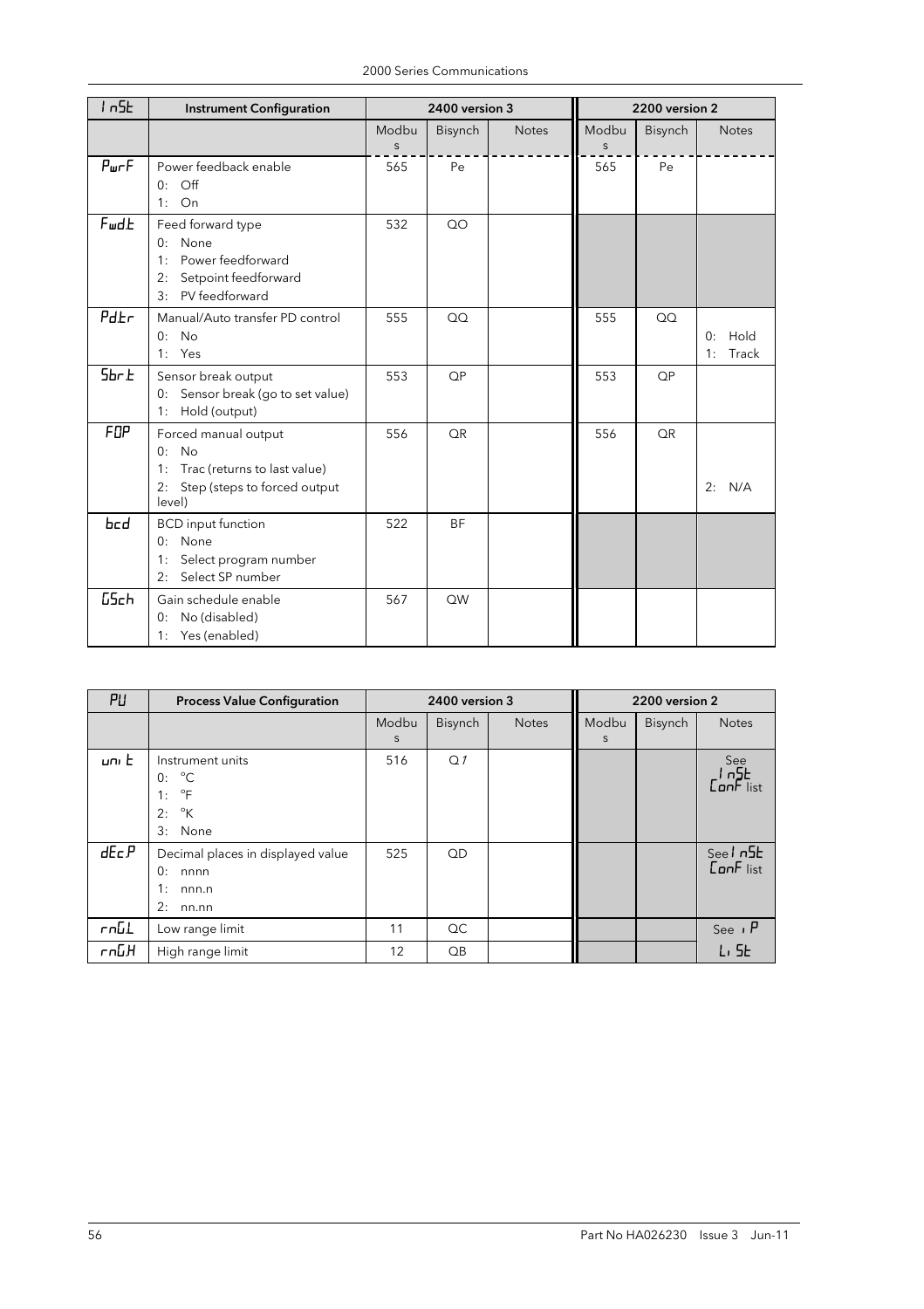| P           | <b>Input Configuration</b>                                                                                                                                                                                                                                                                                                     |                  | 2400 version 3 |                                               | 2200 version 2        |                |                                                                                                                                                                                                                              |
|-------------|--------------------------------------------------------------------------------------------------------------------------------------------------------------------------------------------------------------------------------------------------------------------------------------------------------------------------------|------------------|----------------|-----------------------------------------------|-----------------------|----------------|------------------------------------------------------------------------------------------------------------------------------------------------------------------------------------------------------------------------------|
|             |                                                                                                                                                                                                                                                                                                                                | Modbu            | Bisynch        | <b>Notes</b>                                  | Modbu                 | Bisynch        | <b>Notes</b>                                                                                                                                                                                                                 |
| $n$ $nPL$   | Input type<br>0: J Type<br>1: K Type<br>2: L Type<br>3: R Type<br><b>B</b> Type<br>4:<br>5: N Type<br>6: TType<br>7: S Type<br>8: PL 2<br>9: Custom (factory) *<br>10: RTD *<br>11: Linear mV (+/- 100mV)<br>12: Linear V (0-10V)<br>13: Linear mA<br>14: Square root V<br>15: Square root mA<br>16: Custom mV<br>17: Custom V | $\sf S$<br>12290 | Q2             |                                               | $\mathsf{s}$<br>12290 | Q2             | 0: J Type<br>1: KType<br>2: L Type<br>3: R Type<br>4: B Type<br>5: N Type<br>6 T Type<br>7: S Type<br>8: PL 2<br>9: RTD $*$<br>10: Cust. *<br>11: Lin mV<br>12: Lin V<br>13: N/A<br>14: N/A<br>15: N/A<br>16: N/A<br>17: N/A |
|             | 18: Custom mA                                                                                                                                                                                                                                                                                                                  |                  |                |                                               |                       |                | 18: N/A                                                                                                                                                                                                                      |
| L/L         |                                                                                                                                                                                                                                                                                                                                |                  |                | * Note change in order for the two parameters |                       |                |                                                                                                                                                                                                                              |
|             | Cold junction compensation<br>0: Auto<br>1: $0^{\circ}$ C<br>2: $45^{\circ}$ C<br>$50^{\circ}$ C<br>3:<br>4: Off                                                                                                                                                                                                               | 12291            | Q <sub>3</sub> |                                               | 12291                 | Q <sub>3</sub> | 4: N/A                                                                                                                                                                                                                       |
| ሐሥ          | Sensor break impedance<br>0: Off (disabled - linear inputs<br>only)<br>1: Auto<br>2: Hi (> 5K)<br>3: Hi Hi (>15K)                                                                                                                                                                                                              | 12301            | Q8             |                                               | 578                   | IP             |                                                                                                                                                                                                                              |
| $n$ n $PL$  | Input value low                                                                                                                                                                                                                                                                                                                | 12307            | $\Omega$       |                                               | 12307                 | $\Omega$       |                                                                                                                                                                                                                              |
| , nPh       | Input value high                                                                                                                                                                                                                                                                                                               | 12306            | Q4             |                                               | 12306                 | Q4             |                                                                                                                                                                                                                              |
| <b>URLL</b> | Displayed reading low                                                                                                                                                                                                                                                                                                          | 12303            | Q7             |                                               | 12303                 | Q7             |                                                                                                                                                                                                                              |
| URL H       | Displayed reading high                                                                                                                                                                                                                                                                                                         | 12302            | Q6             |                                               | 12302                 | Q6             |                                                                                                                                                                                                                              |
| <b>rnGL</b> | Low range limit                                                                                                                                                                                                                                                                                                                |                  |                | See PV                                        | 11                    | QC             |                                                                                                                                                                                                                              |
| եմո-        | High range limit                                                                                                                                                                                                                                                                                                               |                  |                | List                                          | 12                    | QB             |                                                                                                                                                                                                                              |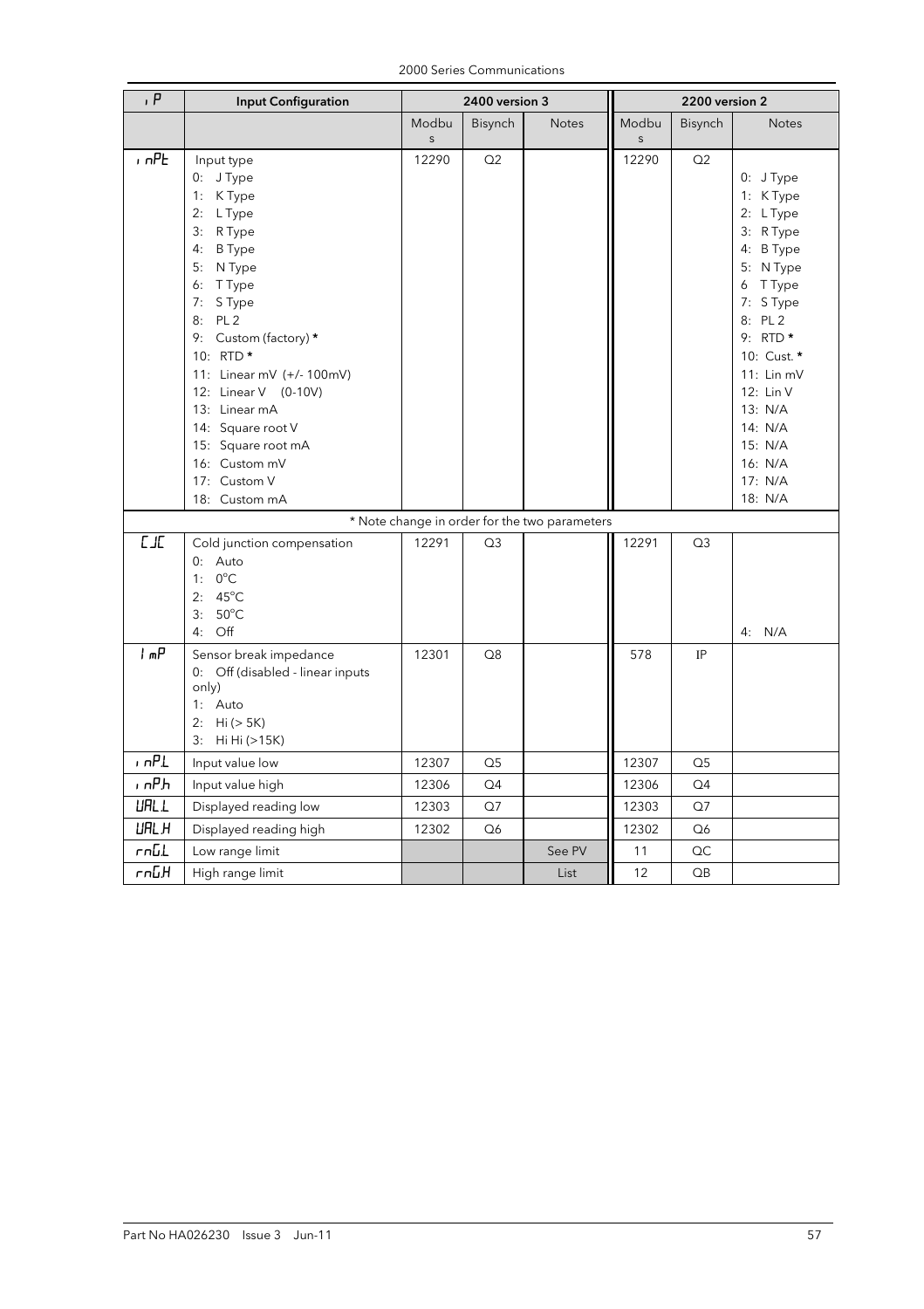|            | The following parameters are only present if a custom curve has been factory downloaded |     |                |  |  |  |  |  |  |  |
|------------|-----------------------------------------------------------------------------------------|-----|----------------|--|--|--|--|--|--|--|
| $\sqrt{ }$ | Custom linearisation input 1                                                            | 601 | J <sub>1</sub> |  |  |  |  |  |  |  |
| UHL.1      | Display value corresponding to input                                                    | 621 | K1             |  |  |  |  |  |  |  |
| $n - 2$    | Custom linearisation input 2                                                            | 602 | J2             |  |  |  |  |  |  |  |
| UAL 2      | Display value corresponding to input                                                    | 622 | K2             |  |  |  |  |  |  |  |
| $n - 3$    | Custom linearisation input 3                                                            | 603 | J3             |  |  |  |  |  |  |  |
| URL.3      | Display value corresponding to input                                                    | 623 | K <sub>3</sub> |  |  |  |  |  |  |  |
| 1n4        | Custom linearisation input 4                                                            | 604 | J <sub>4</sub> |  |  |  |  |  |  |  |
| UAL.4      | Display value corresponding to input<br>4                                               | 624 | K4             |  |  |  |  |  |  |  |
| $n - 5$    | Custom linearisation input 5                                                            | 605 | J5             |  |  |  |  |  |  |  |
| UAL 5      | Display value corresponding to input<br>5.                                              | 625 | K <sub>5</sub> |  |  |  |  |  |  |  |
| $n - 5$    | Custom linearisation input 6                                                            | 606 | J6             |  |  |  |  |  |  |  |
| UAL 5      | Display value corresponding to input<br>6                                               | 626 | K6             |  |  |  |  |  |  |  |
| $n - 7$    | Custom linearisation input 7                                                            | 607 | J7             |  |  |  |  |  |  |  |
| UHL.7      | Display value corresponding to input<br>7                                               | 627 | K7             |  |  |  |  |  |  |  |
| ın B       | Custom linearisation input 8                                                            | 608 | J8             |  |  |  |  |  |  |  |
| UAL B      | Display value corresponding to input<br>8                                               | 628 | K <sub>8</sub> |  |  |  |  |  |  |  |

| SP    | <b>Setpoint Configuration</b>                                                                                                                    |            | 2400 version 3 |              | 2200 version 2 |         |              |  |
|-------|--------------------------------------------------------------------------------------------------------------------------------------------------|------------|----------------|--------------|----------------|---------|--------------|--|
|       |                                                                                                                                                  | Modbu<br>S | Bisynch        | <b>Notes</b> | Modbu<br>S     | Bisynch | <b>Notes</b> |  |
| n5P   | Number of setpoints                                                                                                                              | 521        | <b>NS</b>      |              |                |         |              |  |
| rm.Er | Remote tracking<br>$\overline{Off}$<br>0:<br>Track<br>1:                                                                                         | 526        | QE             |              |                |         |              |  |
| m.Er  | Manual tracking<br>$\overline{Off}$<br>0:<br>Track<br>1:                                                                                         | 527        | QF             |              |                |         |              |  |
| PrEr  | Programmer tracking<br>$\mathsf{Off}$<br>0:<br>Track<br>1:                                                                                       | 528        | QG             |              |                |         |              |  |
| rmP.U | Setpoint rate limit units<br>$0:$ /Sec<br>/Min<br>1:<br>/Hour<br>2:                                                                              | 531        | QJ             |              |                |         |              |  |
| rmE   | Remote setpoint configuration<br>None<br>0:<br>Remote setpoint<br>1:<br>Remote setpoint + local trim<br>2:<br>Remote trim + local setpoint<br>4: | 535        | QA             |              |                |         |              |  |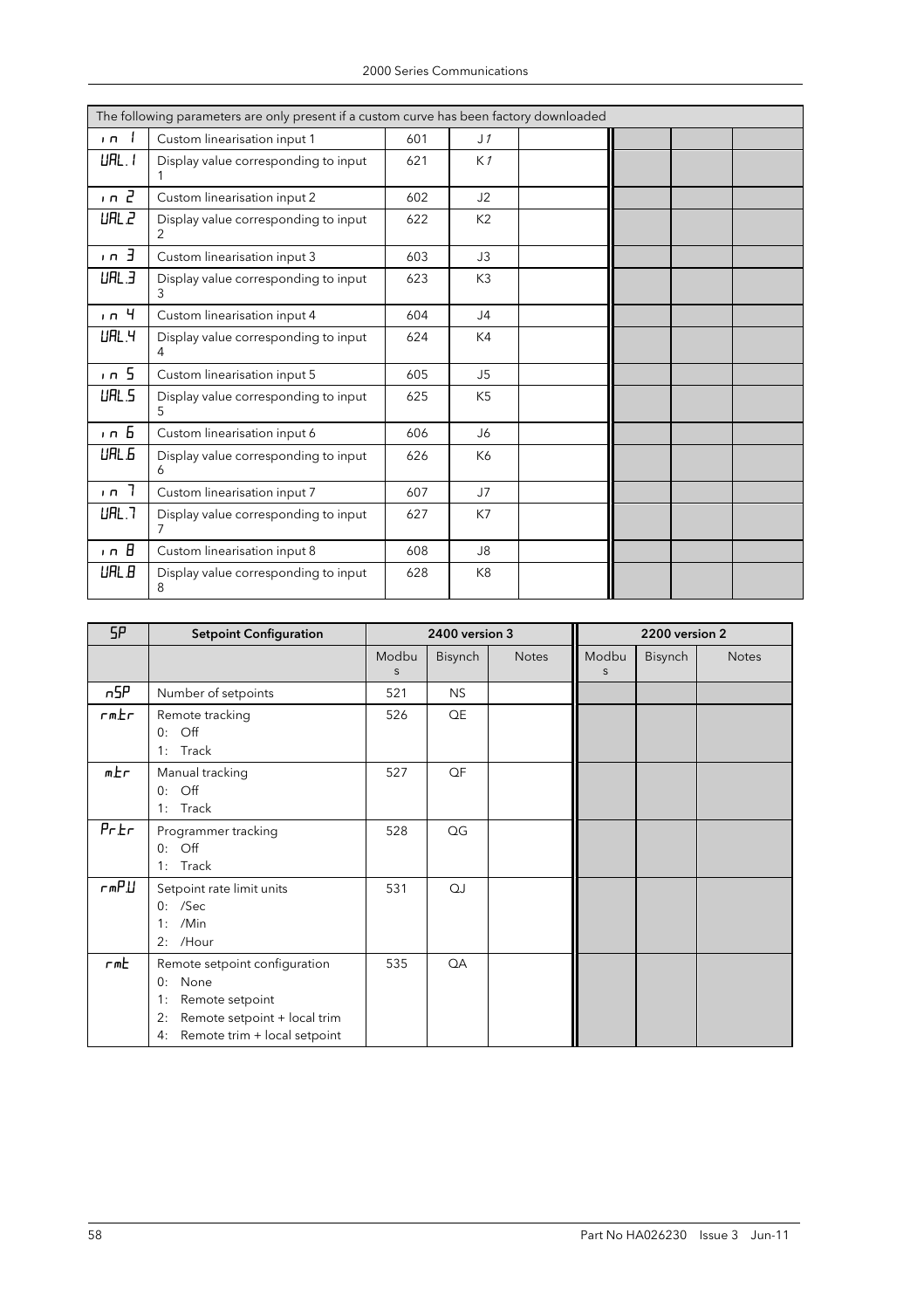| 2000 Series Communications |
|----------------------------|
|----------------------------|

| <b>RL</b>                   | <b>Alarm Configuration</b>                                |                | 2400 version 3 |              |                | 2200 version 2 |                            |  |
|-----------------------------|-----------------------------------------------------------|----------------|----------------|--------------|----------------|----------------|----------------------------|--|
|                             |                                                           | Modbu          | Bisynch        | <b>Notes</b> | Modbu          | Bisynch        | <b>Notes</b>               |  |
| <b>AL</b><br>$\overline{1}$ | Alarm 1 type                                              | $\sf S$<br>536 | n <sub>1</sub> |              | $\sf S$<br>536 | n <sub>1</sub> |                            |  |
|                             | $0:$ Off                                                  |                |                |              |                |                |                            |  |
|                             | 1: Full scale low                                         |                |                |              |                |                |                            |  |
|                             | 2: Full scale high                                        |                |                |              |                |                |                            |  |
|                             | 16: Deviation band                                        |                |                |              |                |                |                            |  |
|                             | 17: Deviation high                                        |                |                |              |                |                |                            |  |
|                             | 18: Deviation low                                         |                |                |              |                |                |                            |  |
|                             | 34: Load current low                                      |                |                |              |                |                |                            |  |
|                             | 35: Load current high                                     |                |                |              |                |                | 36: N/A                    |  |
|                             | 36: Input 2 full scale low<br>37: Input 2 full scale high |                |                |              |                |                | 37: N/A                    |  |
|                             | 38: Working output low                                    |                |                |              |                |                | 38: N/A                    |  |
|                             | 39: Working output high                                   |                |                |              |                |                | 39: N/A                    |  |
|                             | 40: Working setpoint low                                  |                |                |              |                |                | 40: N/A                    |  |
|                             | 41: Working setpoint high                                 |                |                |              |                |                | 41: N/A                    |  |
| LEch                        | Latching                                                  | 540            | n <sup>9</sup> |              | 540            | n <sub>9</sub> |                            |  |
|                             | No<br>0:                                                  |                |                |              |                |                |                            |  |
|                             | Yes<br>1:                                                 |                |                |              |                |                |                            |  |
|                             | 2:<br>Event                                               |                |                |              |                |                | 2:<br>N/A                  |  |
|                             | 3:<br>Manual reset                                        |                |                |              |                |                | 3:<br>N/A                  |  |
| bLoc                        | Blocking                                                  | 544            | nd             |              | 544            | nd             |                            |  |
|                             | $0:$ No                                                   |                |                |              |                |                |                            |  |
|                             | 1: Yes                                                    |                |                |              |                |                |                            |  |
| RL <sub>c</sub>             | Alarm 2 type<br>(types as alarm 1)                        | 537            | n2             |              | 537            | n2             |                            |  |
| LEch                        | Latching<br>(types as alarm 1)                            | 541            | na             |              | 541            | na             |                            |  |
| bloc                        | Blocking<br>(types as alarm 1)                            | 545            | ne             |              | 545            | ne             |                            |  |
| <b>AL 3</b>                 | Alarm 3 type<br>(types as alarm 1)                        | 538            | n <sub>3</sub> |              | 538            | n3             |                            |  |
| LEch                        | Latching<br>(types as alarm 1)                            | 542            | nb             |              | 542            | nb             |                            |  |
| bloc                        | Blocking<br>(types as alarm 1)                            | 546            | nf             |              | 546            | nf             |                            |  |
| AL 4                        | Alarm 4 type<br>(types as alarm 1)                        | 539            | n4             |              | 539            | n4             | Rate of                    |  |
|                             | plus<br>64: Rate of change                                |                |                |              |                |                | change not<br>available in |  |
|                             |                                                           |                |                |              |                |                | 2200 series                |  |
| LEch                        | Latching<br>(types as alarm 1)                            | 543            | nc             |              | 543            | nc             |                            |  |
| bloc                        | Blocking<br>(types as alarm 1)                            | 547            | ng             |              | 547            | ng             |                            |  |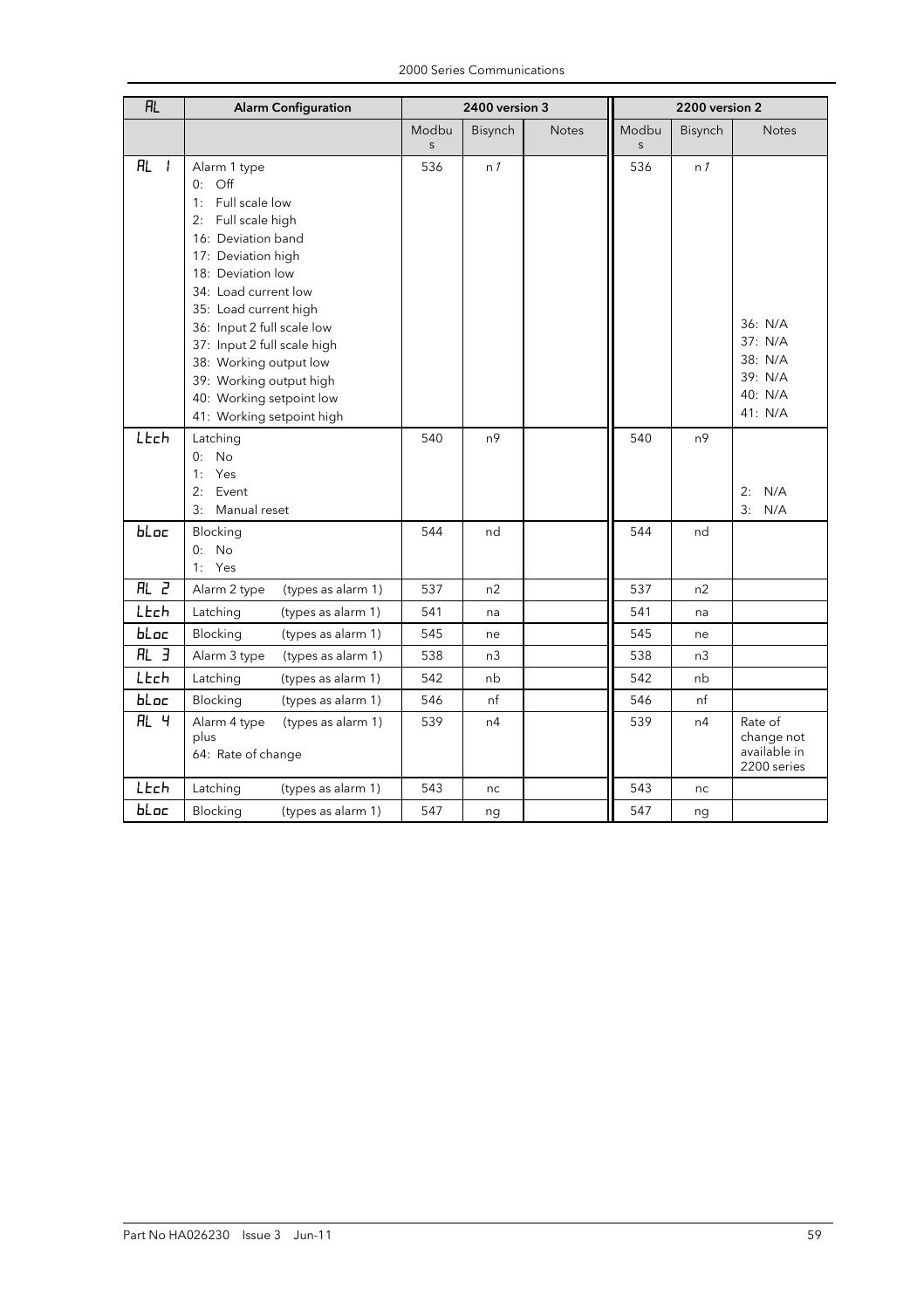| P <sub>0</sub>    | <b>Programmer Configuration</b>                                                                                                                                 |                       | 2400 version 3 |              |                       | 2200 version 2 |              |
|-------------------|-----------------------------------------------------------------------------------------------------------------------------------------------------------------|-----------------------|----------------|--------------|-----------------------|----------------|--------------|
|                   |                                                                                                                                                                 | Modbu<br>$\mathsf{S}$ | Bisynch        | <b>Notes</b> | Modbu<br>$\mathsf{S}$ | Bisynch        | <b>Notes</b> |
| <b>PEYP</b>       | Programmer type<br>0: None<br>Single program<br>1:<br>4: Four programs<br>20: Twenty programs                                                                   | 517                   | pt             |              |                       |                |              |
| HbHc              | Holdback<br>0: Applies to whole program<br>1: Applies to each segment                                                                                           | 559                   | Hb             |              |                       |                |              |
| P <sub>ur</sub> F | Power fail recovery<br>0: Ramp back<br>Reset<br>1:<br>Continue<br>2:                                                                                            | 518                   | pp             |              |                       |                |              |
| 5r <sub>uo</sub>  | Servo<br>0: Servo to PV<br>1: Servo to SP                                                                                                                       | 520                   | ps             |              |                       |                |              |
| out               | Programmable event outputs<br>Version 1 controllers:<br>0: None<br>Three<br>3:<br>Six<br>6:<br>8: Eight<br>Versions 2 and 3 controllers:<br>0: None<br>1: Eight | 558                   | <b>NO</b>      |              |                       |                |              |
| <b>SYNC</b>       | Synchronisation of programs<br>$0:$ No<br>1: Yes                                                                                                                | 557                   | SY             |              |                       |                |              |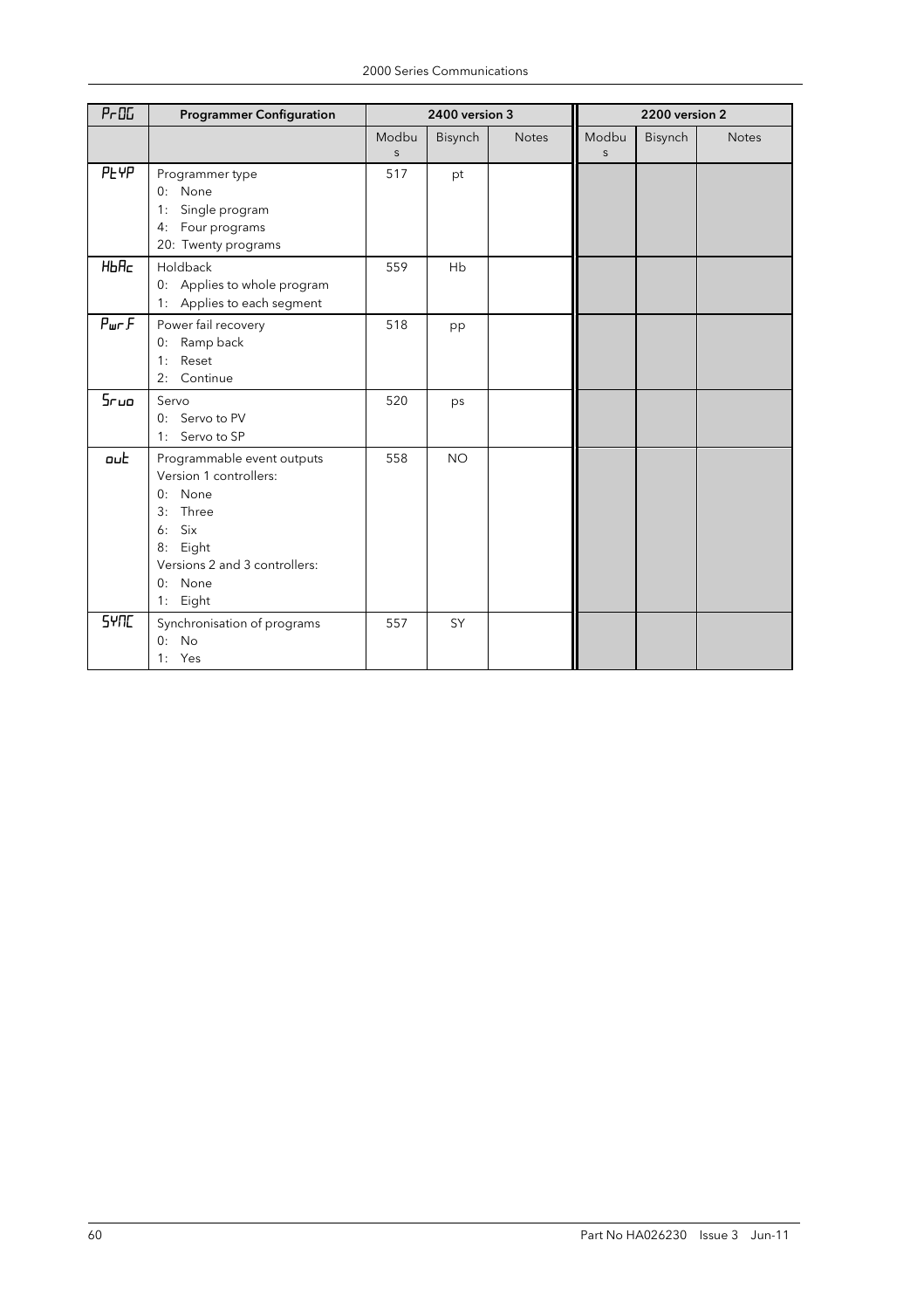## 5.8 INPUT/OUTPUT MODULES

The following tables list all possible hardware module and fixed output identifiers. There are physical restrictions on the types of modules that may be fitted in particular slots, for example it is not possible to place an RS485 comms module in slot 1A. Refer to the relevant Installation and Operation Handbook for full details.

In general it is possible to perform writes to Module Identifier comms addresses if (and only if) there are no hardware modules fitted other than the communications adapter. This allows controllers to be configured in the absence of hardware modules.

| LA   | Digital Input 1 Configuration                                                                                                                                                                                                                       |                       | 2400 version 3 |              |                       | 2200 version 2 |                                                                |
|------|-----------------------------------------------------------------------------------------------------------------------------------------------------------------------------------------------------------------------------------------------------|-----------------------|----------------|--------------|-----------------------|----------------|----------------------------------------------------------------|
|      |                                                                                                                                                                                                                                                     | Modbu<br>$\mathsf{s}$ | Bisynch        | <b>Notes</b> | Modbu<br>$\mathsf{s}$ | Bisynch        | <b>Notes</b>                                                   |
| ı d  | 4: Logic<br>Identity                                                                                                                                                                                                                                | 12352                 | k0             |              | 12352                 | k0             |                                                                |
| Func | Input functions<br>192: None<br>193: Manual mode select<br>194: Remote setpoint select<br>195: Setpoint 2 select<br>196: PID set 2 select<br>197: Integral hold<br>198: One-shot self tune enable                                                   | 12355                 | k3             |              | 12355                 | k <sub>3</sub> | 192: None<br>193: Man<br>194: Rem<br>195: SP 2<br>197: Int HId |
|      | 199: Adaptive tune enable<br>200: Acknowledge alarms<br>201: Select full access level<br>202: Keylock<br>203: Up button                                                                                                                             |                       |                |              |                       |                | 200: Ack<br>202: K/lock                                        |
|      | 204: Down button<br>205: Scroll button<br>206: Page button<br>207: Run<br>208: Hold                                                                                                                                                                 |                       |                |              |                       |                |                                                                |
|      | 209: Run/Hold<br>210: Reset<br>211: Skip<br>212: Holdback enabled                                                                                                                                                                                   |                       |                |              |                       |                | 210: Reset                                                     |
|      | 213: Least significant BCD digit<br>214: $2nd$ digit<br>215: $3rd$ digit<br>216: $4th$ digit<br>217: 5 <sup>th</sup> digit<br>218: Most significant digit<br>219: Setpoint rate limit enable<br>220: Prog. waits at end of segment<br>223: Run/Hold |                       |                |              |                       |                |                                                                |
|      | 224: Reset/Run<br>225: Standby<br>226: PV select                                                                                                                                                                                                    |                       |                |              |                       |                | 225: Stby                                                      |
|      | 227: Advance to end of segment<br>240: Amps                                                                                                                                                                                                         |                       |                |              |                       |                | 240: Amps                                                      |

| LЬ    | Digital Input 2 Configuration  |            | 2400 version 3 |              | 2200 version 2 |         |                       |  |
|-------|--------------------------------|------------|----------------|--------------|----------------|---------|-----------------------|--|
|       |                                | Modbu<br>S | <b>Bisynch</b> | <b>Notes</b> | Modbu<br>S     | Bisynch | <b>Notes</b>          |  |
| , d   | Identity<br>4: Logic           | 12416      | 10             |              | 2416           | 10      |                       |  |
| Func  | Input functions, as $LH$ above | 12419      | $\overline{3}$ |              | 12419          | 3       | 240: Not<br>available |  |
| URL L | Low scalar                     | 12431      | Ιf             |              |                |         |                       |  |
| URL H | High scalar                    | 12430      | le             |              |                |         |                       |  |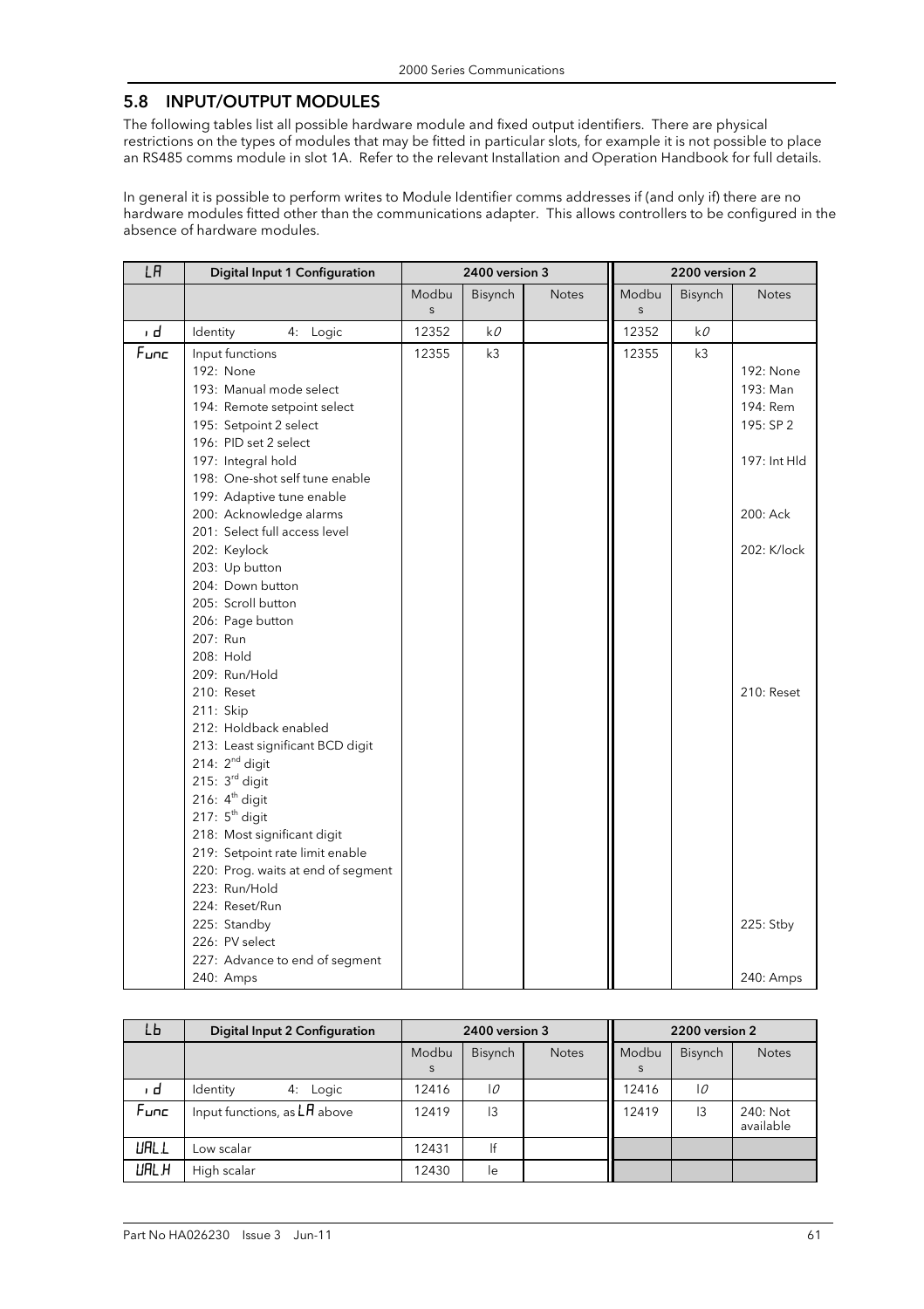| <b>RR</b>        | Alarm Relay Configuration (2400)<br>Output 3 Configuration (2200)                                                                                                                                                                                                                                                                                                                                                                                    |                      | 2400 version 3 |              | 2200 version 2   |         |                                                                                                                                                                                                                                             |  |
|------------------|------------------------------------------------------------------------------------------------------------------------------------------------------------------------------------------------------------------------------------------------------------------------------------------------------------------------------------------------------------------------------------------------------------------------------------------------------|----------------------|----------------|--------------|------------------|---------|---------------------------------------------------------------------------------------------------------------------------------------------------------------------------------------------------------------------------------------------|--|
|                  |                                                                                                                                                                                                                                                                                                                                                                                                                                                      | Modbu<br>$\mathsf S$ | Bisynch        | <b>Notes</b> | Modbu<br>$\sf S$ | Bisynch | <b>Notes</b>                                                                                                                                                                                                                                |  |
| ı d              | Module identity                                                                                                                                                                                                                                                                                                                                                                                                                                      | 12480                | $g\ell$        |              | 12480            | $g\ell$ | 1: Relay<br>2208/2204 only                                                                                                                                                                                                                  |  |
| $F$ unc          | Module function<br>0: None<br>Digital<br>1:<br>2: Heat (2208/04 only)<br>3: Cool (2208/04 only)                                                                                                                                                                                                                                                                                                                                                      | 12483                | g3             |              | 12483            | g3      |                                                                                                                                                                                                                                             |  |
| dı GF            | For $Func = di$ $L$ the following<br>appear in 2200 series controllers:<br>0: Alarm 1<br>1: Alarm 2<br>2: Alarm 3<br>3: Alarm 4<br>4: Manual<br>5: Sensor break<br>6: Loop break<br>Heater fail<br>7:<br>Load fail<br>8:<br>9:<br>10: PV out of range<br>11: SSR fail<br>12:<br>13: Remote fail                                                                                                                                                      |                      |                |              | 12486            | g6      | $0:$ Alarm 1<br>1: Alarm 2<br>2: Alarm 3<br>3: Alarm 4<br>4: Manual<br>5: Sens break<br>6: Loop break<br>7: Htr fail<br>8: Load fail<br>9: Prog end<br>10: PV out rng<br>11: SSR fail<br>12: New alarm<br>13: Remote fail<br>(2208/04 only) |  |
| 5E <sub>n5</sub> | Sense of output<br>0: Normal<br>1: Inverted                                                                                                                                                                                                                                                                                                                                                                                                          | 12489                | $g\,9$         |              | 12489            | g9      |                                                                                                                                                                                                                                             |  |
|                  | If $Func = d \cdot L$ the following<br>appear<br>Alarm 1<br>Alarm <sub>2</sub><br>Alarm <sub>3</sub><br>Alarm 4<br>Controller in manual<br>Sensor break<br>PV out of range<br>Loop break<br>Load failure<br>Tuning in progress<br>Voltage or mA output open circuit<br>PDSIO module connection O/C<br>New alarm<br>End of program (or SP rate limit)<br>Program synchronisation active<br>Program event output active<br>Summary of AA configuration | 12486                | g6<br>(HEX)    |              |                  |         |                                                                                                                                                                                                                                             |  |
|                  | Program summary OP AA<br>configuration                                                                                                                                                                                                                                                                                                                                                                                                               | 12503                | gn<br>(HEX)    |              |                  |         |                                                                                                                                                                                                                                             |  |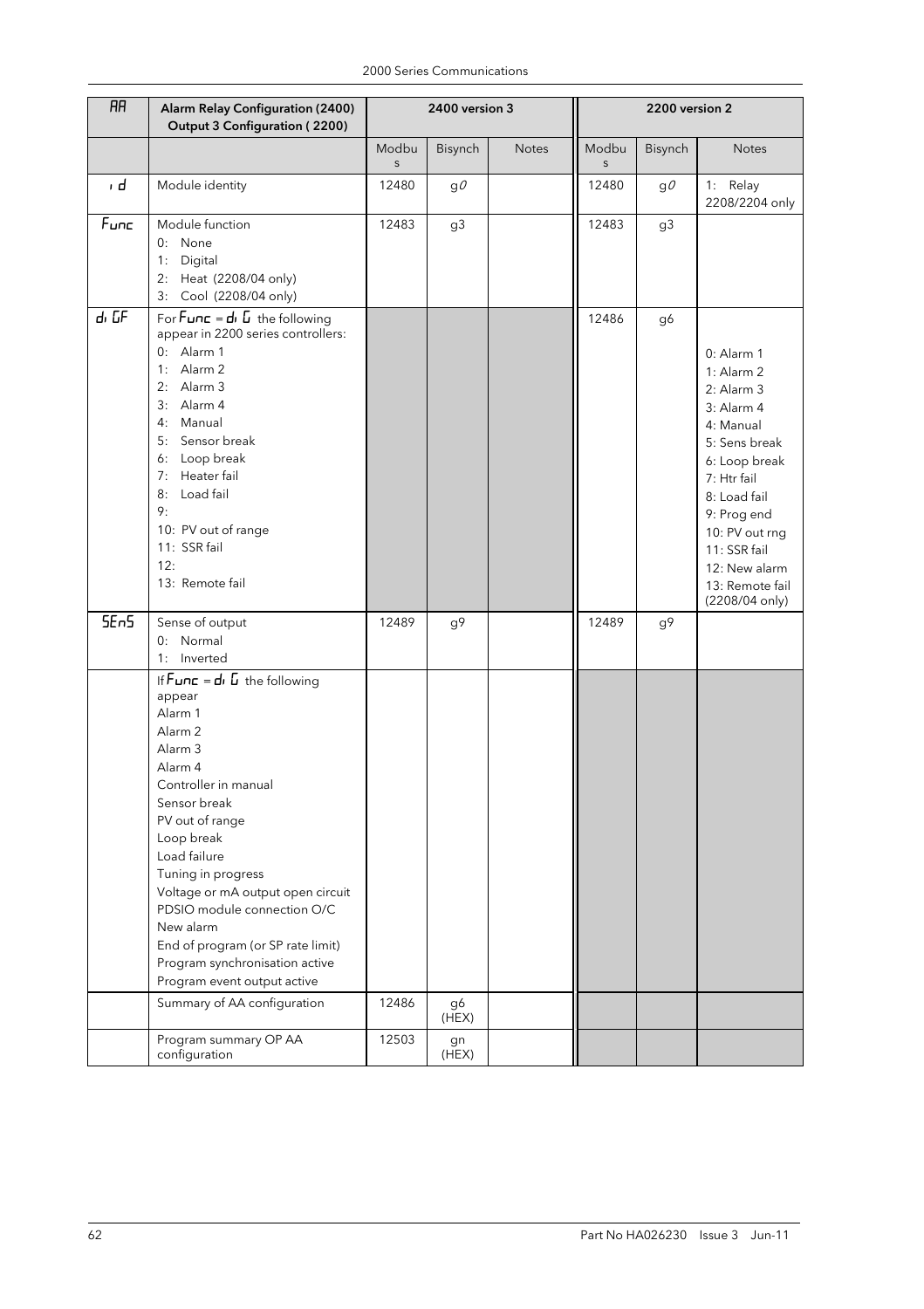| H                | <b>Comms Module Configuration</b>                                                                                                                                                                                                                                                                                                       |        | 2400 version 3 |              |        | 2200 version 2 |       |
|------------------|-----------------------------------------------------------------------------------------------------------------------------------------------------------------------------------------------------------------------------------------------------------------------------------------------------------------------------------------|--------|----------------|--------------|--------|----------------|-------|
|                  |                                                                                                                                                                                                                                                                                                                                         | Modbus | Bisynch        | <b>Notes</b> | Modbus | Bisynch        | Notes |
| ı d              | Module identity<br>0: None<br>7: Digital comms<br>8: PDSIO output                                                                                                                                                                                                                                                                       | 12544  | hO             |              | 12544  | hO             |       |
| $F_{\text{unc}}$ | Module function<br>Forid = $cm5$<br>64: None<br>65: Modbus<br>66: Bisynch<br>For $d = Pd5$ (Master)<br>128: None<br>129: PDSIO SP retransmission<br>130: PDSIO PV retransmission<br>131: PDSIO output power retrans.<br>133: PDSIO SP retrans, no holdback<br>For $\mathbf{d} = P d$ 5, (Slave)<br>96: None<br>97: PDSIO setpoint input | 12547  | h3             |              | 12547  | h3             |       |
| $b$ Rud          | Baud rate<br>0:9600<br>1: 19200<br>2: 4800<br>3: 2400<br>1200<br>4:                                                                                                                                                                                                                                                                     | 12548  | h4             |              | 12548  | h4             |       |
| <b>dELY</b>      | Delay. This introduces a short delay<br>between messages to allow certain<br>'intelligent' RS485 converters to<br>switch between RX and TX modes.<br>$0: No - 0mS$<br>1: Yes - 10mS                                                                                                                                                     | 523    | wt             |              |        |                |       |
| $P$ r $E$ $V$    | Parity (Modbus only)<br>0: None<br>1: Even<br>2: Odd                                                                                                                                                                                                                                                                                    | 12549  | h <sub>5</sub> |              | 12549  | h <sub>5</sub> |       |
| rES              | Resolution (Modbus only) Changes<br>are effective immediately<br>$0:$ Full<br>1: Integer                                                                                                                                                                                                                                                | 12550  | h6             |              | 12550  | h6             | rE5n  |
| <b>URL L</b>     | Retransmitted value low                                                                                                                                                                                                                                                                                                                 | 12559  | hf             |              | 12559  | hf             |       |
| URL H            | Retransmitted value high                                                                                                                                                                                                                                                                                                                | 12558  | he             |              | 12558  | he             |       |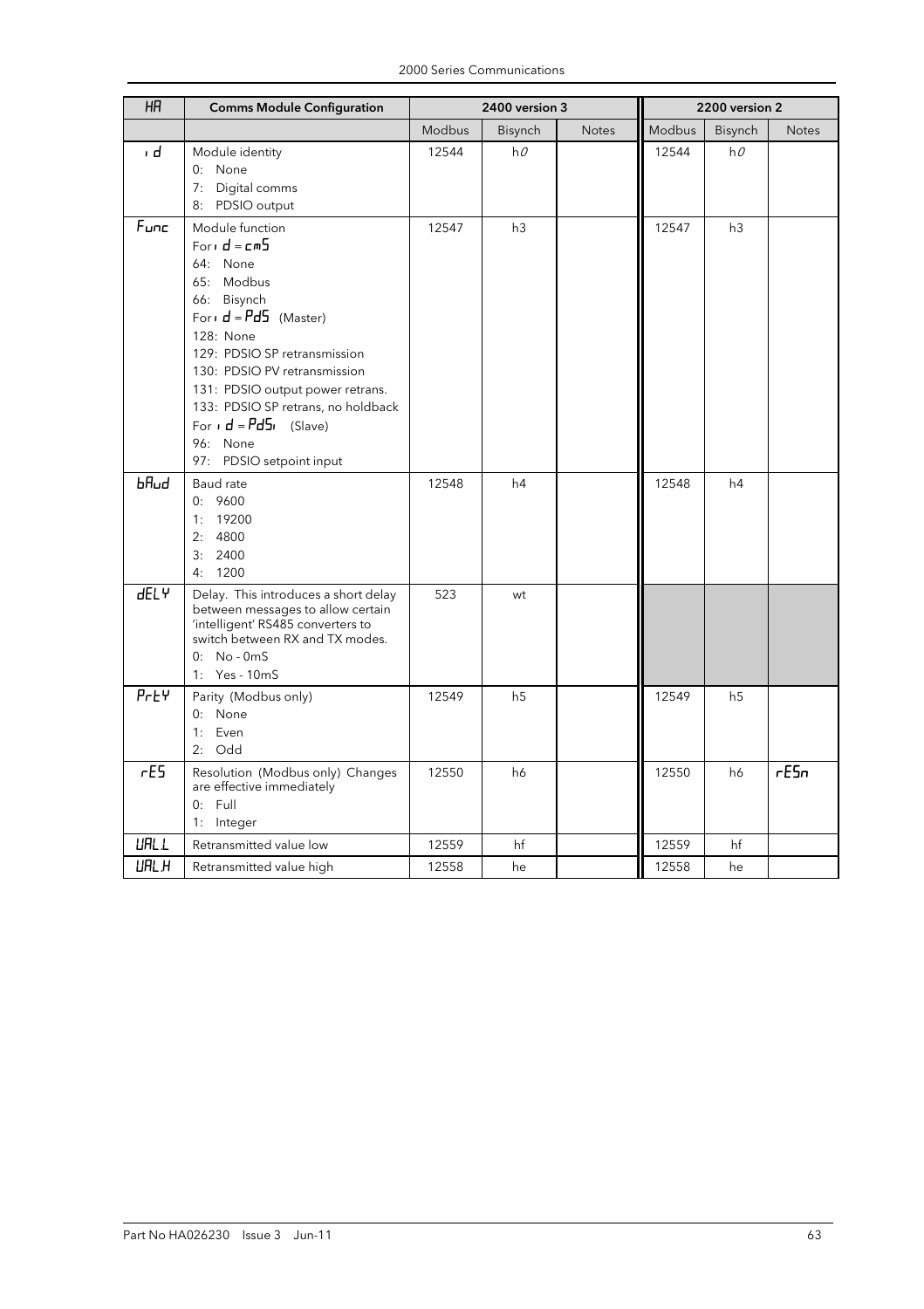| JR           | <b>Comms Module 2 Configuration</b>                                                                                                                                                                                                              |               | 2400 version 3 |              |        | 2200 version 2 |              |
|--------------|--------------------------------------------------------------------------------------------------------------------------------------------------------------------------------------------------------------------------------------------------|---------------|----------------|--------------|--------|----------------|--------------|
|              |                                                                                                                                                                                                                                                  | <b>Modbus</b> | <b>Bisynch</b> | <b>Notes</b> | Modbus | Bisynch        | <b>Notes</b> |
| ı d          | Module identity<br>0:<br>None<br>PDSIO output<br>8:<br>PDSIO input<br>9:                                                                                                                                                                         | 12608         | jO             |              |        |                |              |
| Func         | Module function<br>Forid = $Pd5$<br>128: None<br>129: PDSIO SP retransmission<br>130: PDSIO PV retransmission<br>131: PDSIO output power retrans.<br>133: PDSIO SP retrans, no holdback<br>For $d = Pd5$<br>96: None<br>97: PDSIO setpoint input | 12611         | j3             |              |        |                |              |
| <b>URL L</b> | Retransmitted value low                                                                                                                                                                                                                          | 12623         | if             |              |        |                |              |
| <b>URL H</b> | Retransmitted value high                                                                                                                                                                                                                         | 12622         | je             |              |        |                |              |

| IR                | <b>Output 1A Configuration</b>                                                                                                                                                                                                                                                                                                                                                                                                                                                                   |        | 2400 version 3  |              | 2200 version 2 |                |                                                                                                                                               |  |
|-------------------|--------------------------------------------------------------------------------------------------------------------------------------------------------------------------------------------------------------------------------------------------------------------------------------------------------------------------------------------------------------------------------------------------------------------------------------------------------------------------------------------------|--------|-----------------|--------------|----------------|----------------|-----------------------------------------------------------------------------------------------------------------------------------------------|--|
|                   |                                                                                                                                                                                                                                                                                                                                                                                                                                                                                                  | Modbus | Bisynch         | <b>Notes</b> | Modbus         | <b>Bisynch</b> | <b>Notes</b>                                                                                                                                  |  |
| ı d               | Module identity<br>0: None<br>1: Relay output<br>2: DC output non-isolated<br>3: Logic/PDSIO output<br>4: Logic input<br>5: Triac output<br>10: Error/Bad module<br>11: DC retransmission<br>12: DC output isolated                                                                                                                                                                                                                                                                              | 12672  | $a \mathcal{O}$ |              | 12672          | aO             | 0: None<br>1: Relay<br>2: DC out<br>3: Logic<br>5: Triac<br>10: Bad                                                                           |  |
| $F$ unc           | Module function<br>Form $d = rELY$ $LdV$ or $55r$<br>0: None<br>1: Digital output<br>2: Heating output<br>3: Cooling output<br>4: Open motorised valve<br>10: PDSIO mode 1 heating<br>11: PDSIO mode 2 heating<br>Form $d = d$ c $rE$ or $d$ c DP<br>16: None<br>17: Heating output<br>18: Cooling output<br>19: Retransmission of PV<br>20: Retransmission of SP<br>21: Retransmission of error<br>22: Retransmission of OP power<br>Forid = $L_0L_1$<br>Use the enumerators in LA Config. list | 12675  | a <sub>3</sub>  |              | 12675          | a3             | 0: None<br>1: Dig o/p<br>2: Heat<br>3: Cool<br>Logic only<br>4: SSR1<br>5: SSR2<br>6: SSR3<br>DC output<br>16: None<br>$17:$ Heat<br>18: Cool |  |
| d <sub>1</sub> GF | For $F$ <b>unc</b> = $d$ , $\overline{u}$ the following appear<br>in 2200 series controllers:<br>$0:$ Alarm 1<br>1: Alarm $2$<br>2: Alarm 3<br>3: Alarm 4<br>4: Manual<br>5: Sensor break<br>6: Loop break<br>7:<br>Heater fail                                                                                                                                                                                                                                                                  |        |                 |              | 12678          | a6             | As 2400 plus                                                                                                                                  |  |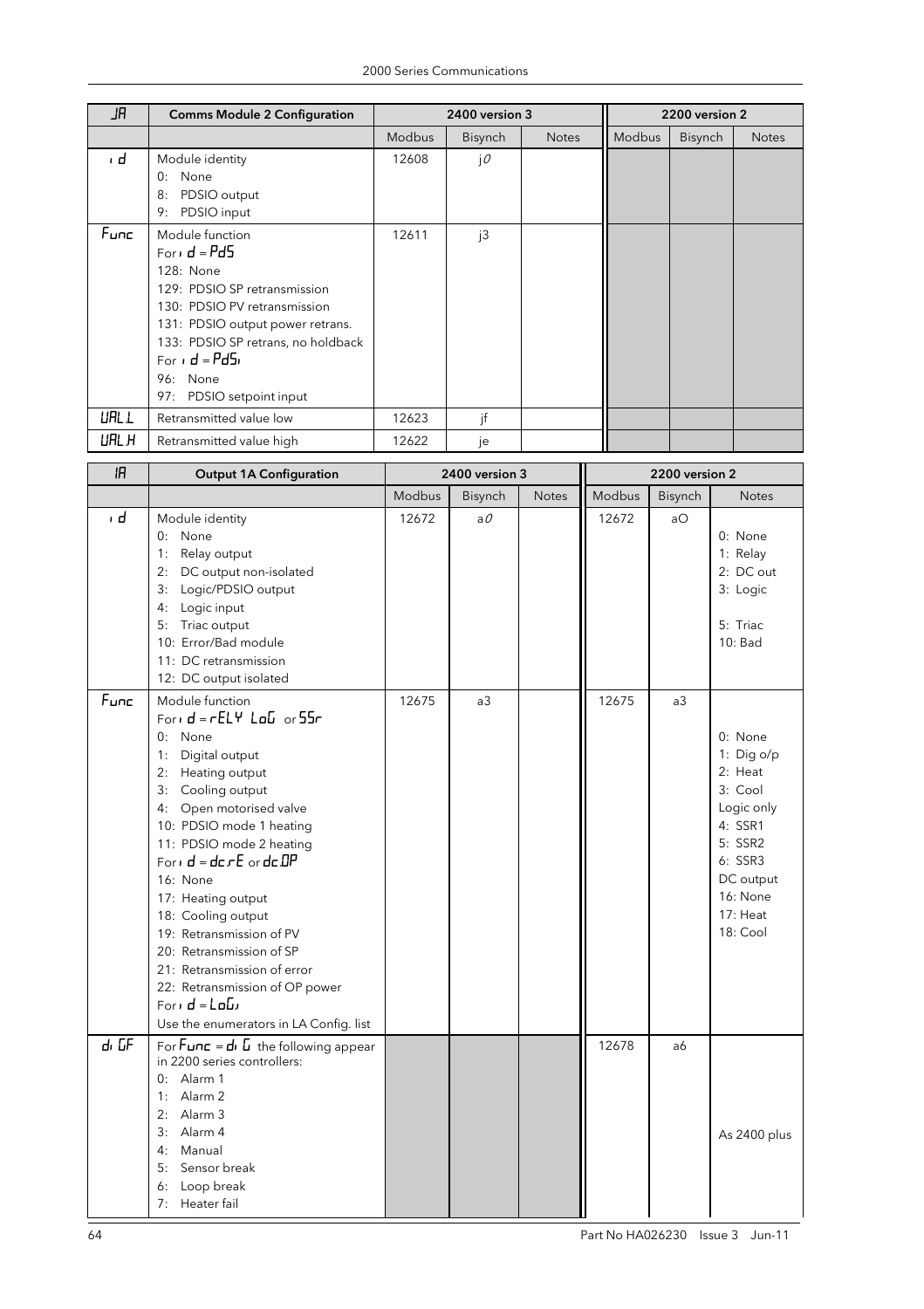| ΙR               | <b>Output 1A Configuration</b>                                            |       | 2400 version 3 |       | 2200 version 2 |                                 |  |
|------------------|---------------------------------------------------------------------------|-------|----------------|-------|----------------|---------------------------------|--|
|                  | Load fail<br>8:<br>10: PV out of range<br>11: SSR fail<br>13: Remote fail |       |                |       |                | 9: Prog end<br>12: New<br>alarm |  |
| <b>URL L</b>     | % PID or Retran value giving min. o/p                                     | 12687 | af             |       |                |                                 |  |
| UAL H            | % PID or Retran value giving max. o/p                                     | 12686 | ae             |       |                |                                 |  |
| uni El           | Units<br>Volts<br>1:<br>2:<br>mA                                          | 12684 | ac             |       |                |                                 |  |
| OutL             | Minimum electrical output                                                 | 12689 | ah             | 12689 | ah             |                                 |  |
| 0uE.H            | Maximum electrical output                                                 | 12688 | ag             | 12688 | ag             |                                 |  |
| 5E <sub>n5</sub> | Sense of output<br>Normal<br>0:<br>Inverted<br>1:                         | 12681 | a9             | 12681 | a9             |                                 |  |
|                  | Summary output 1A configuration                                           | 12678 | a6 (HEX)       |       |                |                                 |  |
|                  | DC output 1A telemetry parameter                                          | 12694 | am             |       |                |                                 |  |
|                  | Program summary output 1A config                                          | 12695 | an (HEX)       |       |                |                                 |  |

| ۱Ь               | <b>Output 1B Configuration</b>  | 2400 version 3 |                         |              | 2200 version 2 |         |              |  |
|------------------|---------------------------------|----------------|-------------------------|--------------|----------------|---------|--------------|--|
|                  |                                 | Modbu<br>S     | <b>Bisynch</b>          | <b>Notes</b> | Modbu<br>S     | Bisynch | <b>Notes</b> |  |
| ı d              | Module 1B identity              | 12673          | a <sub>1</sub>          |              |                |         |              |  |
| Func             | Module 1B function              | 12676          | a4                      |              |                |         |              |  |
| 5E <sub>n5</sub> | Sense of output (nor/inv as 1A) | 12682          | aa                      |              |                |         |              |  |
|                  | Summary of 1B configuration     | 12679          | a <sub>7</sub><br>(HEX) |              |                |         |              |  |
|                  | Summary program O/P 1B config.  | 12696          | ao<br>(HEX)             |              |                |         |              |  |

| IC               | <b>Output 1C Configuration</b>         | 2400 version 3 |                |              | 2200 version 2 |                |              |
|------------------|----------------------------------------|----------------|----------------|--------------|----------------|----------------|--------------|
|                  |                                        | Modbu          | Bisynch        | <b>Notes</b> | Modbu          | <b>Bisynch</b> | <b>Notes</b> |
|                  |                                        | <sub>S</sub>   |                |              | S              |                |              |
| ı d              | Module 1C identity                     | 12674          | a2             |              |                |                |              |
| Func             | Module 1C function                     | 12677          | a <sub>5</sub> |              |                |                |              |
| UALL             | Module 1C value giving min output      | 12699          | ar             |              |                |                |              |
| URL H            | Module 1C value giving max<br>output   | 12698          | aq             |              |                |                |              |
| $0$ utl          | Module 1C Minimum electrical<br>output | 12701          | at             |              |                |                |              |
| $Du \epsilon$    | Module 1C Maximum electrical<br>output | 12700          | as             |              |                |                |              |
| 5E <sub>n5</sub> | Sense of output (nor/inv as 1A)        | 12683          | ab             |              |                |                |              |
|                  | Summary of 1C configuration            | 12680          | a8<br>(HEX)    |              |                |                |              |
|                  | Summary program O/P 1C config.         | 12697          | ap<br>(HEX)    |              |                |                |              |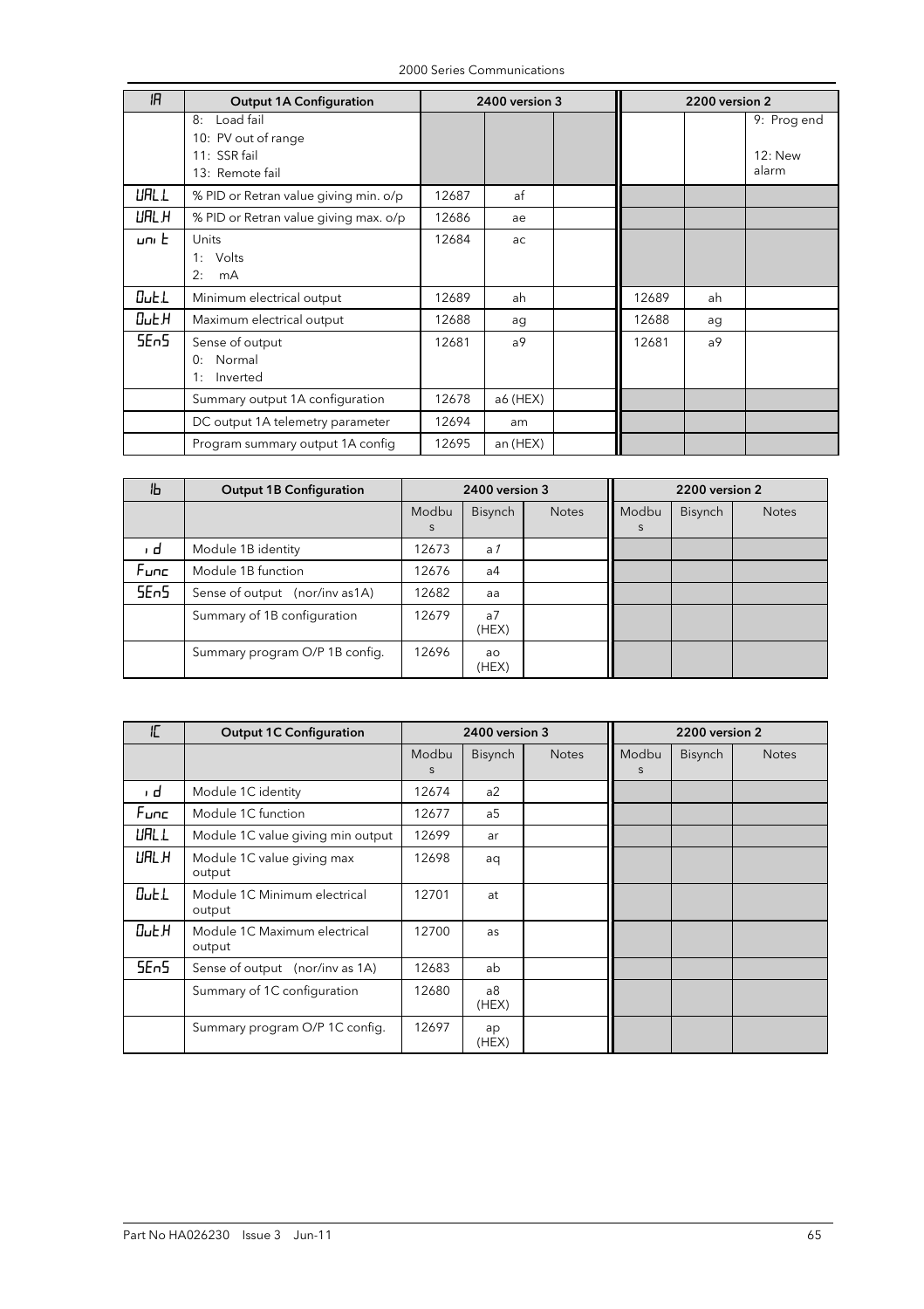| 2R               | <b>Output 2A Configuration</b>                                                                                                                                                                                                                                                                                                                                                                                                                                                                                                                          |            | 2400 version 3 |              | 2200 version 2        |         |                                                                                                                                                                                                                                |
|------------------|---------------------------------------------------------------------------------------------------------------------------------------------------------------------------------------------------------------------------------------------------------------------------------------------------------------------------------------------------------------------------------------------------------------------------------------------------------------------------------------------------------------------------------------------------------|------------|----------------|--------------|-----------------------|---------|--------------------------------------------------------------------------------------------------------------------------------------------------------------------------------------------------------------------------------|
|                  |                                                                                                                                                                                                                                                                                                                                                                                                                                                                                                                                                         | Modbu<br>S | Bisynch        | <b>Notes</b> | Modbu<br>$\mathsf{S}$ | Bisynch | <b>Notes</b>                                                                                                                                                                                                                   |
| ı d              | Module identity<br>0: None<br>1:<br>Relay output<br>DC output non-isolated<br>2:<br>Logic/PDSIO output<br>3:<br>Logic input<br>4:<br>Triac output<br>5:<br>10: Error/Bad module<br>11: DC retransmission<br>12: DC output isolated<br>13: Transmitter power supply<br>14: Potentiometer input (V<br>position)                                                                                                                                                                                                                                           | 12736      | $b\theta$      |              | 12736                 | b0      | Only the<br>following are<br>relevant:<br>0: None<br>1: Relay<br>3: Logic<br>5: Triac<br>10: Bad                                                                                                                               |
| Func             | Module function<br>Form $d = rELY$ $LaD$ or $55r$<br>0: None<br>Digital output<br>1:<br>Heating output<br>2:<br>Cooling output<br>3:<br>5: Close motorised valve<br>Form $d = d$ cr $E$ or $d$ c $DP$<br>16: None<br>17: Heating output<br>18: Cooling output<br>19: Retransmission of PV<br>20: Retransmission of SP<br>21: Retransmission of error<br>22: Retransmission of OP power<br>Forid = $P$ ob<br>160: None<br>161: Remote setpoint<br>162: Feedforward input<br>163: Remote OP power high<br>164: Remote OP power low<br>165: Valve position | 12739      | b3             |              | 12739                 | b3      | Only the<br>following are<br>relevant:<br>0: None<br>1: Dig o/p<br>2: Heat<br>3: Cool<br>193: Man enab<br>194: Rem SP<br>195: $2^{nd}$ SP<br>197: Int hold<br>200: Ack alms<br>202: Key lock<br>210: Reset prg<br>225: Standby |
| dı GF            | For $F$ <b>unc</b> = $d$ , $\overline{u}$ see 1A list for<br>enumerators                                                                                                                                                                                                                                                                                                                                                                                                                                                                                |            |                |              | 12742                 | b6      |                                                                                                                                                                                                                                |
| <b>URL L</b>     | % PID or Retran value giving min.<br>o/p                                                                                                                                                                                                                                                                                                                                                                                                                                                                                                                | 12751      | bf             |              |                       |         |                                                                                                                                                                                                                                |
| <b>URL L</b>     | Potentiometer input low scalar                                                                                                                                                                                                                                                                                                                                                                                                                                                                                                                          | 12763      | br             |              |                       |         |                                                                                                                                                                                                                                |
| <b>URL H</b>     | % PID or Retran value giving max.<br>o/p                                                                                                                                                                                                                                                                                                                                                                                                                                                                                                                | 12750      | be             |              |                       |         |                                                                                                                                                                                                                                |
| <b>URL H</b>     | Potentiometer input high scalar                                                                                                                                                                                                                                                                                                                                                                                                                                                                                                                         | 12762      | bq             |              |                       |         |                                                                                                                                                                                                                                |
| uni E            | Units<br>1: Volts<br>2:<br>mA                                                                                                                                                                                                                                                                                                                                                                                                                                                                                                                           | 12748      | bc             |              |                       |         |                                                                                                                                                                                                                                |
| <b>Out</b> L     | Minimum electrical output                                                                                                                                                                                                                                                                                                                                                                                                                                                                                                                               | 12753      | bh             |              |                       |         |                                                                                                                                                                                                                                |
| $D$ u $E$ $H$    | Maximum electrical output                                                                                                                                                                                                                                                                                                                                                                                                                                                                                                                               | 12752      | bg             |              |                       |         |                                                                                                                                                                                                                                |
| 5E <sub>n5</sub> | Sense of output<br>0: Normal<br>1: Inverted                                                                                                                                                                                                                                                                                                                                                                                                                                                                                                             | 12745      | b9             |              | 12745                 | b9      |                                                                                                                                                                                                                                |
|                  | Summary output 2A configuration                                                                                                                                                                                                                                                                                                                                                                                                                                                                                                                         | 12742      | b6<br>(HEX)    |              |                       |         |                                                                                                                                                                                                                                |
|                  | DC output 2A telemetry parameter                                                                                                                                                                                                                                                                                                                                                                                                                                                                                                                        | 12758      | bm             |              |                       |         |                                                                                                                                                                                                                                |
|                  | Program summary output 2A<br>config                                                                                                                                                                                                                                                                                                                                                                                                                                                                                                                     | 12759      | bn<br>(HEX)    |              |                       |         |                                                                                                                                                                                                                                |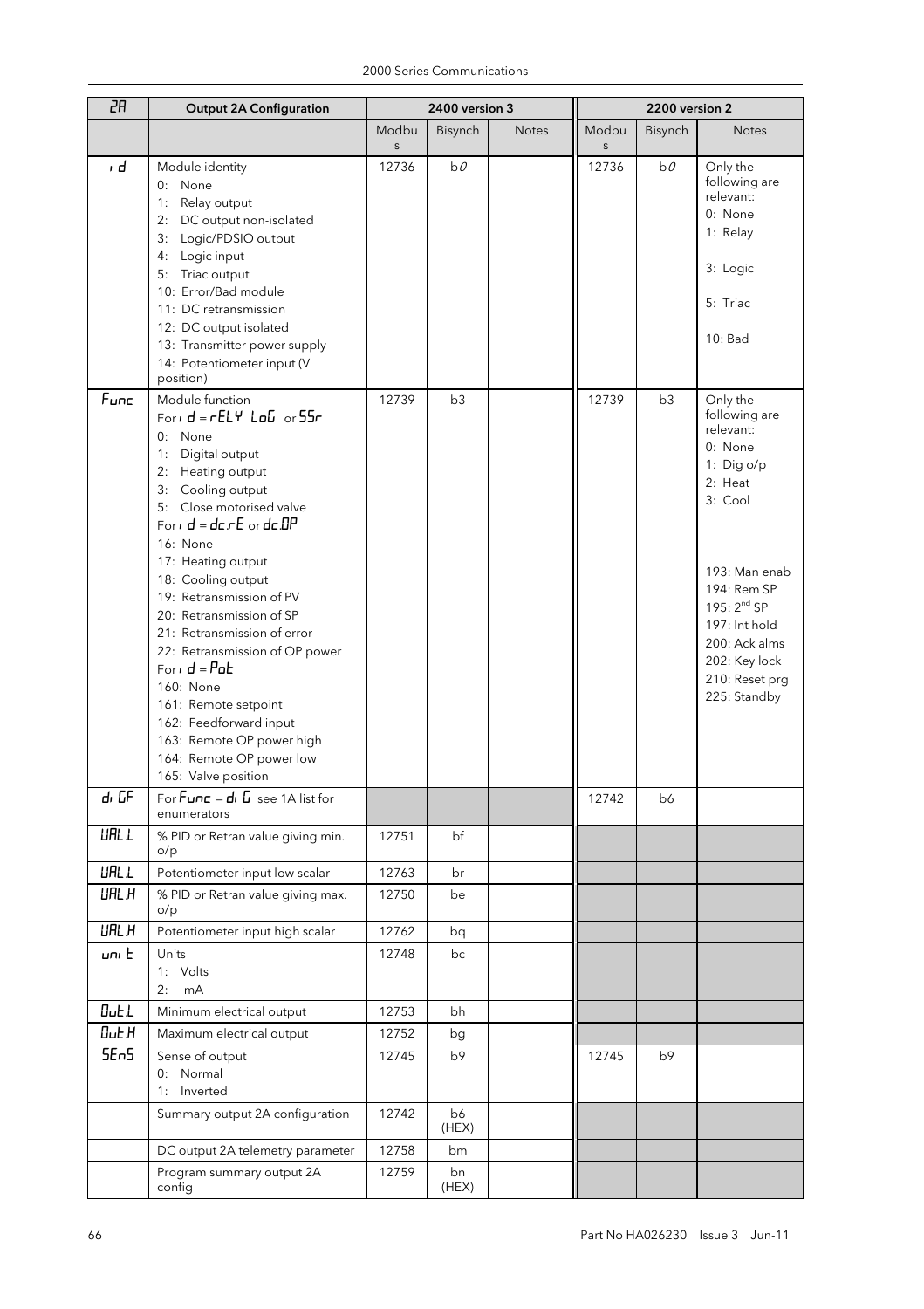| 2Ь               | <b>Output 2B Configuration</b>  | 2400 version 3 |                |              | 2200 version 2 |         |              |  |
|------------------|---------------------------------|----------------|----------------|--------------|----------------|---------|--------------|--|
|                  |                                 | Modbu<br>S     | <b>Bisynch</b> | <b>Notes</b> | Modbu<br>S     | Bisynch | <b>Notes</b> |  |
| ı d              | Module 2B identity              | 12737          | b <sub>1</sub> |              |                |         |              |  |
| Func             | Module 2B function              | 12740          | b4             |              |                |         |              |  |
| 5E <sub>n5</sub> | Sense of output (nor/inv as 2A) | 12746          | ba             |              |                |         |              |  |
|                  | Summary of 2B configuration     | 12743          | b7<br>(HEX)    |              |                |         |              |  |
|                  | Summary program O/P 2B config.  | 12760          | bo<br>(HEX)    |              |                |         |              |  |

| 20               | <b>Output 2C Configuration</b>  |            | 2400 version 3          |              |            | 2200 version 2 |              |  |  |
|------------------|---------------------------------|------------|-------------------------|--------------|------------|----------------|--------------|--|--|
|                  |                                 | Modbu<br>S | Bisynch                 | <b>Notes</b> | Modbu<br>S | Bisynch        | <b>Notes</b> |  |  |
| ı d              | Module 2C identity              | 12738      | b2                      |              |            |                |              |  |  |
| Func             | Module 2C function              | 12741      | b <sub>5</sub>          |              |            |                |              |  |  |
| 5E <sub>n5</sub> | Sense of output (nor/inv as 2A) | 12747      | bb                      |              |            |                |              |  |  |
|                  | Summary of 2C configuration     | 12744      | b <sub>8</sub><br>(HEX) |              |            |                |              |  |  |
|                  | Summary program O/P 2C config.  | 12761      | bp<br>(HEX)             |              |            |                |              |  |  |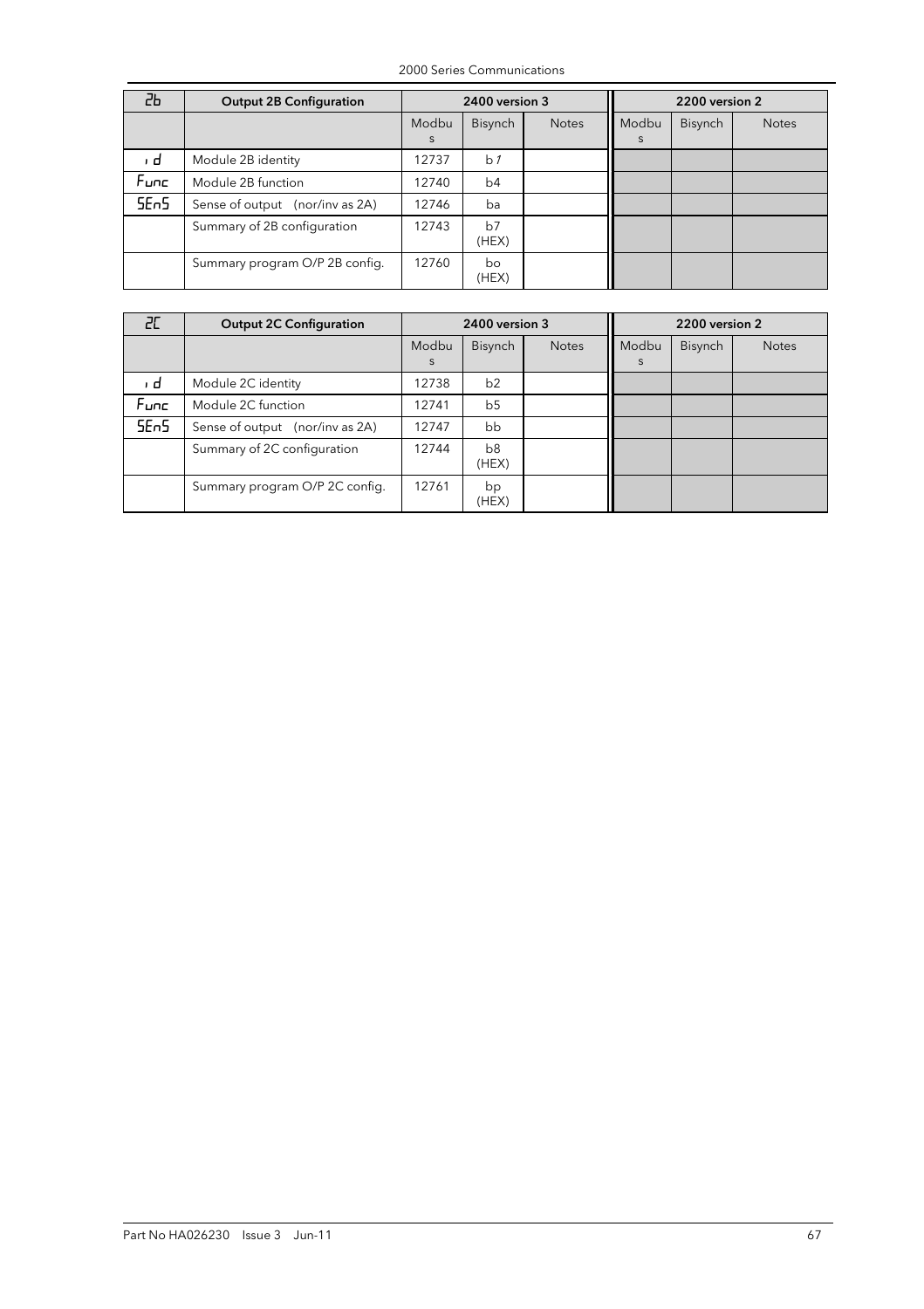| ЭR           | <b>Output 3A Configuration</b>                                                                                                                                                                                                                                                                                                                                                                                                                                                                                                                                                                                                                                                                                                                                                                                                                                                                                                                                                                                                                                                                        |                | 2400 version 3       |              | 2200 version 2 |          |                                                                    |
|--------------|-------------------------------------------------------------------------------------------------------------------------------------------------------------------------------------------------------------------------------------------------------------------------------------------------------------------------------------------------------------------------------------------------------------------------------------------------------------------------------------------------------------------------------------------------------------------------------------------------------------------------------------------------------------------------------------------------------------------------------------------------------------------------------------------------------------------------------------------------------------------------------------------------------------------------------------------------------------------------------------------------------------------------------------------------------------------------------------------------------|----------------|----------------------|--------------|----------------|----------|--------------------------------------------------------------------|
|              |                                                                                                                                                                                                                                                                                                                                                                                                                                                                                                                                                                                                                                                                                                                                                                                                                                                                                                                                                                                                                                                                                                       | Modbus         | Bisynch              | <b>Notes</b> | Modbus         | Bisynch  | <b>Notes</b>                                                       |
| ı d<br>Func  | Module identity<br>None<br>0:<br>Relay output<br>1:<br>2: DC output non-isolated<br>3: Logic/PDSIO output<br>4: Logic input<br>5: Triac output<br>DC input<br>6:<br>10: Error/Bad module<br>11: DC retransmission<br>12: DC output isolated<br>13: Transmitter power supply<br>14: Potentiometer input (V position)<br>Module function<br>Form $d = rELY$ $LaE$ or $55r$<br>0: None<br>Digital output<br>1:<br>Heating output<br>2:<br>3: Cooling output<br>For $d = d$ c $rE$ or $d$ c $IP$<br>16: None<br>17: Heating output<br>18: Cooling output<br>19: Retransmission of PV<br>20: Retransmission of SP<br>21: Retransmission of error<br>22: Retransmission of OP power<br>Forid = $P$ ob<br>160: None<br>161: Remote setpoint<br>162: Feedforward input<br>163: Remote OP power high<br>164: Remote OP power low<br>165: Valve position<br>Forid = $dL$ , P<br>32: None<br>33: Remote setpoint<br>Feedforward input<br>34:<br>Remote output power max.<br>35:<br>Remote output power min.<br>36:<br>37: PV = highest of ip1 or ip2<br>38: PV = lowest of ip1 or ip2<br>Derived function<br>39: | 12800<br>12803 | сO<br>c3             |              | 12800<br>12803 | сO<br>c3 | 0: None<br>1: Relay<br>0: None<br>1: Dig o/p<br>2: Heat<br>3: Cool |
| dı GF        | Select ip1 or ip2<br>Transition of control - ip1 to ip2<br>41:<br>For $F$ <b>unc</b> = $d$ , $\overline{u}$ see 1A list for                                                                                                                                                                                                                                                                                                                                                                                                                                                                                                                                                                                                                                                                                                                                                                                                                                                                                                                                                                           |                |                      |              |                |          |                                                                    |
|              | enumerators                                                                                                                                                                                                                                                                                                                                                                                                                                                                                                                                                                                                                                                                                                                                                                                                                                                                                                                                                                                                                                                                                           |                |                      |              | 12806          | c6       |                                                                    |
| $n$ n $PL$   | input type (input 2)<br>Refer to input configuration for all<br>types + $H_1$ $I_2$ $n$                                                                                                                                                                                                                                                                                                                                                                                                                                                                                                                                                                                                                                                                                                                                                                                                                                                                                                                                                                                                               | 12830          | cu                   |              |                |          |                                                                    |
| $L$ J $L$    | Cold junction compensation (input 2)<br>Refer to input configuration for types                                                                                                                                                                                                                                                                                                                                                                                                                                                                                                                                                                                                                                                                                                                                                                                                                                                                                                                                                                                                                        | 12831          | ${\sf CV}$           |              |                |          |                                                                    |
| , mP         | Sensor break impedance (input 2)<br>Refer to input configuration for types                                                                                                                                                                                                                                                                                                                                                                                                                                                                                                                                                                                                                                                                                                                                                                                                                                                                                                                                                                                                                            | 12813          | CZ                   |              |                |          |                                                                    |
| , nPL        | Input value low                                                                                                                                                                                                                                                                                                                                                                                                                                                                                                                                                                                                                                                                                                                                                                                                                                                                                                                                                                                                                                                                                       | 12819          | сj                   |              |                |          |                                                                    |
| , nPH        | Input value high                                                                                                                                                                                                                                                                                                                                                                                                                                                                                                                                                                                                                                                                                                                                                                                                                                                                                                                                                                                                                                                                                      | 12818          | ci                   |              |                |          |                                                                    |
| <b>URL L</b> | Input module 3A low value                                                                                                                                                                                                                                                                                                                                                                                                                                                                                                                                                                                                                                                                                                                                                                                                                                                                                                                                                                                                                                                                             | 12829          | ct                   |              |                |          |                                                                    |
| <b>URL H</b> | Input module 3A high value                                                                                                                                                                                                                                                                                                                                                                                                                                                                                                                                                                                                                                                                                                                                                                                                                                                                                                                                                                                                                                                                            | 12828          | $\mathsf{CS}\xspace$ |              |                |          |                                                                    |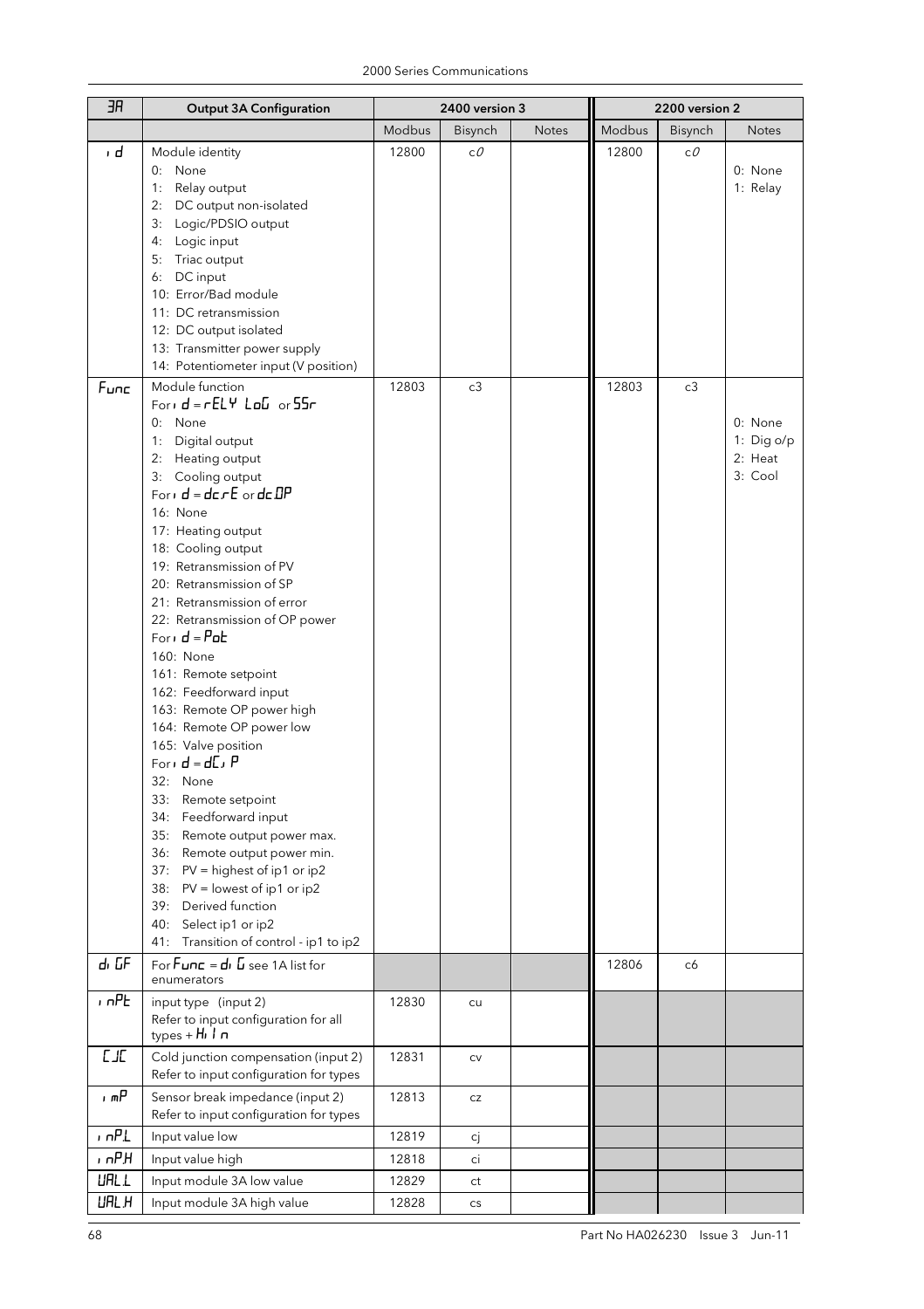2000 Series Communications

| <b>URL L</b>     | Module 3A low value                               | 12815 | cf             |       |                |  |
|------------------|---------------------------------------------------|-------|----------------|-------|----------------|--|
| <b>URL L</b>     | Potentiometer input 3A low scalar                 | 12827 | cr             |       |                |  |
| URL H            | Module 3A high value                              | 12814 | ce             |       |                |  |
| URL H            | Potentiometer input 3A high scalar                | 12826 | cq             |       |                |  |
| umE              | Units 3A<br>Volts<br>1:<br>2:<br>mA               | 12812 | cc             |       |                |  |
| $0$ ut $1$       | Minimum electrical output                         | 12817 | ch             |       |                |  |
| $D$ u $E$ $H$    | Maximum electrical output                         | 12816 | cg             |       |                |  |
| 5E <sub>n5</sub> | Sense of output<br>Normal<br>0:<br>Inverted<br>1: | 12809 | c <sub>9</sub> | 12809 | c <sup>9</sup> |  |
|                  | Summary output 3A configuration                   | 12806 | c6 (HEX)       |       |                |  |
|                  | DC output 3A telemetry parameter                  | 12822 | cm             |       |                |  |
|                  | Program summary output 3A config                  | 12823 | cn (HEX)       |       |                |  |

| ΕЬ               | <b>Output 3B Configuration</b>     |            | 2400 version 3          |              | 2200 version 2 |                |              |  |
|------------------|------------------------------------|------------|-------------------------|--------------|----------------|----------------|--------------|--|
|                  |                                    | Modbu<br>S | <b>Bisynch</b>          | <b>Notes</b> | Modbu<br>S     | <b>Bisynch</b> | <b>Notes</b> |  |
| ı d              | Module 3B identity                 | 12801      | c <sub>1</sub>          |              |                |                |              |  |
| Func             | Module 3B function                 | 12804      | c4                      |              |                |                |              |  |
| 5E <sub>n5</sub> | Sense of output<br>(nor/inv as 3A) | 12810      | ca                      |              |                |                |              |  |
|                  | Summary of 3B configuration        | 12807      | c <sub>2</sub><br>(HEX) |              |                |                |              |  |
|                  | Summary program O/P 3B config.     | 12824      | <b>CO</b><br>(HEX)      |              |                |                |              |  |

| ЭC               | <b>Output 3C Configuration</b>     | 2400 version 3 |                |              | 2200 version 2 |                |              |  |
|------------------|------------------------------------|----------------|----------------|--------------|----------------|----------------|--------------|--|
|                  |                                    | Modbu<br>S     | <b>Bisynch</b> | <b>Notes</b> | Modbu<br>S     | <b>Bisynch</b> | <b>Notes</b> |  |
| ı d              | Module 3C identity                 | 12802          | c2             |              |                |                |              |  |
| Func             | Module 3C function                 | 12805          | c <sub>5</sub> |              |                |                |              |  |
| 5E <sub>n5</sub> | Sense of output<br>(nor/inv as 3A) | 12811          | cb             |              |                |                |              |  |
|                  | Summary of 3C configuration        | 12808          | c8<br>(HEX)    |              |                |                |              |  |
|                  | Summary program O/P 3C config.     | 12825          | cp<br>(HEX)    |              |                |                |              |  |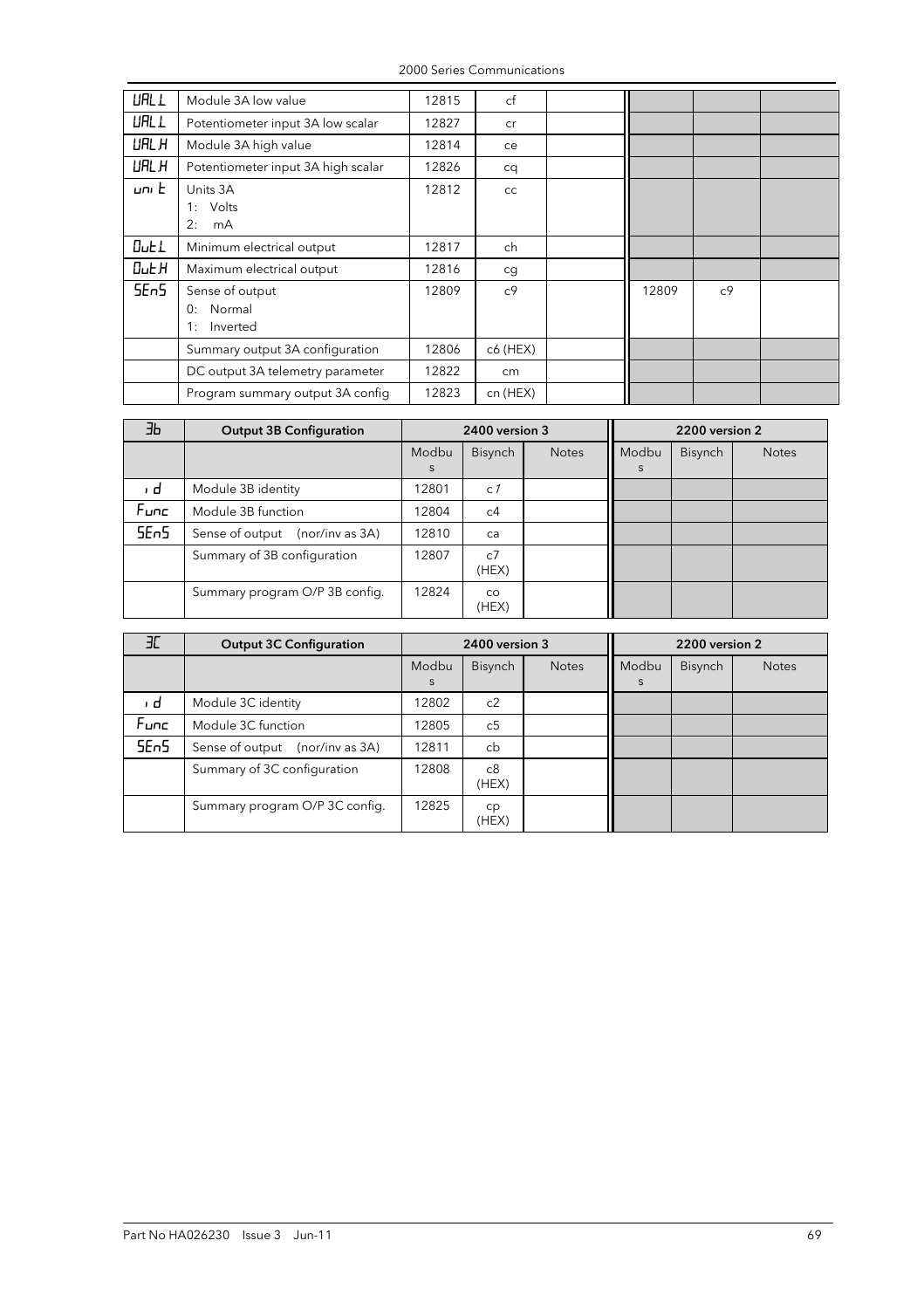| ЧH               | <b>Output 4A Configuration</b>                                                                        |            | 2400 version 3 |                                    |            | 2200 version 2 |                                                          |
|------------------|-------------------------------------------------------------------------------------------------------|------------|----------------|------------------------------------|------------|----------------|----------------------------------------------------------|
|                  |                                                                                                       | Modbu<br>S | Bisynch        | <b>Notes</b>                       | Modbu<br>S | Bisynch        | <b>Notes</b>                                             |
| ı d              | Module identity<br>None<br>0:<br>1:<br>Relay output                                                   | 12864      | eO             | <b>Not</b><br>available in<br>2416 | 12864      | eO             | 2204 only<br>0: None<br>1: Relay                         |
| Func             | Module function<br>None<br>0:<br>Digital output<br>1:<br>2:<br>Heating output<br>Cooling output<br>3: | 12867      | e3             | <b>Not</b><br>available in<br>2416 | 12867      | e <sub>3</sub> | 2204 only<br>0: None<br>1: Dig o/p<br>2: Heat<br>3: Cool |
| dı GF            | For $F$ <b>unc</b> = $d$ , $\overline{u}$ see 1A list for<br>enumerators                              |            |                |                                    | 12870      |                | 2204 only                                                |
| <b>URL L</b>     | Input module 4A low value                                                                             | 12879      | ef             | Not 2416                           |            |                |                                                          |
| UAL H            | Input module 4A high value                                                                            | 12878      | ee             | Not 2416                           |            |                |                                                          |
| $0$ ut $1$       | Minimum electrical output                                                                             | 12881      | eh             | Not 2416                           |            |                |                                                          |
| <b>Out H</b>     | Maximum electrical output                                                                             | 12880      | eg             | Not 2416                           |            |                |                                                          |
| 5E <sub>n5</sub> | Sense of output (nor/inv as 3A)                                                                       | 12873      | e <sup>9</sup> | Not 2416                           | 12873      | e <sup>9</sup> | 2204 only                                                |
|                  | Summary output 4A configuration                                                                       | 12870      | e6<br>(HEX)    | Not 2416                           |            |                |                                                          |
|                  | Program summary output 4A<br>config                                                                   | 12887      | en<br>(HEX)    | Not 2416                           |            |                |                                                          |

| <b>CAL</b>  | <b>Calibration Configuration</b>                                                                                                                                                                                                                                                                                                                            |        | 2400 version 3 |              | 2200 version 2<br>Modbu<br>$\mathsf{S}$ |         |              |
|-------------|-------------------------------------------------------------------------------------------------------------------------------------------------------------------------------------------------------------------------------------------------------------------------------------------------------------------------------------------------------------|--------|----------------|--------------|-----------------------------------------|---------|--------------|
|             |                                                                                                                                                                                                                                                                                                                                                             | Modbus | Bisynch        | <b>Notes</b> |                                         | Bisynch | <b>Notes</b> |
| $r$ c $R$ L | Calibration node select<br>0: None<br>PV <sub>1</sub><br>1:<br>PV <sub>2</sub><br>2:<br>3:<br>DC output high - module 1<br>DC output low - module 1<br>4:<br>DC output high - module 2<br>5:<br>DC output low - module 2<br>6:<br>7: DC output high - module 3<br>DC output low - module 3<br>8:                                                            | 533    | Cn             |              |                                         |         |              |
| PU          | PV Calibration state<br>$0:$ Idle<br>Select 0mV cal point<br>1:<br>Select 50mV cal point<br>2:<br>Select OV cal point<br>3:<br>Select 10V cal point<br>4:<br>5: Select 0°C CJC cal point<br>Select 400 ohms cal point<br>6:<br>7: Select 0V high impedance cal pt<br>Select 1V high impedance cal pt<br>8:<br>Restore factory calibration<br>9:<br>10: Busy | 534    | Ci             |              |                                         |         |              |
| 60          | Start calibration<br><b>No</b><br>Yes<br>Busy<br>Done<br>Fail                                                                                                                                                                                                                                                                                               | 65535  |                |              |                                         |         |              |
| <b>CALH</b> | Module 1A output calibration high<br>trim                                                                                                                                                                                                                                                                                                                   | 12692  | ak             |              |                                         |         |              |
| <b>CALH</b> | Module 2A output calibration high<br>trim                                                                                                                                                                                                                                                                                                                   | 12756  | bk             |              |                                         |         |              |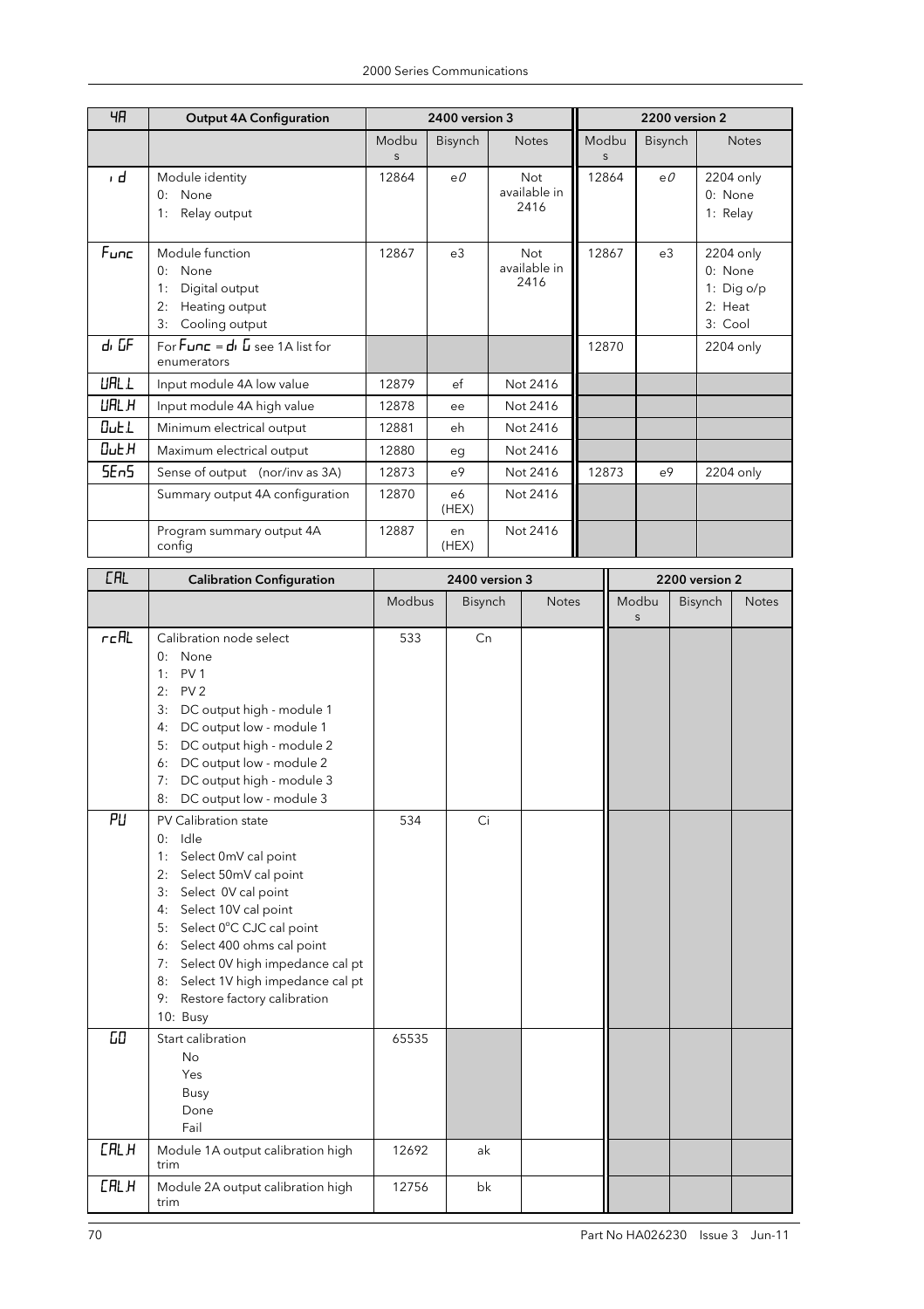| <b>CALH</b> | Module 3A output calibration high<br>trim        | 12820 | ck              |     |          |             |
|-------------|--------------------------------------------------|-------|-----------------|-----|----------|-------------|
| <b>CALL</b> | Module 1A output calibration low<br>trim         | 12693 | al              |     |          |             |
| <b>CALL</b> | Module 2A output calibration low<br>trim         | 12757 | b <sub>l</sub>  |     |          |             |
| <b>CALL</b> | Module 3A output calibration low<br>trim         | 12821 | cl              |     |          |             |
| <b>UCAL</b> | User calibration enable<br>No<br>0:<br>1:<br>Yes | 566   | te              | 566 | te       | RdJ         |
| PE IL       | Low calibration point for input 1                | 563   | QV              | 563 | QV       | PnEL        |
| PE I.H      | High calibration point for input 1               | 562   | QU              | 562 | QU       | <b>PnEH</b> |
| OF IL       | Offset low for input 1                           | 561   | QT              | 561 | QT       | OF51        |
| OF IH       | Offset high for input 1                          | 560   | $\overline{QS}$ | 560 | $\Omega$ | OF5H        |
| <b>PEZL</b> | Low calibration point for input 2                | 571   | Qd              |     |          |             |
| <b>PEZH</b> | High calibration point for input 2               | 570   | Q <sub>C</sub>  |     |          |             |
| OF2L        | Offset low for input 2                           | 569   | Qb              |     |          |             |
| OFZH        | Offset high for input 2                          | 568   | Qa              |     |          |             |

2000 Series Communications

| PR55        | <b>Password Configuration</b> | 2400 version 3 |                |              | 2200 version 2 |         |              |
|-------------|-------------------------------|----------------|----------------|--------------|----------------|---------|--------------|
|             |                               | Modbu          | <b>Bisynch</b> | <b>Notes</b> | Modbu          | Bisynch | <b>Notes</b> |
| <b>ACCP</b> | Full or edit level password   | 514            | ΟI             |              | 514            | QI      |              |
| cnFP        | Configuration level password  | 515            | OΚ             |              | 515            | OΚ      |              |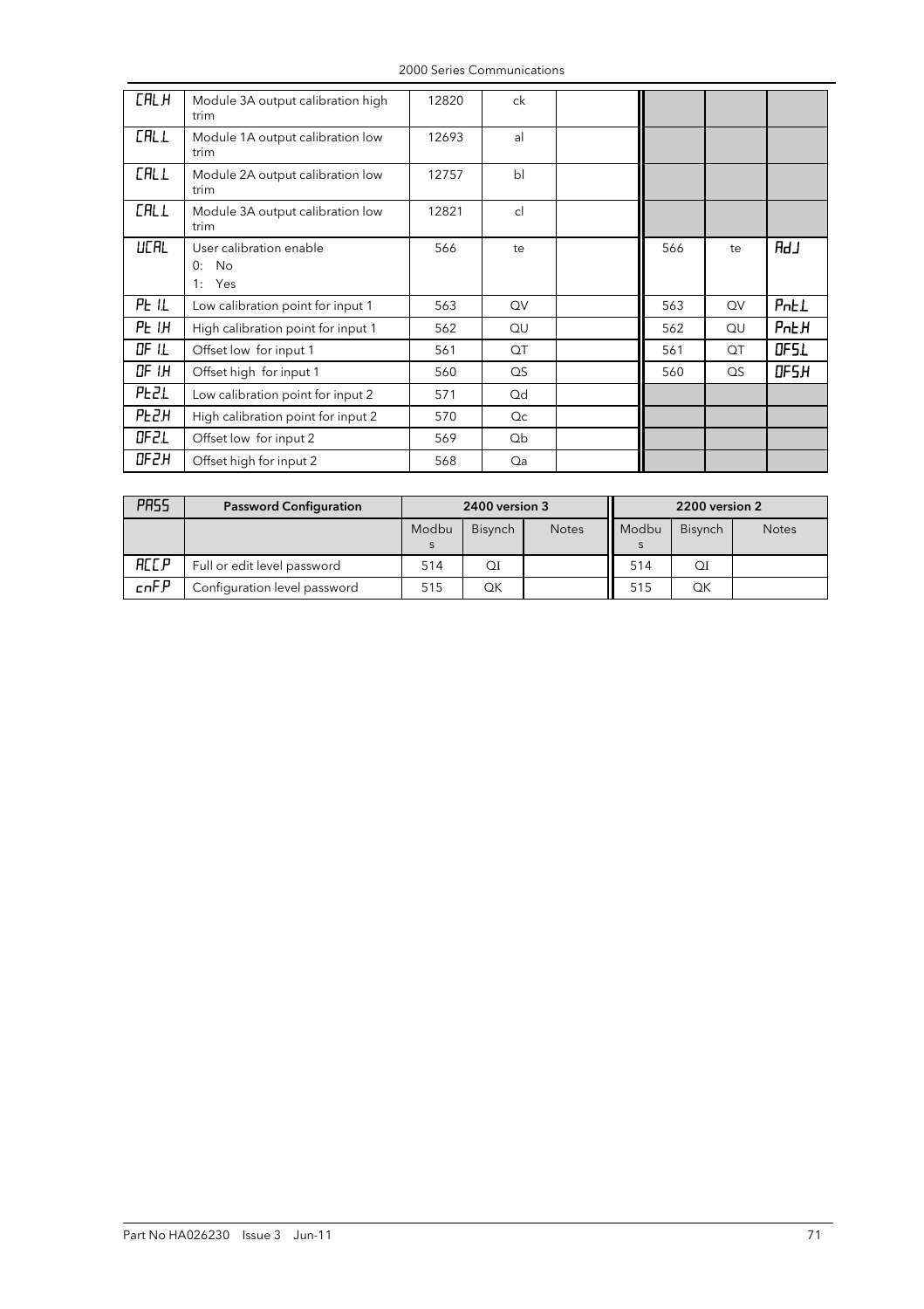## 5.9 RAMP/DWELL PROGRAMMER DATA - MODBUS

### **This Section Applies To 2400 Series Controllers only**

#### 5.9.1 Program Data Organisation

A 2400 series controller can contain multiple "programs", each consisting of up to 16 segments. The data for each program starts at the base Modbus address given by the following table:

| Program                                                                                                   | <b>Base Address (Decimal)</b> | <b>Base Address (Hex)</b> |
|-----------------------------------------------------------------------------------------------------------|-------------------------------|---------------------------|
| Program 0 (Currently Running Program - changes permitted<br>only in hold, and are not permanently stored) | 8192                          | 2000                      |
| Program 1                                                                                                 | 8328                          | 2088                      |
| Program 2                                                                                                 | 8464                          | 2110                      |
| Program 3                                                                                                 | 8600                          | 2198                      |
| Program 4                                                                                                 | 8736                          | 2220                      |
| Program 5                                                                                                 | 8872                          | 22A8                      |
| Program 6                                                                                                 | 9008                          | 2330                      |
| Program 7                                                                                                 | 9144                          | 23B8                      |
| Program 8                                                                                                 | 9280                          | 2440                      |
| Program 9                                                                                                 | 9416                          | 24C8                      |
| Program 10                                                                                                | 9552                          | 2550                      |
| Program 11                                                                                                | 9688                          | 25D8                      |
| Program 12                                                                                                | 9824                          | 2660                      |
| Program 13                                                                                                | 9960                          | 26E8                      |
| Program 14                                                                                                | 10096                         | 2770                      |
| Program 15                                                                                                | 10232                         | 27F8                      |
| Program 16                                                                                                | 10368                         | 2880                      |
| Program 17                                                                                                | 10504                         | 2908                      |
| Program 18                                                                                                | 10640                         | 2990                      |
| Program 19                                                                                                | 10776                         | 2A18                      |
| Program 20                                                                                                | 10912                         | 2AA0                      |

The parameters used to describe a program are organised into 17 blocks, each of 8 words in length, starting at the base address for the program. There is one block for general program data, such as the units to be used for ramp and dwell times, and 16 further blocks for the segment data itself. To obtain the Modbus address of the data block for a given program, add the block offset given in the next table to the program

| <b>Contents</b>      | Offset (Decimal) | Offset (Hex) |
|----------------------|------------------|--------------|
| Program General Data | $\mathbf 0$      | $\mathbf 0$  |
| Segment 1            | 8                | 8            |
| Segment 2            | 16               | 10           |
| Segment 3            | 24               | 18           |
| Segment 4            | 32               | 20           |
| Segment 5            | 40               | 28           |
| Segment 6            | 48               | 30           |
| Segment 7            | 56               | 38           |
| Segment 8            | 64               | 40           |
| Segment 9            | 72               | 48           |
| Segment 10           | 80               | 50           |
| Segment 11           | 88               | 58           |
| Segment 12           | 96               | 60           |
| Segment 13           | 104              | 68           |
| Segment 14           | 112              | 70           |
| Segment 15           | 120              | 78           |
| Segment 16           | 128              | 80           |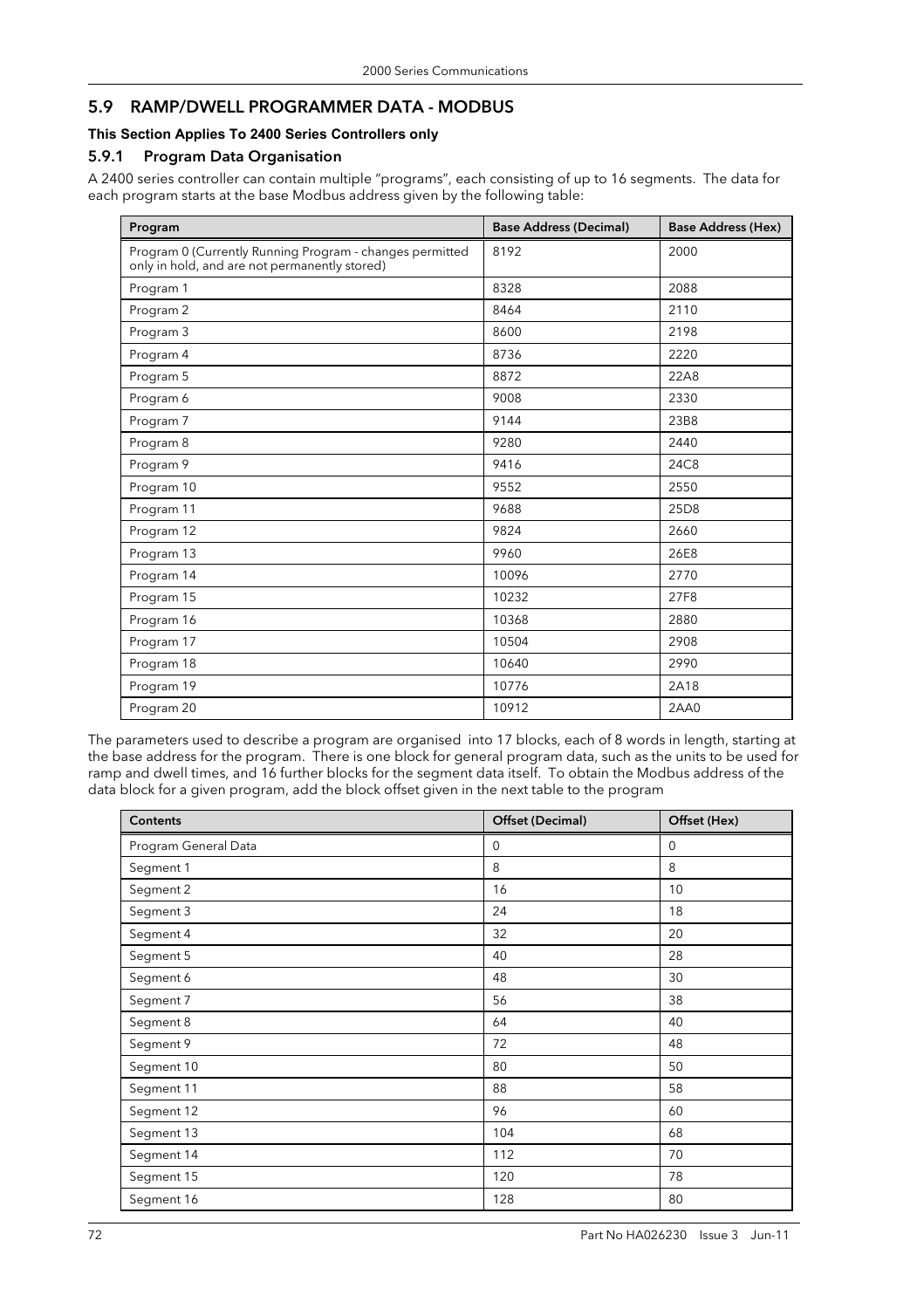#### 5.9.2 Program General Data

| <b>Address Offset</b> | Parameter                                     |  |  |  |  |  |
|-----------------------|-----------------------------------------------|--|--|--|--|--|
| $\mathbf 0$           | HoldbackType                                  |  |  |  |  |  |
|                       | None<br>0:<br>Low<br>1:<br>2: High<br>3: Band |  |  |  |  |  |
| $\mathbf{1}$          | HoldbackValue                                 |  |  |  |  |  |
| $\overline{2}$        | Ramp Units                                    |  |  |  |  |  |
|                       | 0: Secs<br>1: Mins<br>2: Hours                |  |  |  |  |  |
| $\mathfrak{Z}$        | <b>Dwell Units</b>                            |  |  |  |  |  |
|                       | $0:$ Secs<br>1: Mins<br>2: Hours              |  |  |  |  |  |
| $\overline{4}$        | Program Cycles                                |  |  |  |  |  |
| 5                     | Reserved                                      |  |  |  |  |  |
| 6                     | Reserved                                      |  |  |  |  |  |
| $\overline{7}$        | Reserved                                      |  |  |  |  |  |

The offsets of each parameter within the program general data block is given by the next table:

#### 5.9.3 Program Segment Data

Program segment data is specified using 8 modbus addresses, with the contents varying depending on the type of the segment. The format per segment is detailed in the following table, which gives the offset from the start of a segment data block for each item.

| <b>Address</b><br>Offset | <b>Segment Types</b> |              |                            |                                                |                   |                  |
|--------------------------|----------------------|--------------|----------------------------|------------------------------------------------|-------------------|------------------|
|                          | <b>STEP</b>          | <b>DWELL</b> | <b>RAMP</b><br><b>RATE</b> | <b>RAMP</b><br><b>TIME TO</b><br><b>TARGET</b> | CALL              | <b>END</b>       |
| $\mathbf 0$              | Segment Type         | Segment Type | Segment Type               | Segment Type                                   | Segment Type      | Segment Type     |
|                          | Target<br>Setpoint   |              | Target<br>Setpoint         | Target<br>Setpoint                             |                   | <b>End Power</b> |
| 2                        |                      | Duration     | Rate                       | Duration                                       |                   |                  |
| 3                        |                      |              |                            |                                                | Program<br>Number | End Type         |
| 4                        | Logic O/P's          | Logic O/P's  | Logic O/P's                | Logic O/P's                                    | Call Cycles       | Logic O/P's      |
| 5                        |                      |              |                            |                                                |                   |                  |
| 6                        |                      |              |                            |                                                |                   |                  |
| 7                        |                      |              |                            |                                                |                   |                  |

#### **Example Address calculations**

Program 1, Segment 4, Segment Type = 8328 + 32 + 0 = 8360 (20A8 Hex) Program 2, Holdback Value  $= 8464 + 0 + 1 = 8465 (2111$  Hex) Program 4 Segment 16, End Type  $= 8872 + 128 + 3 = 9003 (232B$  Hex)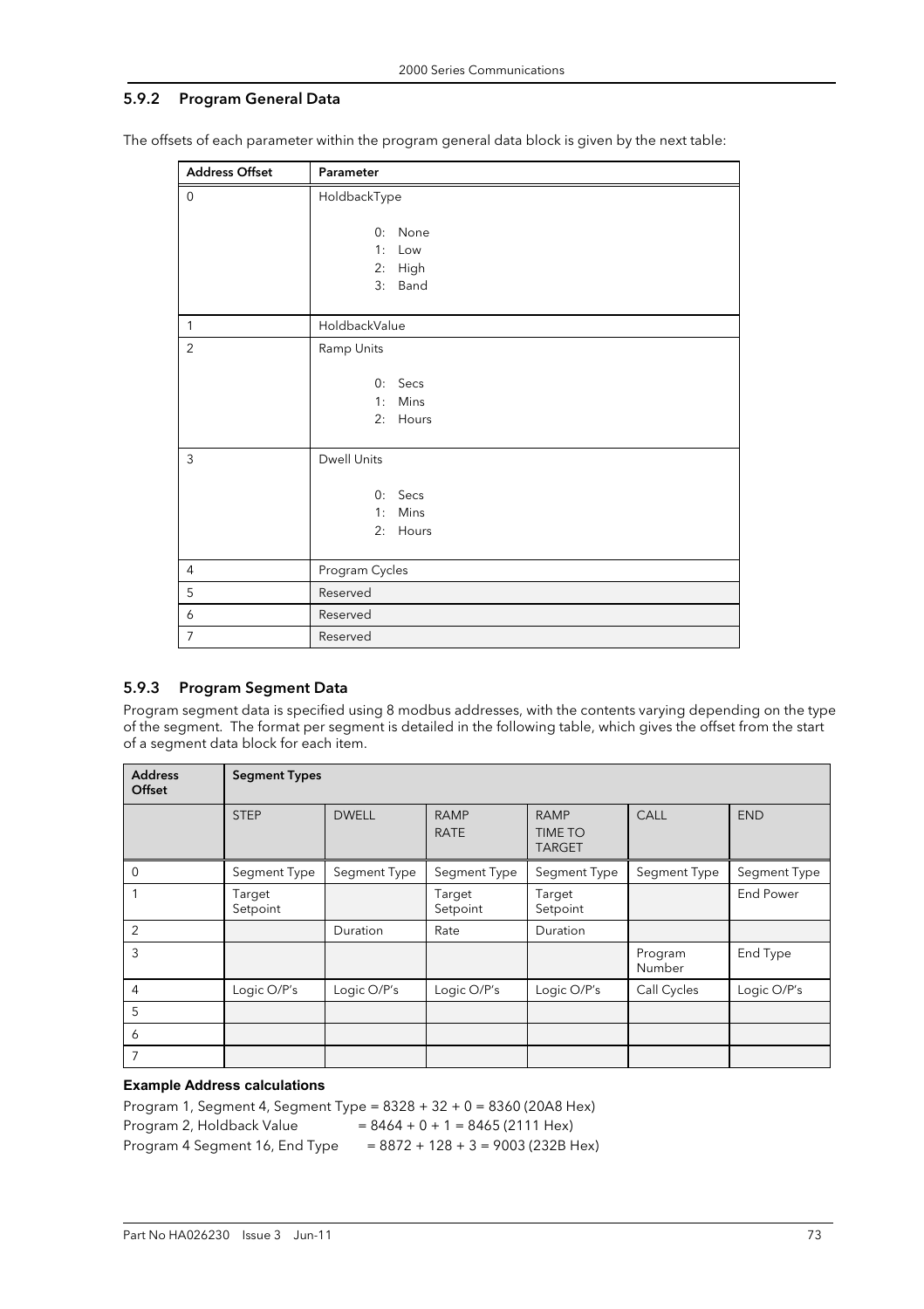# 5.10 RAMP/DWELL PROGRAMMER DATA - EI-BISYNCH

The EP parameter is used to select the program in which the segment, or general data being accessed, refers to. For example, setting EP to 4 allows values in program number 4 to be read/written, (provided a '4 Programmer' controller is configured).

Mnemonics for accessing segment data and general program data are given in the table below.

Note: 'writes' to parameters that are not relevant for a given configuration or segment type will be rejected by the controller, which will reply with a NAK character.

| <b>Mnemonic</b>      | Program general Data |
|----------------------|----------------------|
| \$0                  | Holdback Type        |
| s0                   | Holdback Value       |
| d0                   | Ramp Units           |
| p <sub>0</sub>       | <b>Dwell Units</b>   |
| $\circ$ <sup>0</sup> | Cycles               |

|                      | Per Segment Data |              |                |                       |              |              |
|----------------------|------------------|--------------|----------------|-----------------------|--------------|--------------|
| <b>Mnemonic</b>      | Step             | <b>Dwell</b> | Ramp<br>(Rate) | Ramp<br>(Time to Tgt) | Call         | End          |
| Segment 1            |                  |              |                |                       |              |              |
| \$1                  | Segment Type     | Segment Type | Segment Type   | Segment Type          | Segment Type | Segment Type |
| s <sub>1</sub>       | Target           |              | Target         | Target                |              |              |
| d1                   |                  | Duration     | Ramp Rate      | Duration              |              |              |
| p1                   |                  |              |                |                       | Call Prog    | End Type     |
| $\circ$ 1            | Digitals         | Digitals     | Digitals       | Digitals              | Digitals     | Digitals     |
| Segment 2            |                  |              |                |                       |              |              |
| \$2                  | Segment Type     | Segment Type | Segment Type   | Segment Type          | Segment Type | Segment Type |
| s <sub>2</sub>       | Target           |              | Target         | Target                |              |              |
| d2                   |                  | Duration     | Ramp Rate      | Duration              |              |              |
| p <sub>2</sub>       |                  |              |                |                       | Call Prog    | End Type     |
| O <sub>2</sub>       | Digitals         | Digitals     | Digitals       | Digitals              | Digitals     | Digitals     |
| Segment 3            |                  |              |                |                       |              |              |
| \$3                  | Segment Type     | Segment Type | Segment Type   | Segment Type          | Segment Type | Segment Type |
| s3                   | Target           |              | Target         | Target                |              |              |
| d3                   |                  | Duration     | Ramp Rate      | Duration              |              |              |
| p3                   |                  |              |                |                       | Call Prog    | End Type     |
| O <sub>3</sub>       | Digitals         | Digitals     | Digitals       | Digitals              | Digitals     | Digitals     |
| Segment 4            |                  |              |                |                       |              |              |
| \$4                  | Segment Type     | Segment Type | Segment Type   | Segment Type          | Segment Type | Segment Type |
| s4                   | Target           |              | Target         | Target                |              |              |
| d4                   |                  | Duration     | Ramp Rate      | Duration              |              |              |
| p4                   |                  |              |                |                       | Call Prog    | End Type     |
| o4                   | Digitals         | Digitals     | Digitals       | Digitals              | Digitals     | Digitals     |
| Segment 5            |                  |              |                |                       |              |              |
| \$5                  | Segment Type     | Segment Type | Segment Type   | Segment Type          | Segment Type | Segment Type |
| s <sub>5</sub>       | Target           |              | Target         | Target                |              |              |
| d5                   |                  | Duration     | Ramp Rate      | Duration              |              |              |
| p5                   |                  |              |                |                       | Call Prog    | End Type     |
| $\circ$ <sub>5</sub> | Digitals         | Digitals     | Digitals       | Digitals              | Digitals     | Digitals     |
| Segment 6            |                  |              |                |                       |              |              |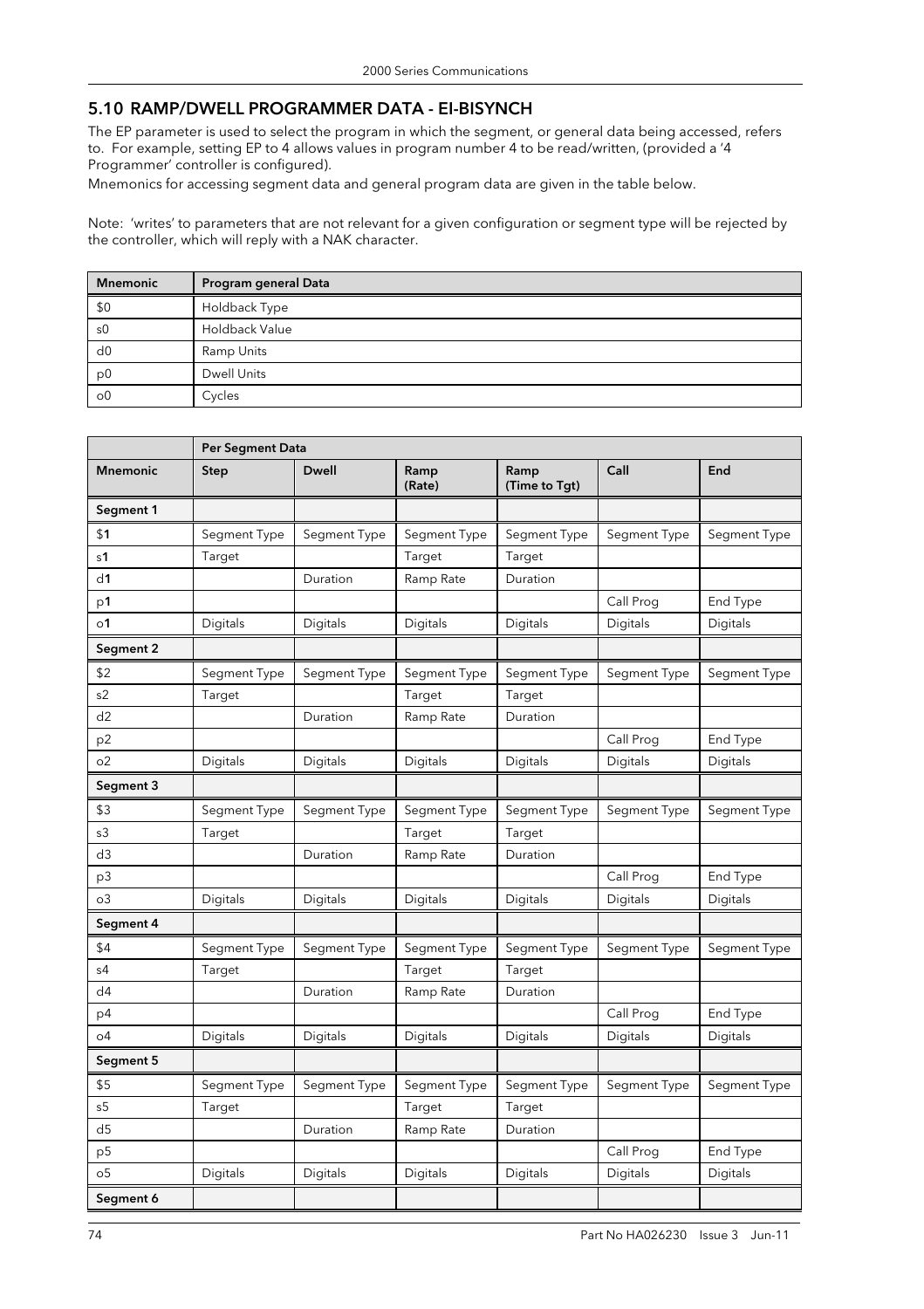|                 | <b>Per Segment Data</b> |              |                |                       |              |              |  |
|-----------------|-------------------------|--------------|----------------|-----------------------|--------------|--------------|--|
| <b>Mnemonic</b> | <b>Step</b>             | <b>Dwell</b> | Ramp<br>(Rate) | Ramp<br>(Time to Tgt) | Call         | End          |  |
| \$6             | Segment Type            | Segment Type | Segment Type   | Segment Type          | Segment Type | Segment Type |  |
| s6              | Target                  |              | Target         | Target                |              |              |  |
| d6              |                         | Duration     | Ramp Rate      | Duration              |              |              |  |
| p6              |                         |              |                |                       | Call Prog    | End Type     |  |
| 06              | Digitals                | Digitals     | Digitals       | Digitals              | Digitals     | Digitals     |  |
| Segment 7       |                         |              |                |                       |              |              |  |
| \$7             | Segment Type            | Segment Type | Segment Type   | Segment Type          | Segment Type | Segment Type |  |
| s7              | Target                  |              | Target         | Target                |              |              |  |
| d7              |                         | Duration     | Ramp Rate      | Duration              |              |              |  |
| p7              |                         |              |                |                       | Call Prog    | End Type     |  |
| O <sub>0</sub>  | Digitals                | Digitals     | Digitals       | Digitals              | Digitals     | Digitals     |  |
| Segment 8       |                         |              |                |                       |              |              |  |
| \$8             | Segment Type            | Segment Type | Segment Type   | Segment Type          | Segment Type | Segment Type |  |
| s8              | Target                  |              | Target         | Target                |              |              |  |
| d8              |                         | Duration     | Ramp Rate      | Duration              |              |              |  |
| p8              |                         |              |                |                       | Call Prog    | End Type     |  |
| 08              | Digitals                | Digitals     | Digitals       | Digitals              | Digitals     | Digitals     |  |

|                         | <b>Per Segment Data</b> |              |                |                       |              |              |
|-------------------------|-------------------------|--------------|----------------|-----------------------|--------------|--------------|
| <b>Mnemonic</b>         | <b>Step</b>             | <b>Dwell</b> | Ramp<br>(Rate) | Ramp<br>(Time to Tgt) | Call         | End          |
| Segment 9               |                         |              |                |                       |              |              |
| \$9                     | Segment Type            | Segment Type | Segment Type   | Segment Type          | Segment Type | Segment Type |
| s9                      | Target                  |              | Target         | Target                |              |              |
| d9                      |                         | Duration     | Ramp Rate      | Duration              |              |              |
| p9                      |                         |              |                |                       | Call Prog    | End Type     |
| ο9                      | Digitals                | Digitals     | Digitals       | Digitals              | Digitals     | Digitals     |
| Segment 10              |                         |              |                |                       |              |              |
| \$:                     | Segment Type            | Segment Type | Segment Type   | Segment Type          | Segment Type | Segment Type |
| $S$ :                   | Target                  |              | Target         | Target                |              |              |
| d:                      |                         | Duration     | Ramp Rate      | Duration              |              |              |
| p:                      |                         |              |                |                       | Call Prog    | End Type     |
| о:                      | Digitals                | Digitals     | Digitals       | Digitals              | Digitals     | Digitals     |
| Segment 11              |                         |              |                |                       |              |              |
| \$;                     | Segment Type            | Segment Type | Segment Type   | Segment Type          | Segment Type | Segment Type |
| s;                      | Target                  |              | Target         | Target                |              |              |
| d;                      |                         | Duration     | Ramp Rate      | Duration              |              |              |
| p;                      |                         |              |                |                       | Call Prog    | End Type     |
| O <sub>i</sub>          | Digitals                | Digitals     | Digitals       | Digitals              | Digitals     | Digitals     |
| Segment 12              |                         |              |                |                       |              |              |
| s                       | Segment Type            | Segment Type | Segment Type   | Segment Type          | Segment Type | Segment Type |
| $\mathsf{s}\mathord{<}$ | Target                  |              | Target         | Target                |              |              |
| d<                      |                         | Duration     | Ramp Rate      | Duration              |              |              |
| p<                      |                         |              |                |                       | Call Prog    | End Type     |
| $\circ$                 | Digitals                | Digitals     | Digitals       | Digitals              | Digitals     | Digitals     |
| Segment 13              |                         |              |                |                       |              |              |
| $s=$                    | Segment Type            | Segment Type | Segment Type   | Segment Type          | Segment Type | Segment Type |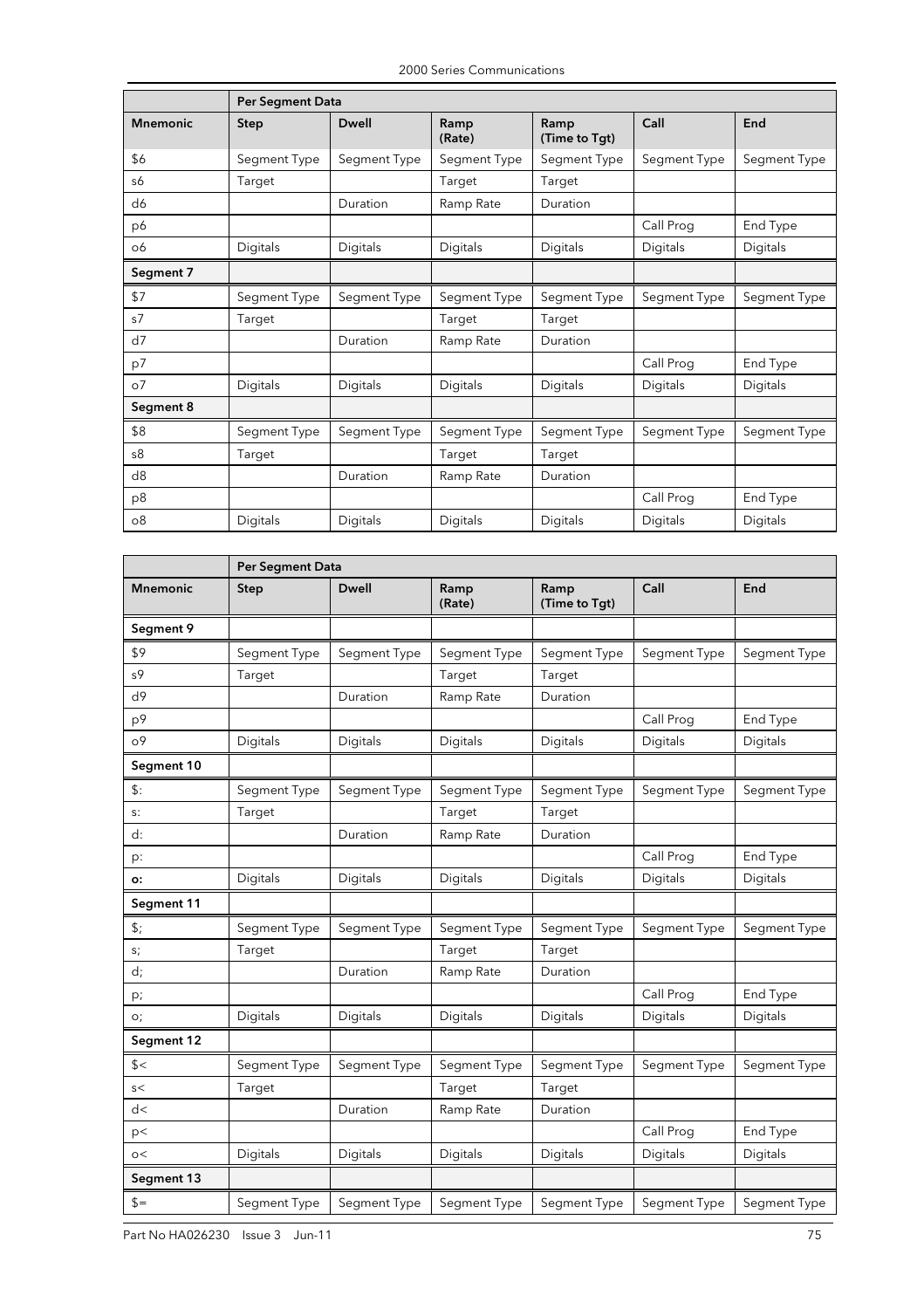|                 | <b>Per Segment Data</b> |              |                |                       |              |              |
|-----------------|-------------------------|--------------|----------------|-----------------------|--------------|--------------|
| <b>Mnemonic</b> | <b>Step</b>             | <b>Dwell</b> | Ramp<br>(Rate) | Ramp<br>(Time to Tgt) | Call         | End          |
| $s=$            | Target                  |              | Target         | Target                |              |              |
| $d=$            |                         | Duration     | Ramp Rate      | Duration              |              |              |
| $p=$            |                         |              |                |                       | Call Prog    | End Type     |
| $O =$           | Digitals                | Digitals     | Digitals       | Digitals              | Digitals     | Digitals     |
| Segment 14      |                         |              |                |                       |              |              |
| s               | Segment Type            | Segment Type | Segment Type   | Segment Type          | Segment Type | Segment Type |
| s               | Target                  |              | Target         | Target                |              |              |
| d>              |                         | Duration     | Ramp Rate      | Duration              |              |              |
| p               |                         |              |                |                       | Call Prog    | End Type     |
| $\circ$         | Digitals                | Digitals     | Digitals       | Digitals              | Digitals     | Digitals     |
| Segment 15      |                         |              |                |                       |              |              |
| \$?             | Segment Type            | Segment Type | Segment Type   | Segment Type          | Segment Type | Segment Type |
| $s$ ?           | Target                  |              | Target         | Target                |              |              |
| $d$ ?           |                         | Duration     | Ramp Rate      | Duration              |              |              |
| p?              |                         |              |                |                       | Call Prog    | End Type     |
| O <sup>2</sup>  | Digitals                | Digitals     | Digitals       | Digitals              | Digitals     | Digitals     |
| Segment 16      |                         |              |                |                       |              |              |
| \$@             | Segment Type            | Segment Type | Segment Type   | Segment Type          | Segment Type | Segment Type |
| s@              | Target                  |              | Target         | Target                |              |              |
| d@              |                         | Duration     | Ramp Rate      | Duration              |              |              |
| p@              |                         |              |                |                       | Call Prog    | End Type     |
| O(2)            | Digitals                | Digitals     | Digitals       | Digitals              | Digitals     | Digitals     |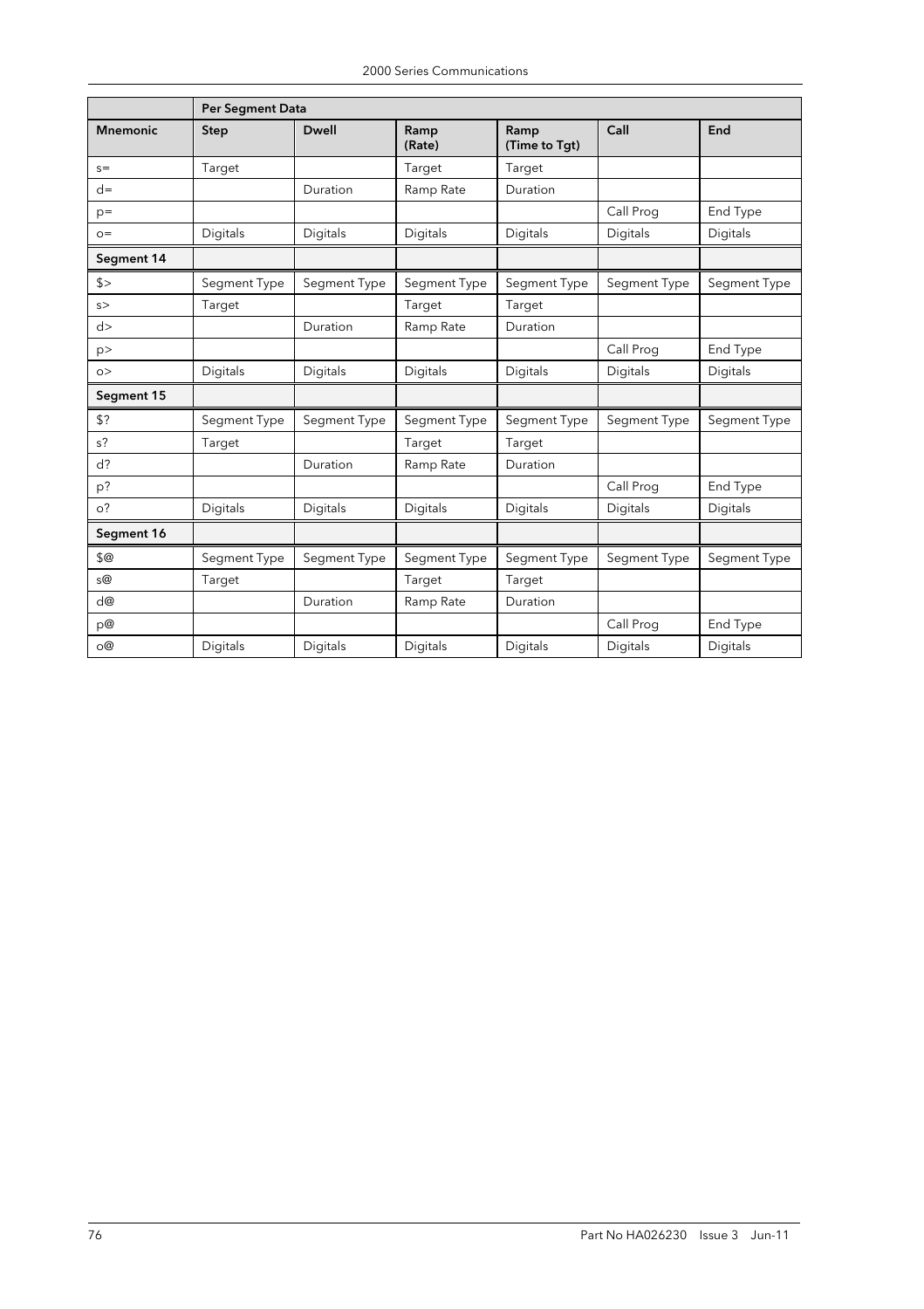# 6. CHAPTER 6 ADVANCED TOPICS

# 6.1 ACCESS TO FULL RESOLUTION FLOATING POINT AND TIMING DATA (MODBUS ONLY)

One of the main limitations of Modbus is that only 16 bit integer representations of data can normally be transferred. In most cases, this does not cause a problem, since appropriate scaling can be applied to the values without losing precision. Indeed all values displayable on the 4 digit Series 2000 front panel may be transferred in this way. However this has the significant drawback that the scaling factor to be applied needs to be known at both ends of the communications link.

One further problem is that certain 'time' parameters, notably those used for the programmer function are always returned over the communications link in seconds. It is possible for long durations to overflow the 16 bit Modbus limit.

To overcome these problems, a sub protocol has been defined, using the upper portion of the Modbus address space (8000h and upwards), allowing full 32 bit resolution floating point and timer parameters. The upper area is known as the IEEE region.

This sub-protocol provides two consecutive Modbus addresses for all parameters. The base address for any given parameter in the IEEE region can easily be calculated by taking its normal Modbus address, doubling it, and adding 8000h. For example, the address in the IEEE region of the Target Setpoint (Modbus address 2) is simply

 $2 \times 2 + 8000h = 8004h = 32772$  decimal

This calculation applies to any parameter that has a Modbus address.

Access to the IEEE area is made via block reads (Functions 3 & 4) and writes (Function 16). Attempts to use the 'Write a Word' (Function 6) operation will be rejected with an error response. Furthermore, block reads and writes using the IEEE region should only be performed at even addresses, although no damage to the instrument will result in attempting access at odd addresses. In general, the 'number of words' field, in the Modbus frame, should be set to 2 times what it would have been for 'normal' Modbus.

The rules governing how the data in the two consecutive Modbus addresses are organised depending on the 'data type' of the parameter.

#### 6.2 DATA TYPES USED IN SERIES 2000 INSTRUMENTS

- Enumerated parameters are parameters which have a textual representation for their value on the user interface, for example, 'Auto' or 'Manual', 'On' or 'Off', 'SP1', 'SP2', ...,'SP16', etc. A full list is included in the parameter tables in the previous chapter.
- Status words are generally only available over communications, and are used to group binary status information.
- Integer parameters are those that never include a decimal point, however the instrument is configured, and do not refer to a time period or duration. These include such values as the instrument communications address and values used to set passwords, but not Process Variable and Setpoint related parameters, even if the display resolution of the instrument is set to no decimal places.
- Floating point parameters are those having a decimal point (or those which may be configured to have a decimal point), with the exception of parameters relating to time periods and duration. This includes Process Variable, Setpoints, Alarm Setpoints, etc.
- Time Type parameters measure durations, and include Integral and Derivative times, program durations, etc.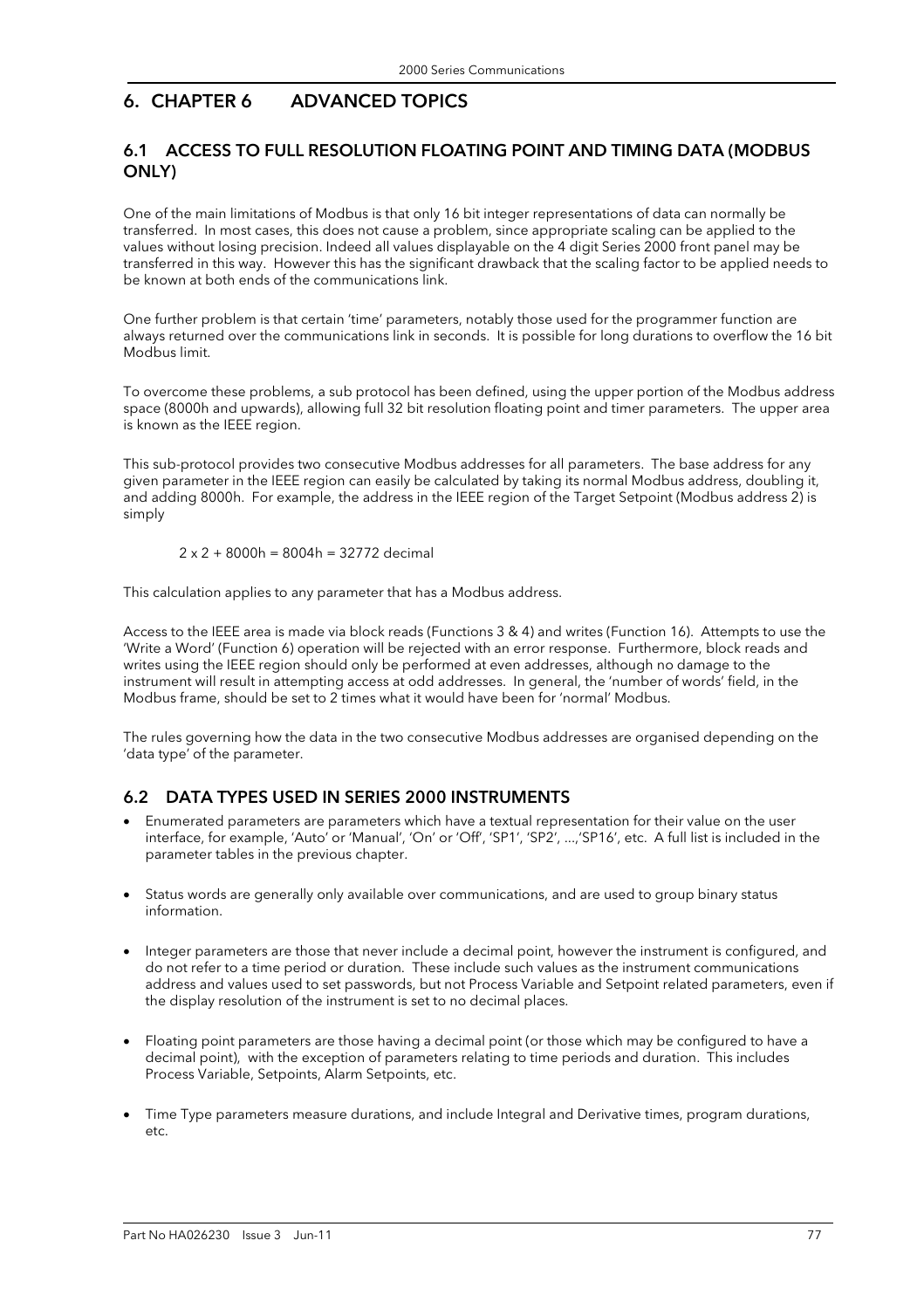#### 6.3 ENUMERATED, STATUS WORD, AND INTEGER PARAMETERS

These use only the first word of the 2 Modbus addresses assigned to them in the IEEE area. The second word is padded with a value of 8000 hex.

Although 'Write a Word' (Function 6) is not permitted, this type of parameter may be written as a single 16 bit word using a Modbus 'Block Write' (Function 16). It is not necessary to add a padding value in the second address. Similarly, such parameters may be read using a Modbus 'Block Read' (Function 3 & 4) as single words, in which case the padding word will be omitted.

It is, however, necessary to pad the unused word when writing this sort of data types as part of a block containing other parameter values.

#### 6.4 FLOATING POINT PARAMETERS

These use the IEEE format for floating point numbers, which is a 32 bit quantity. This is stored in consecutive Modbus addresses. When reading and writing to floats, it is necessary to read or write both words in a single block read or write. It is not possible, for example, to combine the results of two single word reads.

This format is used by most high level programming languages such as 'C' and BASIC, and many SCADA and instrumentation systems allow numbers stored in this format to be decoded automatically. The format is as follows:

| <b>BIT 31</b> | 30   |        | 23 ZZ |                           |            |
|---------------|------|--------|-------|---------------------------|------------|
|               | Sign | $\sim$ |       | $2^0$   $2^{-1}$ $2^{-2}$ | $\sim$ 23  |
|               |      |        |       |                           | TI∩N------ |

where value =  $(-1)^{Sign}$  x 1.F x 2<sup>E-127</sup>

Note that in practice, when using C, IEEE floats may usually be decoded by placing the values returned over comms into memory and 'casting' the region as a float, although some compilers may require that the area be byte swapped high to low before casting. Details of this operation are beyond the scope of this manual.

The format used to transfer the IEEE number is as follows

| Lower Modbus Address |              | Higher Modbus Address |            |
|----------------------|--------------|-----------------------|------------|
| MSB                  |              | MSB<br>LSB            |            |
| Bits 31 - 24         | Bits 16 - 23 | Bits 15 - 8           | Bits 7 - 0 |

For example, to transfer the value 1.001, the following values are transmitted (hexadecimal).

| Lower Modbus Address |    | Higher Modbus Address |  |
|----------------------|----|-----------------------|--|
| <b>MSB</b>           |    | <b>MSB</b>            |  |
|                      | 80 | 20                    |  |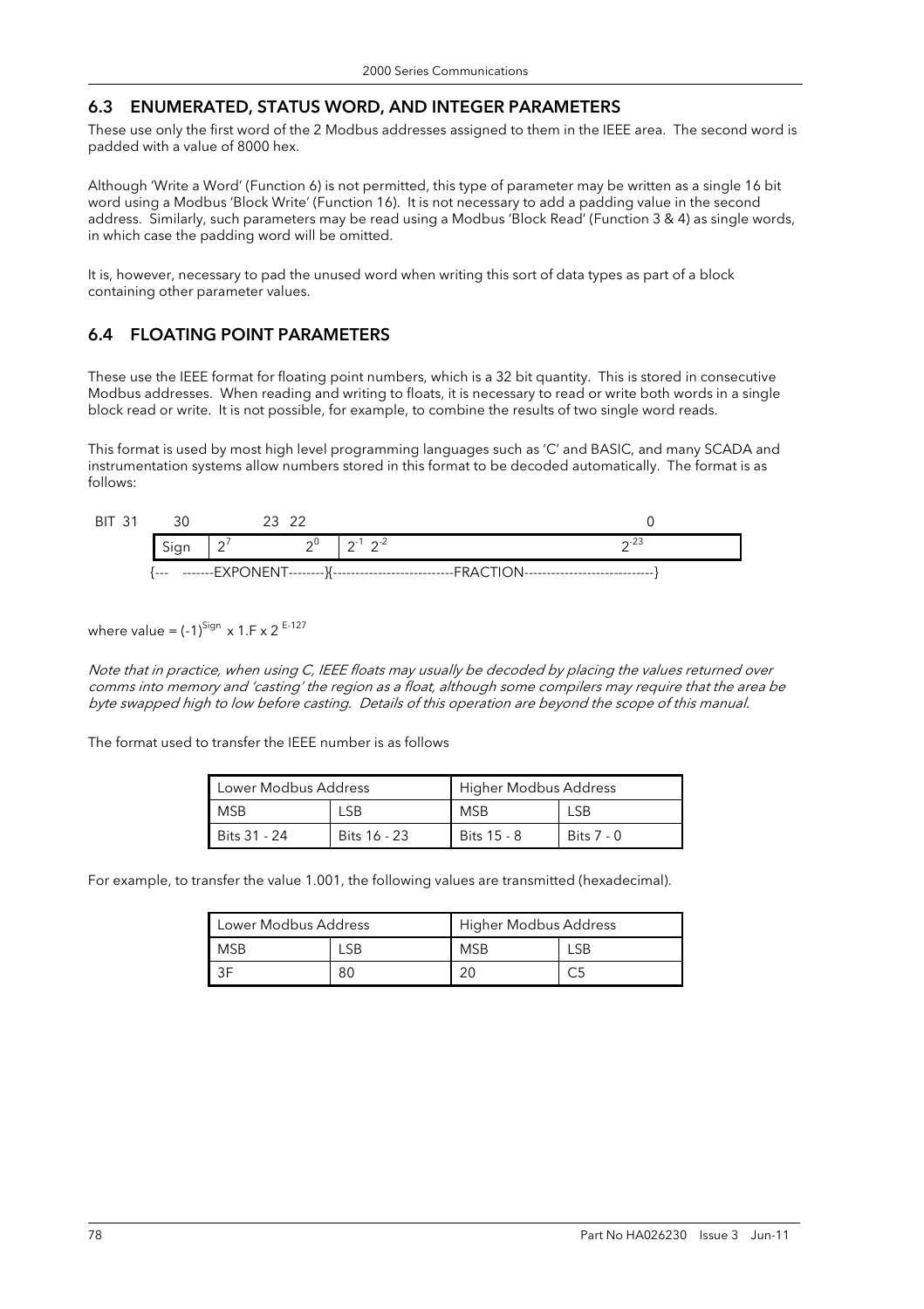#### 6.5 TIME TYPE PARAMETERS

Time durations are represented as a 32 bit integer number of milliseconds in the IEEE area. When reading and writing to time types, it is necessary to read or write both words in a single block read or write. It is not possible, for example, to combine the results of two single word reads.

The data representation is as follows.

|                    | Lower Modbus Address |             | Higher Modbus Address |
|--------------------|----------------------|-------------|-----------------------|
| <b>MSB</b><br>I SB |                      | <b>MSB</b>  | I SB                  |
| Bits 31 - 24       | Bits 16 - 23         | Bits 15 - 8 | Bits $7 - 0$          |

To create a 32 bit integer value from the two Modbus values, simply multiply the value at the lower Modbus address by 65536, and add the value at the Higher address. Then divide by 1000 to obtain a value in seconds, 60000 for a value in minutes, etc.

For example, the value of 2 minutes (120000 mS) is represented as follows:

|            | Lower Modbus Address |      | Higher Modbus Address |
|------------|----------------------|------|-----------------------|
| <b>MSR</b> |                      | MSB. |                       |
|            |                      |      |                       |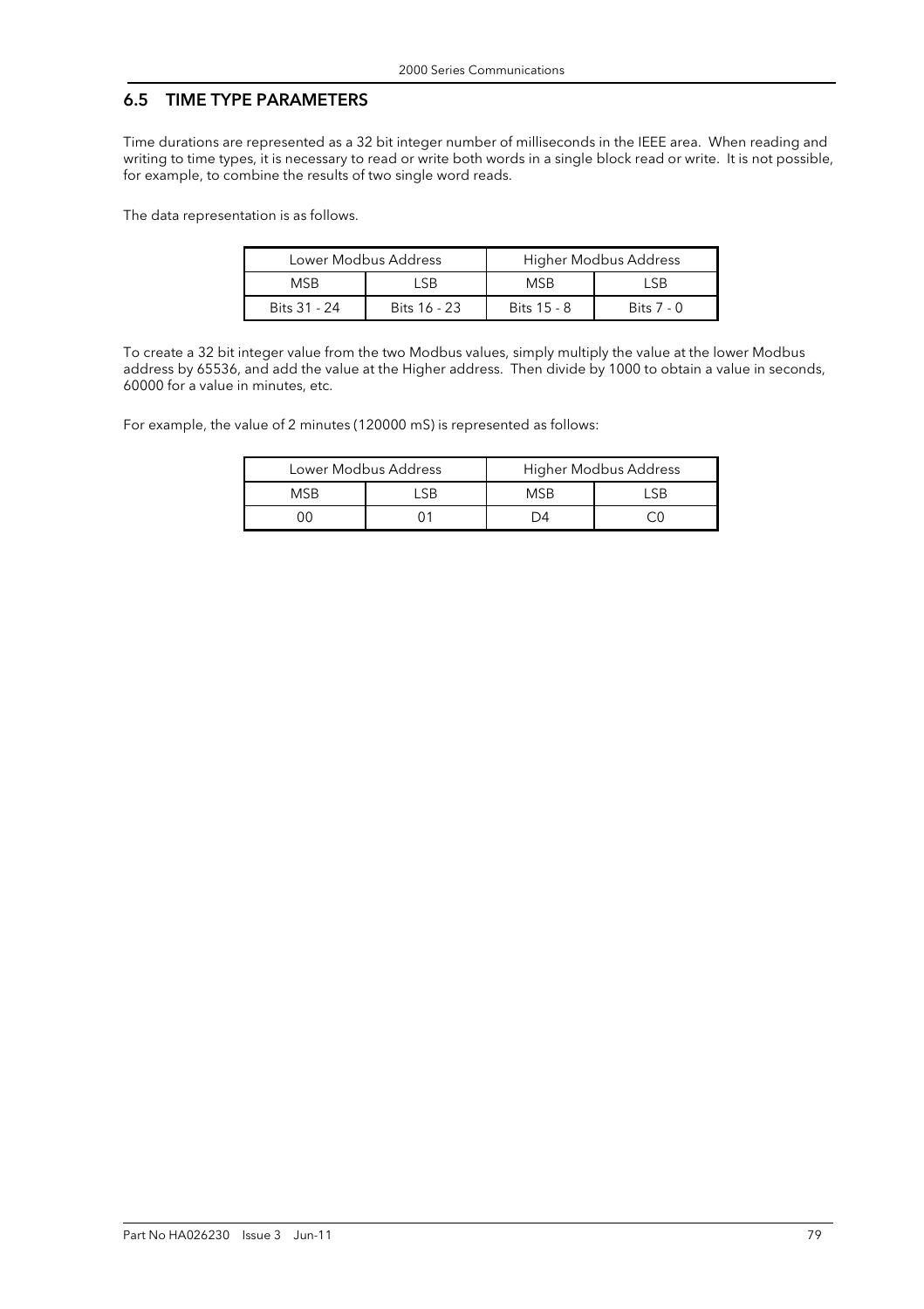# 6.6 USER INTERFACE ACCESS PERMISSIONS (MODBUS)

Some Series 2000 operating parameters may be hidden, made read only, or promoted to the 'main' scroll list. Additionally, certain parameter lists may be hidden. In Modbus, this operation may be performed by writing values to the address range 16384 to 32627.

To calculate the address used to set user interface permissions, take the normal Modbus address of the parameter involved, and add 16384 to it. List headers and 'special' user interface parameters are listed at the end of the parameter addresses in chapter 5 of this manual. You must be in configuration mode to write to the user interface access parameters, which use the following enumerations:

Parameters:

| Hide Parameter                                   |
|--------------------------------------------------|
| Promote Parameter to main scroll list            |
| Parameter is read only                           |
| Display Parameter with default read/write status |

List Headers

| Hide List    |
|--------------|
| Display List |

# 6.7 USER INTERFACE ACCESS PERMISSIONS (EI-BISYNCH)

Some Series 2000 operating parameters may be hidden, made read only, or promoted to the 'main' scroll list. Additionally, certain parameter lists may be hidden. In Bisynch, this operation may be performed by using a channel number of 9 (e.g. 9TI, for Integral Time). List headers and 'special' user interface parameters are listed at the end of the parameter addresses in chapter 5 of this manual. You must be in configuration mode to write to the user interface access parameters, which use HEX format, and the following enumerations:

Parameters:

| Hide Parameter                                   |
|--------------------------------------------------|
| Promote Parameter to main scroll list            |
| Make parameter read only                         |
| Display Parameter with default read/write status |

List Headers

| Hide List    |
|--------------|
| Display List |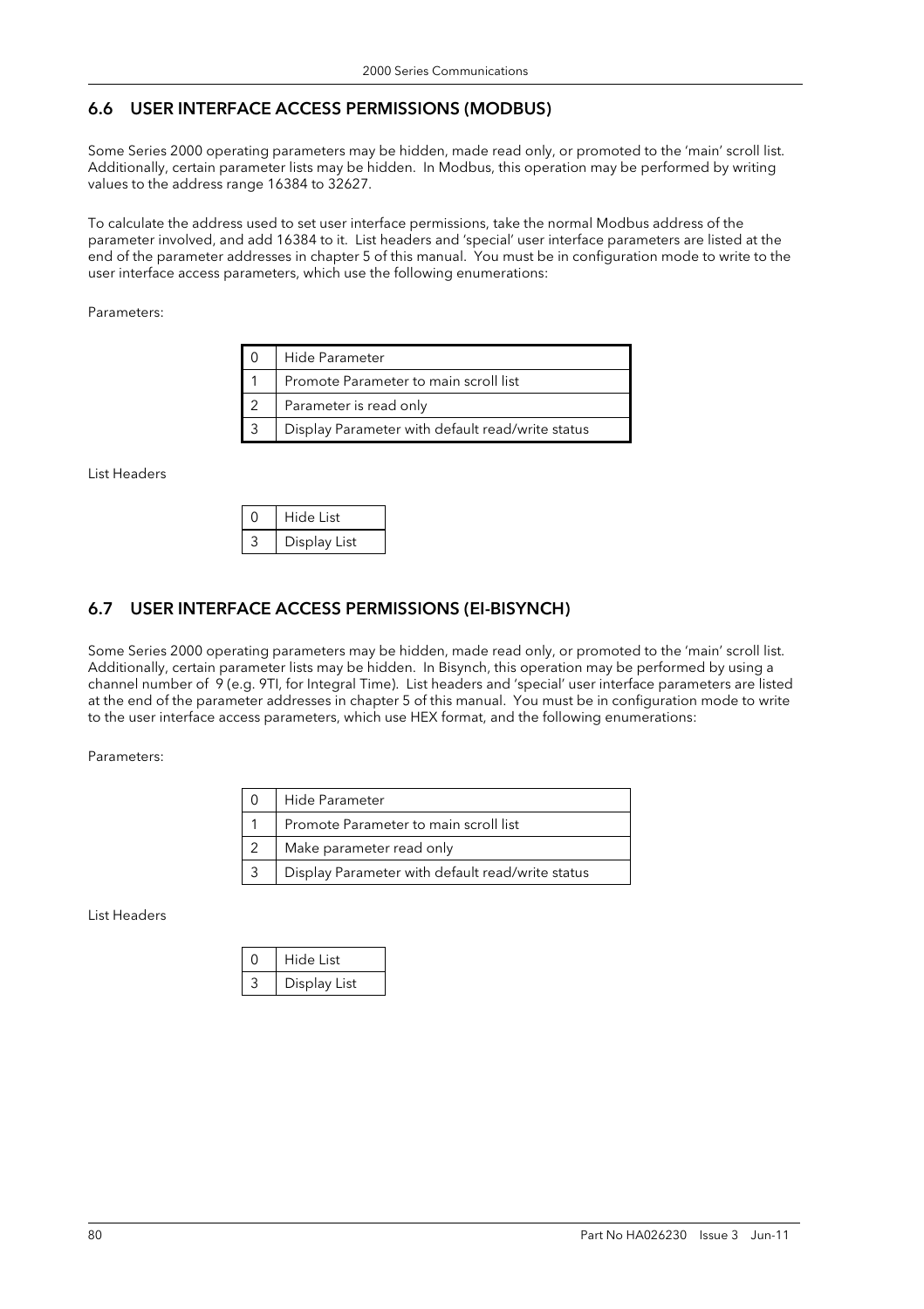#### 6.8 PROGRAMMABLE LOGIC CONTROLLERS AND 2400 SERIES INSTRUMENTS

#### 6.8.1 EI-Bisynch

This applies to instruments with a version number of 3.00 or greater only.

EI-Bisynch uses a variable length data field when sending or receiving numeric data. This means that the number of characters expected in response to a request for a parameter value is not known at the time of making the request. For example, a PV might be returned as 9.87 (4 characters, including the decimal point), 99.65 (5 characters), or even -99.99 (6 characters).

Many Programmable Logic Controllers use simple 'Basic' modules to provide serial comms, which often require that a certain, fixed, number of characters is expected in reply to a request made over serial comms. In order to permit use of Bisynch with such modules, it is possible to configure the instrument to return fixed field length data.The returned data contains leading ASCII space characters which make up the total returned field length to 8 characters. For example

' 9.87' ' 99.65'  $-99.99'$ 

(Note that the quote (') characters are not returned). This means that an example reply from an instrument for a read of PV would be as follows:

**[STX]**PV 9.87**[ETX](**BCC)

i.e. a total of 13 characters.

This does not apply to hex format, which always returns a field length of 5 characters ('>ABCD').

To switch this facility on, write >0001 to the 'FX' mnemonic (hex format). The setting of this mnemonic is held in non-volatile memory and so you only need perform this operation once. To cancel the facility, write >0000 to FX.

#### 6.8.2 Modbus

There are many ways of connecting 2000 Series Instruments to Programmable Logic Controllers using Modbus, for example the ProSoft 3100/3150 MCM module for Allen Bradley PLC/5 and SLC/5. It is usually best to avoid the use of Basic modules which may result in very slow communications. Eurotherm will often be able to advise on a solution for a particular make of Programmable Logic Controller, but if requesting information from third party vendors, note that the 2000 Series supports standard Modbus RTU, allowing use of function 16 for block write operations, and functions 3 and 4 for reads.

Because Modbus modules often allow a restricted number of block operations, it is sometimes useful to create large blocks containing all the data to be written for a given instrument. Because the 2400 contains a mixture of read/write and read-only data, this can be difficult to achieve. Therefore, for 2400 firmware versions 3.00 and greater, a facility has been provided that allows block writes to continue even if values in the block are not currently writeable (the values that are not writeable are ignored, and there is no error return).

To switch this facility on, write a value of 1 to the instrument Modbus register 220. The setting of this register is held in non-volatile memory and so you only need perform this operation once. To cancel the facility, write 0 to register 220.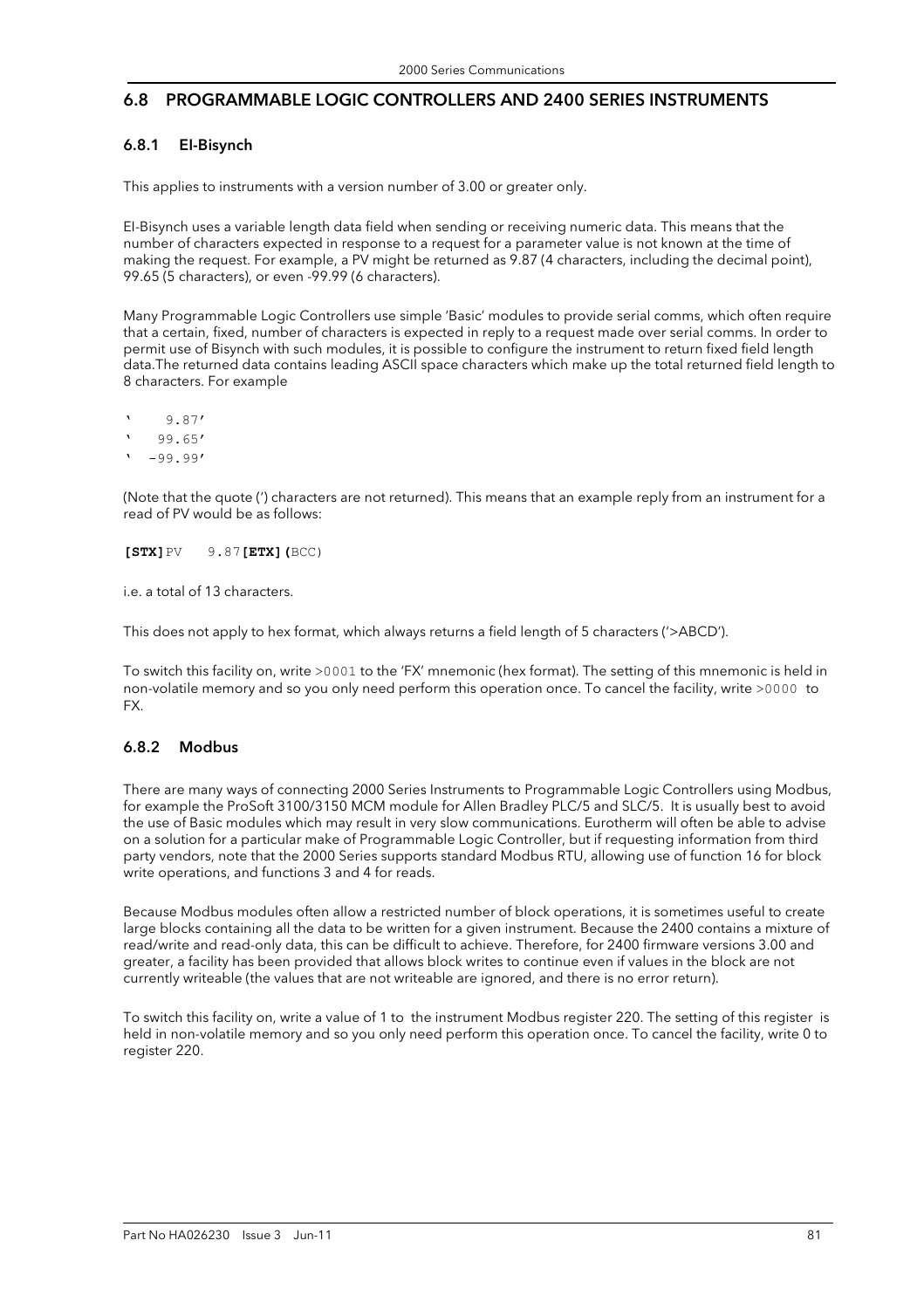# 7. APPENDIX A. GLOSSARY OF TERMS

| <b>ASCII</b>            | American Standards Committee for Information Interchange. In normal usage this refers<br>to the character code defined by this committee for the exchange of information between<br>devices.                                                                                                    |
|-------------------------|-------------------------------------------------------------------------------------------------------------------------------------------------------------------------------------------------------------------------------------------------------------------------------------------------|
| Baud                    | The number of line signal variations per second. Used to indicate the rate at which data<br>are transmitted on a line.                                                                                                                                                                          |
| Bus                     | A common electrical network allowing devices, (computers, instruments) to communicate<br>with each other.                                                                                                                                                                                       |
| <b>CRC</b>              | Cyclic Redundancy Check. The CRC is an error check code and is two bytes, (16bits) long<br>calculated from the preceding message. From a comparison of the calculated CRC and<br>the received CRC the validity of the message can be determined.                                                |
| Duplex (full<br>duplex) | A communication channel capable of operating in both directions simultaneously.                                                                                                                                                                                                                 |
| <b>EIA</b>              | Electrical Industries Association, the standards body that has defined electrical<br>requirements of communications systems such as RS232, RS422 and 485.                                                                                                                                       |
| eot                     | The End of Transmission segment is a period of inactivity 3.5 times the single character<br>transmission time. The EOT segment at the end of a message indicates to the listening<br>device that the next transmission will be a new message and therefore a device address<br>character.       |
| Half duplex             | A communication channel capable of operating in both directions, but not simultaneously.                                                                                                                                                                                                        |
| Message frame           | A message is made up of a number of characters sequenced so that the receiving device<br>can understand. This structure is called a message frame.                                                                                                                                              |
| MSB                     | Most significant byte                                                                                                                                                                                                                                                                           |
| <b>LSB</b>              | Least significant byte                                                                                                                                                                                                                                                                          |
| Non synchronous         | A data channel in which no timing information is transferred between communicating<br>devices.                                                                                                                                                                                                  |
| Parity                  | A mechanism used for the detection of transmission errors when single characters are<br>being transmitted. A single binary digit known as the parity bit has a value of 0 or 1<br>depending on the number of '1's in a data message. This allows single bit error detection<br>in the receiver. |
| <b>RTU</b>              | Remote Terminal Unit. This refers to the code used for the exchange of information<br>between devices.                                                                                                                                                                                          |
| RS422                   | This refers to the electrical standard used for signalling information on a serial<br>communications link.                                                                                                                                                                                      |
| <b>RX</b>               | Receiver on a communication bus.                                                                                                                                                                                                                                                                |
| Simplex                 | A communication channel capable of operating in one direction only.                                                                                                                                                                                                                             |
| Start bit               | A voltage level used to signal the start of a character transmission frame                                                                                                                                                                                                                      |
| Stop bit                | A voltage level used to signal the end of a character transmission frame                                                                                                                                                                                                                        |
| ТX                      | Transmitter on a communication bus                                                                                                                                                                                                                                                              |